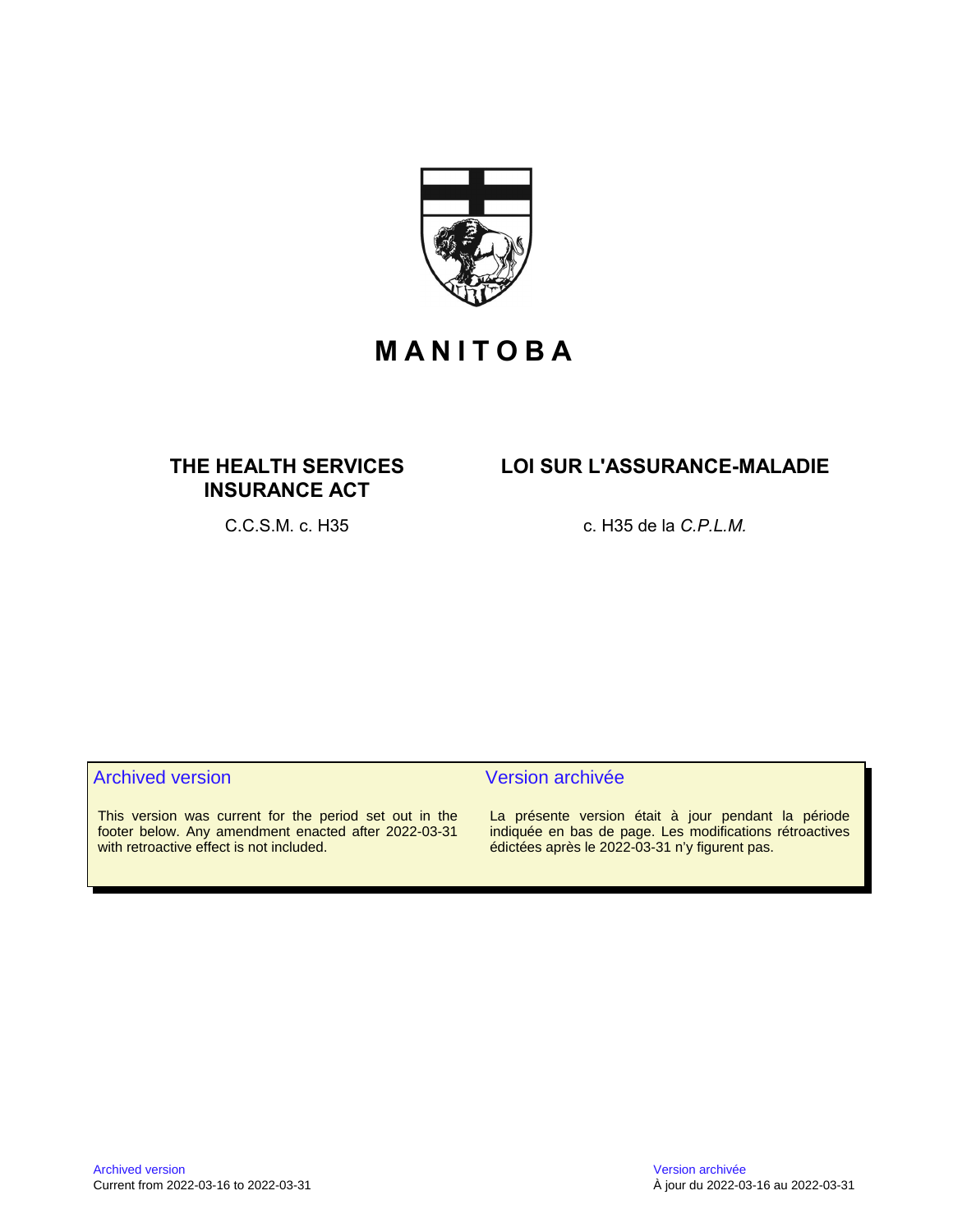# LEGISLATIVE HISTORY / HISTORIQUE C.C.S.M. c. H35 / c. H35 de la C.P.L.M.

# **LEGISLATIVE HISTORY**

# *The Health Services Insurance Act*, C.C.S.M. c. H35

| <b>Enacted by</b>                                                                         | Proclamation status (for provisions in force by proclamation)                                                                                                                                                                                                                                  |
|-------------------------------------------------------------------------------------------|------------------------------------------------------------------------------------------------------------------------------------------------------------------------------------------------------------------------------------------------------------------------------------------------|
| RSM 1987, c. H35                                                                          | s. 118: not proclaimed, but repealed by SM 1998, c. 53, s. 13                                                                                                                                                                                                                                  |
|                                                                                           | s. 120(a) (made subject to proclamation by s. 122 as amended by SM 1988-89,<br>c. 11, s. 11): not proclaimed, but repealed by SM 1991-92, c. 8, s. 30                                                                                                                                          |
|                                                                                           | s. 129(a) as enacted by SM 1991-92, c. 8, s. 30 (made subject to proclamation<br>by s. 131 [originally s. 122, which was amended by SM 1988-89, c. 11, s. 11<br>and then further amended and renumbered by SM 1991-92, c. 8, s. 31]): not<br>proclaimed, but repealed by SM 1998, c. 53, s. 14 |
|                                                                                           | remainder of Act: in force on 1 Feb 1988 (Man. Gaz.: 6 Feb 1988)                                                                                                                                                                                                                               |
| <b>Amended by</b>                                                                         |                                                                                                                                                                                                                                                                                                |
| SM 1987-88, c. 66, s. 12<br>(RSM 1987 Supp., c. 31, s. 10)                                |                                                                                                                                                                                                                                                                                                |
| SM 1988-89, c. 11, s. 11                                                                  |                                                                                                                                                                                                                                                                                                |
| SM 1988-89, c. 13, s. 15                                                                  |                                                                                                                                                                                                                                                                                                |
| SM 1990-91, c. 12, s. 10                                                                  |                                                                                                                                                                                                                                                                                                |
| SM 1991-92, c. 8<br>(am. by SM 1992, c. 35, s. 57.1 and 58;<br>and SM 1998, c. 53, s. 14) | s. 18: in force on 1 Jan 1993 (Man. Gaz.: 2 Jan 1993)                                                                                                                                                                                                                                          |
| SM 1991-92, c. 36, s. 64                                                                  |                                                                                                                                                                                                                                                                                                |
| SM 1992, c. 35                                                                            | in force on 31 Mar 1993 (Man. Gaz.: 27 Mar 1993)                                                                                                                                                                                                                                               |
| SM 1992, c. 58, s. 10                                                                     |                                                                                                                                                                                                                                                                                                |
| SM 1993, c. 29, s. 184                                                                    | in force on 4 Oct 1996 (Man. Gaz.: 5 Oct 1996)                                                                                                                                                                                                                                                 |
| SM 1993, c. 30                                                                            |                                                                                                                                                                                                                                                                                                |
| SM 1993, c. 36, s. 6                                                                      |                                                                                                                                                                                                                                                                                                |
| SM 1993, c. 48, s. 18                                                                     |                                                                                                                                                                                                                                                                                                |
| SM 1994, c. 20, s. 10                                                                     |                                                                                                                                                                                                                                                                                                |
| SM 1995, c. 26                                                                            |                                                                                                                                                                                                                                                                                                |
| SM 1996, c. 43                                                                            |                                                                                                                                                                                                                                                                                                |
| SM 1996, c. 53, s. 82                                                                     |                                                                                                                                                                                                                                                                                                |
| SM 1996, c. 58, s. 454                                                                    | in force on 1 Jan 1997 (Man. Gaz.: 21 Dec 1996)                                                                                                                                                                                                                                                |
| SM 1996, c. 59, s. 95                                                                     |                                                                                                                                                                                                                                                                                                |
| SM 1997, c. 9, s. 63                                                                      | in force on 12 Jun 2000 (Man. Gaz.: 24 Jun 2000)                                                                                                                                                                                                                                               |
| SM 1997, c. 41, s. 20                                                                     |                                                                                                                                                                                                                                                                                                |
| SM 1997, c. 42, s. 28                                                                     | not proclaimed, but repealed by SM 2005, c. 8, s. 23                                                                                                                                                                                                                                           |
| SM 1998, c. 53                                                                            | s. 1 and 4, 11(d), and 13 to 15: in force on 1 Mar 2005 (Man. Gaz.:<br>12 Mar 2005)                                                                                                                                                                                                            |
|                                                                                           | s. 2(2) and (5), and 6 to 9: in force on 1 Jan 1999 (Man. Gaz.: 26 Dec 1998)                                                                                                                                                                                                                   |
| SM 2001, c. 21                                                                            | in force on 4 Aug 2001 (Man. Gaz.: 11 Aug 2001)                                                                                                                                                                                                                                                |
| SM 2001, c. 39, s. 31                                                                     | in force on 1 May 2002 (Man. Gaz.: 18 May 2002)                                                                                                                                                                                                                                                |
| SM 2004, c. 42, s. 32                                                                     |                                                                                                                                                                                                                                                                                                |
| SM 2005, c. 38, Part 1                                                                    |                                                                                                                                                                                                                                                                                                |
| SM 2005, c. 42, s. 20                                                                     |                                                                                                                                                                                                                                                                                                |
| SM 2008, c. 42, s. 45                                                                     |                                                                                                                                                                                                                                                                                                |
| SM 2009, c. 15, s. 236                                                                    | not yet proclaimed                                                                                                                                                                                                                                                                             |
| SM 2013, c. 42, Part 1                                                                    | in force on 30 May 2014 (Man. Gaz.: 28 Apr 2014)                                                                                                                                                                                                                                               |
| SM 2015, c. 43, s. 20                                                                     |                                                                                                                                                                                                                                                                                                |
| SM 2018, c. 34, s. 55                                                                     |                                                                                                                                                                                                                                                                                                |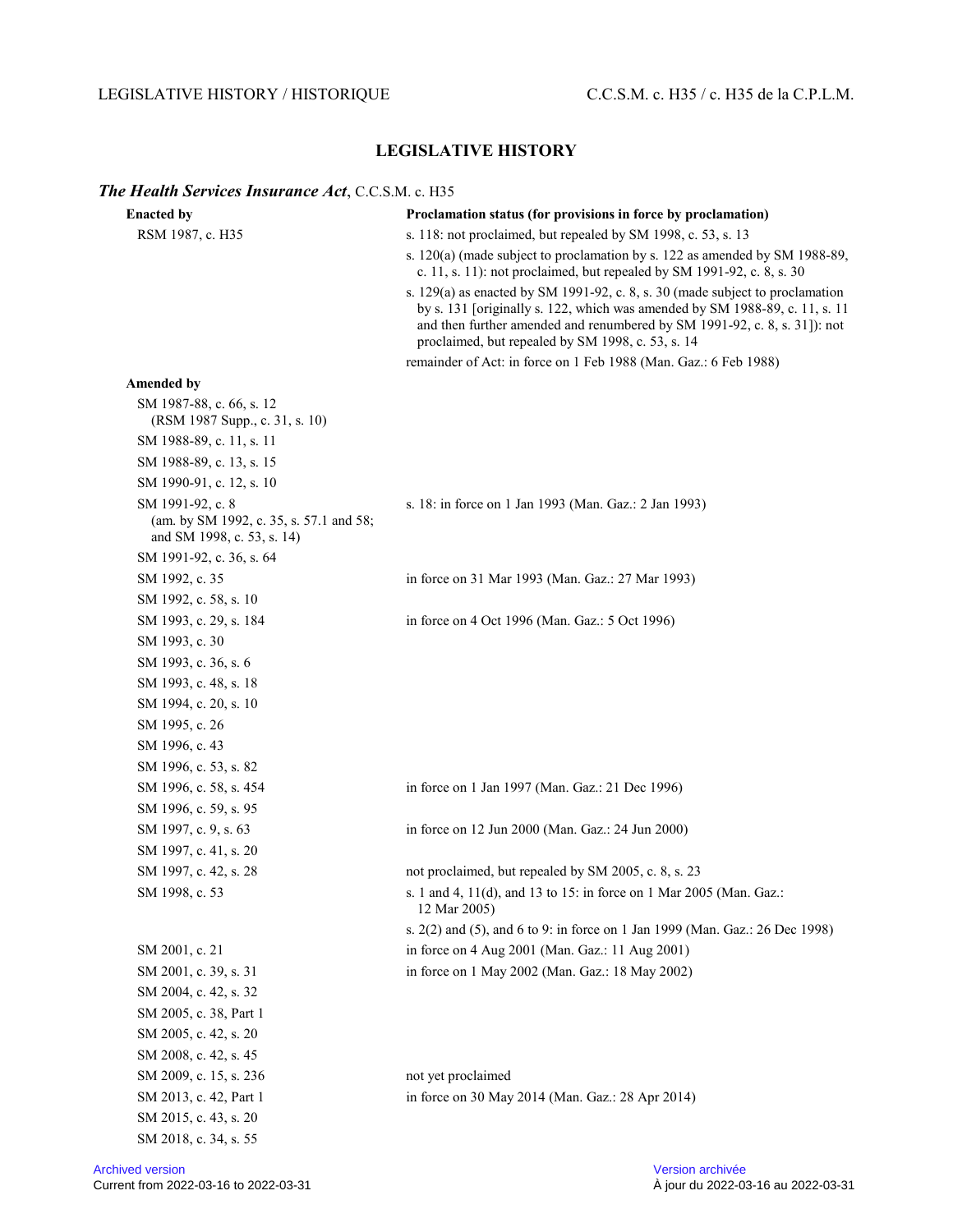SM 2020, c. 21, s. 140 to 146

SM 2022, c. 4, Part 1

SM 2021, c. 15, s. 91 s. 91(1) and (17) to (22) and clauses 91(23)(b) to (d): in force on 1 Jan 2022 (proc: 6 Dec 2021) remainder of s. 91: to come into force on 1 Apr 2022 (proc: 25 Mar 2022)

**HISTORIQUE**

#### *Loi sur l'assurance-maladie*, c. H35 de la C.P.L.M.

| Édictée par                                                                                            | État des dispositions qui entrent en vigueur par proclamation                                                                                                                                                                                                                                    |
|--------------------------------------------------------------------------------------------------------|--------------------------------------------------------------------------------------------------------------------------------------------------------------------------------------------------------------------------------------------------------------------------------------------------|
| L.R.M. 1987, c. H35                                                                                    | art. 118 : non proclamé, mais abrogé par L.M. 1998, c. 53, art. 13                                                                                                                                                                                                                               |
|                                                                                                        | alinéa 120a) (voir l'art. 122 modifié par L.M. 1988-89, c. 11, art. 11) : non<br>proclamé, mais abrogé par L.M. 1991-92, c. 8, art. 30                                                                                                                                                           |
|                                                                                                        | alinéa 129a) édicté par L.M. 1991-92, c. 8, art. 30 (voir l'art. 131 lequel<br>art. portait le numéro 122 a été modifié par L.M. 1988-89, c. 11, art. 11, puis<br>de nouveau modifié et renuméroté par L.M. 1991-92, c. 8, art. 31) : non<br>proclamé, mais abrogé par L.M. 1998, c. 53, art. 14 |
|                                                                                                        | restant de la Loi : en vigueur le 1 <sup>er</sup> févr. 1988 (Gaz. du Man. : 6 févr. 1988)                                                                                                                                                                                                       |
| Modifiée par                                                                                           |                                                                                                                                                                                                                                                                                                  |
| L.M. 1987-88, c. 66, art. 12<br>(L.R.M. 1987 Suppl., c. 31, art. 10)                                   |                                                                                                                                                                                                                                                                                                  |
| L.M. 1988-89, c. 11, art. 11                                                                           |                                                                                                                                                                                                                                                                                                  |
| L.M. 1988-89, c. 13, art. 15                                                                           |                                                                                                                                                                                                                                                                                                  |
| L.M. 1990-91, c. 12, art. 10                                                                           |                                                                                                                                                                                                                                                                                                  |
| L.M. 1991-92, c. 8<br>(modifié par L.M. 1992, c. 35, art. 57.1 et<br>58; et L.M. 1998, c. 53, art. 14) | art. 18 : en vigueur le 1 <sup>er</sup> janv. 1993 (Gaz. du Man. : 2 janv. 1993)                                                                                                                                                                                                                 |
| L.M. 1991-92, c. 36, art. 64                                                                           |                                                                                                                                                                                                                                                                                                  |
| L.M. 1992, c. 35                                                                                       | en vigueur le 31 mars 1993 (Gaz. du Man. : 27 mars 1993)                                                                                                                                                                                                                                         |
| L.M. 1992, c. 58, art. 10                                                                              |                                                                                                                                                                                                                                                                                                  |
| L.M. 1993, c. 29, art. 184                                                                             | en vigueur le 4 oct. 1996 (Gaz. du Man. : 5 oct. 1996)                                                                                                                                                                                                                                           |
| L.M. 1993, c. 30                                                                                       |                                                                                                                                                                                                                                                                                                  |
| L.M. 1993, c. 36, art. 6                                                                               |                                                                                                                                                                                                                                                                                                  |
| L.M. 1993, c. 48, art. 18                                                                              |                                                                                                                                                                                                                                                                                                  |
| L.M. 1994, c. 20, art. 10                                                                              |                                                                                                                                                                                                                                                                                                  |
| L.M. 1995, c. 26                                                                                       |                                                                                                                                                                                                                                                                                                  |
| L.M. 1996, c. 43                                                                                       |                                                                                                                                                                                                                                                                                                  |
| L.M. 1996, c. 53, art. 82                                                                              |                                                                                                                                                                                                                                                                                                  |
| L.M. 1996, c. 58, art. 454                                                                             | en vigueur le 1 <sup>er</sup> janv. 1997 (Gaz. du Man. : 21 déc. 1996)                                                                                                                                                                                                                           |
| L.M. 1996, c. 59, art. 95                                                                              |                                                                                                                                                                                                                                                                                                  |
| L.M. 1997, c. 9, art. 63                                                                               | en vigueur le 12 juin 2000 (Gaz. du Man. : 24 juin 2000)                                                                                                                                                                                                                                         |
| L.M. 1997, c. 41, art. 20                                                                              |                                                                                                                                                                                                                                                                                                  |
| L.M. 1997, c. 42, art. 28                                                                              | non proclamé, mais abrogé par L.M. 2005, c. 8, art. 23                                                                                                                                                                                                                                           |
| L.M. 1998, c. 53                                                                                       | art. 1 et 4, alinéa 11d) et art. 13 à 15 : en vigueur le 1 <sup>er</sup> mars 2005 (Gaz. du<br>Man.: 12 mars 2005)                                                                                                                                                                               |
|                                                                                                        | par. 2(2) et (5) et art. 6 à 9 : en vigueur le 1er janv. 1999 (Gaz. du Man. :<br>26 déc. 1998)                                                                                                                                                                                                   |
| L.M. 2001, c. 21                                                                                       | en vigueur le 4 août 2001 (Gaz. du Man. : 11 août 2001)                                                                                                                                                                                                                                          |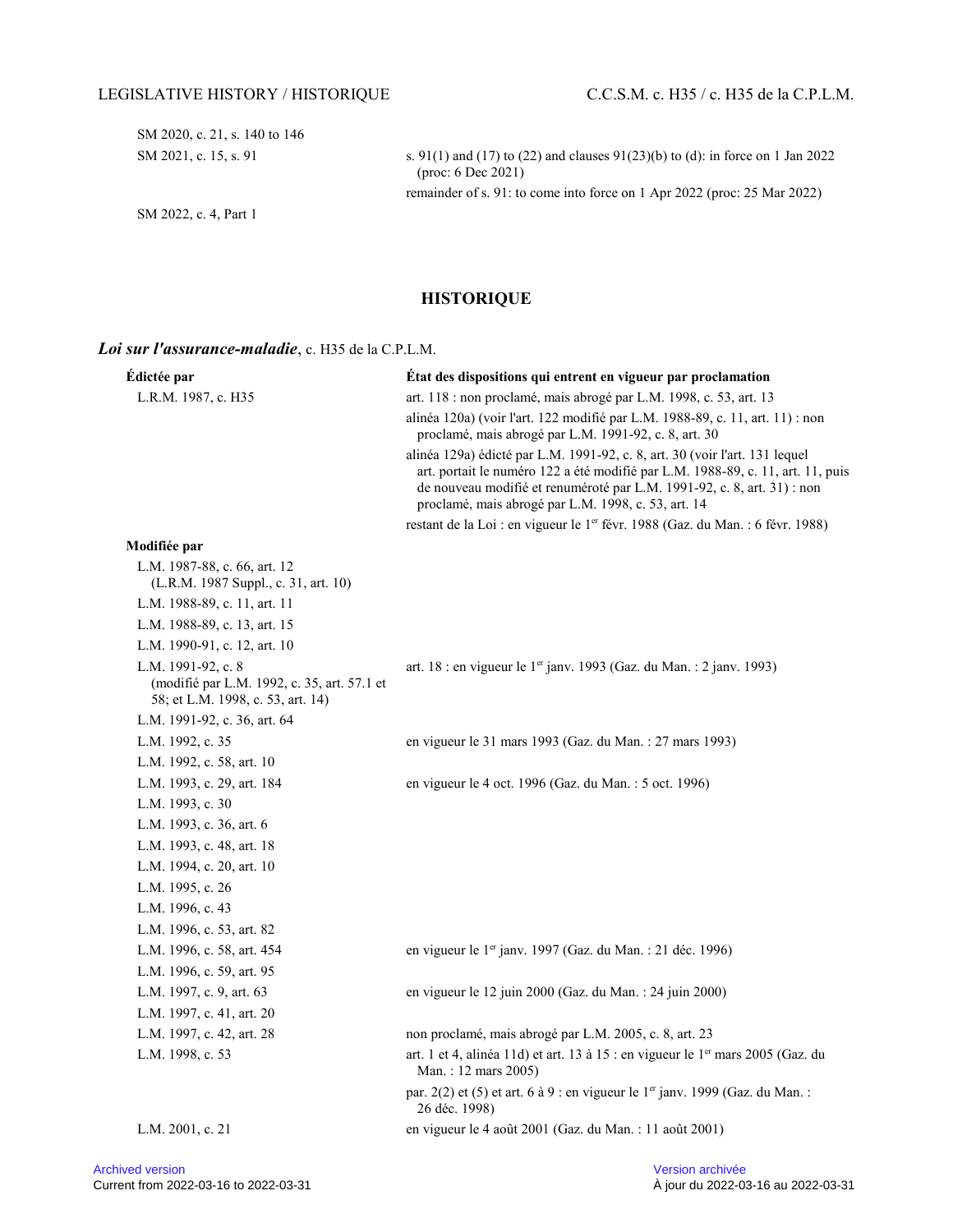| L.M. 2001, c. 39, art. 31        |  |
|----------------------------------|--|
| L.M. 2004, c. 42, art. 32        |  |
| L.M. 2005, c. 38, partie 1       |  |
| L.M. 2005, c. 42, art. 20        |  |
| L.M. 2008, c. 42, art. 45        |  |
| L.M. 2009, c. 15, art. 236       |  |
| L.M. 2013, c. 42, partie 1       |  |
| L.M. 2015, c. 43, art. 20        |  |
| L.M. 2018, c. 34, art. 55        |  |
| L.M. 2020, c. 21, art. 140 à 146 |  |
| L.M. 2021, c. 15, art. 91        |  |
|                                  |  |

en vigueur le 1<sup>er</sup> mai 2002 (Gaz. du Man. : 18 mai 2002)

non proclamé en vigueur le 30 mai 2014 (Gaz. du Man. : 28 avr. 2014)

par. 91(1) et (17) à (22) ainsi que les alinéas 91(23)b) à d) : en vigueur le 1<sup>er</sup> janv. 2022 (proclamation : 6 déc. 2021) restant de l'art. 91 : en vigueur le 1<sup>er</sup> avr. 2022 (proclamation : 25 mars 2022)

L.M. 2022, c. 4, partie 1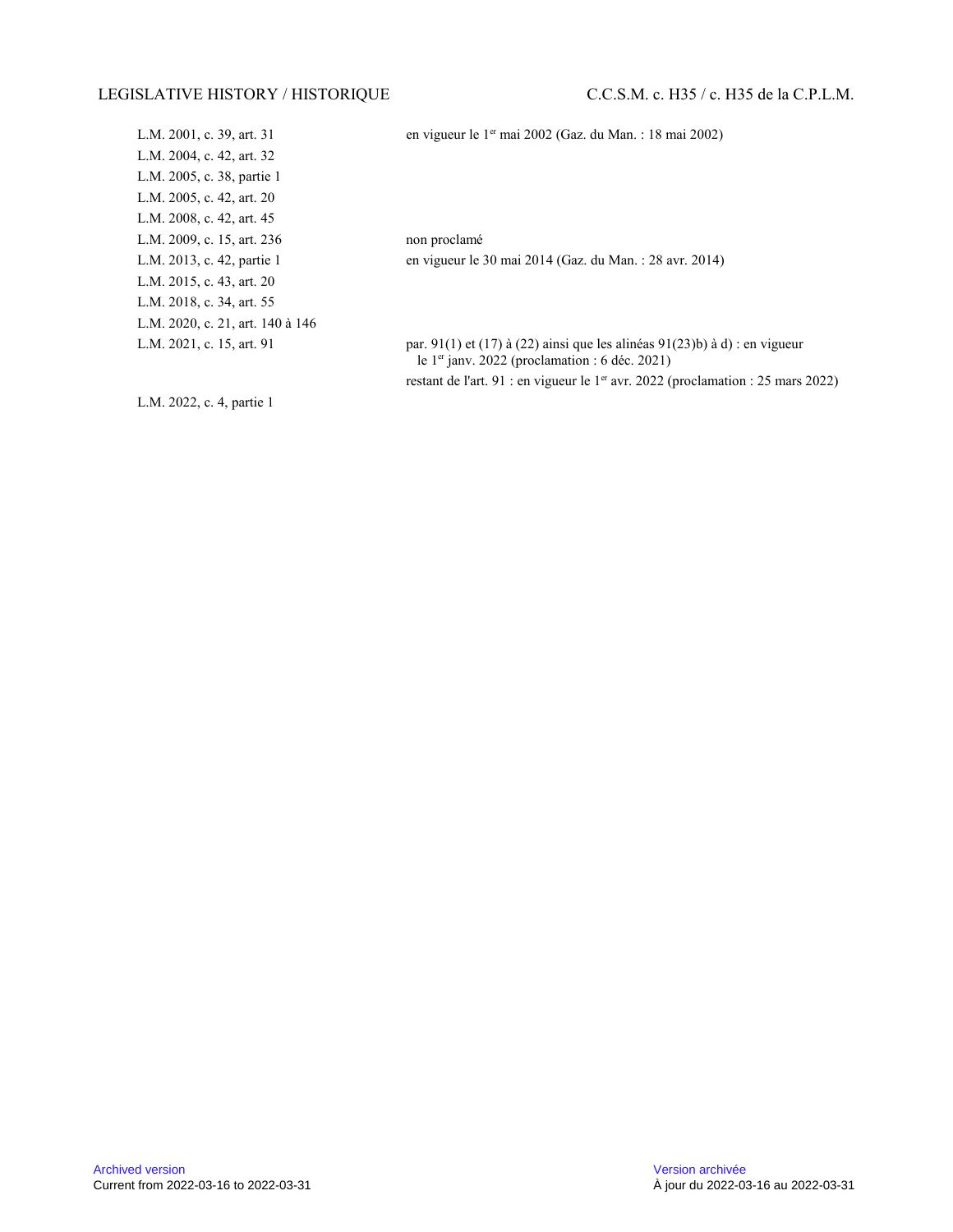# **CHAPTER H35**

### **THE HEALTH SERVICES INSURANCE ACT**

#### Section Article

- 1 Manitoba Health Services Insurance Plan
- 2 Definitions and interpretation
- 3 Minister responsible for administration of plan
- 4 Records
- 5 Annual budget
- 6 Financial statements and annual report
- 7 Audit
- 8 Insurance Act does not apply
- 9 Manitoba Health Appeal Board
- 10 Appeals
- 11-32 Repealed
	- 33 Insured persons
- 33.1 Benefits to persons injured in other provinces
	- 34 Premium for groups
	- 35 Amendments of agreements on removal of premium
	- 36 Amendment of pension or retirement allowances
	- 37 Registration of residents
	- 38 Registration by employers
	- 39 Duty of Registrar
	- 40 Issue of registration certificates
	- 41 Presentation of registration certificate
	- 42 General penalty
- 42.1 Prosecution within two years
	- 43 Fraudulent production of registration certificate an offence
	- 44 Disposal of additional fine
	- 45 Repealed
	- 46 Insured hospital and personal care services
	- 47 Certain cases excluded
	- 48 Right to payment for hospital and out-patient services
	- 49 Terms of provision of hospital services
	- 50 Payment of hospital services
	- 51 Effect of making payments
	- 52 Payments to Canadian Government hospitals
	- 53 Hospitalization outside Manitoba
	- 54 Hospitalization in mental hospitals outside Manitoba
	- 55 Recovery of overpayments

# **CHAPITRE H35**

# **LOI SUR L'ASSURANCE-MALADIE**

# TABLE OF CONTENTS TABLE DES MATIÈRES

- 1 Régime d'assurance-maladie du Manitoba<br>2 Définitions
- **Définitions**
- 3 Responsabilité du régime
- 4 Registres
- 5 Budget annuel
- 6 États financiers et rapport annuel
- 7 Vérification
- 8 Inapplication de la *Loi sur les assurances*
- 9 Conseil manitobain d'appel en matière de santé
- 10 Appels
- 11-32 Abrogés
	- 33 Assurés
- 33.1 Prestations aux assurés dans d'autres provinces
	- 34 Prime de groupes
	- 35 Modification d'ententes sur le retrait de primes
	- 36 Modification de la pension
	- 37 Inscription des résidents
	- 38 Inscription par les employeurs
	- 39 Fonctions du greffier
	- 40 Émission de certificats d'inscription
	- 41 Présentation du certificat d'inscription
	- 42 Infraction
- 42.1 Prescription
- 43 Infraction relative à la présentation du certificat
- 44 Disposition de l'amende additionnelle
- 45 Abrogé
- 46 Soins hospitaliers et personnels assurés
- 47 Exclusion
- 48 Droit au paiement des services hospitaliers et des soins en consultation externe
- 49 Conditions de prestation des services hospitaliers
- 50 Ententes avec le gouvernement du Canada
- 51 Effet des paiements
- 52 Paiement aux hôpitaux du gouvernement canadien
- 53 Paiements relatifs aux coûts d'hospitalisation en dehors de la province
- 54 Hospitalisation en dehors de la province
- 55 Recouvrement des paiements en trop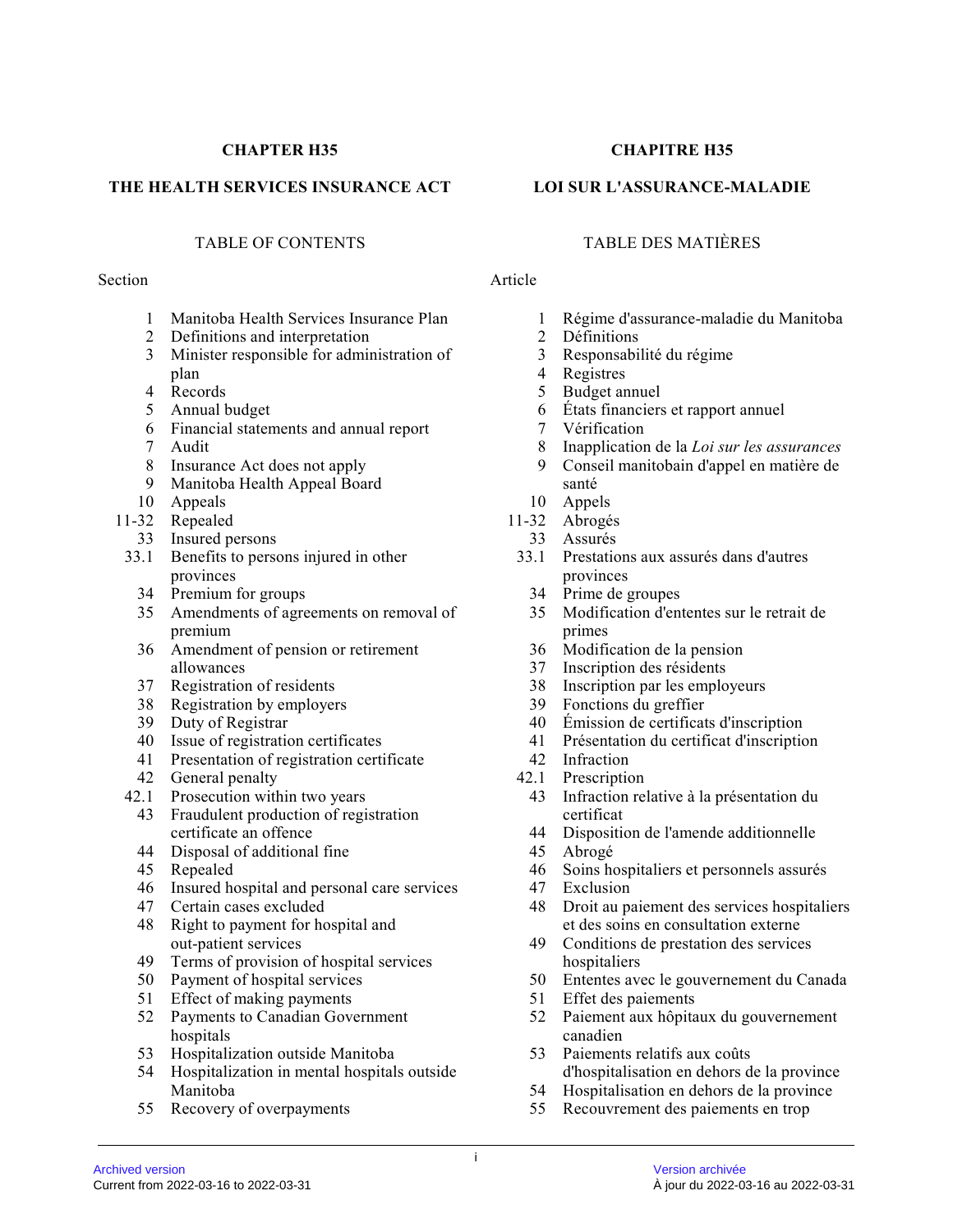- 56 Designation of budget officer
- 57 Duties of budget officer re hospital budgets
- 58 Rates
- 59 Repealed
- 60 Amounts paid to hospitals
- 61 Application of budget review to personal care homes
- 62 Accounting systems required
- 63 Inspectors
- 64 Rates of payments to hospitals, personal care homes and surgical facilities
- 64.1 Agreement with surgical facility
- 64.2 No overnight stay in surgical facility
	- 65 Agreement with outside hospitals
	- 66 Unauthorized charging an offence
	- 67 Repealed
	- 68 Agreements with other provinces
	- 69 Minister may act as trustee for hospitals
	- 70 Restrictions respecting sale of facilities
	- 71 Insurance for other health services
	- 72 Communication of information
	- 73 Repealed
	- 74 Agreements re medical fees and payments
	- 75 Special arrangements for remuneration of practitioners
- 75.1 Agreements with W.C.B. and M.P.I.C.
- 75.1.1 Particulars of claims
- 75.1.2 Information to be given to patient utilization review committee
	- 75.2 Inspection of records
		- 76 Agreement re medical review committee
	- 76.1 Review of patterns of practice
	- 77 Investigation
	- 77.1 Confidential information
		- 78 Decision of medical review committee
	- 79 Formal inquiry committee
	- 80 Remuneration and support
	- 80.1 Procedure
	- 81 Hearing by formal inquiry committee
	- 81.1 Medical review committee to forward material
	- 82 Oaths, witnesses and records
	- 82.1 Hearing in absence of investigated medical practitioner
	- 83 Recording of evidence
	- 83.1 Finding of formal inquiry committee
	- 84 Order of formal inquiry committee
	- 84.1 Record of hearing
- 56 Désignation d'un agent de budget
- 57 Fonctions de l'agent de budget
- 58 Taux
- 59 Abrogé
- 60 Sommes payées aux hôpitaux
- 61 Application de l'examen du budget aux foyers de soins personnels
- 62 Système de comptabilité obligatoire
- 63 Inspecteurs
- 64 Taux de paiement
- 64.1 Conclusion d'une entente avec un établissement chirurgical
- 64.2 Interdiction de passer la nuit dans un établissement chirurgical
	- 65 Entente avec des hôpitaux de l'extérieur de la province
	- 66 Infraction relative aux frais non admissibles
	- 67 Abrogé
	- 68 Ententes avec d'autres provinces
	- 69 Fiducie du ministre<br>70 Limites applicables
	- Limites applicables à la vente des établissements
	- 71 Assurance pour les autres services de santé
	- 72 Communication d'une information
- Abrogé
- 74 Ententes relatives aux frais médicaux
- 75 Arrangements spéciaux
- 75.1 Ententes avec la CAT et la SAPM
- 75.1.1 Détails relatifs aux demandes
- 75.1.2 Renseignements à fournir au comité de surveillance de l'utilisation des soins de santé
	- 75.2 Examen de documents
	- 76 Entente concernant un comité de révision médicale
	- 76.1 Révision des modes de pratique médicale 77 Enquête
	-
	- 77.1 Renseignements confidentiels
		- 78 Décision du comité de révision médicale<br>79 Comité chargé des enquêtes officielles
		- Comité chargé des enquêtes officielles
		- 80 Rémunération et soutien
	- 80.1 Règles de pratique et de procédure
	- 81 Audience du comité chargé des enquêtes officielles
- 81.1 Envoi de renseignements et de documents
- 82 Serment, témoins et documents
- 82.1 Absence du médecin visé par l'enquête<br>83 Enregistrement des témoignages Enregistrement des témoignages
- 83.1 Conclusions du comité
- 84 Ordonnance du comité
- 84.1 Dossier de l'audience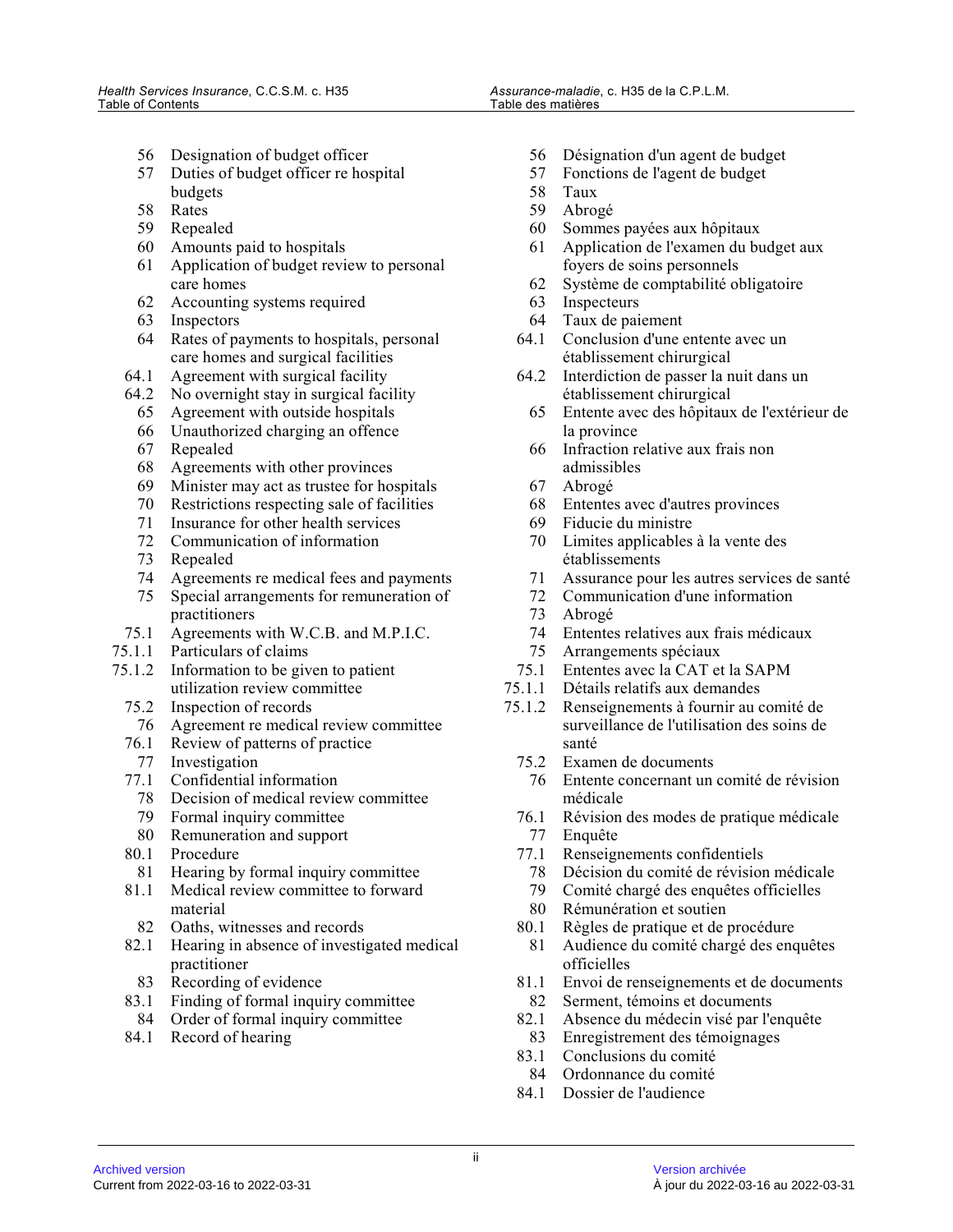- 84.2 Recovery of amount owing
- 84.3 Interest on unpaid amount
- 84.4 Appeal to Court of Appeal
- 85 Appeal does not operate as stay
- 85.1 Disclosure of information
- 86 Payment of benefits
- 87 Payment not to exceed benefits
- 88 Payment not to exceed fees charged
- 89 Payments re doctors outside Manitoba
- 90 Right to select practitioner or refuse service
- 91 Practitioner may opt out
- 92 Revocation of election
- 93 Collection of fees from patient
- 94 Statement by opted out doctor
- 95 Fees not to exceed benefits
- 95.1 Recovery of money paid by minister
	- 96 Certain contracts terminated or prohibited
	- 97 Action by insured person for cost of insured services
- 98 Requirement to notify the minister
- 98.1 Providing information to minister
- 98.2 Duty to cooperate
- 99 Judgment creditor as trustee for minister
- 99.1 Judge to divide award
- 99.2 Insufficient amount of recovery
- 100 Payment to minister by judgment debtor
- 101 Recovery of proportionate part of damages
- 102 Consent of minister to settlement
- 103 Action under M.P.I.C. Act
- 104 Appeal by minister
- 105 Consent to abandon action
- 106 Right of minister to bring action
- 107 Defences to action by minister
- 108 Action on death of insured person
- 109 Limitation on right to bring action
- 110 Extension of time for action
- 110.1 Interest
- 110.2 Periodic payments
	- 111 Application for joint trial
	- 112 Settlement and discharge of liability
- 112.1 Protection from liability
- 113 Regulations by L.G. in C.
- 114 Repealed
- 115 Application to personal care homes
- 116 Regulations by minister
- 117 Regulations re personal care homes
- 118 Personal care home licence
- 118.1 Issuing a licence
- 118.2 Refusal to issue a licence
- 118.3 Appeal
- 118.4 Inspectors
- 84.2 Recouvrement des sommes dues
- 84.3 Intérêt sur les sommes impayées
- 84.4 Appel à la Cour d'appel
- 85 Ordonnance non suspendue
- 85.1 Divulgation de renseignements
- 86 Paiements des prestations<br>87 Paiement limité aux presta
- Paiement limité aux prestations
- 88 Paiement limité aux honoraires demandés<br>89 Paiement relatif aux médecins de
- Paiement relatif aux médecins de l'extérieur du Manitoba
- 90 Droit de choix et de refus
- 91 Choix du médecin de ne pas participer<br>92 Révocation du choix
- 92 Révocation du choix<br>93 Honoraires percus de
- 93 Honoraires perçus de l'assuré<br>94 Déclaration du médecin non-r
- 94 Déclaration du médecin non-participant<br>95 Surfacturation
- Surfacturation
- 95.1 Recouvrement de sommes versées par le ministre
- 96 Contrats interdiction, infraction et peine<br>97 Poursuite par un assuré
- Poursuite par un assuré
- 98 Avis obligatoire au ministre<br>98.1 Communication de renseign
- Communication de renseignements au ministre
- 98.2 Collaboration
- 99 Créancier sur jugement fiduciaire<br>99.1 Répartition du montant adjugé
- Répartition du montant adjugé
- 99.2 Recouvrement insuffisant
- 100 Paiement au ministre par le débiteur sur jugement
- 101 Recouvrement proportionnel en dommages-intérêts
- 102 Consentement du ministre au règlement amiable
- 103 Autre action intentée
- 104 Appel par le ministre
- 105 Consentement au désistement
- 106 Droit d'action du ministre
- 107 Moyens de défense
- 108 Décès de l'assuré
- 109 Restrictions au droit d'introduire une action
- 110 Prorogation de délai
- 110.1 Intérêt
- 110.2 Versements périodiques
- 111 Requête de réunion d'action
- 112 Règlement amiable et libération de responsabilité
- 112.1 Protection responsabilité
- 113 Règlements du lieutenant-gouverneur en conseil
- 114 Abrogé
- 115 Application aux soins personnels et aux foyers de soins personnels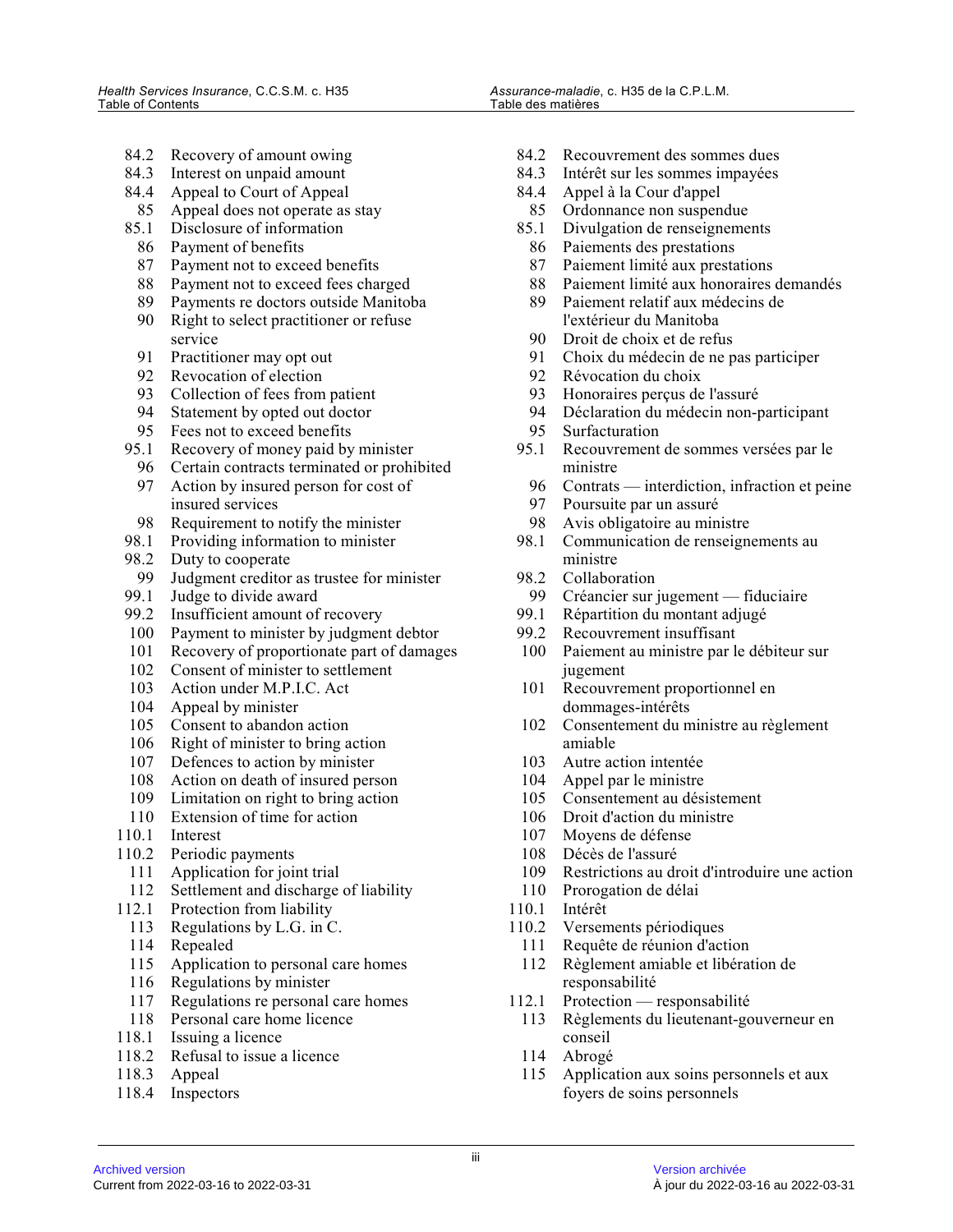- 118.5 Regulations
- 119 Definitions
- 119.1 Designation of COVID-19 point-of-care tests
	- 120 Appointment of approving officer
	- 121 Approval for laboratory or specimen collection centre
	- 122 Grounds for refusing approval
	- 123 Matters to be considered
	- 124 Further grounds to refuse approval
	- 125 Operator named in approval
	- 126 Revocation of approval
	- 127 Appeal re approval
	- 128 Inspectors for labs and specimen collection centres
	- 129 Regulations re s. 119 to 128
	- 130 Offence and penalty<br>131 Repealed
	- Repealed
	- 132 Commission discontinued
- 116 Règlements par le ministre
- 117 Règlements relatifs aux foyers de soins personnels
- 118 Licence de foyer de soins personnels
- 118.1 Délivrance de licence
- 118.2 Refus
- 118.3 Appel
- 118.4 Inspecteurs<br>118.5 Règlements
- Règlements
- 119 Définitions
- 119.1 Désignation des tests de dépistage hors laboratoire de la COVID-19
	- 120 Nomination d'un agent<br>121 Autorisation à l'égard d
	- Autorisation à l'égard d'un laboratoire ou d'un centre de prélèvements
	- 122 Motifs de refus
	- 123 Questions devant être examinées<br>124 Autres motifs de refus
	- Autres motifs de refus
	- 125 Responsable désigné dans l'autorisation
	- 126 Révocation de l'autorisation
	- 127 Appel relatif à l'autorisation<br>128 Inspecteurs de laboratoires e
	- 128 Inspecteurs de laboratoires et de centres de prélèvements
	- 129 Règlements application des art. 119 à 128
	- 130 Infraction et peine
	- 131 Abrogé
	- 132 Cessation des activités de la Commission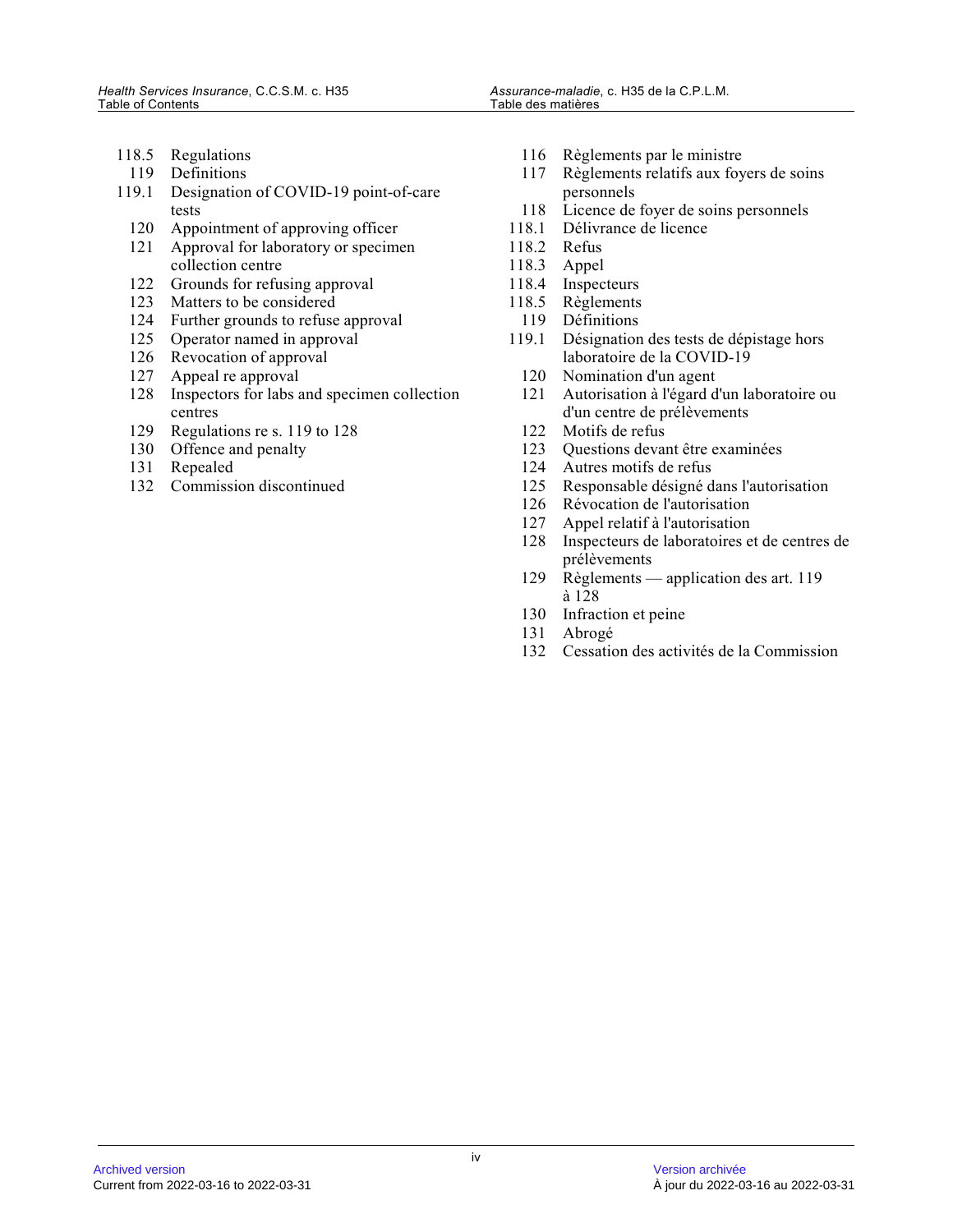# **CHAPTER H35 CHAPITRE H35**

### **THE HEALTH SERVICES INSURANCE ACT LOI SUR L'ASSURANCE-MALADIE**

HER MAJESTY, by and with the advice and consent of the Legislative Assembly of Manitoba, enacts as follows:

#### **Manitoba Health Services Insurance Plan**

**1(1)** The plan to be administered under this Act for insurance in respect of the costs of hospital services, medical services and other health services may be referred to, or shortly described, in Acts of the Legislature or regulations made thereunder, and otherwise as: "Manitoba Health Services Insurance Plan".

#### **Continuation of previous plans**

**1(2)** The Manitoba Health Services Insurance Plan shall be, for all purposes, deemed to be a continuation of Manitoba Health Services Insurance Plan in effect immediately prior to the coming into force of this Act.

SA MAJESTÉ, sur l'avis et du consentement de l'Assemblée législative du Manitoba, édicte :

#### **Régime d'assurance-maladie du Manitoba**

**1(1)** Le régime qui doit être appliqué aux termes de la présente loi concernant l'assurance à l'égard du coût des soins hospitaliers, des soins médicaux et de tous autres soins de santé peut être désigné ou brièvement décrit dans les lois provinciales ou les règlements établis en application de celles-ci et partout ailleurs comme étant: « Le régime d'assurance-maladie du Manitoba ».

#### **Continuation des régimes antérieurs**

**1(2)** Le régime d'assurance-maladie du Manitoba est réputé être, à toutes fins utiles, la continuation du Régime d'assurance-maladie du Manitoba qui s'appliquait au moment de l'entrée en vigueur de la présente loi.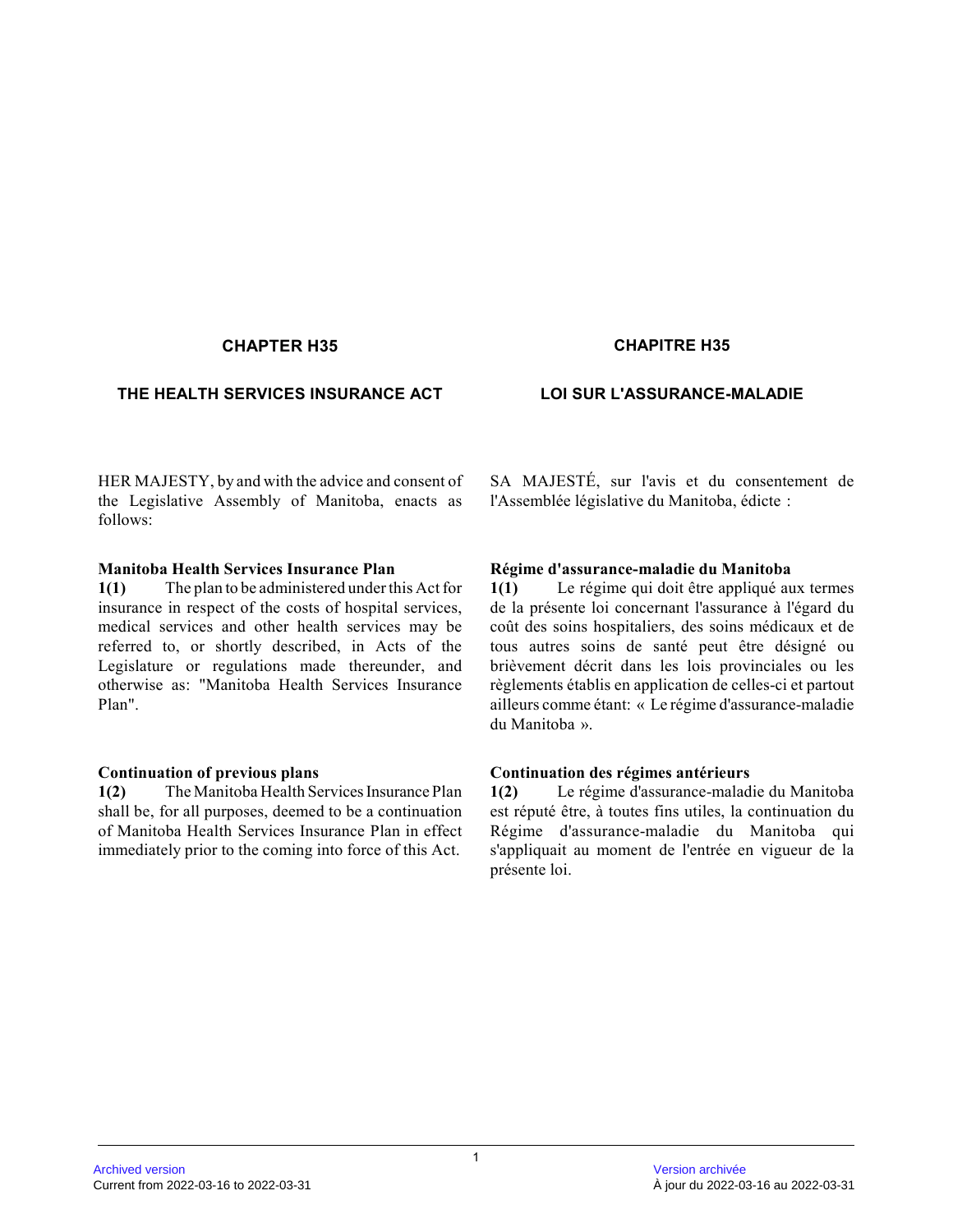# **Definitions**

**2(1)** In this Act

**"authorized charges"** means the charges, determined in accordance with the regulations, that may be made directly to persons for hospital services, medical services, personal care and other health services under the plan but not including charges made by way of a premium or other amount not directly related to a specific service; (« frais admissibles »)

**"benefits"** means the benefits that are designated in the regulations as benefits to which an insured person is entitled under this Act; (« prestations »)

**"board"** means the Manitoba Health Appeal Board established under section 9; (« Conseil »)

**"child"** means a son or daughter, step-son or step-daughter, of any age and also includes the child of a child; (« enfant »)

**"dependant"** where used to refer to a dependant of a person, means, subject to subsections (3) and (5), a resident who is that person's spouse and, if that person has no spouse, a resident who is that person's dependent parent and includes any child of that person who is a resident and is dependent upon him for support and who is

(a) under the age of 18 years, or

(b) 18 years of age or older and mentally or physically incapacitated, or

(c) between 18 and 20 years of age, and is attending a university, secondary school or other educational institution, or is training at a school of nursing,

and also includes a resident who is the spouse or child of any such child to whom clause (a), (b) or (c) applies if the spouse or child of the child is dependent for support upon that person; (« personne à charge »)

# **Définitions**

**2(1)** Les définitions qui suivent s'appliquent à la présente loi.

**« assuré »** Résident qui a droit aux prestations en application de la présente loi ou des règlements. ("insured person")

**« autres services de santé »** Les services de santé auxquels la présente loi s'applique en raison d'un décret pris en vertu de l'article 71. ("other health services")

**« bénéficiaire de l'aide sociale »** Personne qui fait partie d'une catégorie désignée ou décrite aux règlements comme étant une catégorie de bénéficiaires de l'aide sociale. ("recipient of public assistance")

**« comité de révision médicale »** Le comité de révision médicale créé en vertu d'une entente conclue aux termes de l'article 76. ("medical review committee")

**« Conseil »** Le Conseil manitobain d'appel en matière de santé constitué en vertu de l'article 9. ("board")

**« employé »** Le résident qui, pour le compte d'un employeur, exécute régulièrement des tâches en vertu d'un contrat de travail ou d'apprentissage, que le contrat soit écrit ou oral, explicite ou implicite, mais ne comprend pas l'entrepreneur indépendant ou la personne mariée qui est par ailleurs un assuré à titre de personne à charge d'un autre assuré. ("employee")

**« employeur »** Sous réserve du paragraphe (4), la personne ayant à son service trois employés ou plus, en vertu d'un contrat de travail ou d'apprentissage, que le contrat soit écrit ou oral, explicite ou implicite. Est visée notamment Sa Majesté du chef de la province de même que les corporations municipales, les conseils municipaux et les conseil s et commissions chargés de l'exécution de tout travai l et de la gestion de tout service de la corporation municipale ou du gouvernement, ou exploité au nom de l'un ou l'autre. ("employer")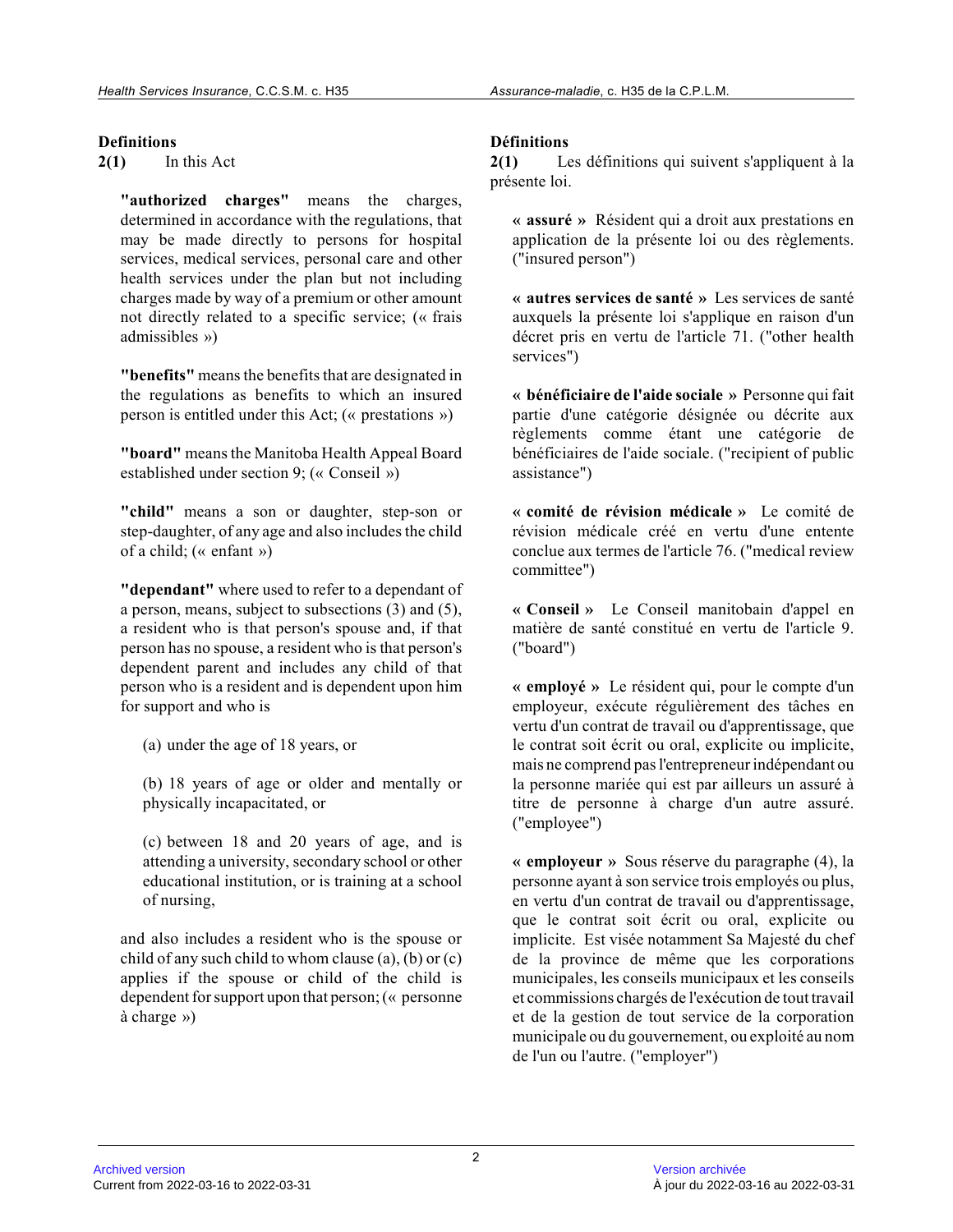**"employee"** means a resident who, for an employer, regularly performs services under a contract of hiring and service or apprenticeship, whether written or oral, express or implied, but does not include an independent contractor or a married person who is otherwise an insured person as the dependant of another insured person; (« employé »)

**"employer"** means, subject to subsection (4), a person having in his service under a contract of hiring and service or apprenticeship, written or oral, express or implied, three or more employees, and includes Her Majesty in right of the province and also includes municipal corporations and boards and commissions having the management and conduct of any work or service owned by, or operated for, a municipal corporation or by or for the government; (« employeur »)

**"health region"** means a health region established or continued under *The Regional Health Authorities Act*; (« région sanitaire »)

**"hospital"**, except in sections 57 to 60, means

(a) a hospital in Manitoba that is designated as a hospital by regulation under subsection 113(1), and

(b) a hospital or facility outside Manitoba that

(i) is approved by the minister for the purpose of this Act, and

(ii) is licensed or approved as a hospital by the governmental licensing authority in the jurisdiction in which the hospital is located; (« hôpital »)

**"hospital services"** means the services which an insured person is entitled to receive in hospitals without payment as described in section 46 and which are not excluded under section 47; (« services hospitaliers »)

**« enfant »** Fils ou fille, beau-fils ou belle-fille de tout âge; est également visé l'enfant d'un enfant au sens du présent alinéa. ("child")

**« établissement chirurgical »** Établissement qui fournit des soins chirurgicaux à l'extérieur d'un hôpital. ("surgical facility")

**« foyer de soins personnels »** Foyer de soins personnels désigné par règlement. ("personal care home")

**« frais admissibles »** Les frais qui, fixés conformément aux règlements, peuvent être facturés directement aux personnes pour les soins hospitaliers, les soins médicaux, les soins personnels et les autres services de santé fournis en vertu du régime. La présente définition exclut les frais sous forme de primes et les montants qui ne sont pas directement liés à des soins particuliers. ("authorize d charges")

**« hôpital »** Sauf aux articles 57 à 60, s'entend :

a) d'un hôpital situé au Manitoba et qualifié d'hôpital par règlement pris en application du paragraphe 113(1);

b) d'un hôpital ou d'un établissement situé à l'extérieur du Manitoba et :

(i) approuvé par le ministre pour l'application de la présente loi,

(ii) à l'égard duquel une licence a été délivrée ou qui a été approuvé comme hôpital par l'autorité gouvernementale responsable de la délivrance des licences pour le territoire sur lequel est situé l'hôpital. ("hospital")

**« malade en consultation externe »** Malade d'un hôpital ou d'un établissement chirurgical qui reçoi t un diagnostic ou un traitement nécessaire. Dans le cas d'un hôpital, la présente définition exclut :

a) les malades hospitalisés;

b) les autres personnes qui sont alitées, sauf si elles le sont sur un lit du service d'urgence ou sur un lit tampon. ("out-patient")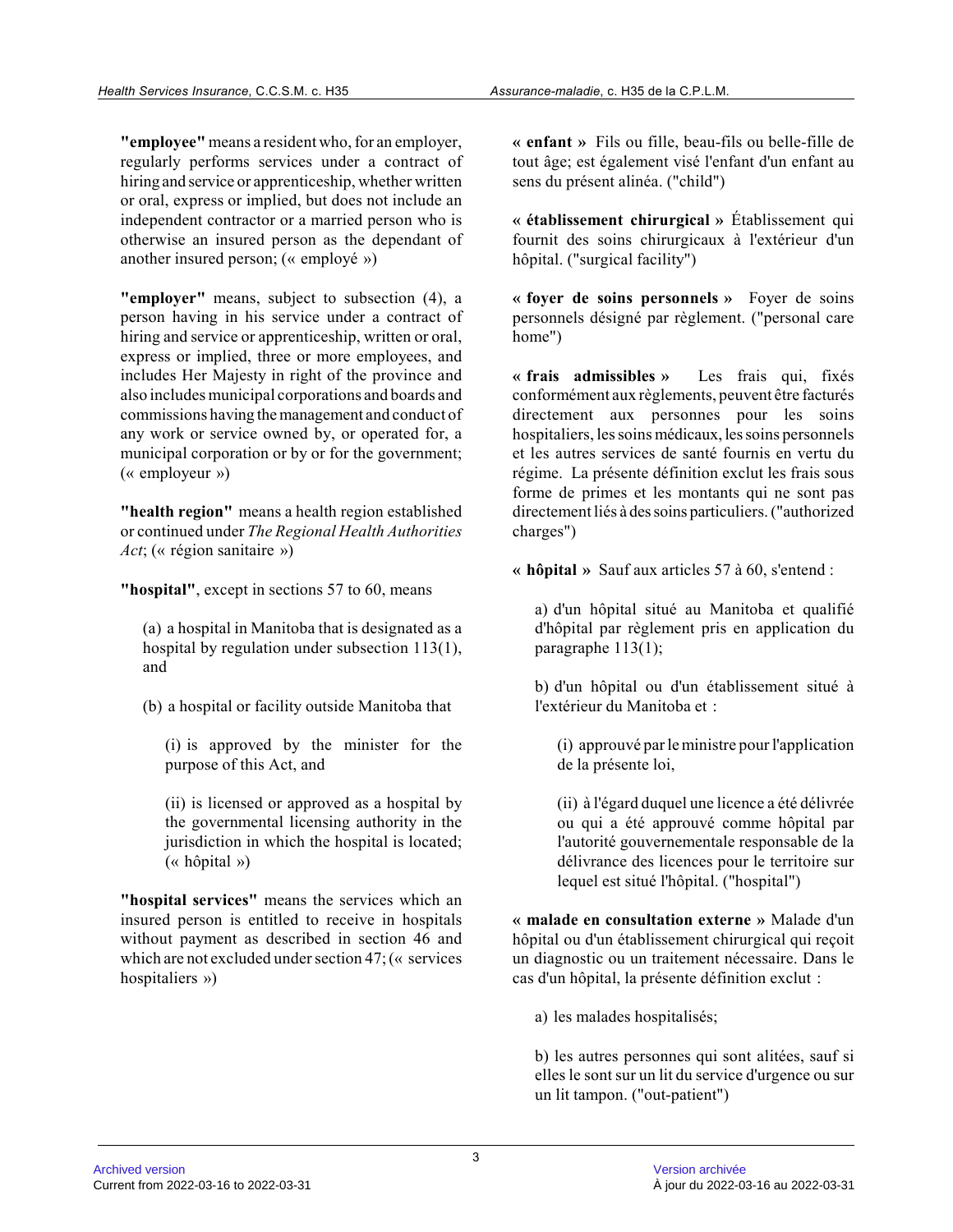**"in-patient"** means a person admitted to and assigned to a bed in a hospital on the order of a medical practitioner, registered nurse (extended practice) or midwife or, subject to the conditions prescribed in the regulations, on the order of a licensed dentist; (« malade hospitalisé »)

**"in-patient services"** means such services supplied to an in-patient as are specified in the regulations; (« soins en hôpital »)

**"insured person"** means a resident who is entitled to receive benefits under this Act and the regulations; (« assuré »)

**"medical practitioner"** means a person lawfully entitled to practice medicine in the place where he renders medical services; (« médecin »)

**"medical review committee"** means the medical review committee established under an agreement made under section 76; (« comité de révision médicale »)

**"medical services"** means all services rendered by a medical practitioner that are medically required but does not include those services excepted by the regulations; (« soins médicaux »)

**"minister"** means the member of the Executive Council charged by the Lieutenant Governor in Council with the administration of this Act; (« ministre »)

**"other health services"** means health services to which this Act applies by reason of an order made under section 71; (« autres services de santé »)

**"out-patient"** means a patient of a hospital or surgical facility who receives necessary diagnostic or treatment services, and, in the case of a hospital, excludes

(a) an in-patient, and

(b) any other person assigned to a bed other than an emergency or temporary holding bed; (« malade en consultation externe »)

**« malade hospitalisé »** Personne admise dans un hôpital et y occupant un lit, sur l'ordre d'un médecin, d'une infirmière ayant un champ d'exercice élargi o u d'une sage-femme ou, sous réserve des conditions prévues par règlement, d'un dentiste autorisé. ("in-patient")

**« médecin »** Personne qui a légalement le droit d'exercer la médecine à l'endroit où il fournit des soins médicaux. ("medical practitioner")

**« ministre »** Le membre du Conseil exécutif chargé par le lieutenant-gouverneur en conseil de l'application de la présente loi. ("minister")

**« office régional de la santé »** Office régional de la santé constitué ou prorogé sous le régime de la *Loi sur les offices régionaux de la santé*. ("regional health authority")

**« personne à charge »** Lorsqu'utilisé pour désigner une personne à charge d'une autre personne, sous réserve des paragraphes (3) et (5), le résident qui est le conjoint de cette personne et, si cette personne n'a pas de conjoint, le résident qui est un parent qui dépend d'elle, de même que tout enfant de cette personne qui est un résident qui dépend d'elle financièrement et qui est âgé :

a) de moins de 18 ans;

b) de 18 ans ou plus et frappé d'incapacité mentale ou physique;

c) d'au moins 18 ans et d'au plus 20 ans et qui fréquente une université, une école secondaire ou toute autre établissement scolaire, ou qui suit un cours de formation infirmière.

Est visé le résident qui est le conjoint ou l'enfant de la personne mentionnée à l'alinéa a), b) ou c), si ce conjoint ou cet enfant dépend financièrement de cette personne. ("dependant")

**« prestations »** Les prestations désignées aux règlements comme étant celles auxquelles un assuré a droit en application de la présente loi. ("benefits")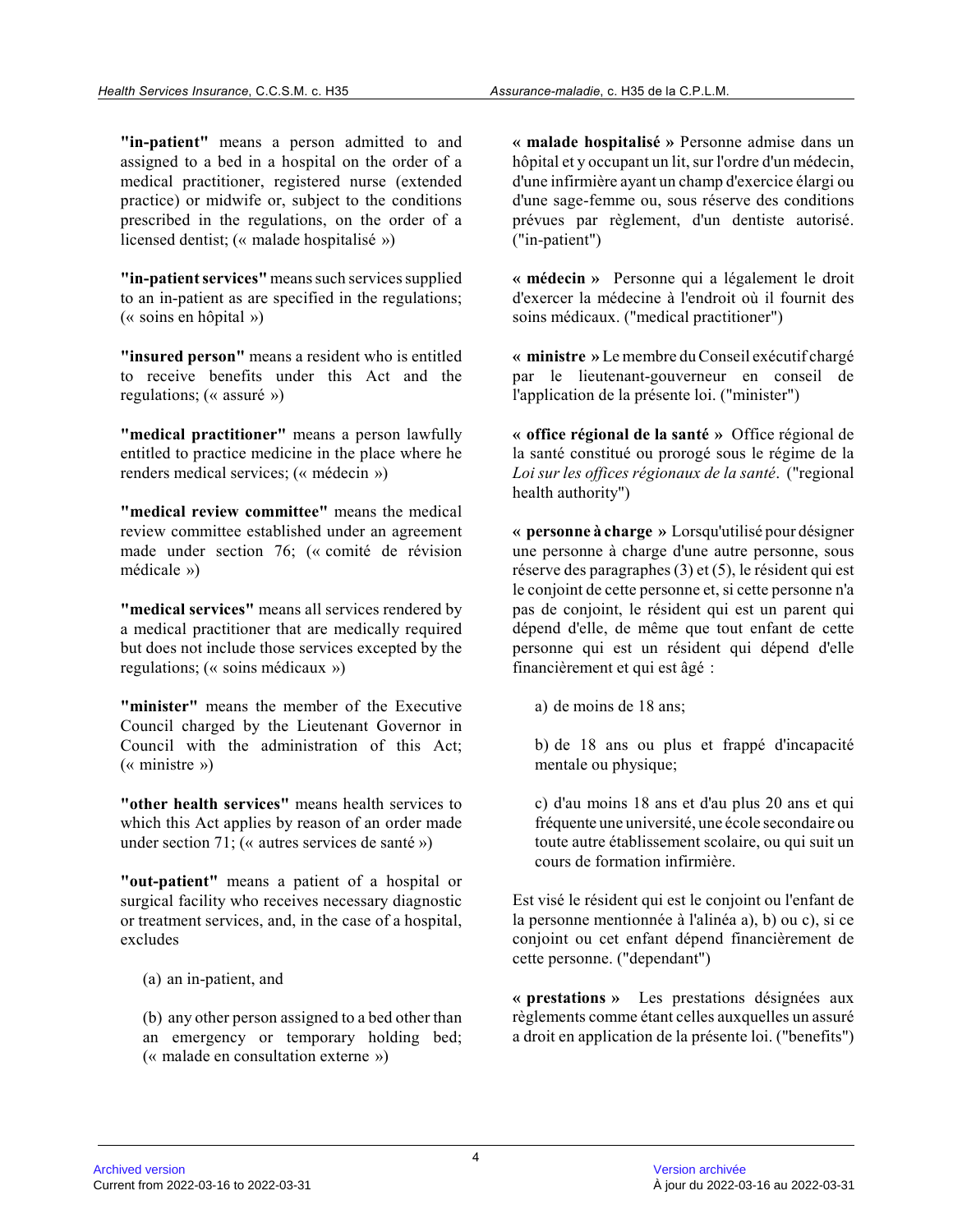**"out-patient services"** means such services supplied to an out-patient as are specified in the regulations; (« soins en consultation externe »)

**"participating hospital province"** means a province or territory of Canada that is party to an agreement with the Government of Canada under the *Federal Provincial Fiscal Arrangements and Federal Post-Secondary Education and Health Contributions Act* (Canada) or the *Canada Health Act* and that has established a hospital insurance plan pursuant to the law of that province or territory; (« province participant au régime d'assurance-hospitalisation »)

**"participating medical province"** means a province or territory of Canada in which there is in operation a medical care insurance plan in respect of which a contribution is payable by Canada pursuant to the *Federal-Provincial Fiscal Arrangements and Federal Post-Secondary Education and Health Contributions Act* (Canada); (« province participant au régime d'assurance-maladie »)

**"personal care"** means care in the nature of

(a) basic nursing care under the supervision of a registered nurse, or

(b) personal assistance in the activities of daily living, or

(c) supervision of activities of daily living,

together with goods and services that are specified in the regulations as goods and services that are provided as part of personal care; (« soins personnels »)

**"personal care home"** means a personal care home designated in the regulations; (« foyer de soins personnels »)

**"plan"** means Manitoba Health Services Insurance Plan; (« régime »)

**"recipient of public assistance"** means a person who is of a class or kind designated or described in the regulations as being recipients of public assistance; (« bénéficiaire de l'aide sociale »)

**« p ro v in ce p a rticip a n t a u r ég ime d'assurance-hospitalisation »** Province ou territoire du Canada qui est partie à une entente conclue avec le gouvernement du Canada en vertu de la *Loi sur les arrangements fiscaux entre le gouvernement fédéral et les provinces et sur les contributions fédérales en matière d'enseignement postsecondaire et de santé* (Canada) ou de la *Loi canadienne sur la santé*, et qui a mis sur pied un régime d'assurance-hospitalisation conformément à la loi de cette province ou de ce territoire. ("participating hospital province")

« province participant au régime **d'assurance-maladie »** Province ou territoire du Canada dans lequel existe un régime d'assurance-maladie auquel le gouvernement du Canada contribue conformément à la *Loi sur les arrangements fiscaux entre le gouvernement fédéral et les provinces et sur les contributions fédérales en matière d'enseignement postsecondaire et de santé* (Canada). ("participating medical province")

**« régime »** Le régime d'assurance-maladie du Manitoba. ("plan")

**« région sanitaire »** Région sanitaire constituée ou prorogée sous le régime de la *Loi sur les offices régionaux de la santé*. ("health region")

**« résident »** Personne qui est légalement autorisée à demeurer au Canada, qui est domiciliée au Manitoba et qui est présente dans la province pendant au moins six mois au cours d'une année civile. La présente définition vise notamment toute autre personne qui, en vertu des règlements, est assimilée à un résident, mais exclut :

a) sauf indication contraire du ministre, les personnes qui sont titulaires d'un permis de séjour temporaire délivré sous le régime de la *Loi sur l'immigration et la protection des réfugiés* (Canada);

b) les visiteurs, les personnes de passage et les touristes. ("resident")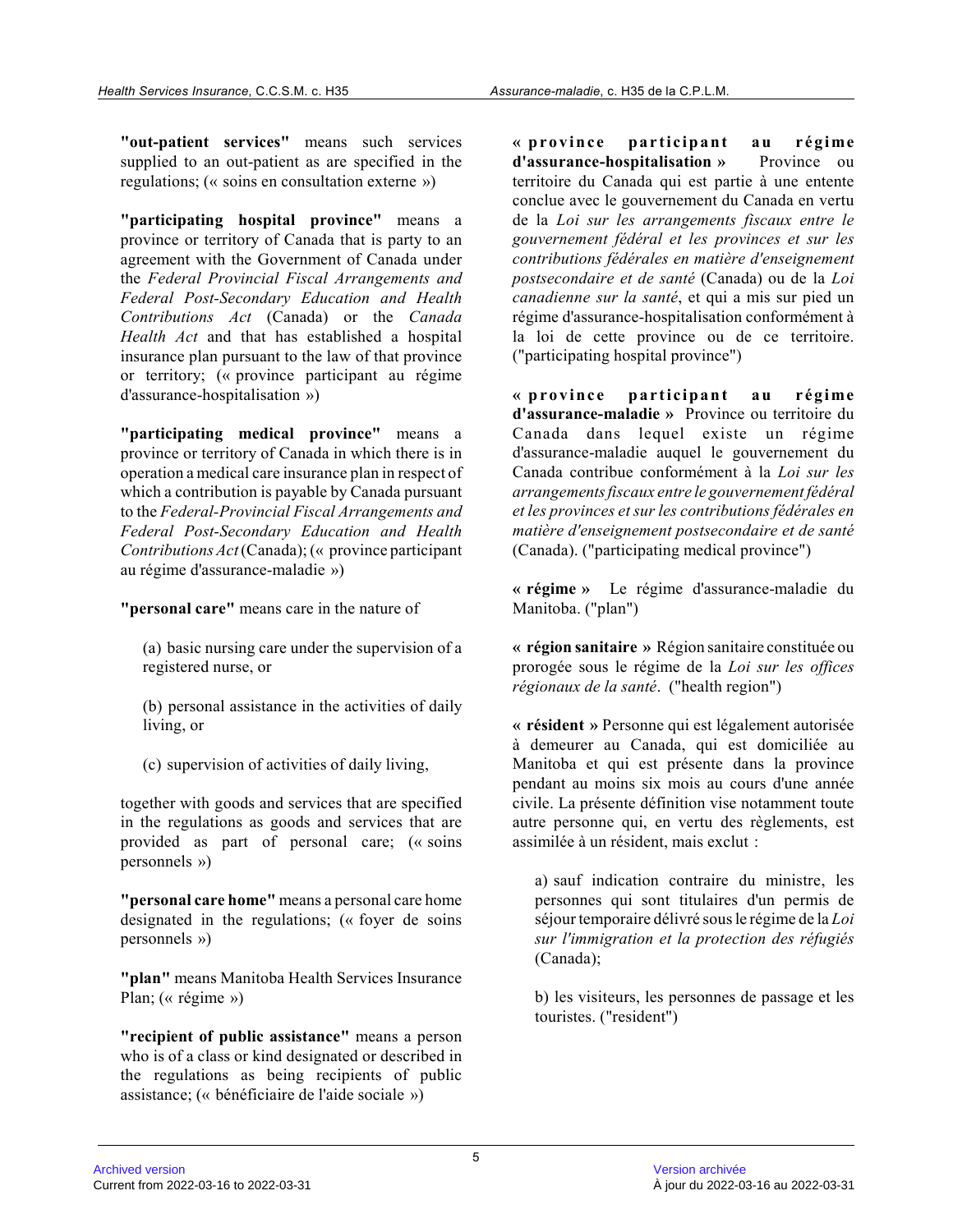**"regional health authority"** means a regional health authority established or continued under *The Regional Health Authorities Act*; (« office régional de la santé »)

**"resident"** means a person who is legally entitled to be in Canada, makes his or her home in Manitoba, and is physically present in Manitoba for at least six months in a calendar year, and includes any other person classified as a resident in the regulations, but does not include

(a) a person who holds a temporary resident permit under the *Immigration and Refugee Protection Act* (Canada), unless the minister determines otherwise, or

(b) a visitor, transient or tourist; (« résident »)

**"surgical facility"** means a facility that provides surgical services outside of a hospital; (« établissement chirurgical »)

**"surgical service"** means the alteration of the human body manually or through the use of an instrument or the introduction of an instrument into the human body, when the procedure is carried out with the concurrent use of

- (a) a drug to induce sedation, or
- (b) local, regional or general anaesthesia,

to a degree that requires the monitoring of vital signs, but does not include a surgical procedure that is exempted in the regulations. (« soins chirurgicaux »)

**« services hospitaliers »** Les services mentionnés à l'article 46 qu'un assuré a le droit de recevoir sans frais dans les hôpitaux, et qui ne sont pas exclus en application de l'article 47. ("hospital services")

**« soins chirurgicaux »** Modification du corps humain au moyen des mains ou d'un instrument, introduit ou non dans le corps, pourvu qu'il faille utiliser pendant l'intervention un médicament qui provoque la sédation ou une anesthésie locale, locorégionale ou générale nécessitant une surveillance des signes vitaux. Ne sont pas visées par la présente définition les interventions chirurgicales exclues en vertu des règlements. ("surgical service")

**« soins en consultation externe »** Les soins fournis à un malade soigné en clinique mentionnés aux règlements. ("out-patient services")

**« soins en hôpital »** Les soins fournis à un malade hospitalisé mentionnés aux règlements. ("in-patient services")

**« soins médicaux »** Tous les soins administrés par un médecin et qui sont médicalement nécessaires, sauf les soins exclus par les règlements. ("medical services")

# **« soins personnels »**

a) Soins infirmiers élémentaires sous la surveillance d'une infirmière;

b) assistance dans les activités quotidiennes;

c) surveillance des activités quotidiennes.

Sont également visés les biens et services mentionnés aux règlements comme étant des biens et services qui font partie des soins personnels. ("personal care")

**2(2)** [Repealed] S.M. 2004, c. 42, s. 32. **2(2)** [Abrogé] L.M. 2004, c. 42, art. 32.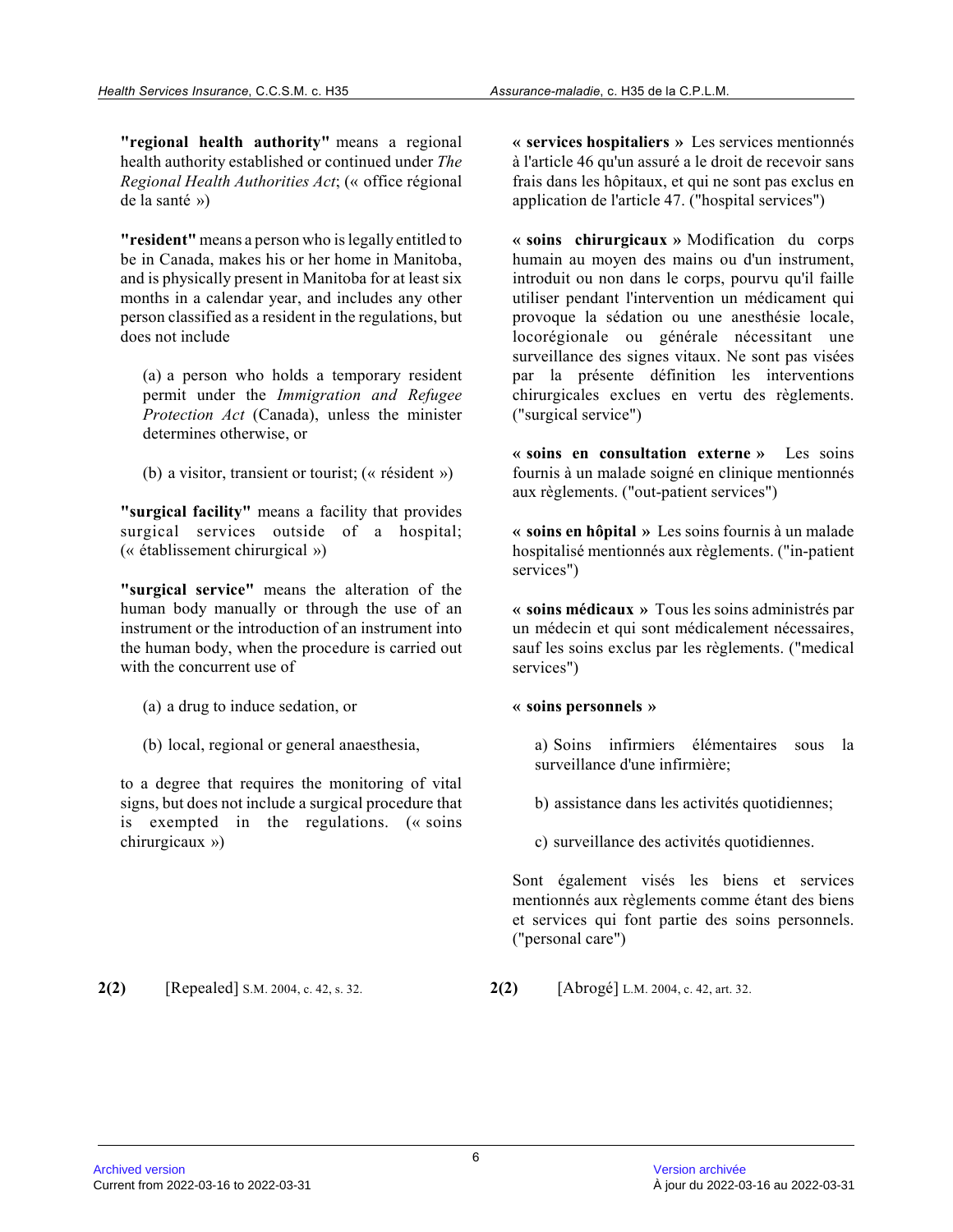#### **Other dependants**

**2(3)** Where an insured person maintains, in his household, a person who, if he were a child of that insured person would be, under the definition "dependant" in subsection (1), his dependant, if th e insured person satisfies the minister as to those facts and files with the minister a written request that the person so maintained be deemed to be his dependant, that person shall be deemed to be his dependant for the purposes of this Act until that insured person withdraws or revokes the request in writing or until the person s o maintained ceases to be a person who, if a child of that insured person, would be his dependant.

### **Meaning of "employer"**

**2(4)** For the purposes of determining whether a person is an employer as defined in subsection (1),

(a) another person who would be that person's employee, as defined in subsection (1) shall be deemed to be that person's employee, notwithstanding that the other person is a married person to whom reference is made in the definition of employee, and

(b) a person, other than a corporation, who has employees in his or her service shall be included among them in computing the number of employees the person employs.

#### **Determination of attendance at educational institution**

**2(5)** If doubt arises in any case as to whether a person is attending a university, secondary school, or other educational institution, or is training at a school of nursing, within the meaning of the definition "dependant" in subsection (1), the matter shall be decided by the minister and his decision thereon is final and conclusive.

#### **Minister responsible for administration of plan**

**3(1)** The minister is responsible for the administration and operation of the plan.

#### **Autres personnes à charge**

**2(3)** Lorsqu'un assuré a la garde d'une personne qui, si elle était son enfant serait une personne à charge au sens du paragraphe (1), que l'assuré prouve au ministre l'exactitude de ces faits et qu'il dépose auprès du ministre une requête écrite pour que la personne dont il a la garde soit réputés personne à charge aux fins de la présente loi, ladite personne est ainsi réputée personne à charge jusqu'à ce que l'assuré retire ou révoque sa requête par écrit, ou jusqu'à ce que la personne sous sa garde cesse, au même titre que l'enfant d'un assuré, d'être une personne à charge.

#### **Signification du mot « employeur »**

**2(4)** Aux fins de déterminer si une personne est une employeur au sens du paragraphe (1) :

a) une autre personne qui serait son employée selon la définition donnée à ce terme au paragraphe (1) est réputée l'être même s'il s'agit de la personne mariée y visée;

b) une personne, autre qu'une corporation, qui a des employés est incluse parmi eux dans le calcul du nombre de ses employés.

#### **Fréquentation d'un établissement scolaire**

**2(5)** Si un doute existe quant à savoir si une personne fréquente une université, une école secondaire ou un autre établissement scolaire, ou suit un cours de formation infirmière, au sens que donne à ces termes le paragraphe (1), la question doit être tranchée par le ministre et sa décision à cet effet est executoire et sans appel.

#### **Responsabilité du régime**

**3(1)** Le ministre est responsable de l'administration du régime.

S.M. 1990-91, c. 12, s. 10; S.M. 1991-92, c. 8, s. 2; S.M. 1992, c. 35, s. 2 and 3; S.M. 1996, c. 43, s. 2; S.M. 1996, c. 53, s. 82; S.M. 1996, c. 58, s. 454; S.M. 1998, c. 53, s. 2; S.M. 2001, c. 21, s. 2; S.M. 2004, c. 42, s. 32; S.M. 2005, c. 42, s. 20; S.M. 2013, c. 42, s. 2; S.M. 2015, c. 43, s. 20; S.M. 2020, c. 21, s. 141.

L.M. 1990-91, c. 12, art. 10; L.M. 1991-92, c. 8, art. 2; L.M. 1992, c. 35, art. 2 et 3; L.M. 1992, c. 58, art. 10; L.M. 1996, c. 43, art. 2; L.M. 1996, c. 53, art. 82; L.M. 1996, c. 58, art. 454; L.M. 1998, c. 53, art. 2; L.M. 2001, c. 21, art. 2; L.M. 2004, c. 42, art. 32; L.M. 2005, c. 42, art. 20; L.M. 2013, c. 42, art. 2; L.M. 2020, c. 21, art. 141.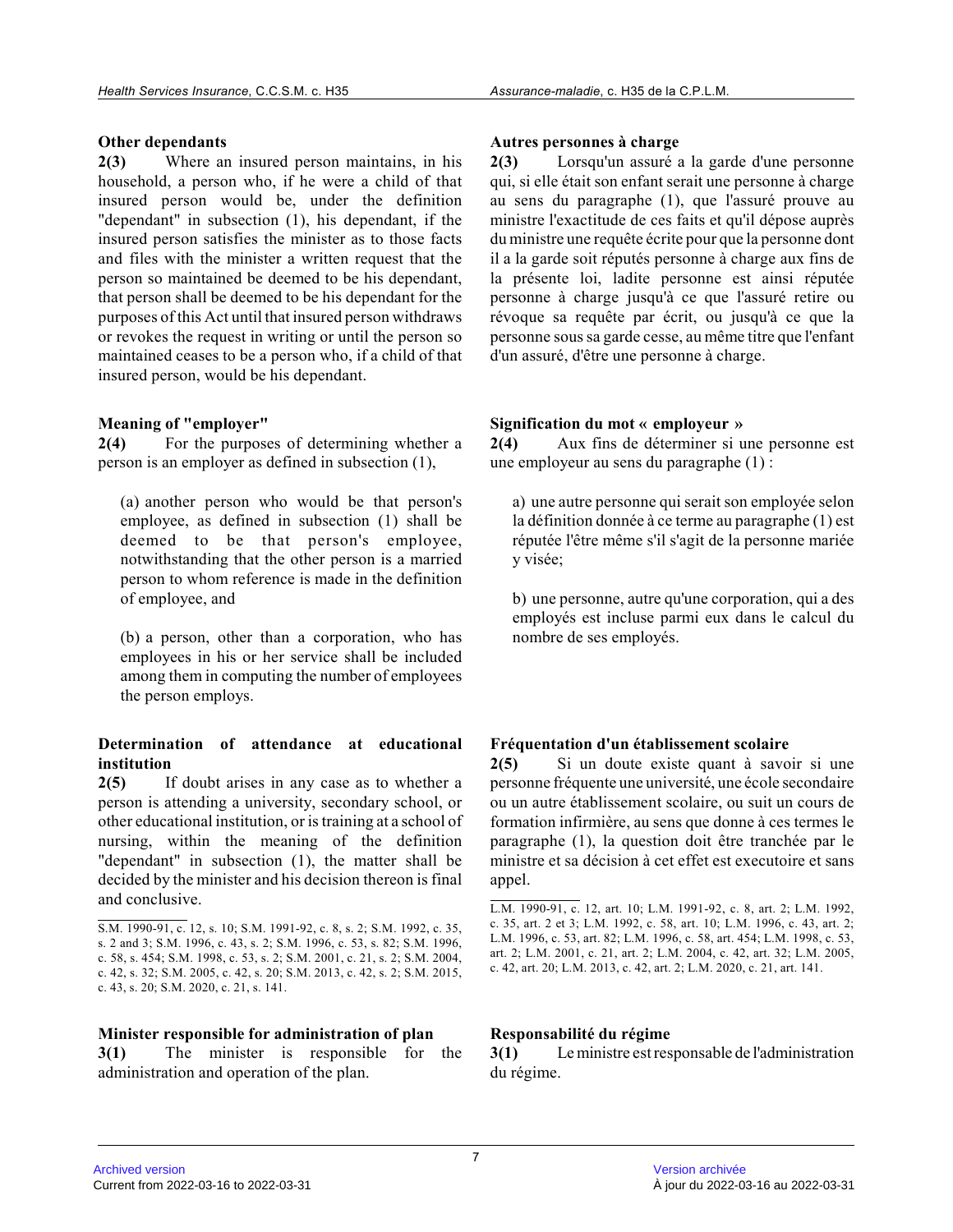# **Powers of minister**

**3(2)** The minister has the power

(a) to provide insurance for residents of the province in respect of the costs of hospital services, medica l services and other health services, and personal care;

(b) to plan, organize and develop throughout the province a balanced and integrated system of hospitals, personal care homes and related health facilities and services commensurate with the needs of the residents of the province;

(c) to ensure that adequate standards are maintained in hospitals, personal care homes and related healt h facilities, including standards respecting supervision, licensing, equipment and inspection, or to make such arrangements as the minister considers necessary to ensure that adequate standards are maintained;

(d) to provide a consulting service, exclusive of individual patient care, to hospitals and personal care homes in the province or to make such arrangements as the minister considers necessary to ensure that such a consulting service is provided;

(e) to require that the records of hospitals, personal care homes and related health facilities are audite d annually and that the returns in respect of hospitals which are required by the Government of Canada are submitted; and

(f) in cases where residents do not have available medical services and other health services, to take such measures as are necessary to plan, organize an d develop medical services and other health services commensurate with the needs of the residents.

# **Contracts and agreements**

**3(3)** The minister may enter into contracts and agreements with any person or group of persons that the minister considers necessary for the purposes of this Act.

### **Pouvoirs du ministre**

**3(2)** Le ministre peut :

a) fournir aux résidents de la province une assurance relative aux coûts des services hospitaliers, des soins médicaux, des soins personnels et d'autres services de santé;

b) planifier, organiser et mettre sur pied à travers la province un réseau équilibré et intégré d'hôpitaux, de foyers de soins personnels ainsi que d'établissements et de services liés au domaine de l a santé qui répondent aux besoins des résidents de la province;

c) faire en sorte que des normes satisfaisantes soient maintenues dans les hôpitaux, dans les foyers de soins personnels ainsi que dans les établissements liés au domaine de la santé, y compris les normes relatives à la surveillance, à la délivrance de licences, à l'équipement et à l'inspection ou prendre les dispositions qu'il juge nécessaires afin d'assurer le maintien de normes satisfaisantes;

d) sauf dans le cas des soins individuels aux malades, fournir un service de consultation aux hôpitaux et aux foyers de soins personnels de la province ou prendre les dispositions qu'il juge nécessaires afin d'assurer qu'un tel service soit fourni;

e) exiger que les dossiers des hôpitaux, des foyers de soins personnels et des établissements liés au domaine de la santé soient vérifiés tous les ans et que les rapports que requiert le gouvernement du Canada à l'égard des hôpitaux soient présentés;

f) dans les cas où les résidents n'ont pas accès à des soins médicaux et à d'autres services de santé, prendre les mesures qu'il juge nécessaires pour planifier, organiser et mettre sur pied de tels services afin de répondre aux besoins des résidents.

# **Contrats et ententes**

**3(3)** Le ministre peut conclure avec des personnes ou des groupes de personnes les contrats et les ententes qu'il juge nécessaires pour l'application de la présente loi.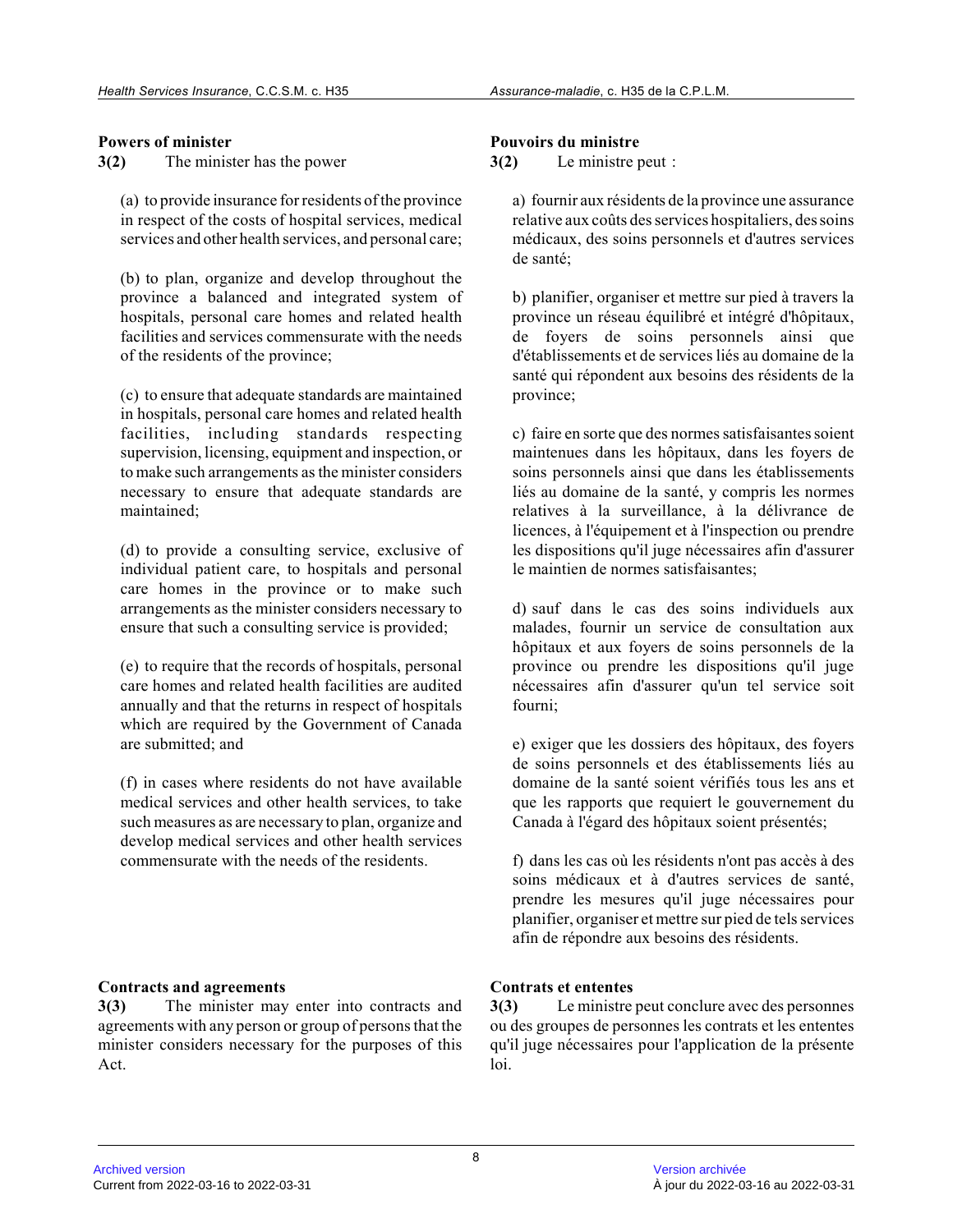# **Grants**

**3(4)** The minister may make grants to any person or group of persons for the purposes of this Act on such terms and conditions as the minister considers advisable.

# **Minister may delegate**

**3(5)** The minister may, in writing, delegate to any person any power, authority, duty or function conferred or imposed upon the minister under this Act or the regulations.

 $\overline{S.M. 1992, c. 35, s. 4.}$ 

# **Records**

**4** The minister shall ensure that full and accurate records of the proceedings, transactions and finances of the plan are prepared and maintained.

 $\overline{S.M. 1992, c. 35, s. 4.}$ 

# **Annual budget**

**5(1)** The minister shall ensure that an annual budget for the plan is prepared before the beginning of each fiscal year.

# **Fiscal year**

**5(2)** The fiscal year of the plan commences on April 1 of each year and ends on March 31 of the following year.

S.M. 1992, c. 35, s. 4.

# **Financial statements**

**6(1)** The minister shall, annually within four months after the end of the fiscal year of the plan, cause to be prepared audited financial statements of the plan showing separately the expenditures for hospital services, medical services and other health services.

# **Subventions**

**3(4)** Le ministre peut octroyer des subventions à une personne ou à un groupe de personnes pour l'application de la présente loi, sous réserve des conditions qu'il juge opportunes.

# **Délégation de pouvoirs**

**3(5)** Le ministre peut, par écrit, déléguer les pouvoirs ou fonctions que lui confèrent la présente loi ou les règlements.

L.M. 1992, c. 35, art. 4.

# **Registres**

**4** Le ministre fait en sorte que des registres exacts et complets des actes, des opérations et des finances du régime soient préparés et tenus à jour.

 $L.M. 1992, c. 35, art. 4.$ 

# **Budget annuel**

**5(1)** Le ministre fait en sorte qu'un budget annuel pour le régime soit préparé avant le début de chaque exercice.

# **Exercice**

**5(2)** L'exercice du régime commence le 1<sup>er</sup> avril et se termine le 31 mars de l'année suivante.

L.M. 1992, c. 35, art. 4.

# **États financiers**

**6(1)** Chaque année, dans les quatre mois qui suivent la fin de l'exercice du régime, le ministre fait préparer les états financiers vérifiés du régime qui indiquent séparément les dépenses pour les services hospitaliers, les soins médicaux et les autres services de santé.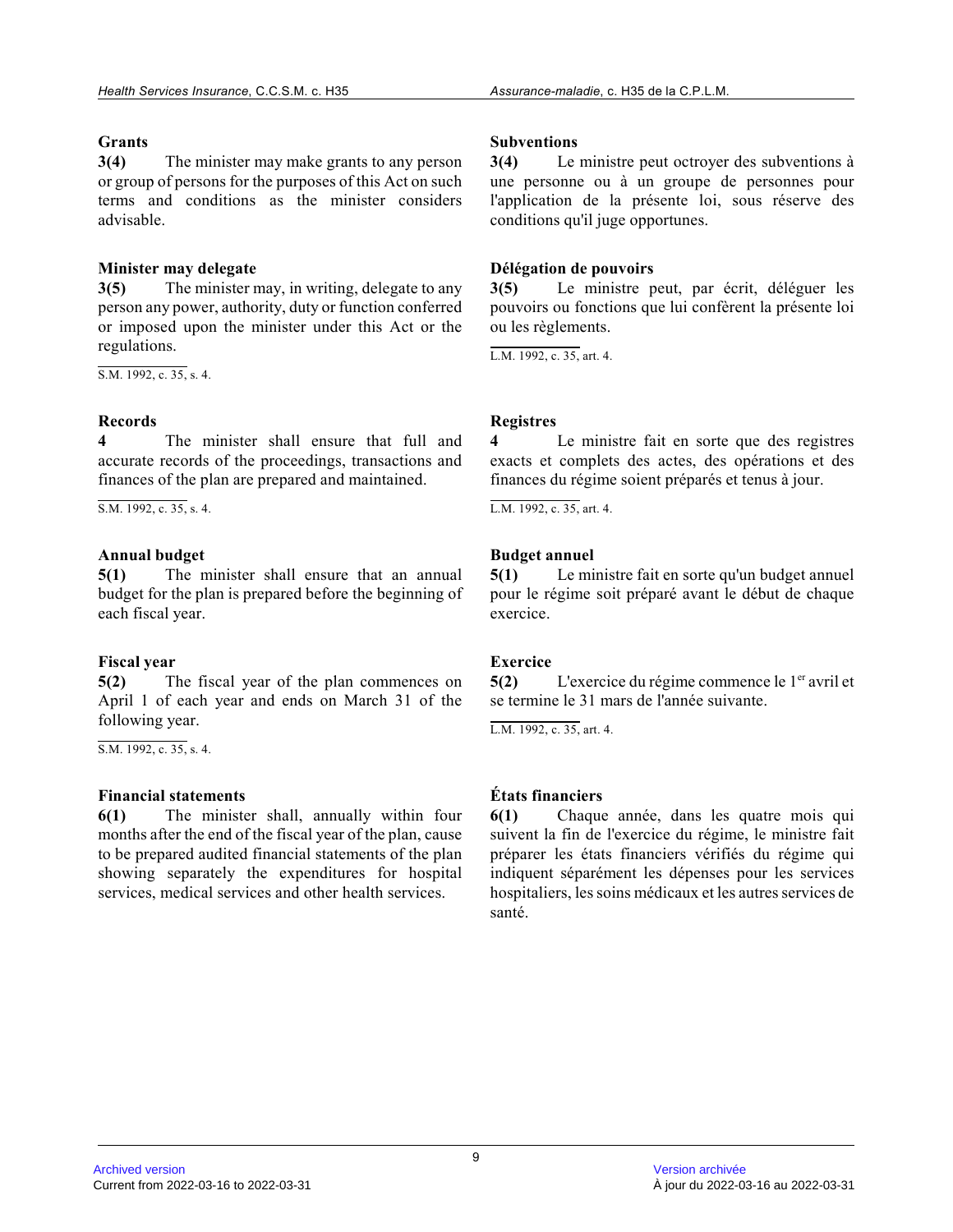# **Annual report**

**6(2)** The minister shall cause to be prepared an annual report which shall include the financial statements referred to in subsection (1), and the minister shall table a copy of the annual report before the Legislative Assembly within 15 days of receiving it i f the Legislative Assembly is then in session, or if it is not then in session, within 15 days of the beginning of the next session.

S.M. 1991-92, c. 8, s. 3; S.M. 1992, c. 35, s. 4; S.M. 2004, c. 42, s. 32.

# **Audit**

**7** The Auditor General, or another auditor designated by the Auditor General, shall at least once annually examine and audit the accounts of the plan , prepare a report with respect to that audit and provide a copy of the report to the minister.

S.M. 1992, c. 35, s. 4; S.M. 2001, c. 39, s. 31.

# **Insurance Act does not apply**

**8** *The Insurance Act* does not apply to the plan or to insurance in respect of hospital services, medical services or other health services or personal care provided under this Act.

S.M. 1992, c. 35, s. 4.

# **Manitoba Health Appeal Board established**

**9(1)** The Manitoba Health Appeal Board is established consisting of not less than five members appointed by the Lieutenant Governor in Council.

# **Term of office**

**9(2)** A member shall be appointed to hold office for the term specified in the order by which he or she is appointed, and shall continue to hold office until the member is reappointed, a successor is appointed or the appointment is revoked.

# **Chairperson and vice-chairperson**

**9(3)** The Lieutenant Governor in Council shall designate one of the members to be chairperson of the board and another to be vice-chairperson.

# **Rapport annuel**

**6(2)** Le ministre fait préparer un rapport annuel qui comprend les états financiers visés au paragraphe (1) et dépose une copie du rapport annuel à l'Assemblée législative dans les quinze premiers jours de séance de celle-ci suivant sa réception.

L.M. 1991-92, c. 8, art. 3; L.M. 1992, c. 35, art. 4; L.M. 2004, c. 42, art. 32.

# **Vérification**

**7** Le vérificateur général, ou le vérificateur qu'il désigne, examine au moins une fois par année les comptes du régime, prépare un rapport de vérificatio n et en fournit une copie au ministre.

L.M. 1992, c. 35, art. 4; L.M. 2001, c. 39, art. 31 .

# **Inapplication de la** *Loi sur les assurances*

**8** La *Loi sur les assurances* ne s'applique pas au régime ou à une assurance à l'égard des services hospitaliers, des soins médicaux, des soins personnels ou des autres services de santé prévus par la présent e loi.

L.M. 1992, c. 35, art. 4.

# **Constitution du Conseil**

**9(1)** Est constitué le Conseil manitobain d'appel en matière de santé composé d'au moins cinq membres nommés par le lieutenant-gouverneur en conseil.

# **Durée du mandat**

**9(2)** Les membres sont nommés pour la période précisée dans le décret de nomination et restent en fonction jusqu'à la reconduction de leur mandat, leur révocation ou la nomination de leur successeur.

# **Président et vice-président**

**9(3)** Le lieutenant-gouverneur en conseil désigne le président et le vice-président parmi les membres du Conseil.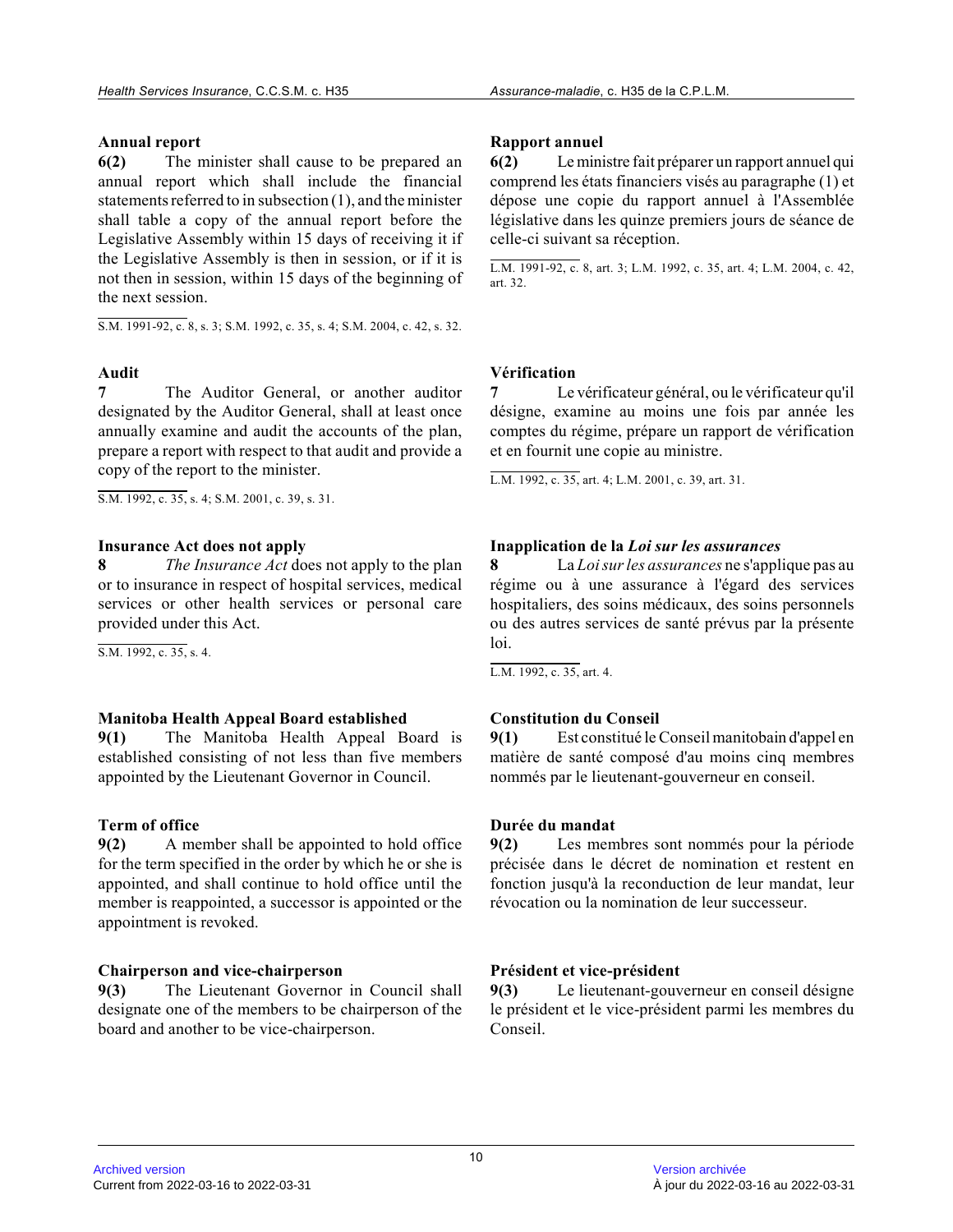### **Remuneration and expenses**

**9(4)** The members of the board shall be paid remuneration and receive reasonable expenses at rate s determined by the Lieutenant Governor in Council.

# **Duties**

**9(5)** The board shall

(a) hear and determine appeals made under section 10;

(b) perform any other duties assigned by this or any other Act of the Legislature or any regulation; and

(c) perform any other duties assigned by the minister.

# **Quorum**

**9(6)** Except where provided otherwise in this or any other Act of the Legislature or any regulation respecting the board, any three members of the boar d constitute a quorum and are sufficient for the performance of all functions and duties of the board.

# **Panels**

**9(7)** The board may sit in panels of at least three members.

# **Reference to board**

**9(8)** A reference to the board in this or any other Act of the Legislature or any regulation respecting the board includes any panel of the board.

# **Decision of board**

**9(9)** A decision or action of the majority of the members of a panel or of the majority of the members of the board constituting a quorum is a decision or action of the board.

# **Procedure**

**9(10)** The board may establish its own rules of practice and procedure, including rules respecting meetings and hearings, not inconsistent with this or any other Act of the Legislature or any regulation respecting the board.

# **Rémunération et indemnités**

**9(4)** Les membres du Conseil reçoivent la rémunération ainsi que les indemnités que fixe le lieutenant-gouverneur en conseil.

# **Fonctions du Conseil**

**9(5)** Le Conseil :

a) entend les appels visés à l'article 10 et rend une décision à leur sujet;

b) exerce les autres fonctions que lui assigne la présente loi, toute autre loi de la province ou tout règlement;

c) exerce les autres fonctions que lui assigne le ministre.

# **Quorum**

**9(6)** Sauf disposition contraire de la présente loi, de toute autre loi de la province ou de tout règlement relatif au Conseil, le quorum est constitué par trois membres du Conseil.

# **Comités**

**9(7)** Le Conseil peut siéger en comités composés d'au moins trois membres.

# **Mention du Conseil**

**9(8)** La mention du Conseil dans la présente loi, dans toute autre loi de la province ou dans tout règlement relatif au Conseil vise notamment ses comités.

# **Décisions du Conseil**

**9(9)** Les décisions ou les actes de la majorité des membres d'un comité ou du Conseil constituent les décisions ou les actes du Conseil, sous réserve du quorum.

# **Règles de procédure**

**9(10)** Le Conseil peut établir ses propres règles de pratique et de procédure, y compris celles qui se rapportent aux réunions et aux audiences, qui sont compatibles avec la présente loi, toute autre loi de la province ou tout règlement relatif au Conseil.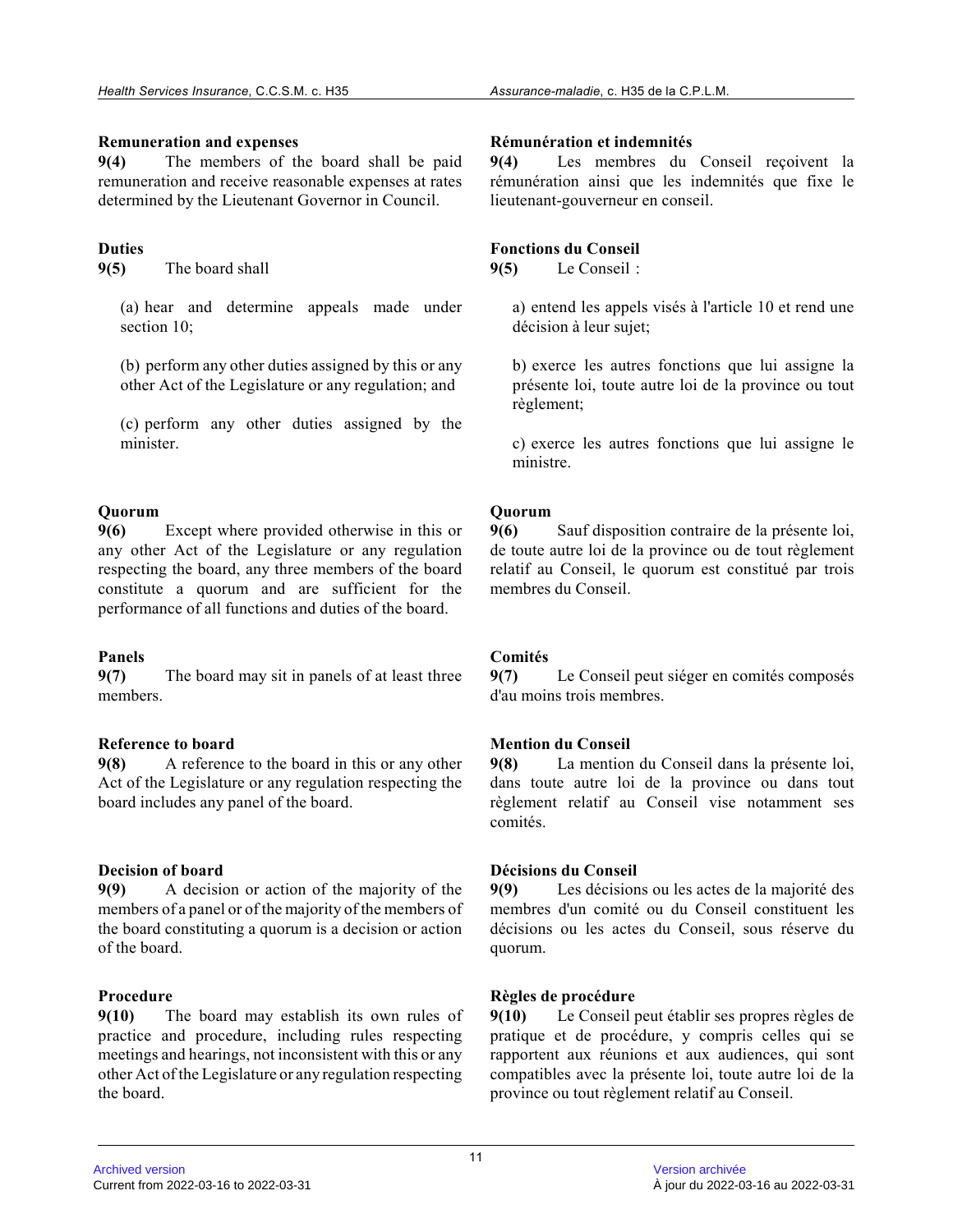#### **Administrative support**

**9(11)** The minister may provide such clerical and administrative support to the board as the minister may consider necessary to enable it to carry out its duties and functions.

**9(12)** [Repealed] S.M. 1995, c. 26, s. 2.

S.M. 1992, c. 35, s. 4; S.M. 1995, c. 26, s. 2; S.M. 1998, c. 53, s. 3.

### **Right of appeal**

**10(1)** An appeal may be made to the board by a person

(a) who has been refused registration as an insured person under this Act or the regulations;

(b) who has been denied entitlement to a benefit under this Act or the regulations;

(c) who has been refused an approval to operate a laboratory or a specimen collection centre, on whos e approval conditions have been imposed, or whose approval has been revoked under subsection 127(1);

(d) who has been refused a licence to operate a personal care home under section 118.2 or whose licence to operate a personal care home has been suspended, cancelled or not renewed under that section; or

(e) prescribed by the regulations as being entitled to appeal to the board.

#### **Notice of appeal**

**10(2)** An appeal under this Act or the regulations shall be commenced by a notice of appeal, setting out the grounds for appeal, which must be mailed or delivered to the board not more than 30 days after the date on which the appellant receives notice of the decision that is appealed, or within such further time as the board permits.

#### **Notice to person who made decision**

**10(3)** The board shall promptly provide a copy of the notice of appeal to the person who made the decision that is appealed.

### **Soutien administratif**

**9(11)** Le ministre peut fournir au Conseil le soutien administratif et le personnel de soutien qu'il juge nécessaires à l'exercice de ses fonctions.

**9(12)** [Abrogé] L.M. 1995, c. 26, art. 2.

L.M. 1992, c. 35, art. 4; L.M. 1995, c. 26, art. 2; L.M. 1998, c. 53, art. 3.

# **Droit d'interjeter appel**

**10(1)** Peut interjeter appel auprès du Conseil la personne qui, selon le cas :

a) s'est vu refuser l'inscription à titre d'assuré en vertu de la présente loi ou des règlements;

b) s'est vu refuser le droit à une prestation en vertu de la présente loi ou des règlements;

c) s'est vu refuser l'autorisation d'administrer un laboratoire ou un centre de prélèvements, s'est vu délivrer une autorisation assortie de conditions ou dont l'autorisation a été révoquée en vertu du paragraphe 127(1);

d) s'est vu refuser une licence de foyer de soins personnels en vertu de l'article 118.2 ou dont la licence a été suspendue, annulée ou non renouvelée en vertu de cet article;

e) en vertu des règlements, a le droit d'interjeter appel auprès du Conseil.

# **Avis d'appel**

**10(2)** Les appels visés par la présente loi ou les règlements sont interjetés par un avis d'appel indiquant les moyens d'appel. L'avis est posté ou remis au Conseil au plus tard 30 jours après la date à laquelle l'appelant a reçu avis de la décision faisant l'objet de l'appel ou dans le délai supplémentaire accordé par le Conseil .

# **Avis à la personne qui a rendu la décision**

**10(3)** Le Conseil fournit sans délai une copie de l'avis d'appel à la personne qui a rendu la décision faisant l'objet de l'appel.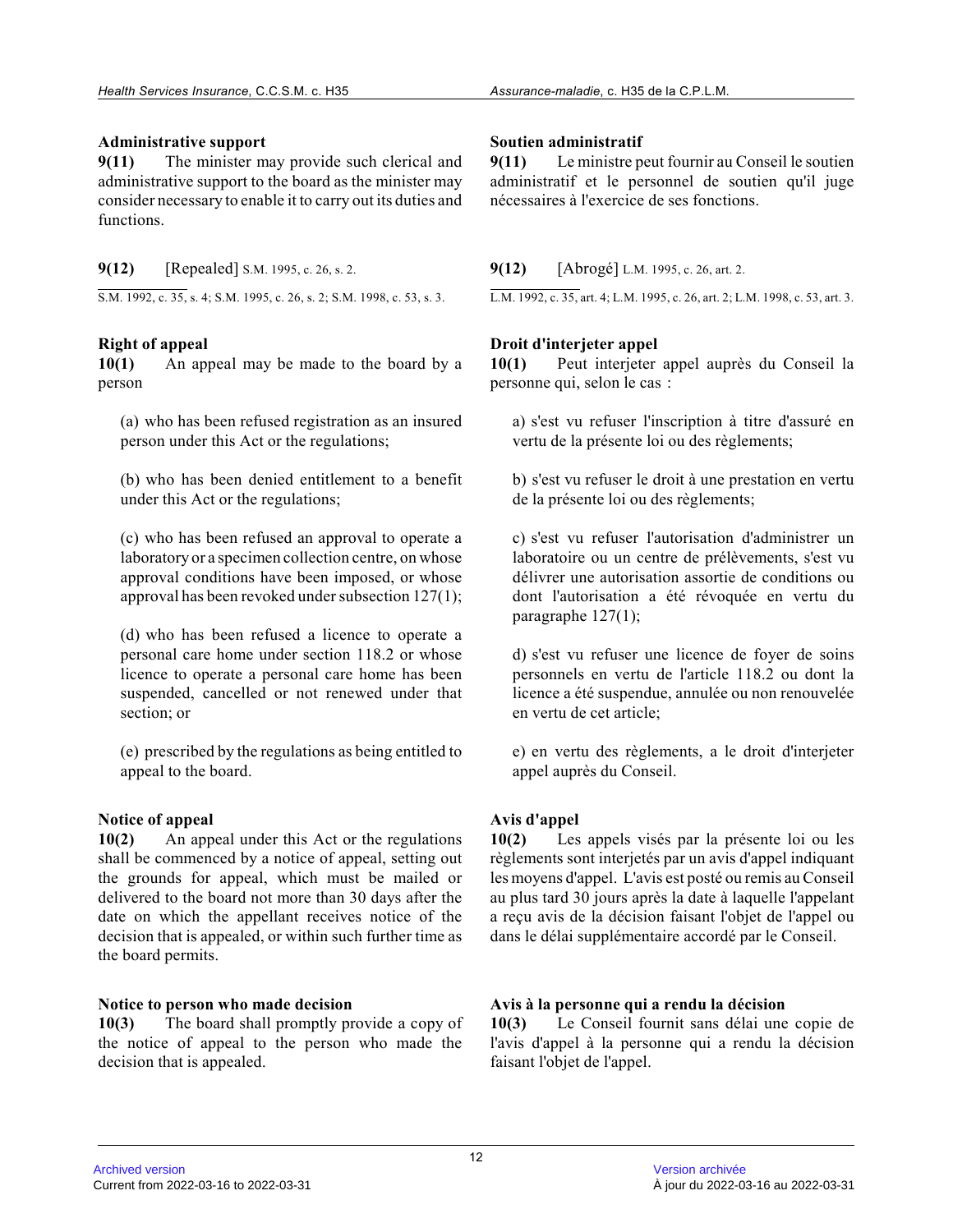#### **Informal proceedings**

**10(4)** An appeal under this section shall be conducted on an informal basis, and the board is no t bound by the rules of law respecting evidence applicable to judicial proceedings.

# **Powers of board on appeal**

**10(5)** On considering an appeal under this Act or the regulations, the board may

(a) confirm, set aside or vary the decision in accordance with the provisions of this Act and the regulations; or

(b) refer the matter back to the person authorized t o make the decision for further consideration in accordance with the board's instructions.

# **Panels**

**10(6)** The board may appoint a panel of not less than three of its members for the purpose of considering an appeal under this section, and a decision of a majority of the panel is the decision of the board.

#### **Continuation after loss of panel member**

**10(7)** If, after a panel has commenced considering an appeal under this section, a member of the panel dies, resigns, or otherwise becomes incapable of acting, the remaining members of the panel may complete the appeal and render a decision and the decision is valid as though the remaining members constituted a full panel.

 $\overline{S.M. 1992, c. 35, s. 4; S.M. 1998, c. 53, s. 4.}$ 

# **11 and 12** [Repealed]

S.M. 1992, c. 35, s. 4.

**12.1** [Repealed]

 $S.M. 1991-92, c. 8, s. 4; S.M. 1992, c. 35, s. 4.$ 

**13 to 16** [Repealed]

S.M. 1992, c. 35, s. 4.

#### **Instances sans formalités**

**10(4)** Les appels interjetés en vertu du présent article sont conduits sans formalités, et le Conseil n'est pas lié par les règles de droit concernant la preuve applicable aux instances judiciaires.

### **Pouvoirs du Conseil en cas d'appel**

**10(5)** Après l'étude de l'appel interjeté en vertu de la présente loi ou des règlements, le Conseil peut, selon le cas :

a) confirmer, annuler ou modifier la décision conformément aux dispositions de la présente loi et des règlements;

b) renvoyer la question à la personne autorisée à rendre la décision afin qu'elle l'étudie de nouveau conformément aux directives du Conseil.

# **Comité**

**10(6)** Le Conseil peut créer un comité composé d'au moins trois de ses membres aux fins de l'étude de l'appel visé au présent article, et la décision de la majorité du comité constitue la décision du Conseil.

#### **Maintien du comité**

**10(7)** En cas de décès, de démission ou d'empêchement d'un membre de tout comité qui a commencé l'étude de l'appel visé au présent article, les autres membres du comité peuvent terminer l'étude de l'appel et en décider. Leur décision est réputée être une décision d'un comité complet.

L.M. 1992, c. 35, art. 4; L.M. 1998, c. 53, art. 4.

**11 et 12** [Abrogés]

 $L.M. 1992$ , c. 35, art. 4.

**12.1** [Abrogé] L.M. 1991-92, c. 8, art. 4; L.M. 1992, c. 35, art. 4.

**13 à 16** [Abrogés] L.M. 1992, c. 35, art. 4.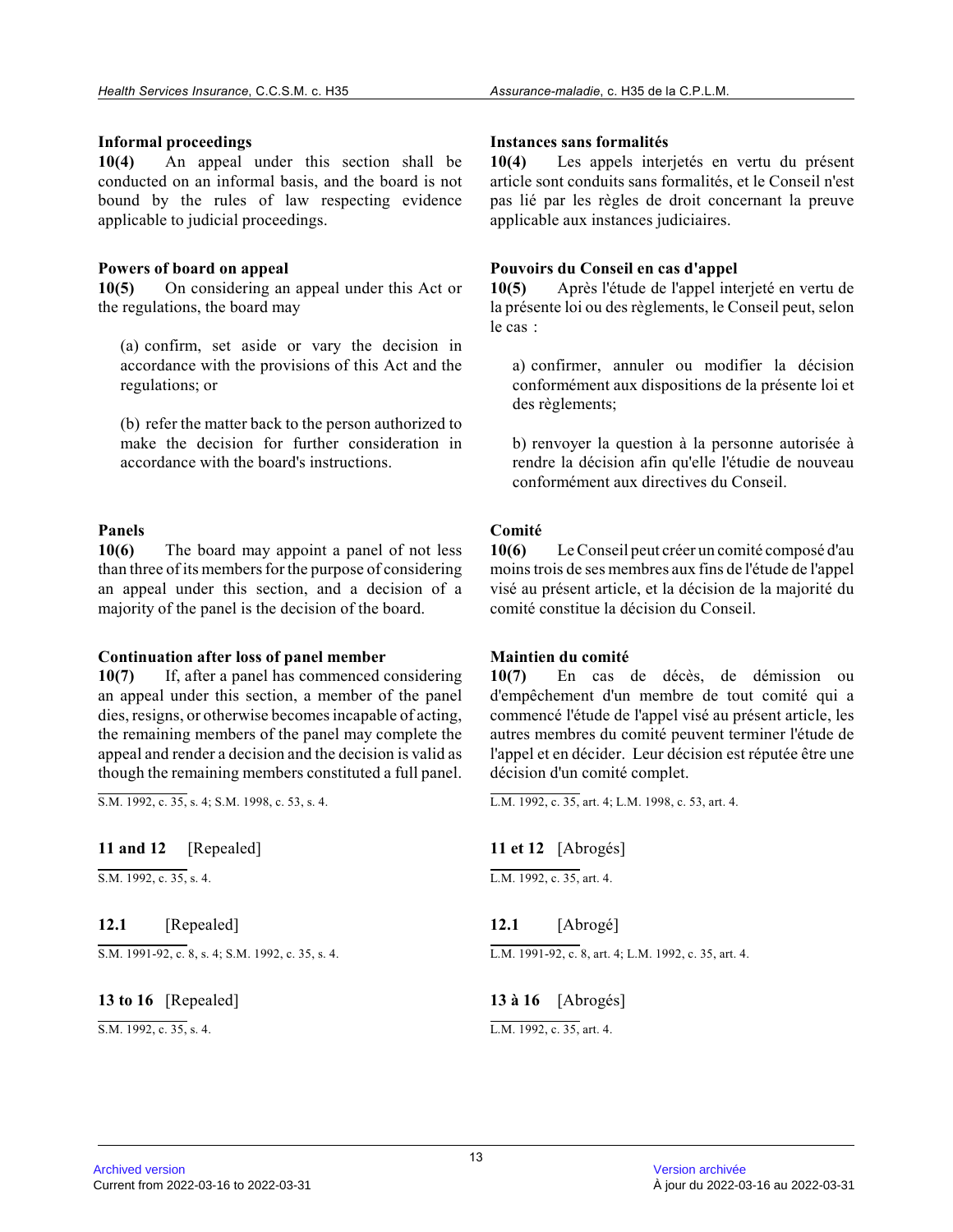**17** [Repealed] S.M. 1991-92, c. 8, s. 5; S.M. 1992, c. 35, s. 4.

**18** [Repealed]  $\overline{S.M. 1992, c. 35, s. 4.}$ 

**18.1** [Repealed] S.M. 1991-92, c. 8, s. 6; S.M. 1992, c. 35, s. 4.

**19 to 26** [Repealed]  $\overline{SM. 1992. c. 35. s. 4.}$ 

**27** [Repealed] S.M. 1992, c. 35, s. 5; S.M. 1996, c. 59, s. 95; S.M. 2020, c. 21, s. 142.

# **28** [Repealed]

S.M. 1990-91, c. 12, s. 10; S.M. 1992, c. 35, s. 6; S.M. 2020, c. 21, s. 142.

**29** [Repealed] S.M. 1992, c. 35, s. 7; S.M. 2020, c. 21, s. 142.

**30** [Repealed] S.M. 1992, c. 35, s. 8; S.M. 2020, c. 21, s. 142.

**31** [Repealed] S.M. 1992, c. 35, s. 9; S.M. 2020, c. 21, s. 142.

**32** [Repealed] S.M. 1992, c. 35, s. 10; S.M. 2020, c. 21, s. 142.

# **Insured persons**

**33** Each resident is an insured person and entitled to benefits subject to such waiting period as may be prescribed in the regulations.

**17** [Abrogé] L.M. 1991-92, c. 8, art. 5; L.M. 1992, c. 35, art. 4.

**18** [Abrogé] L.M. 1992, c. 35, art. 4.

**18.1** [Abrogé] L.M. 1991-92, c. 8, art. 6; L.M. 1992, c. 35, art. 4.

**19 à 26** [Abrogés] L.M. 1992, c. 35, art. 4.

**27** [Abrogé] L.M. 1992, c. 35, art. 5; L.M. 1996, c. 59, art. 95; L.M. 2020, c. 21, art. 142.

**28** [Abrogé] L.M. 1992, c. 35, art. 6; L.M. 2020, c. 21, art. 142.

**29** [Abrogé] L.M. 1992, c. 35, art. 7; L.M. 2020, c. 21, art. 142.

**30** [Abrogé] L.M. 1992, c. 35, art. 8; L.M. 2020, c. 21, art. 142.

**31** [Abrogé] L.M. 1992, c. 35, art. 9; L.M. 2020, c. 21, art. 142.

**32** [Abrogé]

L.M. 1992, c. 35, art. 10; L.M. 2020, c. 21, art. 142.

# **Assurés**

**33** Tout résident est un assuré et a droit aux prestations sous réserve de toute période d'attente prescrite aux règlements.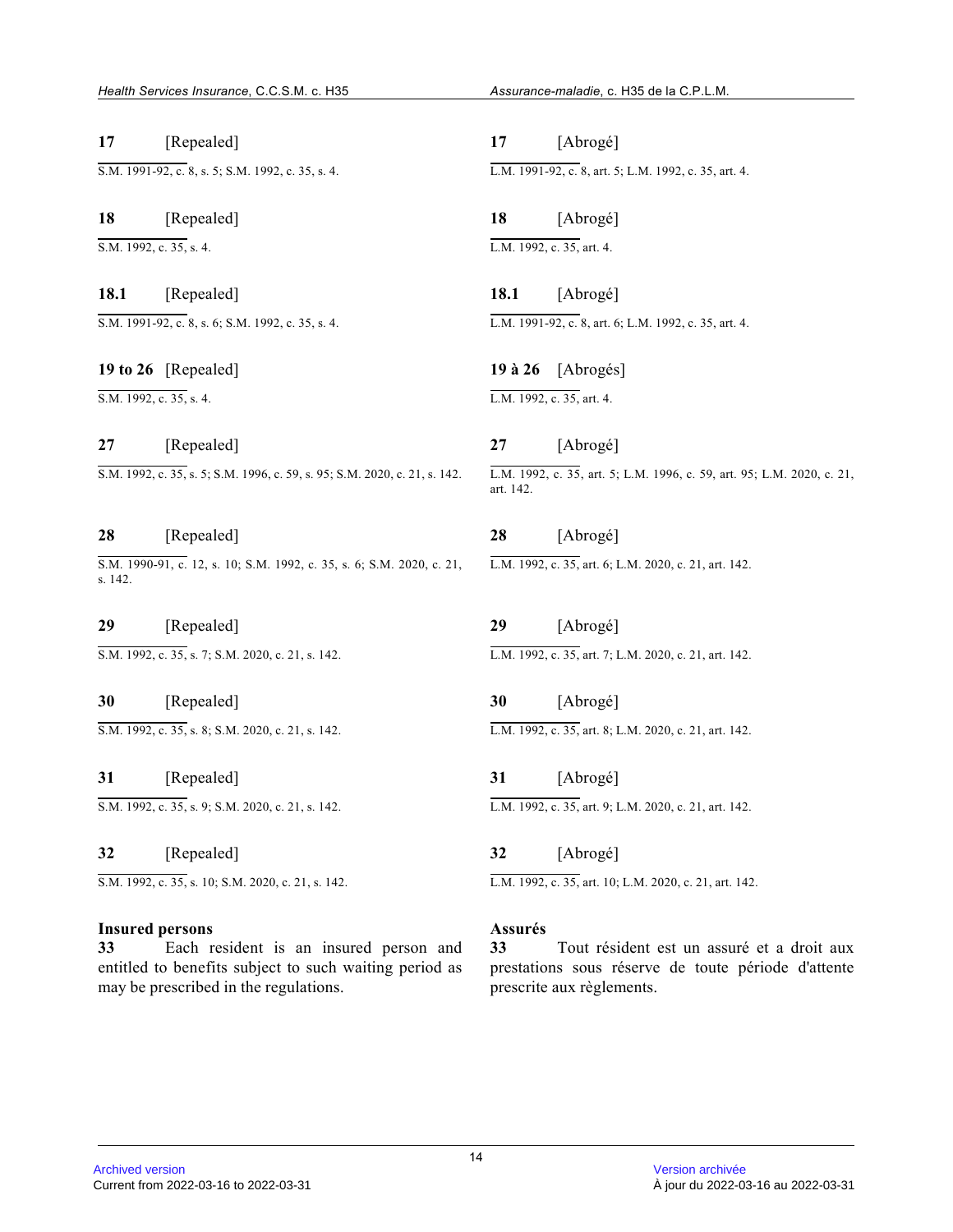#### **Benefits to persons insured in other provinces**

**33.1** A person who is not an insured person and who provides evidence to a regional health authority, medical practitioner, hospital or surgical facility that he or she is registered or enrolled in another jurisdiction under an Act, plan or scheme in respect of which Manitoba has made an agreement under section 68 relating to the provision of hospital services or medical services is, subject to the agreement, entitled to receive benefits under this Act as though the person were a n insured person.

S.M. 1998, c. 53, s. 5.

### **Premium for groups**

**34** For the purpose of achieving uniformity in the provision of benefits in the application of this Act Lieutenant Governor in Council may make regulations requiring residents or groups of residents to pay premiums in respect of insurance under this Act and may, by order, provide for the remittance of all or part of the premiums so paid to the residents by whom or on whose behalf any premiums are paid.

#### **Amendments of agreements on removal of premium**

**35** Where an agreement between an employer and an employee respecting employment in Manitoba contains, whether by reason of an amendment made in accordance with this Act as it was prior to the coming into force of this section, or otherwise, a provision for the payment by the employer for or on behalf of the employee of all or a part of a premium under this Act as it was prior to the coming into force of this section, the agreement shall be conclusively deemed to be amended to provide for the payment by the employer to the employee, as additional wages, the amount which immediately prior to the coming into force of this section the employer was required to pay as all or part of a premium under this Act.

# **Amendment of pension etc.**

**36** Where an agreement between an employer and a retired employee respecting payment of a pension, annuity or a superannuation allowance to the employee after retirement, or the provisions of a plan or scheme respecting the payment of pensions, annuities or superannuation allowances to retired employees that applies to the retired employee, contains a provision for the payment by the employer or from a fund operated

### **Prestations aux assurés dans d'autres provinces**

**33.1** La personne qui n'est pas un assuré et qui fournit à un office régional de la santé, à un médecin, à un hôpital ou à un établissement chirurgical la preuve qu'elle est inscrite dans un autre ressort en vertu d'une loi, d'un plan ou d'un régime à l'égard duquel le Manitoba a conclu une entente en vertu de l'article 68 concernant la fourniture de services hospitaliers ou de soins médicaux a droit, sous réserve de l'entente, aux prestations prévues par la présente loi comme si ell e était un assuré.

L.M. 1998, c. 53, art. 5.

# **Prime de groupes**

**34** Afin d'assurer l'uniformité dans le service des prestations fournies en application de la présente loi, le lieutenant-gouverneur en conseil peut prendre des règlements ordonnant aux résidents ou à des groupes de résidents de payer les primes relatives à l'assuranc e prévue dans la présente loi et peut, par décret, prévoir la remise de tout ou partie des primes aux résidents qui les ont payées ou au nom desquels elles ont été payées.

# **Modification d'ententes sur le retrait de primes**

**35** Lorsqu'une entente entre un employeur et un employé relativement à un emploi au Manitoba contient, soit en raison d'une modification faite conformément à la présente loi telle qu'elle était avant l'entrée en vigueur du présent article, ou autrement, une disposition prévoyant le paiement par l'employeur pour ou au nom de l'employé de tout ou partie d'une prim e payable en vertu de la présente loi telle qu'elle était avant l'entrée en vigueur du présent article, l'entente sera péremptoirement réputée modifiée afin de prévoir le paiement à l'employé par l'employeur, à titre de salaire additionnel, du montant que ce dernier était tenu de payer à titre de prime intégrale ou partielle en vertu de la présente loi immédiatement avant l'entrée en vigueur du présent article.

# **Modification de la pension**

**36** Lorsque l'entente entre un employeur et un employé à la retraite relative au paiement d'une pension, d'une rente, d'une pension de retraite à l'employé lors de sa retraite, ou le régime ou programme relatif au paiement de pensions, rentes ou pensions de retraite aux employés à la retraite qui s'applique à cet employé , contient une disposition prévoyant le paiement par l'employeur ou sur un Fonds géré afin de payer les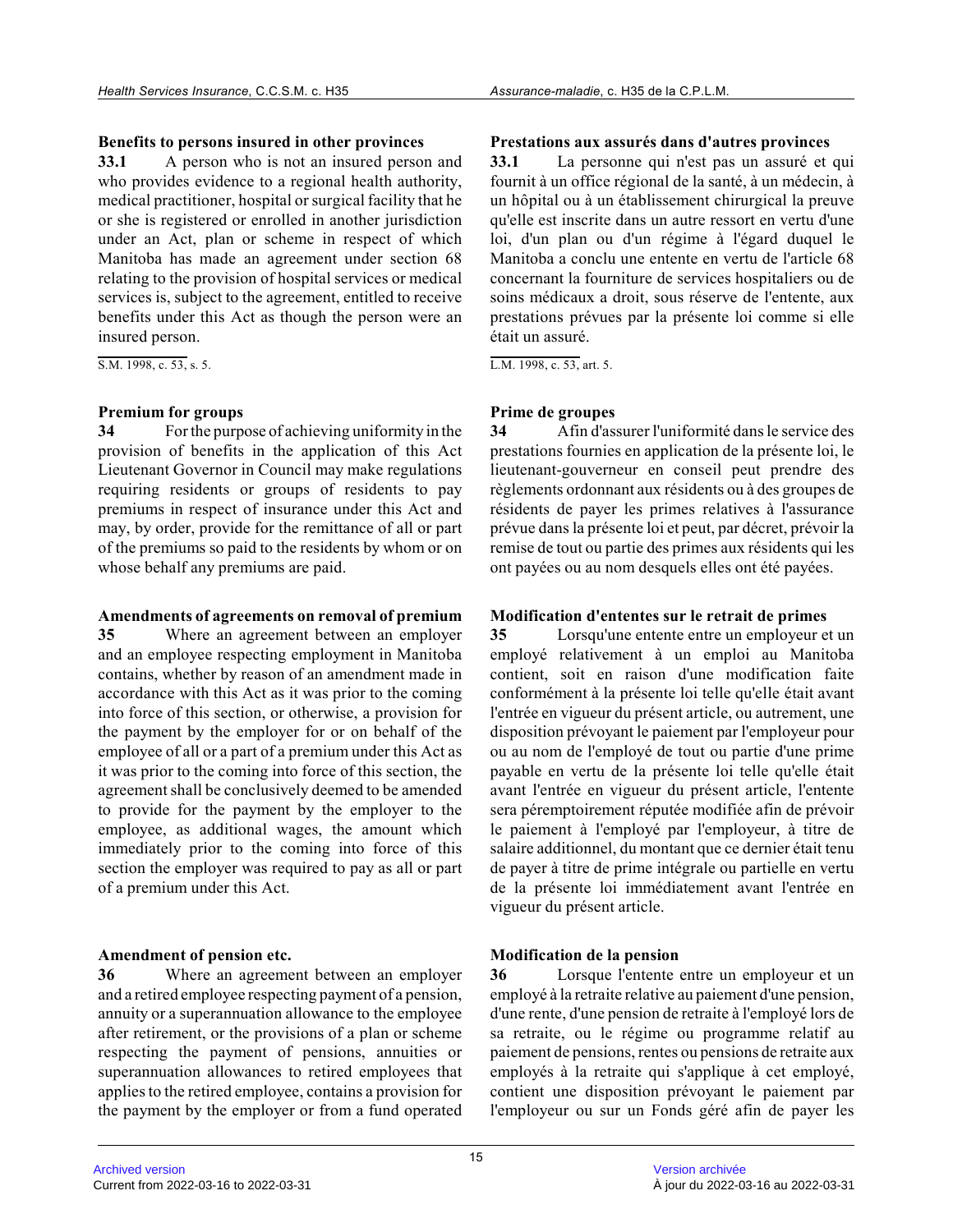for the purposes of paying the pensions, annuities or superannuation allowances, for or on behalf of the retired employee of all or a part of a premium under this Act as it was prior to the coming into force of thi s section, the agreement or the plan or scheme, as th e case may be, shall be conclusively deemed to be amended to provide for payment by the employer or from the fund to the retired employee, as long as h e remains a resident, as additional pension, annuity or superannuation allowance, the amount which immediately prior to the coming into force of this section was paid by the employer or from the fund as all or part of the premium under this Act.

#### **Registration of residents**

**37** Subject to such exceptions as may be prescribed in the regulations, each resident other than a dependant shall register himself and his dependants, if any, with the person specified, and at the time prescribed, in the regulations; and the registration shall be in such form, and the resident shall in making the registration furnish such information and particulars, as may be required by the minister.

S.M. 1992, c. 35, s. 11.

#### **Registration by employers**

**38** Each employer shall register as an employer with the minister at the time prescribed, in the regulations, and he shall, at such times as may be prescribed by the minister, furnish such information and particulars as may be required by the minister.

S.M. 1992, c. 35, s. 11.

#### **Duty of Registrar**

**39** Every person who is required under the regulations to accept registrations made under this Act shall discharge the duties imposed upon him in respect of such registration under this Act or the regulations or by the minister.

S.M. 1992, c. 35, s. 11.

pensions, les rentes et les pensions de retraite, pour le compte ou au nom de l'employé à la retraite, de la totalité ou d'une partie d'une prime payable en vertu de la présente loi telle qu'elle était avant l'entrée en vigueur du présent article, l'entente, le régime ou le programme, sera péremptoirement réputé modifié pour prévoir le payement par l'employeur ou sur le Fonds, à l'employé à la retraite aussi longtemps qu'il reste résident, à titre de pension, de rente ou de pension de retraite additionnelle, le montant qui, immédiatement avant l'entrée en vigueur du présent article, était payé par l'employeur ou sur le Fonds comme partie intégrale ou partielle de la prime payable en vertu de la présente loi.

#### **Inscription des résidents**

**37** Sous réserve des exceptions prescrites aux règlements, chaque résident autre qu'une personne à charge doit se faire inscrire, lui et ses personnes à charge, s'il en a, auprès de la personne mentionnée aux règlements et au moment prescrit; l'enregistrement se fait en la forme requise par le ministre et le résident doit fournir, ce faisant, les détails et l'information que celui-ci exige.

L.M. 1992, c. 35, art. 11.

#### **Inscription par les employeurs**

**38** Chaque employeur doit se faire inscrire comme employeur auprès du ministre au moment prescrit par règlement, et doit fournir, aux dates que le ministre fixe, toutes les informations et tous les détails que celui-ci peut exiger.

L.M. 1992, c. 35, art. 11.

#### **Fonctions du greffier**

**39** La personne tenue, aux termes des règlements, de recevoir les inscriptions faites en application de la présente loi, doit exécuter les fonctions qui lui sont imposées à l'égard de l'inscription par la présente loi, les règlements ou le ministre.

L.M. 1992, c. 35, art. 11.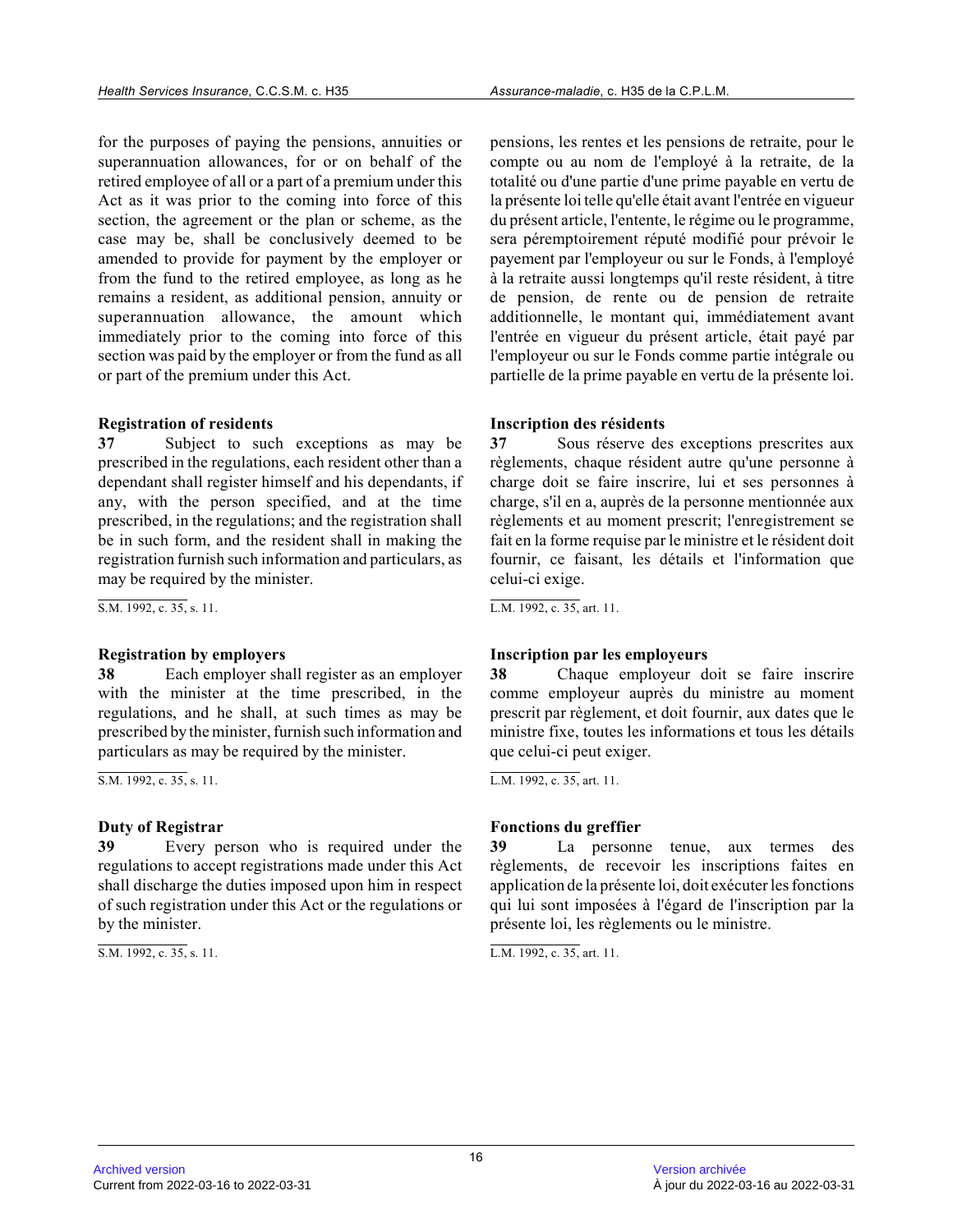# **Issue of registration certificates**

**40** The minister, by such methods or through such agents, and at such time, and in such form, as may be approved by the minister, shall issue to each of such persons as are described in the regulations, a registration certificate.

S.M. 1992, c. 35, s. 12.

### **Presentation of registration certificate**

**41** When he is received by or admitted to a hospital as a patient or when he consults a medical practitioner, or a person authorized by law to provide other health services, or, in the case of an emergency, as soon as is reasonably possible thereafter, every insured person shall present his registration certificate for the inspection of the admitting official of the hospital or the medical practitioner or a member of his staff or th e person providing the other health services or a membe r of his staff; but, in the case of a dependant, the person of whom he is a dependant shall, on behalf of the dependant and at the time aforesaid, present or cause to be presented the registration certificate issued to him.

# **General penalty**

**42** Every person who

(a) fails or refuses to comply with any provision of this Act or the regulations; or

(b) knowingly gives or makes to the minister or other person to whom any information is required to be given in a report or statement made under this Act or the regulations, any information, report or statement, that is wholly or partly false;

is guilty of an offence and if no other penalty is provided therefor herein is liable, on summary conviction, to a fine not exceeding \$5,000., to whic h shall be added, in every case, as an additional fine an amount equal to any premium that is payable under the Act by the person convicted and that is due and unpaid.

S.M. 1991-92, c. 8, s. 7; S.M. 1992, c. 35, s. 13.

# **Émission de certificats d'inscription**

**40** Le ministre délivre un certificat d'inscription aux personnes mentionnées dans les règlements, au moment, en la manière et en la forme qu'il approuve. Il peut agir par l'intermédiaire d'agents.

L.M. 1992, c. 35, art. 12.

# **Présentation du certificat d'inscription**

**41** L'assuré reçu ou admis à l'hôpital comme malade ou qui consulte un médecin ou une personne autorisée par la loi à fournir d'autres services de santé, doit présenter son certificat d'inscription pour vérification à l'agent d'admission de l'hôpital, ou au médecin ou à un membre de son personnel, ou à la personne qui fournit d'autres services de santé ou à un membre de son personnel. En cas d'urgence, elle es t requise de le présenter aussitôt qu'il est raisonnablement possible de la faire. Lorsqu'il s'agit d'une personne à charge, la personne qui en est responsable présente o u fait présenter en son nom et pour elle, de la même manière, le certificat d'inscription qui lui a été délivré.

# **Infraction**

**42** Commet une infraction quiconque pose un des actes suivants :

a) omet ou refuse de se conformer aux dispositions de la présente loi ou des règlements;

b) sciemment, donne une information ou fait un rapport ou une déclaration totalement ou partiellement fausse au ministre ou à une autre personne à laquelle une information doit être donné e dans un rapport ou une déclaration en application d e la présente loi ou des règlements.

Si aucune autre peine n'est prévue à la présente loi, cette personne est passible, sur déclaration sommaire de culpabilité, d'une amende maximale de 5 000 \$, à laquelle il faut ajouter, dans chaque cas, une amende additionnelle d'un montant égal à la prime payable en vertu de la loi par la personne trouvée coupable, et qui est exigible et impayée.

L.M. 1991-92, c. 8, art. 7; L.M. 1992, c. 35, art. 13.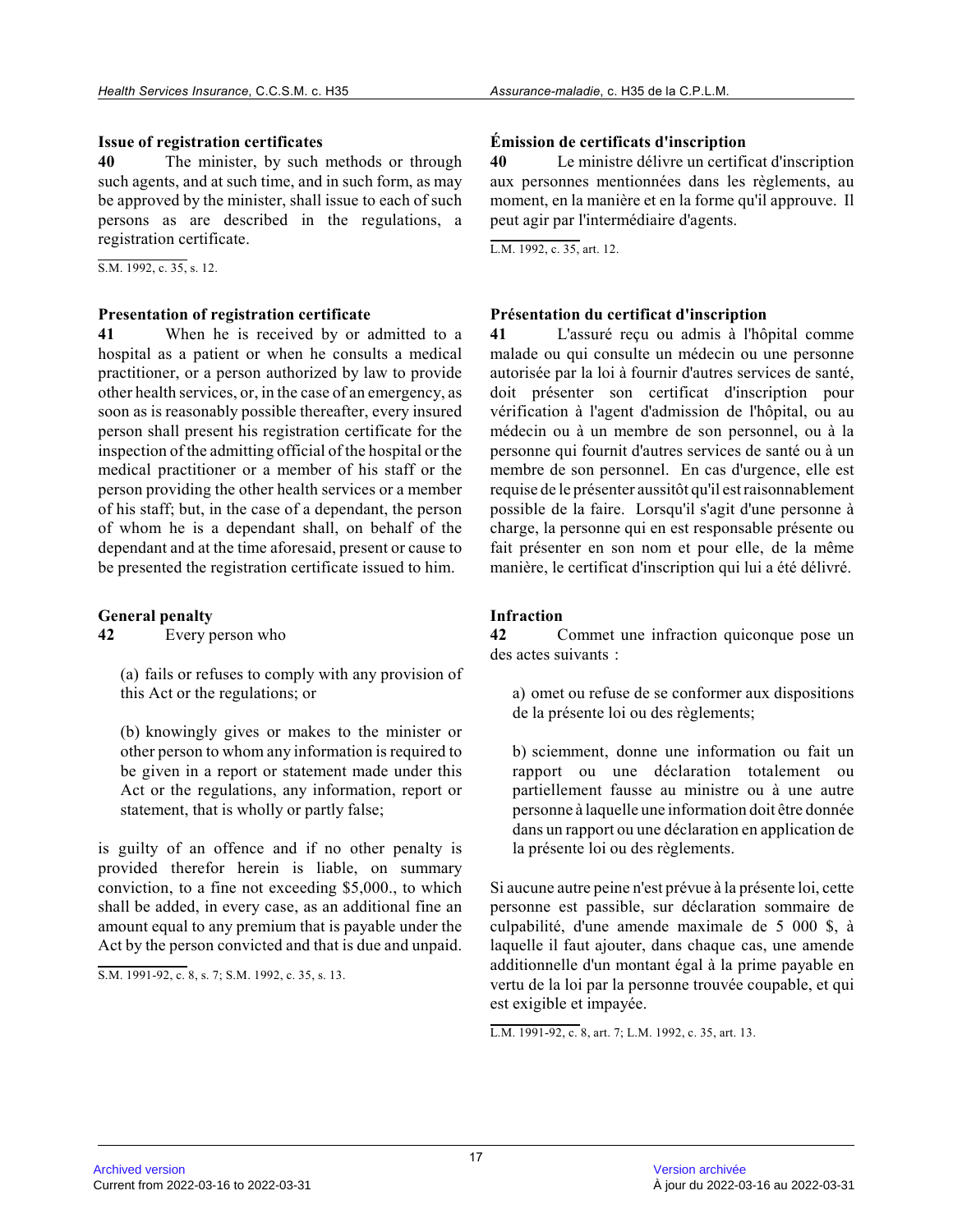#### **Prosecution within two years**

**42.1** A prosecution for any offence under this Act or the regulations may be commenced not later than two years after the later of

(a) the day on which the offence was committed; or

(b) the day on which evidence of the offence first came to the attention of the minister.

S.M. 1995, c. 26, s. 3.

# **Fraudulent production of registration certificate a n offence**

**43** Any person who produces to an admitting official of a hospital, or to a medical practitioner or a member of his staff or to a person authorized by law to provide other health services or a member of his staff, a registration certificate,

(a) knowing that the person named therein is not, at the time of the production thereof, an insured person; or

(b) knowing that the person on behalf of whom, and to facilitate whose treatment it is produced, is no t the person named therein or a dependant of that person;

is guilty of an offence and liable, on summary conviction, to a fine not exceeding \$5,000.

S.M. 1991-92, c. 8, s. 7.

# **Disposal of additional fine**

**44** The amount of any additional fine imposed under section 42 and paid to the convicting court shall be remitted to the minister forthwith.

S.M. 1992, c. 35, s. 11; S.M. 2008, c. 42, s. 45.

| 45 | [Repealed] |
|----|------------|
|    |            |

S.M. 1992, c. 35, s. 14.

#### **Prescription**

**42.1** Les poursuites intentées en vertu de la présente loi ou des règlements se prescrivent par deux ans après la plus éloignée des dates suivantes :

a) la date de l'infraction;

b) la date à laquelle le ministre reçoit des preuves de l'infraction.

L.M. 1995, c. 26, art. 3.

### **Infraction relative à la présentation du certificat**

**43** Commet une infraction et est passible, sur déclaration sommaire de cupabilité, d'une amende maximale de 5 000 \$, quiconque présente à un agent d'admission d'un hôpital, à un médecin ou à un membre de son personnel, ou à une personne autorisée par la loi à fournir d'autres services de santé ou à un membre de son personnel, un certificat d'inscription dans l'un ou l'autre des cas suivants :

a) en sachant que la personne nommée au certificat n'est pas un assuré au moment de la présentation de celui-ci;

b) en sachant que la personne à être traitée et au nom de laquelle le certificat est présenté n'est pas la personne qui y est nommée ou une personne à charge de celle-ci.

L.M. 1991-92, c. 8, art. 7.

# **Disposition de l'amende additionnelle**

**44** Le tribunal qui a prononcé la culpabilité doit verser au ministre dans les plus brefs délais le montant de toute amende additionnelle imposée en applicatio n de l'article 42 qui lui a été remise.

L.M. 1992, c. 35, art. 11; L.M. 2008, c. 42, art. 45.

**45** [Abrogé]

L.M. 1992, c. 35, art. 14.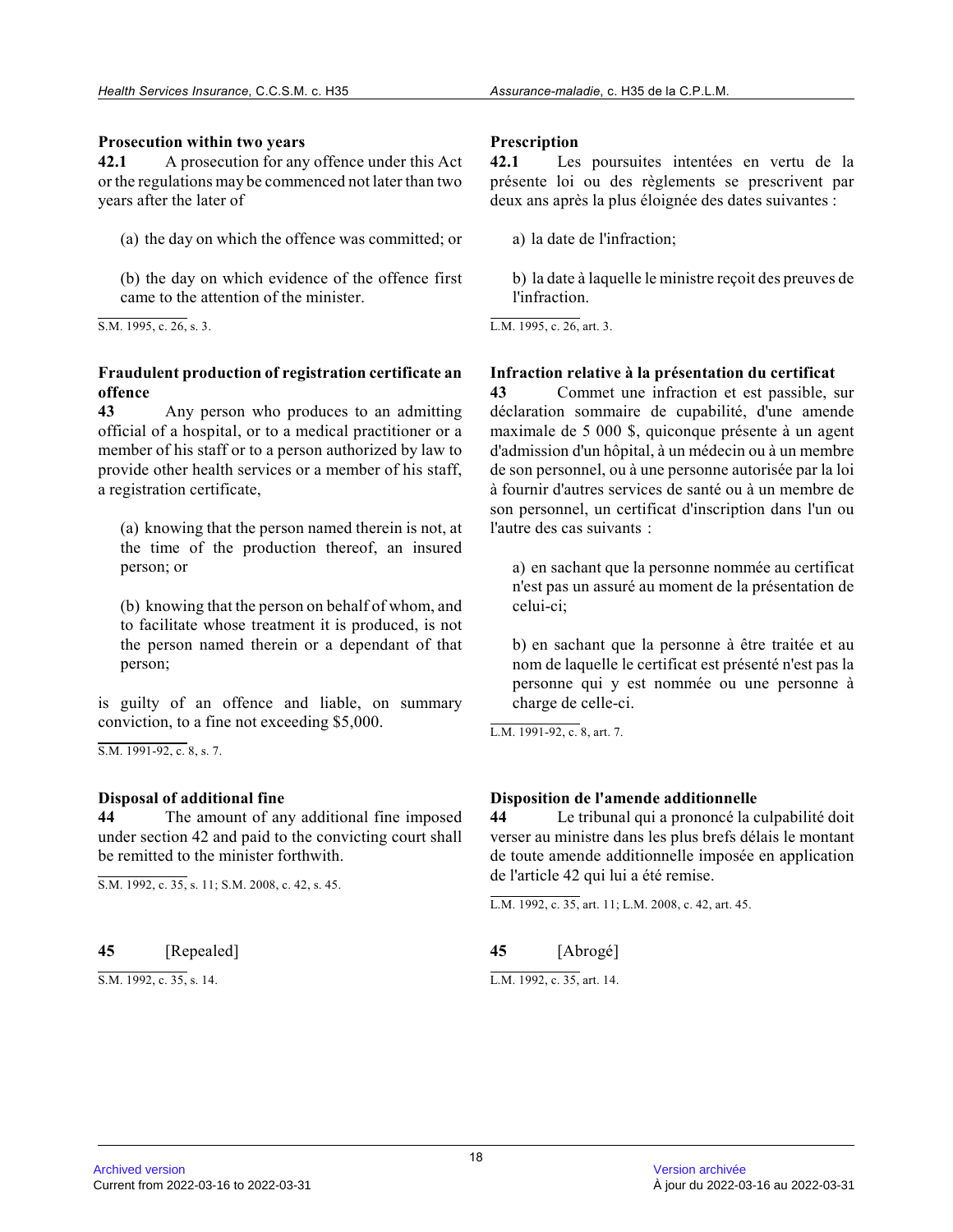# **Insured hospital and personal care services**

**46(1)** The services that an insured person is entitled under this Act to receive at any hospital, surgical facility or personal care home without payment except for any authorized charges that he may be liable to pay are

(a) in-patient services and out-patient services in a hospital and out-patient services in a surgical facility;

(b) such services in a hospital as may be specified i n the regulations as being additional hospital service s that an insured person is entitled to receive under this Act; and

(c) subject to any special waiting period in respect of personal care prescribed in the regulations, and subject to meeting the admission requirements for the personal care home personal care provided in premises designated as personal care homes for the purposes of this section.

# **Designation of personal care homes**

**46(2)** The minister may by regulation designate premises situated in Manitoba as personal care home s for the purposes of this section.

S.M. 1992, c. 35, s. 11 and 15; S.M. 1998, c. 53, s. 6.

# **Certain cases excluded**

**47** Where

(a) by virtue of any legislation enacted or made by Parliament or any Legislature in Canada or elsewhere, a person is receiving hospital care and treatment, the cost of providing which the person is entitled to have paid under that legislation; and

# **Soins hospitaliers et personnels assurés**

**46(1)** Les soins que l'assuré peut, aux termes de la présente loi, recevoir gratuitement dans un hôpital, un établissement chirurgical ou un foyer de soins personnels, à l'exception des frais admissibles qu'elle peut être tenue de payer, sont les suivants:

a) les soins en hôpital et les soins en consultation externe d'un hôpital ainsi que d'un établissement chirurgical;

b) les soins fournis dans un hôpital et mentionnés aux règlements comme étant des services hospitaliers additionnels qu'un assuré a le droit d e recevoir en application de la présente loi;

c) sous réserve de toute période d'attente spéciale prescrite aux règlements relativement aux soins personnels et sous réserve des conditions d'admission, les soins personnels fournis aux lieux désignés comme étant des foyers de soins personnels aux fins du présent article.

# **Désignation de foyers de soins personnels**

**46(2)** Le ministre peut, par règlement, désigner des lieux situés au Manitoba comme foyers de soins personnels aux fins d'application du présent article.

L.M. 1992, c. 35, art. 11 et 15; L.M. 1998, c. 53, art. 6.

# **Exclusion**

**47** Sont exclus des services hospitaliers au sens de la présente loi les soins fournis dans les cas suivants :

a) lorsqu'aux termes d'une loi édictée par le Parlement du Canada, par une Législature provinciale ou par une autre autorité législative, un e personne reçoit des soins et des traitements en hôpital, et que le coût en est payé en application de ladite loi;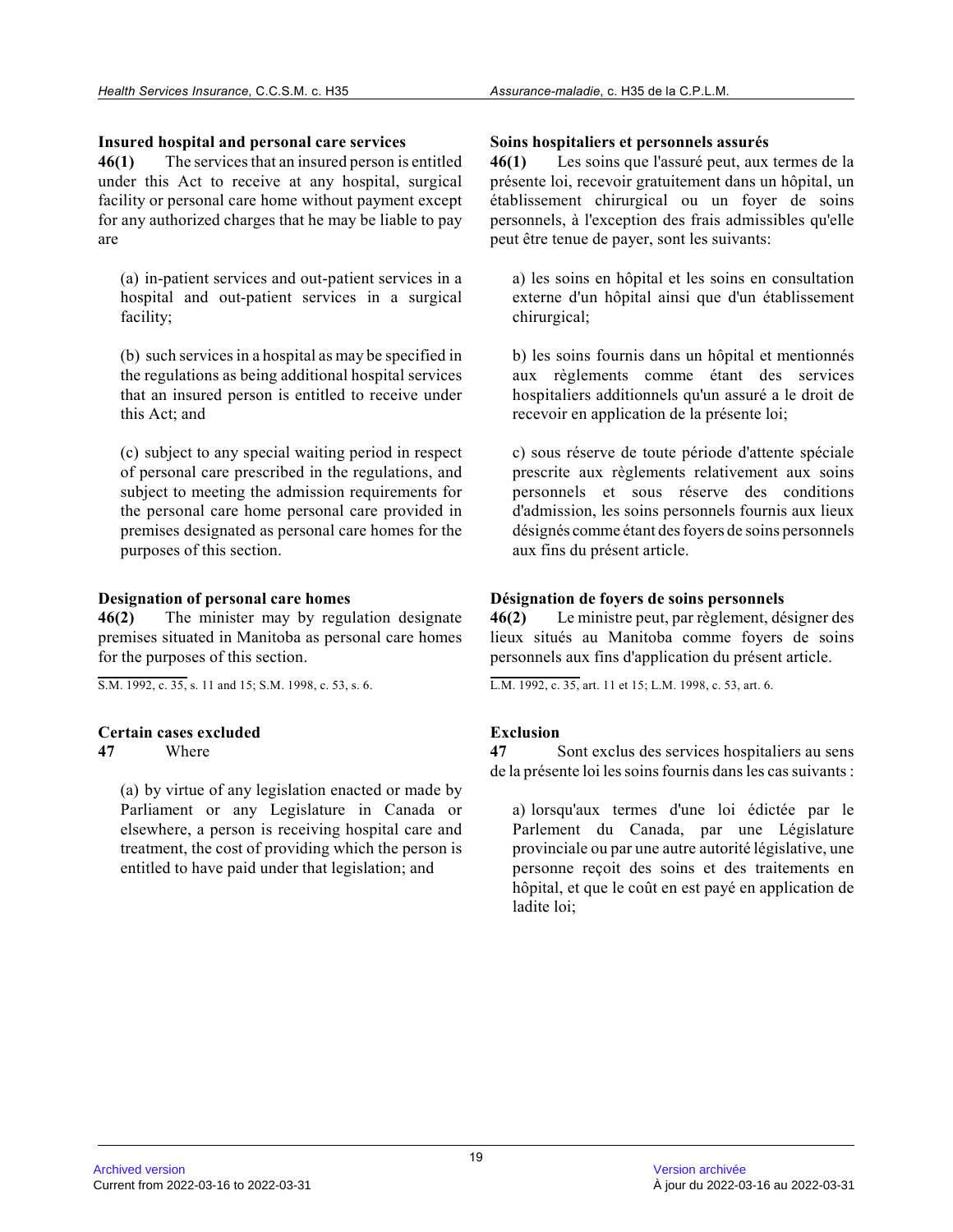(b) under an agreement made with the Government of Canada under section 50, the Government of Canada does not contribute to the cost of that hospital care and treatment under the *Federal Provincial Fiscal Arrangements and Federal Post-Secondary Education and Health Contributions Act* (Canada) or the *Canada Health Act* ;

those services are not hospital services to which this Act applies.

S.M. 1991-92, c. 8, s. 8; S.M. 2020, c. 21, s. 143.

### **Right to payment for hospital and out-patient services**

**48(1)** Subject to this Act and the regulations,

(a) an insured person who has received hospital services is entitled to have the minister pay the amounts due for those services to the regional healt h authority responsible for the services;

(b) an insured person who has received out-patient services in a surgical facility operated by a regional health authority is entitled to have the minister pa y the amounts due for those services to the authority;

(c) an insured person who has received out-patient services in a surgical facility not operated by a regional health authority is entitled to have the minister pay the amounts due for those services to the operator of the facility, but only if the operator has an agreement with the minister under section 64.1.

# **No charge to insured person**

**48(2)** No hospital providing hospital services to an insured person and no regional health authority shall make any charge to an insured person for providing the hospital services, other than authorized charges.

b) lorsqu'aux termes d'une entente conclue avec le Gouvernement du Canada en application de l'article 50, celui-ci ne contribue pas aux coûts d e ces soins et traitements en hôpital conformément à la *Loi sur les arrangements fiscaux entre le gouvernement fédéral et les provinces et sur les contributions fédérales en matière d'enseignement postsecondaire et de santé* (Canada) ou à la *Loi canadienne sur la santé* .

L.M. 1991-92, c. 8, art. 8; L.M. 2020, c. 21, art. 143.

### **Droit au paiement des services hospitaliers et des soins en consultation externe**

**48(1)** Sous réserve des autres dispositions de la présente loi et des dispositions des règlements :

a) l'assuré qui a reçu des services hospitaliers a le droit de faire payer par le ministre à l'office régional de la santé responsable des services qu'il a reçus les frais devant être acquittés relativement à ces services;

b) l'assuré qui a reçu des soins en consultation externe dans un établissement chirurgical géré par un office régional de la santé a le droit de faire payer par le ministre à l'office en question les frais devant être acquittés relativement à ces soins;

c) l'assuré qui a reçu des soins en consultation externe dans un établissement chirurgical non géré par un office régional de la santé a le droit de faire payer par le ministre au responsable de l'établissement les frais devant être acquittés relativement à ces soins, seulement si le responsabl e a conclu une entente avec le ministre en vertu de l'article 64.1.

# **Interdiction de facturer l'assuré**

**48(2)** L'assuré qui reçoit des services hospitaliers ne peut se faire facturer d'autres frais que les frais admissibles par l'hôpital lui ayant dispensé les services en cause ou un office régional de la santé.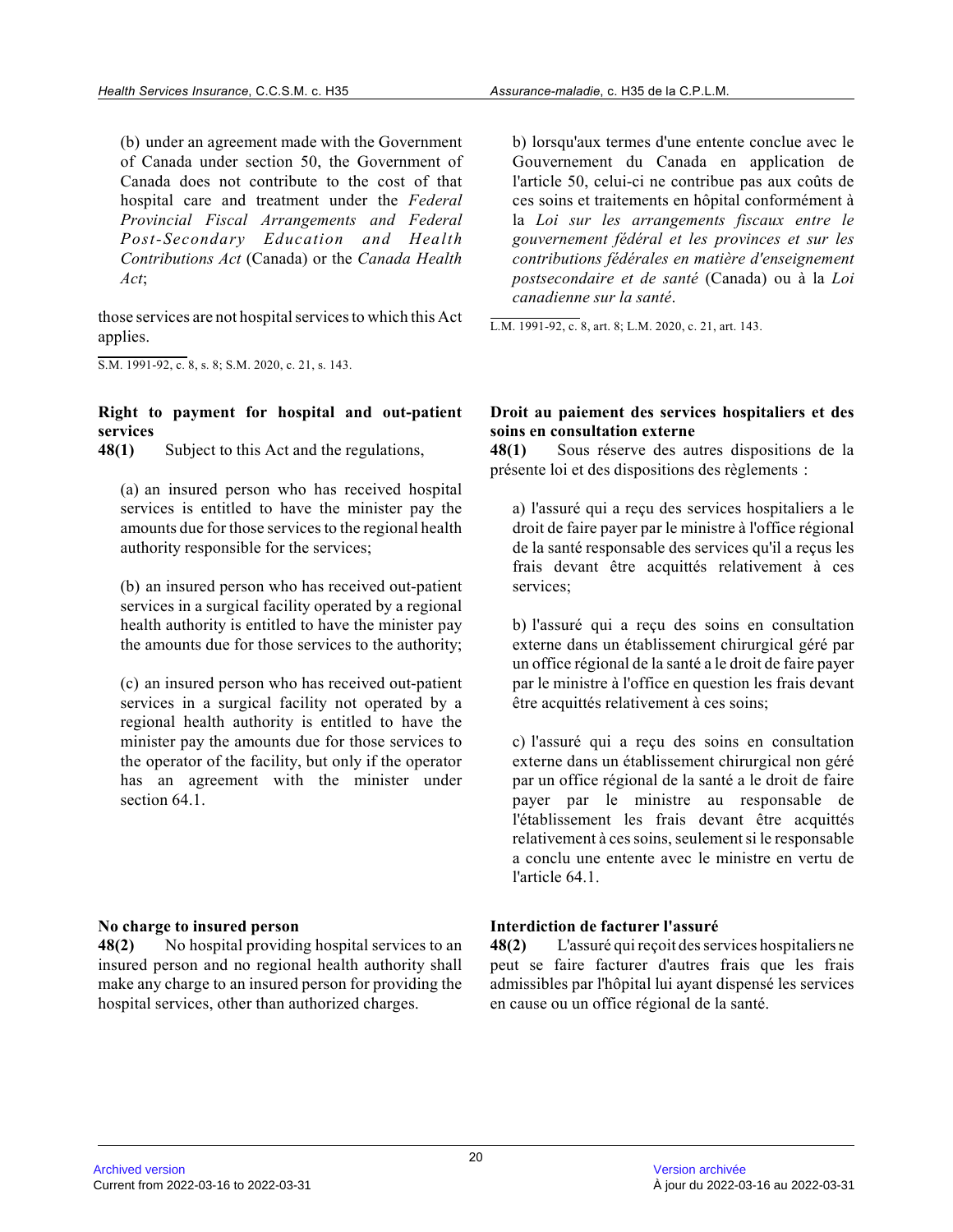**No charge for out-patient services in a surgical facility**

**48(3)** No person shall make any charge to an insured person for or in relation to providing out-patient services to the person in a surgical facility.

# **No collection from others for out-patient services in a surgical facility**

**48(4)** Except pursuant to an agreement under section 64.1, no person shall accept a fee or other payment made on behalf of an insured person for or in relation to providing out-patient services to the insured person in a surgical facility.

S.M. 1992, c. 35, s. 11; S.M. 1996, c. 53, s. 82; S.M. 1997, c. 41, s. 20; S.M. 1998, c. 53, s. 7; S.M. 2001, c. 21, s. 3.

### **Terms of provision of hospital services**

**49** Hospitals shall provide hospital services to insured persons as prescribed herein and in the regulations, under uniform terms and conditions.

# **Agreements with Canada**

**50(1)** With the approval of the Lieutenant Governor in Council, the Government of Manitoba, represented by the minister, may enter into agreements with the Government of Canada under the *Federal Provincial Fiscal Arrangements and Federal Post-Secondary Education and Health Contributions Act* (Canada) or the *Canada Health Act* to provide for contributions under those Acts by the Government of Canada towards the cost of providing hospital services to insured persons.

### **Payment by minister of cost of hospital services to insured persons**

**50(2)** Subject to subsection (3) and in accordance with sections 60 and 64 and the regulations, the minister shall pay to the hospitals in Manitoba that are not owned or operated by the Government of Canada the amounts due to those hospitals in respect of the cost of providing the hospital services received therein by insured persons.

# **Interdiction de facturer les soins en consultation externe fournis dans un établissement chirurgical**

**48(3)** Il est interdit d'imposer des frais à l'assuré pour les soins en consultation externe qui lui sont fournis dans un établissement chirurgical ou pour les soins connexes.

# **Interdiction de percevoir des honoraires pour la prestation de soins en consultation externe dans un établissement chirurgical**

**48(4)** Il est interdit de percevoir des honoraires ou un autre paiement fait au nom d'un assuré relativement à la prestation, à ce dernier, de soins en consultation externe dans un établissement chirurgical, sauf conformément à une entente conclue en vertu de l'article 64.1.

L.M. 1992, c. 35, art. 11; L.M. 1996, c. 53, art. 82; L.M. 1997, c. 41, art. 20; L.M. 1998, c. 53, art. 7; L.M. 2001, c. 21, art. 3.

# **Conditions de prestation des services hospitaliers**

**49** Les hôpitaux doivent fournir aux assurés selon des modalités uniformes les services hospitaliers prescrits par la présente loi et les règlements.

# **Ententes avec le gouvernement du Canada**

**50(1)** Le gouvernement du Manitoba, représenté par le ministre, peut, avec l'approbation du lieutenant-gouverneur en conseil, conclure des ententes avec le gouvernement du Canada en vertu de la *Loi sur les arrangements fiscaux entre le gouvernement fédéral et les provinces et sur les contributions fédérales en matière d'enseignement postsecondaire et de santé* (Canada) ou en vertu de la *Loi canadienne sur la santé* , afin de prévoir les contributions du gouvernement du Canada, en vertu de ces lois, au coût des services hospitaliers fournis aux assurés.

# **Paiement du coût des services hospitaliers par le ministre**

**50(2)** Sous réserve du paragraphe (3), conformément aux articles 60 et 64 et aux règlements , le ministre paie aux hôpitaux du Manitoba qui ne sont pas la propriété du gouvernement du Canada ou qui ne sont pas gérés par lui, les montants qui leur sont dus relativement aux coûts des services hospitaliers que les assurés y ont reçus.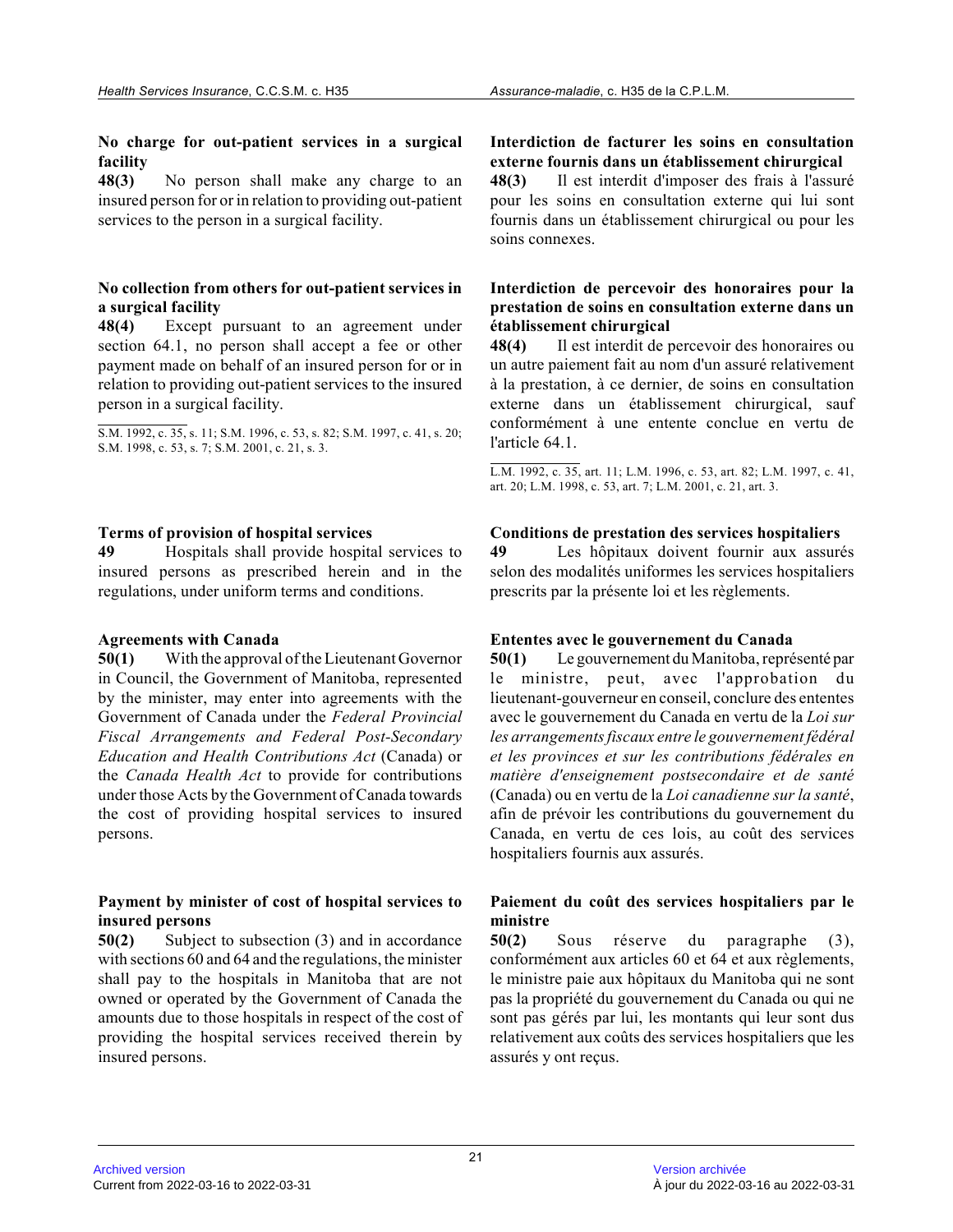# **Payments to regional health authority**

**50(2.1)** Notwithstanding subsection 59(2) and subject to subsection 50(3.1) and section 64,

(a) where a hospital providing hospital services to an insured person is in a health region and the operator of the hospital is a regional health authority for the health region, the minister shall pay any amounts due under subsection (2) to the regional health authority; and

(b) where a hospital providing hospital services to an insured person is in a health region and a regional health authority is not the operator of the hospital, the minister shall pay any amounts due under subsection (2) to the regional health authority which has the responsibility to provide the hospital services in the health region, for payment to the hospital i n accordance with any agreement reached between the regional health authority and the operator of the hospital under section 64.

# **Withholding of payments**

**50(3)** Where a hospital fails to keep the books or records, or make the returns required under this Act or the regulations, the minister may withhold payments due to it until the hospital complies with this Act and the regulations.

# **Withholding of payments where hospital is in a health region**

**50(3.1)** Notwithstanding subsection 50(3), where a hospital in a health region fails to keep the books or records or make the returns required under this Act or the regulations, the minister may,

(a) where the operator of the hospital is a regional health authority for the health region, withhold th e payments due to the regional health authority until the regional health authority complies with this Ac t and the regulations; and

# **Sommes à verser à l'office régional de la santé**

**50(2.1)** Par dérogation au paragraphe 59(2) et sous réserve du paragraphe 50(3.1) et de l'article 64, les règles suivantes s'appliquent :

a) dans les cas où l'hôpital qui dispense des service s hospitaliers à un assuré est situé dans une région sanitaire et où un des offices régionaux de la sant é chargés de la région en cause voit au fonctionnement de l'hôpital, le ministre paie les sommes à verser en vertu du paragraphe (2) à l'office régional de la santé pertinent;

b) dans les cas où l'hôpital qui dispense des service s hospitaliers à un assuré est situé dans une région sanitaire et où un des offices régionaux de la sant é chargés de la région en cause ne voit pas au fonctionnement de l'hôpital, le ministre paie les sommes à verser en vertu du paragraphe (2) à l'office régional de la santé qui a compétence en matière de services hospitaliers dans la région sanitaire en question, afin que ces sommes soient remises à l'hôpital en conformité avec tout accord conclu en application de l'article 64 entre l'offic e régional de la santé et la personne chargée du fonctionnement de l'hôpital.

# **Retenue des paiements**

**50(3)** Lorsqu'un hôpital omet de tenir à jour ses livres et ses dossiers ou ne fait pas les rapports requis en vertu de la présente loi ou des règlements, le ministre peut retenir les paiements qui lui sont dus jusqu'à ce que l'hôpital se conforme aux dispositions de la présente loi ou des règlements.

# **Retenue des paiements**

**50(3.1)** Par dérogation au paragraphe 50(3), dans les cas où un hôpital situé dans une région sanitaire fait défaut de tenir des livres et dossiers ou de produire les déclarations qui sont exigés en application de la présente loi ou de ses règlements, le ministre peut :

a) si un des offices régionaux de la santé chargés d e la région sanitaire voit au fonctionnement de l'hôpital, retenir les paiements devant être versés à l'office régional de la santé en cause, jusqu'à ce qu'il se conforme à la présente loi et à ses règlements;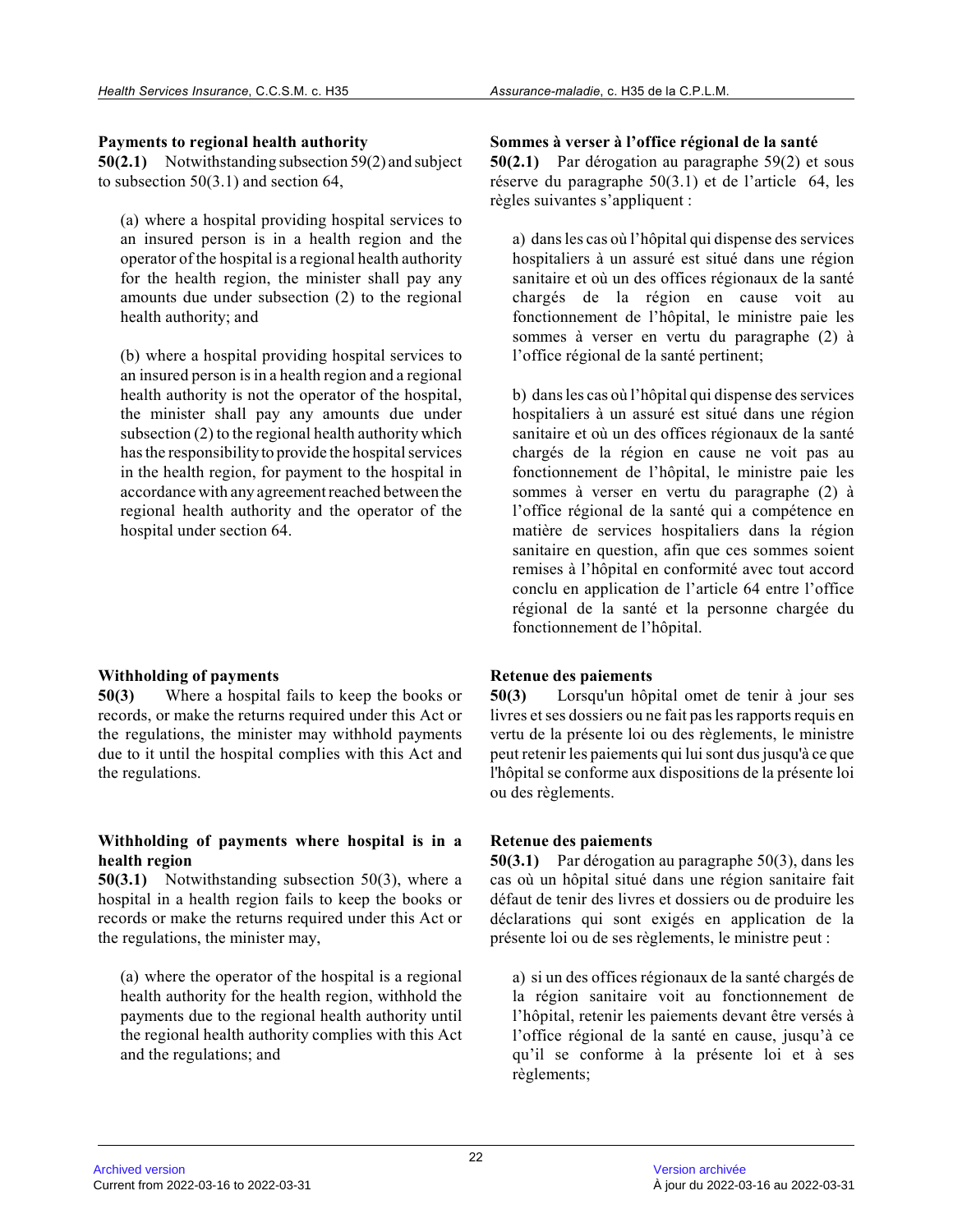(b) where the operator of the hospital is not a regional health authority, withhold the payments due to the regional health authority for the health region, which has the responsibility to provide the hospital services, for payment to the hospital, and the regional health authority is not required to make payments to the hospital under clause  $50(2.1)(b)$ , until the hospital complies with this Act and the regulations.

#### **Effect of making payments**

**51(1)** Payments made under subsection 50(2) shall be accepted by the hospital as, and shall be conclusively deemed to be, payment in full for the hospital services provided to the insured persons for whom they are made, except for authorized charges.

### **Effect of making payments to regional health authority**

**51(2)** Payments made under subsection 50(2.1) shall be accepted by the hospital and the regional health authority, as, and shall be conclusively deemed to be, payment in full for the hospital services provided to the insured person for whom the payments are made, except for authorized charges.

S.M. 1996, c. 53, s. 82.

#### **Payments to Canadian Government Hospitals**

**52** The minister shall, in accordance with an agreement made under subsection  $50(1)$ , pay to hospitals owned or operated by the Government of Canada the amounts due to the hospitals in respect of the cost of providing the hospital services received i n those hospitals by insured persons.

S.M. 1992, c. 35, s. 11; S.M. 2020, c. 21, s. 144.

b) si la personne chargé du fonctionnement de l'hôpital n'est pas un office régional de la santé, retenir les paiements devant être versés à l'office régional de la santé chargé de la région sanitaire qui a compétence en matière de services hospitaliers pour qu'il les remette à l'hôpital, étant entendu qu e l'office n'est pas tenu de verser à l'hôpital les sommes visées à l'alinéa 50(2.1)b) jusqu'à ce que celui-ci se conforme à la présente loi et à ses règlements.

L.M. 1988-89, c. 11, art. 11; L.M. 1990-91, c. 12, art. 10; L.M. 1991-92, c. 8, art. 9; L.M. 1992, c. 35, art. 11; L.M. 1996, c. 53, art. 82; L.M. 1997, c. 41, art. 20; L.M. 2020, c. 21, art. 144.

# **Effet des paiements**

**51(1)** Les paiements faits en vertu du paragraphe 50(2) sont péremptoirement réputés être un paiement intégral des services hospitaliers fournis aux assurés pour lesquels ils sont faits, à l'exception des frais admissibles, et sont acceptés par l'hôpital à ce titre.

# **Effet des paiements versés à un office régional de la santé**

**51(2)** Les paiements faits en vertu du paragraphe 50(2.1) sont péremptoirement réputés être un paiement intégral des services hospitaliers fournis aux assurés pour lesquels ils sont faits, à l'exception des frais admissibles, et ils sont acceptés à ce titre par l'hôpital et l'office régional de la santé.

L.M. 1996, c. 53, art. 82.

# **Paiement aux hôpitaux du gouvernement canadien**

**52** Le ministre paie, conformément à une entente conclue en vertu du paragraphe 50(1), aux hôpitaux appartenant ou gérés par le gouvernement du Canada, les sommes qui leur sont dues relativement au coût des services hospitaliers reçus par les assurés dans lesdits hôpitaux.

L.M. 1992, c. 35, art. 11; L.M. 2020, c. 21, art. 144.

S.M. 1988-89, c. 11, s. 11; S.M. 1990-91, c. 12, s. 10; S.M. 1991-92, c. 8, s. 9; S.M. 1992, c. 35, s. 11; S.M. 1996, c. 53, s. 82; S.M. 1997, c. 41, s. 20; S.M. 2020, c. 21, s. 144.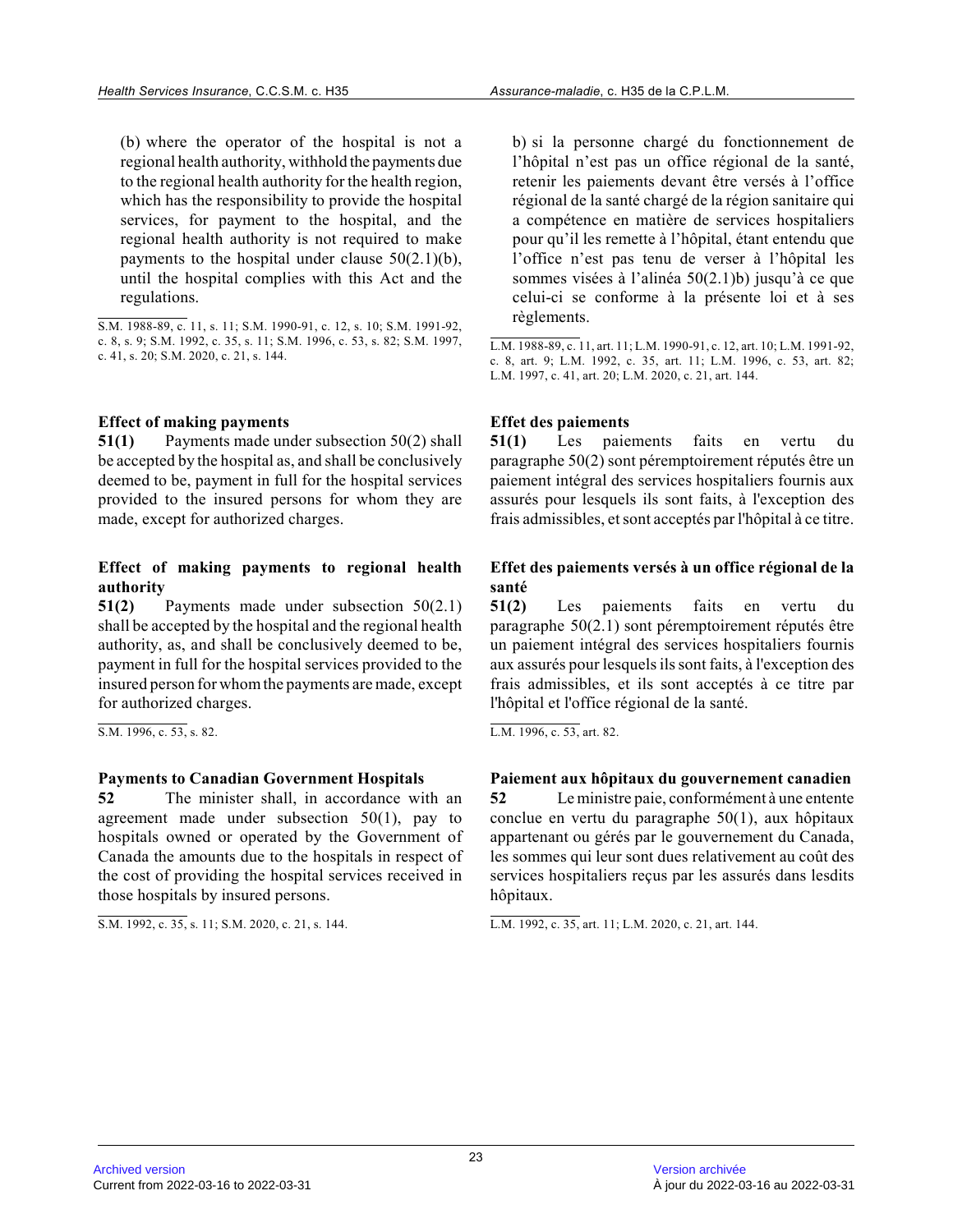#### **Payments in respect of hospitalization outside the province**

**53(1)** Subject to subsection (2) the minister shall

(a) pay to hospitals in any participating hospital province such amounts as are prescribed in the regulations and specified in an agreement made with that province in respect of the cost of providing services equivalent to hospital services received in those hospitals by insured persons; and

(b) reimburse any insured person who, because of accident or illness, requires admission to a hospital that is outside the province but not in a participating hospital province, for hospital charges thereby incurred by him in such amounts as may be provided for in the regulations.

### **Alternative payments for outside hospitalization**

**53(2)** In lieu of making payment as provided in subsection (1), the minister may

(a) pay an amount the payment of which is authorized under clause  $(1)(a)$ , directly to the insured person in respect of whom or whose dependants the services were provided, if he has himself paid the cost of those services to the hospital by which they were provided; and

(b) pay an amount the payment of which is authorized under clause  $(1)(b)$ , directly to the hospital to which the insured person is liable for the cost of services provided by it, if the insured perso n has not paid the charge for those services.

S.M. 1992, c. 35, s. 11; S.M. 2020, c. 21, s. 144.

**Hospitalization in mental hospitals outside provinc e 54(1)** Notwithstanding clause 47(b), and as provided in section 53, the minister may pay to hospitals or insured persons amounts due in respect of the cost of providing hospital services under the terms and conditions and in such amounts as may be provide d under the regulations.

# **Paiements relatifs aux coûts d'hospitalisation en dehors de la province**

**53(1)** Sous réserve du paragraphe (2), le ministre doit :

a) payer aux hôpitaux des provinces participant au régime d'assurance hospitalisation les sommes prescrites aux règlements et mentionnées dans l'entente conclue avec ces provinces à l'égard du coût des soins équivalents à des services hospitalier s reçus dans lesdits hôpitaux par les assurés;

b) rembourser à tout assuré qui, à cause d'un accident ou d'une maladie doit être admis dans un hopital situé en dehors de la province et qui n'est pas un hôpital d'une province participant au régime d'assurance-hospitalisation, le montant des frais hospitaliers engagés par lui tel que prévu aux règlements.

# **Modalités de versement**

**53(2)** Au lieu d'effectuer les paiements tel que prévu au paragraphe (1), le ministre peut :

a) payer directement à l'assuré le montant autorisé en application de l'alinéa (1)a) pour les soins reçus par lui ou ses personnes à charge, s'il a payé lui-même le coût de ces soins à l'hôpital qui les a fournis;

b) payer directement à l'hôpital le montant autorisé en application de l'alinéa (1)b) et qui est dû par l'assuré pour défrayer le coût de soins fournis.

L.M. 1992, c. 35, art. 11; L.M. 2020, c. 21, art. 144.

# **Hospitalisation en dehors de la province**

**54(1)** Malgré l'alinéa 47b), et conformément à l'article 53, le ministre peut payer aux hôpitaux et aux assurés les sommes dues relativement au coût des services hospitaliers selon les modalités et les montants prévus aux règlements.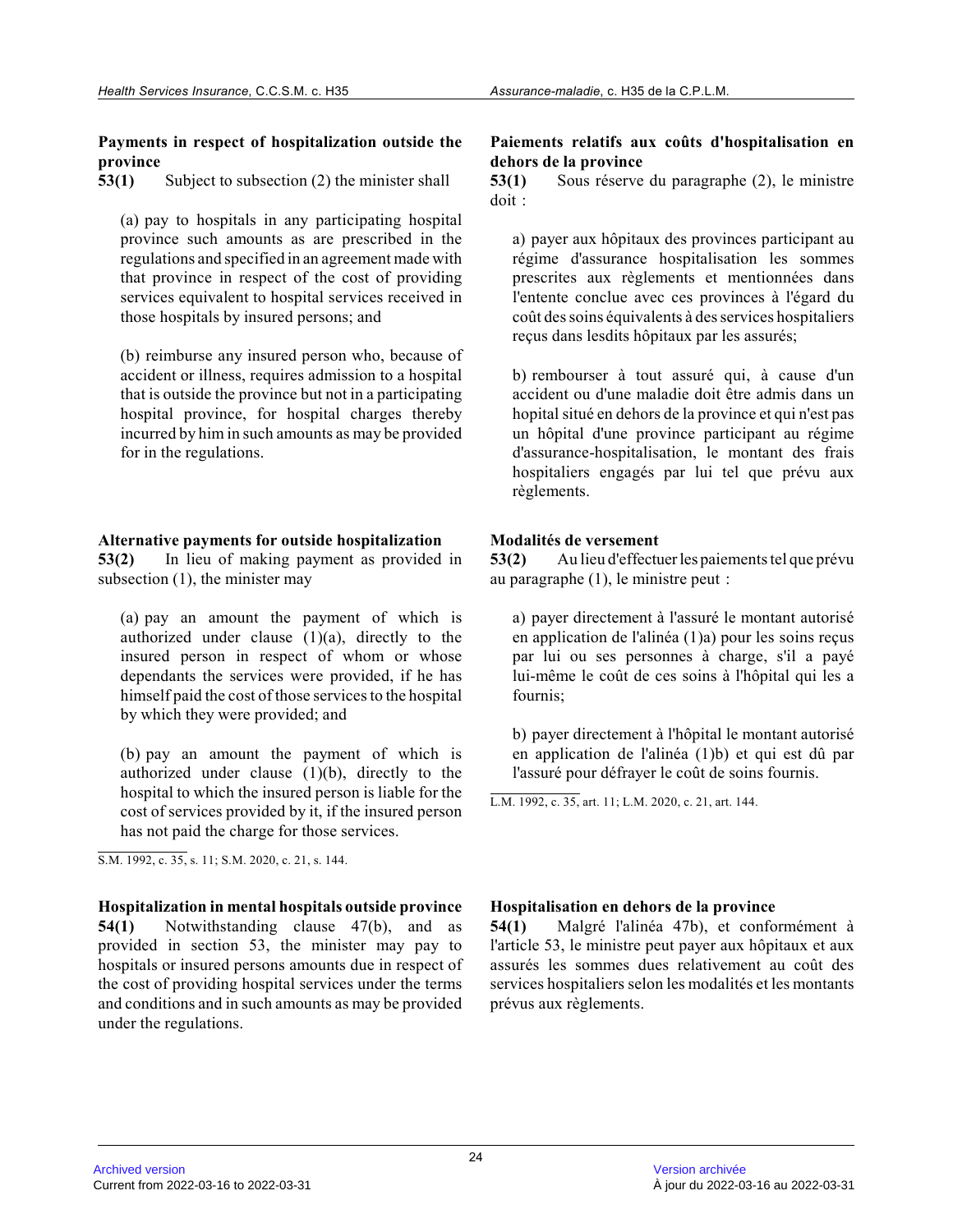# **Definitions**

**54(2)** In this section

**"hospital"** includes a hospital as defined in this Act, and also includes a hospital or institution fo r the mentally ill or disabled that is outside the province and that is approved by the minister; (« hôpital »)

**"hospital services"** includes hospital services as defined in this Act, and also includes services whic h an insured person is entitled to receive in a hospital as defined in this subsection and for which payment is provided in subsection (1). (« services hospitaliers »)

S.M. 1992, c. 35, s. 11 and 16; S.M. 1993, c. 29, s. 184; S.M. 2020, c. 21, s. 144.

### **Recovery of overpayments**

**55** In making payments to a hospital which is not in a health region the minister may deduct therefrom amounts in reduction of any overpayments previously made to that hospital until the total of the amounts so deducted is equal to the amount of the overpayment.

S.M. 1992, c. 35, s. 11; S.M. 1996, c. 53, s. 82.

# **Designation of budget officer**

**56** The minister shall designate a budget officer or officers for the purposes of this Act.

S.M. 1991-92, c. 8, s. 10; S.M. 1992, c. 35, s. 17.

# **Definition of "hospital"**

**57(1)** In this section and in sections 58 to 60, **"hospital"** means

(a) a hospital in Manitoba that is designated as a hospital by regulation under subsection 113(1) and that is not in a health region; and

(b) an institution or organization that is not a hospital but that provides facilities or services in Manitoba for, or ancillary to, the treatment or diagnosis of disease, illness or injury and that is designated in the regulations as an institution or organization to which this section applies.

# **Définitions**

**54(2)** Les définitions qui suivent s'appliquent au présent article :

**« hôpital »** Un hôpital tel que défini dans la présente loi, de même que l'hôpital ou l'institutio n pour malades ou personnes ayant une déficience mentale situé en dehors de la province et approuvé par le ministre. ("hospital")

**« services hospitaliers »** Les services hospitaliers tel que définis dans la présente loi de même que le s soins qu'un assuré a le droit de recevoir dans un hôpital tel que défini au présent paragraphe et dont le paiement est prévu au paragraphe (1). ("hospital services")

L.M. 1992, c. 35, art. 11 et 16; L.M. 1993, c. 29, art. 184; L.M. 2020, c. 21, art. 144.

# **Recouvrement des paiements en trop**

**55** En effectuant les paiements à un hôpital qui n'est pas situé dans une région sanitaire, le ministre peut en déduire les paiements en trop faits antérieurement à cet hôpital jusqu'à ce que le total des sommes ains i déduites soit égal au montant du paiement en trop.

L.M. 1992, c. 35, art. 11; L.M. 1996, c. 53, art. 82.

# **Désignation d'un agent de budget**

**56** Le ministre désigne un ou plusieurs agents de budget pour l'application de la présente loi.

L.M. 1991-92, c. 8, art. 10; L.M. 1992, c. 35, art. 17.

# **Définition du terme « hôpital »**

**57(1)** Au présent article et aux articles 58 à 60, le terme **« hôpital »** désigne :

a) un hôpital situé au Manitoba à l'extérieur d'une région sanitaire et qualifié d'hôpital par règlemen t pris en application du paragraphe 113(1);

b) une institution ou une organisation qui n'est pas un hôpital mais qui fournit dans la province des installations ou des services nécessaires ou liés au traitement de blessures ou au traitement ou au diagnostic de maladies et qui, selon les règlements, est régie par le présent article.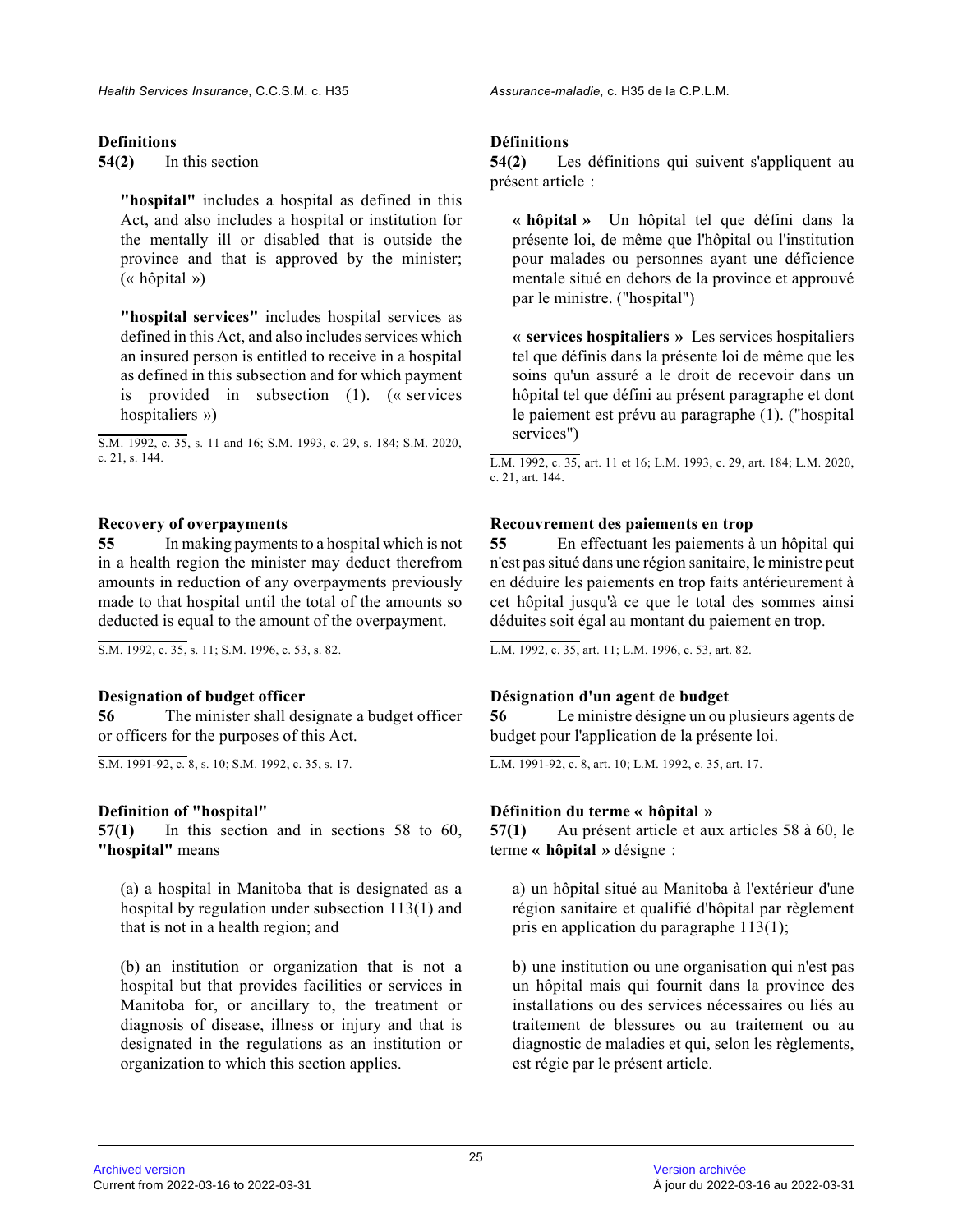# **Duties of budget officer re hospital budgets**

**57(1.1)** Subject to the direction of the minister, a budget officer shall

(a) examine the budget of each hospital;

(b) subject to subsection (2), approve and recommend to the minister a budget for each hospital showing separately

(i) the budget for the provision of hospital services, and

(ii) the budget for such services and costs as are not included in an agreement but are designated in the regulations; and

(c) on the basis of that budget recommend to the minister the rates of payment that should be made i n respect of each hospital and that should be approved by the minister, showing separately

- (i) the rates for hospital services, and
- (ii) the rates for such hospital services and costs as are not included in an agreement but are designated in the regulations.

# **Notification of hospital**

**57(2)** On examining the budget of a hospital and recommending rates in respect of the hospital as provided in subsection (1.1), the budget officer shall notify the hospital of the budget and rates to be recommended, and the hospital may, within 30 days o f such notification, request that the budget officer change the budget and rates to be recommended.

# **Recommendation to minister**

**57(3)** If the hospital does not request changes, or if changes are requested and a decision is made respecting them, the budget officer shall provide a recommendation to the minister as to a budget and rates for the hospital and shall notify the hospital to that effect.

### **Fonctions de l'agent de budget**

**57(1.1)** Sous réserve des directives du ministre, de l'agent de budget est tenu d'exécuter les actes suivants :

a) l'analyse du budget de chaque hôpital;

b) sous réserve du paragraphe (2), l'approbation et la recommendation au ministre d'un budget pour chaque hôpital, qui indique séparement :

(i) le budget des services hospitaliers,

(ii) le budget des coûts et soins qui ne sont pas inclus dans une entente mais qui sont visés aux règlements;

c) la recommendation au ministre, en fonction de ce budget, des paiements qui devraient être faits relativement à chaque hôpital et qui devraient être approuvés par le ministre en indiquant séparément :

(i) les taux pour les services hospitaliers,

(ii) les taux pour les coûts et services hospitaliers qui ne sont pas inclus dans une entente mais qui sont visés aux règlements.

# **Avis à l'hôpital**

**57(2)** Après avoir examiné le budget d'un hôpital et préparé des recommandations relatives aux taux qui s'y rapportent, conformément au paragraphe (1.1), l'agent de budget avise l'hôpital du budget et des taux qui seront recommandés, et l'hôpital peut, dans les 30 jours qui suivent l'avis, demander à l'agent de budget de les modifier.

# **Recommandations au ministre**

**57(3)** Si l'hôpital ne demande pas de changements ou si des changements sont demandés et qu'une décision est rendue à leur sujet, l'agent de budget fournit des recommandations au ministre relativement au budget e t aux taux qui se rapportent à l'hôpital et en avise c e dernier.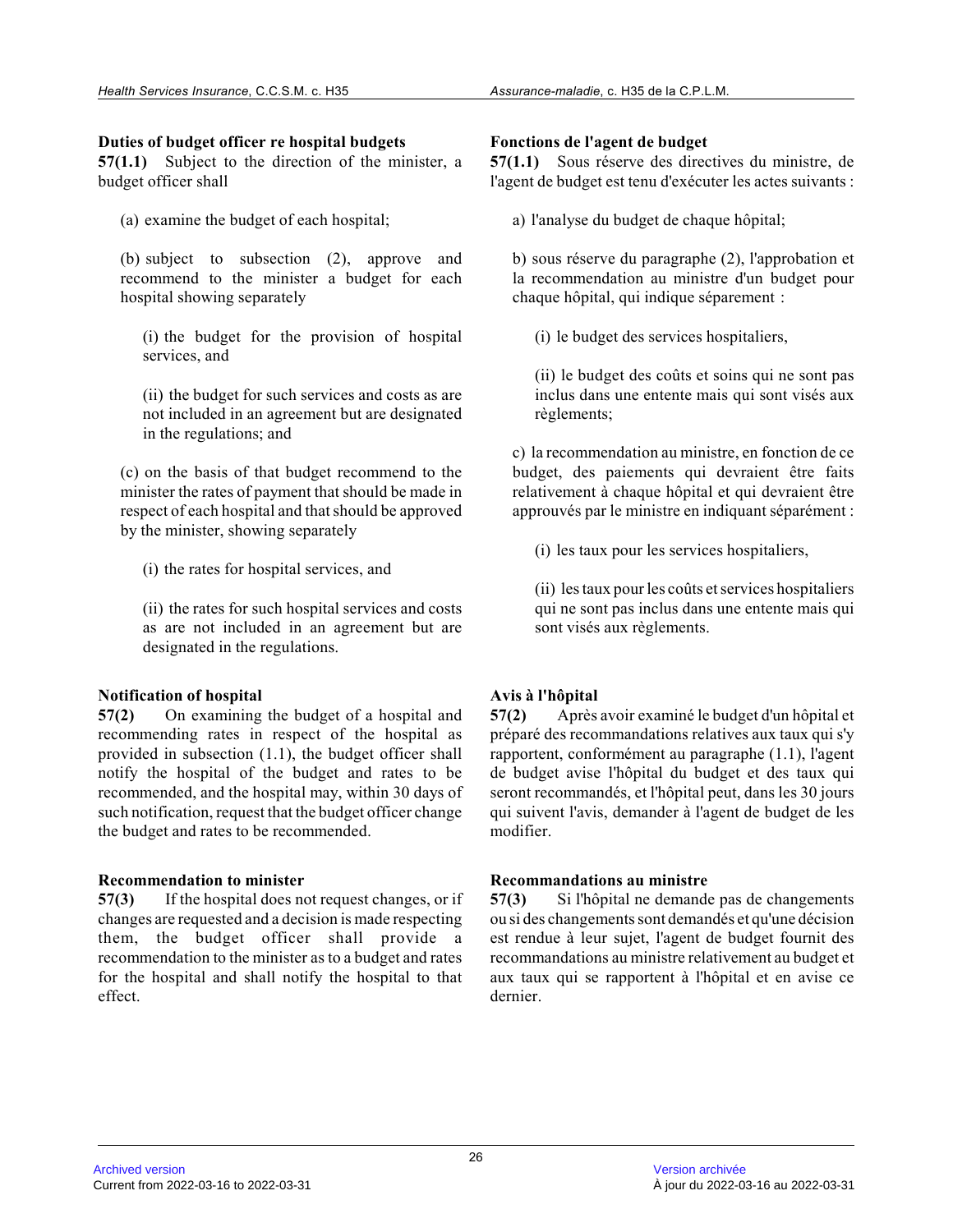# **Hospital may request referral**

**57(4)** A hospital that is dissatisfied with the recommended budget or rates may, within 30 days after receiving notice under subsection (3), request that the minister refer the matter to the board.

# **Referral to the board**

**57(5)** If a hospital requests a referral under subsection (4), the minister shall refer the matter to the board and the board shall hear the matter and make a recommendation to the minister, but the minister is not bound by the board's recommendation.

S.M. 1991-92, c. 8, s. 11, 12 and 13; S.M. 1992, c. 35, s. 18 and 19; S.M. 1993, c. 30, s. 2; S.M. 1996, c. 53, s. 82.

# **Rates**

**58** On the expiration of the time for a hospital to request a referral to the board under subsection 57(4) or, if a referral has been made, on a recommendation being made by the board under subsection  $57(5)$ , the minister shall approve a budget for the hospital and establish a rate of payment in respect of that hospital.

S.M. 1992, c. 35, s. 20.

### **59** [Repealed]

 $\overline{S.M. 1992, c. 35, s. 20}.$ 

### **Retention of moneys by minister in reduction of overpayments**

**60(1)** Where, at any time during the course of a year, it appears to the minister from an examination of the accounts of a hospital that the sum of the amounts paid by the minister to the hospital during the year up to that time, together with the sum of the amounts to be paid to the hospital on an estimated basis in respect of the remainder of that year, will exceed the amount to be determined under subsection (2) in respect of the hospital for that year, the minister may retain suc h portion as the minister deems advisable of the amounts to be paid as aforesaid in respect of the remainder of that year, pending final determination under subsection (2), of the amount which the hospital is entitled to be paid in respect of that year.

# **Demande de renvoi**

**57(4)** L'hôpital qui n'est pas satisfait du budget ou des taux recommandés peut, dans les 30 jours qui suivent la réception de l'avis prévu au paragraphe (3) , demander que le ministre renvoie la question au Conseil.

# **Renvoi au Conseil**

**57(5)** Le ministre renvoie au Conseil la question faisant l'objet de la demande visée au paragraphe (4 ) pour qu'il l'entende et lui fasse des recommandations. Toutefois, le ministre n'est pas lié par celles-ci.

L.M. 1991-92, c. 8, art. 11, 12 et 13; L.M. 1992, c. 35, art. 18 et 19; L.M. 1993, c. 30, art. 2; L.M. 1996, c. 53, art. 82 .

# **Taux**

**58** Le ministre approuve le budget de l'hôpital et fixe un taux de paiement à l'égard de celui-ci à l'expiration du délai prévu au paragraphe 57(4) ou, si un renvoi a été fait, au moment où le Conseil formule des recommandations en vertu du paragraphe 57(5).

L.M. 1992, c. 35, art. 20.

**59** [Abrogé] L.M. 1992, c. 35, art. 20.

# **Rétention de sommes d'argent pour des paiements en trop**

**60(1)** Lorsque, en tout temps au cours de l'année, il appert au ministre, en examinant les comptes d'un hôpital, que les sommes qu'il a payées à celui-ci jusqu'à cette date additionnées aux sommes qu'il devait payer à cet hôpital sur une base estimative par rapport au reste de l'année, dépasseront le montant qui doit être déterminé conformément au paragraphe (2) à l'égard de l'hôpital pour l'année, le ministre peut retenir du montant auquel l'hôpital a droit pour cette année l a partie qui lui semble appropriée des montants qui doivent être payés aux termes du présent article pour le reste de l'année, en attendant la décision finale rendue en application du paragraphe (2).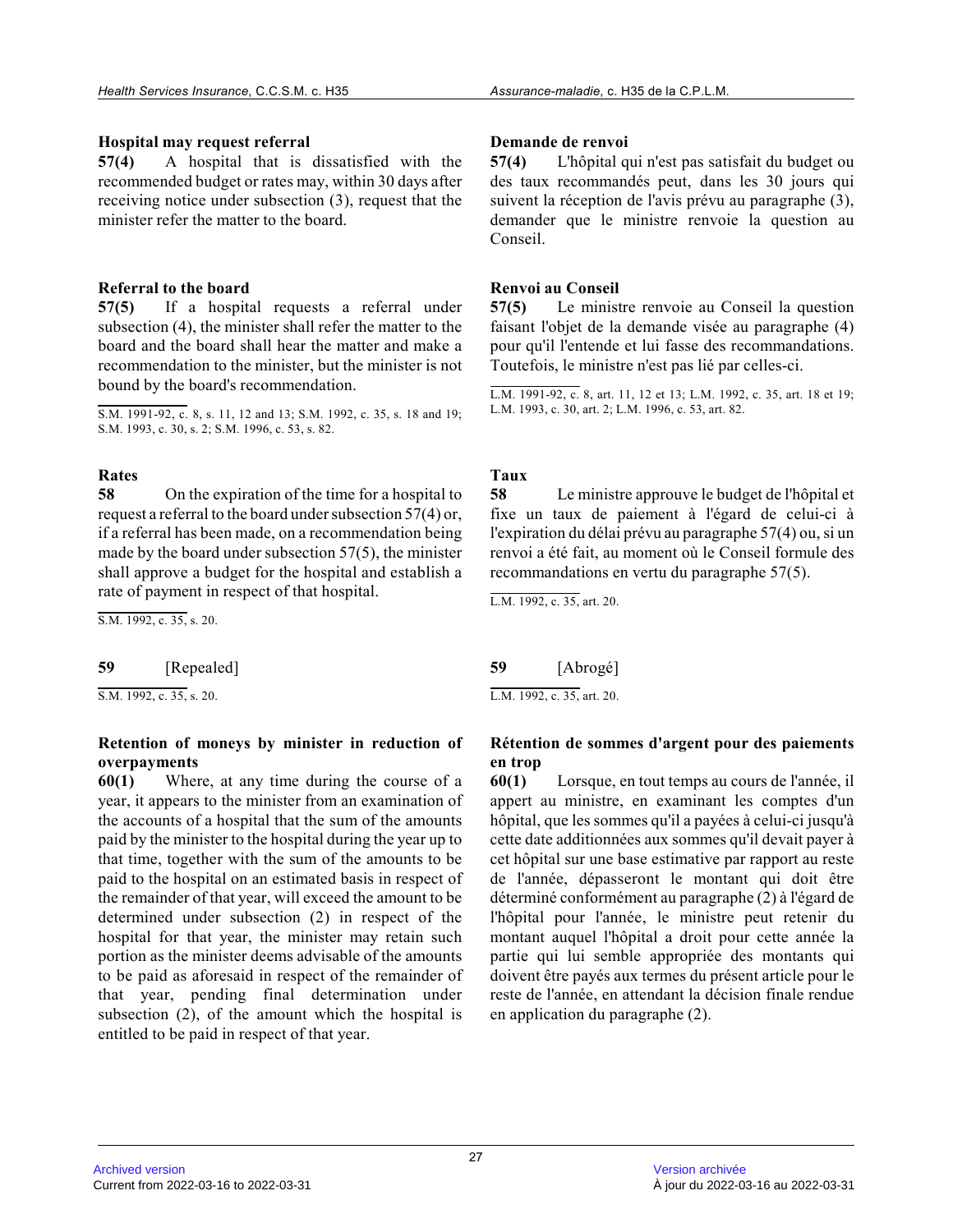### **Annual adjustment of payments to hospitals**

**60(2)** Notwithstanding the rates established as hereinbefore provided, the total amount that a hospital, other than a hospital owned or operated by the Government of Canada, is entitled to receive in respect of

- (a) hospital services; and
- (b) other services to which reference is made in sub-clause  $57(1.1)(c)(ii)$ ;

that have been received in the hospital by insured persons during any year, and in respect of the costs to which reference is made in sub-clause  $57(1.1)(c)(ii)$ incurred in that year, shall be determined by the minister at the end of that year in the manner provided in the regulations.

# **Additions and deductions**

**60(3)** In settling the amount to be paid to a hospital in respect of any year

(a) if the total of the sums paid to the hospital by the minister during that year is less than the amount determined under subsection (2), the minister shall pay to the hospital an amount equal to that deficiency; and

(b) if the total of the sums paid to the hospital by the minister during that year exceeds an amount equal t o the amount determined under subsection (2) plus an amount determined by the minister but not exceeding 2% of the approved operating costs of the hospital, the minister shall, for that year, recover from the institution an amount equal to that excess;

but, if it is not practicable to deduct the amount recoverable under clause (b) from the amount the hospital is otherwise entitled to receive in respect of that year, it may be deducted in the manner provided in the regulations.

S.M. 1991-92, c. 8, s. 14; S.M. 1992, c. 35, s. 11 and 21.

#### **Rajustement annuel des paiements aux hôpitaux**

**60(2)** Malgré les taux fixés aux termes de la présente loi, le montant total qu'un hôpital autre qu'un hôpital possédé ou exploité par le gouvernement du Canada, a le droit de recevoir à l'égard des :

a) services hospitaliers;

b) autres soins dont il est fait mention au sous-alinéa 57(1.1)c)ii),

qui ont été reçus à l'hôpital par les assurés au cours de l'année ainsi qu'à l'égard des coûts mentionnés au sous-alinéa 57(1.1)c)ii) engagés au cours de l'année, doit être déterminé par le ministre à la fin de ladite année de la manière prévue aux règlements.

# **Additions et déductions**

**60(3)** En fixant le montant à payer à un hôpital au cours d'une année :

a) si le total des sommes payées à l'hôpital par le ministre au cours de cette année est inférieure au montant visé au paragraphe (2), le ministre est tenu de payer à l'hôpital un montant égal à la différence;

b) si le total des sommes payées à l'hôpital par le ministre au cours de cette année dépasse un montant égal au montant visé au paragraphe (2) plus le montant déterminé par le ministre qui ne dépasse pas 2 % des coûts d'exploitation approuvés de l'hôpital, le ministre doit, pour l'année, recouvrer de l'institution un montant égal à cet excédant.

Cependant, s'il n'est pas pratique de déduire le montant recouvrable en vertu de l'alinéa (b) du montant que l'hôpital a autrement le droit de recevoir pour cett e année, il peut être déduit de la manière prévue aux règlements.

L.M. 1991-92, c. 8, art. 14; L.M. 1992, c. 35, art. 11 et 21.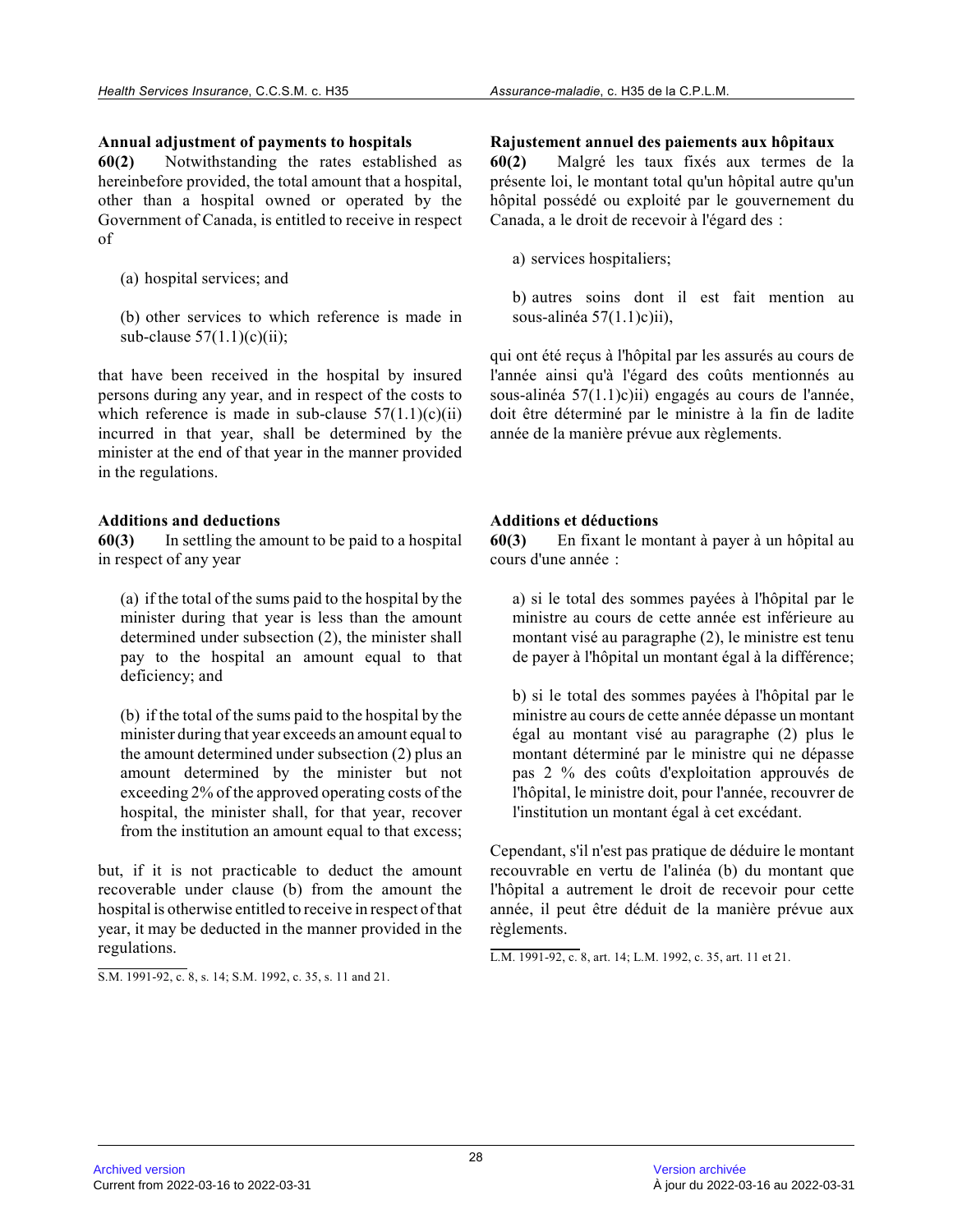**Application of budget review to personal care homes**

**61** Sections 55, 57, 58 and 60 apply, with such modifications as the circumstances require, to a personal care home that is owned and operated by a municipality or by a non-profit corporation or organization and that is not in a health region.

S.M. 1992, c. 35, s. 22; S.M. 1996, c. 53, s. 82.

#### **Accounting systems required**

**62** Every hospital, other than a hospital owned and operated by the Government of Canada, shall install and maintain an accounting system in such form and manner as the minister may require, and shall maintain records in accordance with the regulations.

S.M. 1992, c. 35, s. 23.

# **Inspectors**

**63(1)** The minister may, in writing, appoint inspectors for the purpose of this section.

## **Certificate to be produced**

**63(2)** An inspector exercising a power under this section must produce a certificate of appointment when requested to do so.

# **Entry and inspection**

**63(3)** An inspector may, at any reasonable time when required to determine compliance with this Act or the regulations or an agreement referred to in section 64.1.

(a) enter a hospital, surgical facility or other health care facility; and

(b) require the hospital, surgical facility or other health care facility to produce for examination, audit or copying, any books, records or things relating to its activities which are in its possession or under its control.

# **Application de l'examen du budget aux foyers de soins**

**61** Les articles 55, 57, 58 et 60 s'appliquent, compte tenu des adaptations de circonstance, aux foyers de soins personnels possédés et administrés par une municipalité, ou par une corporation ou organisation à but non lucratif située à l'extérieur d'une région sanitaire.

L.M. 1992, c. 35, art. 22; L.M. 1996, c. 53, art. 82.

# **Système de comptabilité obligatoire**

**62** Tout hôpital, autre qu'un hôpital possédé et exploité par le gouvernement du Canada, doit instaurer et maintenir un système de comptabilité en la forme e t manière exigées par le ministre et doit tenir les dossiers conformément aux règlements.

L.M. 1992, c. 35, art. 23.

# **Inspecteurs**

**63(1)** Pour l'application du présent article, le ministre peut, par écrit, nommer des inspecteurs.

# **Certificat**

**63(2)** Les inspecteurs qui exercent leurs pouvoirs en vertu du présent article présentent sur demande leur certificat de nomination.

# **Visite et inspection**

**63(3)** Un inspecteur peut, à toute heure convenable, afin de vérifier si la présente loi, ses règlements ou l'entente visée par l'article 64.1 sont respectés :

a) procéder à la visite d'un établissement de santé, notamment un hôpital ou un établissement chirurgical;

b) exiger que l'établissement de santé, notamment l'hôpital ou l'établissement chirurgical, produise aux fins d'examen, de vérification ou de reproduction le s livres, les dossiers ou les choses qui ont trait à ses activités et dont il a la possession ou la responsabilité.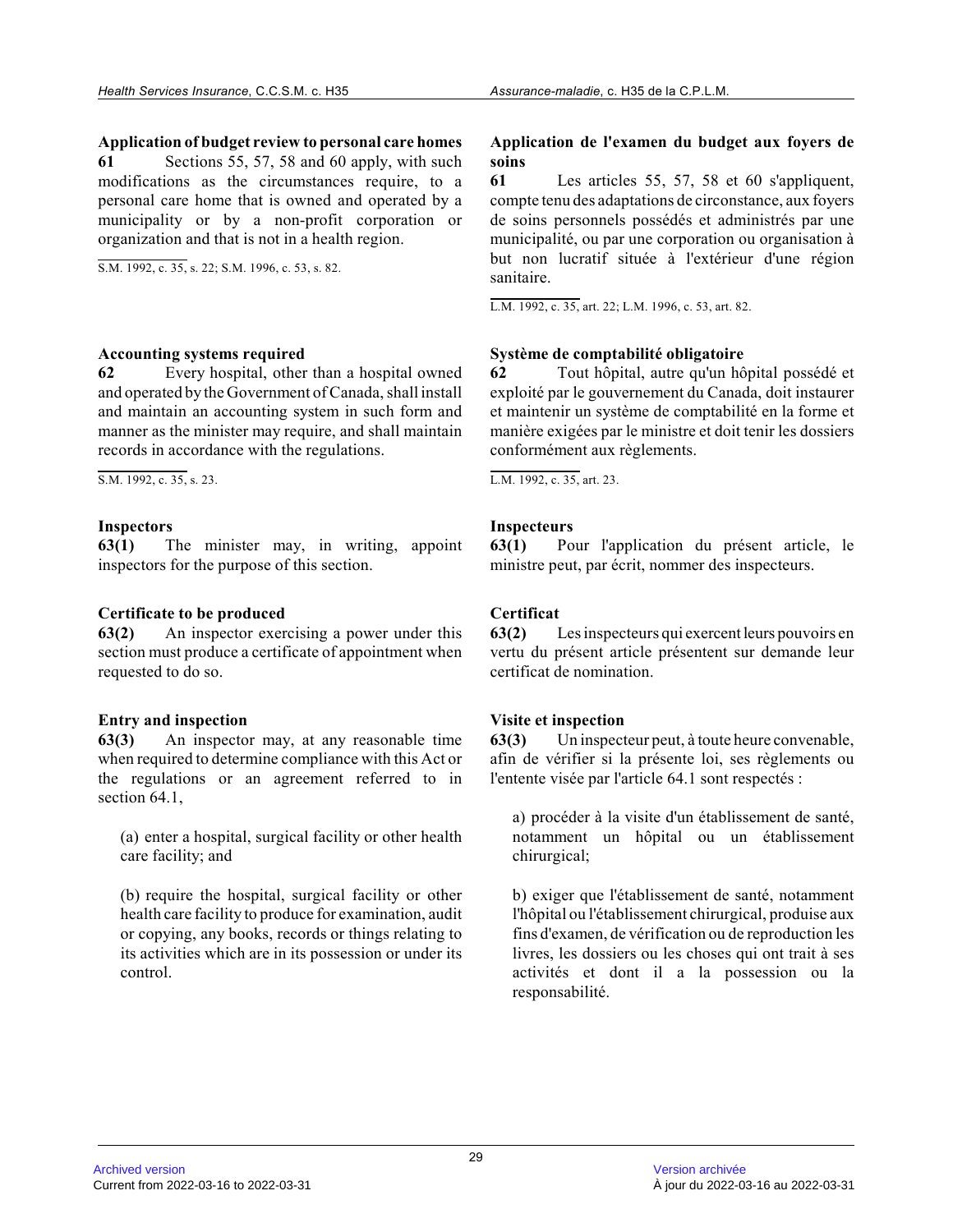## **Assistance to inspector**

**63(4)** Any person who operates or is in charge of a hospital, surgical facility or other health care facility or who has custody or control of any books, records or things referred to in subsection (3) shall give an inspector all reasonable assistance to enable the inspector to carry out his or her duties, and shall provide the inspector with any information the inspector may reasonably require.

S.M. 1992, c. 35, s. 24; S.M. 2001, c. 21, s. 4.

# **Rates of payments to hospitals and personal care homes**

**64(1)** Payments for services provided to insured persons

(a) by a hospital or personal care home in a health region, shall be made to the hospital or personal care home in accordance with any agreement between the regional health authority for the health region which has the responsibility to provide the hospital services or personal care services, as the case may be, and the operator of the hospital or personal care home; and

(b) by a hospital or personal care home which is not in a health region and to which subsection  $57(1.1)$ does not apply shall be at the rates set by the minister;

(c) [repealed] S.M. 2001, c. 21, s. 5.

#### **Rates of payments to surgical facilities**

**64(2)** Payments for out-patient services that a surgical facility has provided to insured persons shall be made to the operator of the facility and, where the operator is not a regional health authority, shall be made

(a) only if the operator has an agreement with the minister under section 64.1; and

# **Aide**

**63(4)** Quiconque gère ou a la charge d'un hôpital, d'un établissement chirurgical ou de tout autre établissement de santé ou a la garde ou la responsabilité de livres, de dossiers ou de choses visés par le paragraphe (3) fournit à l'inspecteur toute l'aide raisonnablement possible afin de lui permettre d'exercer ses attributions et lui fournit aussi tous les renseignements qu'il peut valablement exiger.

L.M. 1992, c. 35, art. 24; L.M. 2001, c. 21, art. 4 .

# **Taux de paiement aux hôpitaux et aux foyers de soins personnels**

**64(1)** Le paiement des services dispensés aux assurés est assujetti aux règles suivantes :

a) dans les cas où les services sont dispensés par un hôpital ou un foyer de soins personnels situé dans une région sanitaire, le paiement doit être versé à l'hôpital ou au foyer de soins personnels pertinent en conformité avec tout accord conclu entre l'office régional de la santé qui est chargé de la région sanitaire et qui a compétence en matière de services hospitaliers ou de services de soins personnels, selon le cas, et la personne chargée du fonctionnement de l'hôpital ou du foyer de soins personnels;

b) dans les cas où les services sont dispensés par un hôpital ou un foyer de soins personnels situé à l'extérieur d'une région sanitaire et auquel le paragraphe 57(1.1) ne s'applique pas, les taux à observer sont ceux que le ministre fixe;

c) [abrogé] L.M. 2001, c. 21, art. 5.

**Taux de paiement aux établissements chirurgicaux 64(2)** Le paiement des soins en consultation externe qu'un établissement chirurgical a fournis aux assurés est versé au responsable de l'établissement; si ce dernier n'est pas un office régional de la santé, le paiement es t versé seulement :

a) si le responsable a conclu une entente avec le ministre en vertu de l'article 64.1;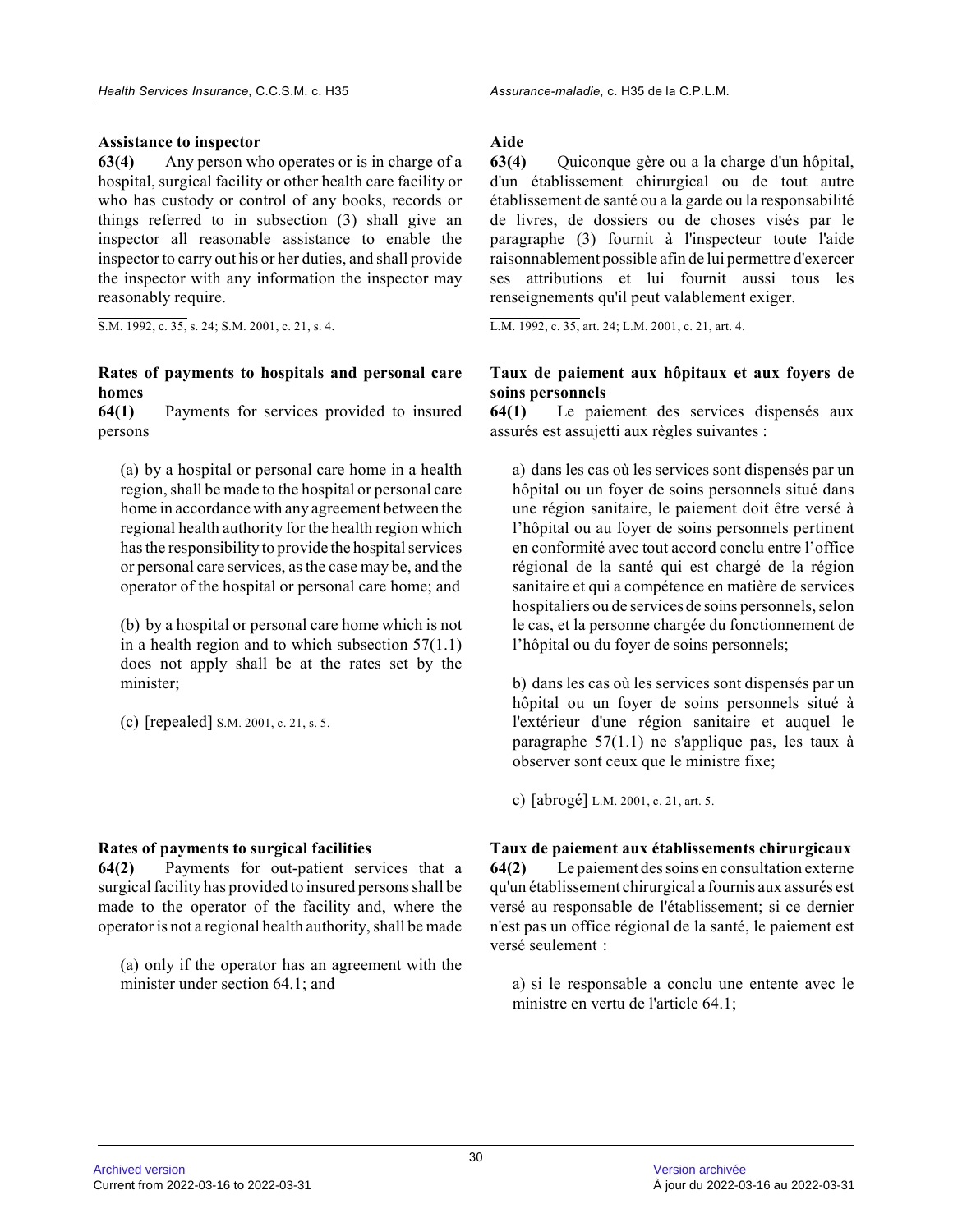(b) only in accordance with the terms of that agreement.

S.M. 1991-92, c. 8, s. 15; S.M. 1992, c. 35, s. 25; S.M. 1996, c. 53, s. 82; S.M. 1997, c. 41, s. 20; S.M. 1998, c. 53, s. 8; S.M. 2001, c. 21, s. 5.

#### **Agreement with surgical facility**

**64.1(1)** The minister may enter into an agreement with the operator of a surgical facility respecting payment to the operator for or in relation to providing out-patient services to insured persons in the facility.

#### **Requirements for agreement**

**64.1(2)** The minister shall not enter into an agreement under subsection (1) unless the minister is satisfied that

(a) the surgical facility is accredited by the College of Physicians and Surgeons;

(b) the provision of insured services as contemplated under the proposed agreement will be consistent with the principles of the *Canada Health Act*; and

(c) the agreement will serve the public interest.

S.M. 2001, c. 21, s. 6.

#### **No overnight stay in surgical facility**

**64.2(1)** No operator of a surgical facility, and no medical practitioner, shall provide a surgical service in a surgical facility if the person receiving the service would normally require post-operative care in the facility after 11:00 p.m. on the day the service is provided.

#### **Restraining order**

**64.2(2)** The minister may, by notice of application, apply to a judge of the Court of Queen's Bench for an order restraining any person from contravening subsection (1). On an application, the judge may make any order the judge considers appropriate.

b) en conformité avec les conditions de l'entente.

L.M. 1991-92, c. 8, art. 15; L.M. 1992, c. 35, art. 25; L.M. 1996, c. 53, art. 82; L.M. 1997, c. 41, art. 20; L.M. 1998, c. 53, art. 8; L.M. 2001, c. 21, art. 5.

## **Conclusion d'une entente avec un établissement chirurgical**

**64.1(1)** Le ministre peut conclure une entente avec le responsable d'un établissement chirurgical concernant le paiement devant être fait au responsable de l'établissement relativement à la prestation, aux assurés, de soins en consultation externe dans l'établissement.

#### **Exigences applicables à l'entente**

**64.1(2)** Le ministre ne peut conclure l'entente visée par le paragraphe (1) que s'il est convaincu :

a) que l'établissement en question est agréé par le Collège des médecins et chirurgiens du Manitoba;

b) que la prestation des services assurés prévue par le projet d'entente sera conforme aux principes de la *Loi canadienne sur la santé* ;

c) que l'entente est dans l'intérêt public.

L.M. 2001, c. 21, art. 6.

## **Interdiction de passer la nuit dans un établissemen t chirurgical**

**64.2(1)** Il est interdit au responsable d'un établissement chirurgical et à un médecin de fournir, dans cet établissement, des soins chirurgicaux qui nécessiteraient normalement la prestation de soins postopératoires après 23 heures le jour de la prestation des soins chirurgicaux.

## **Ordonnance**

**64.2(2)** Le ministre peut, par avis de requête, demander à un juge de la Cour du Banc de la Reine d'ordonner à toute personne de se conformer au paragraphe (1). Le juge peut alors rendre les ordonnances qu'il estime pertinentes.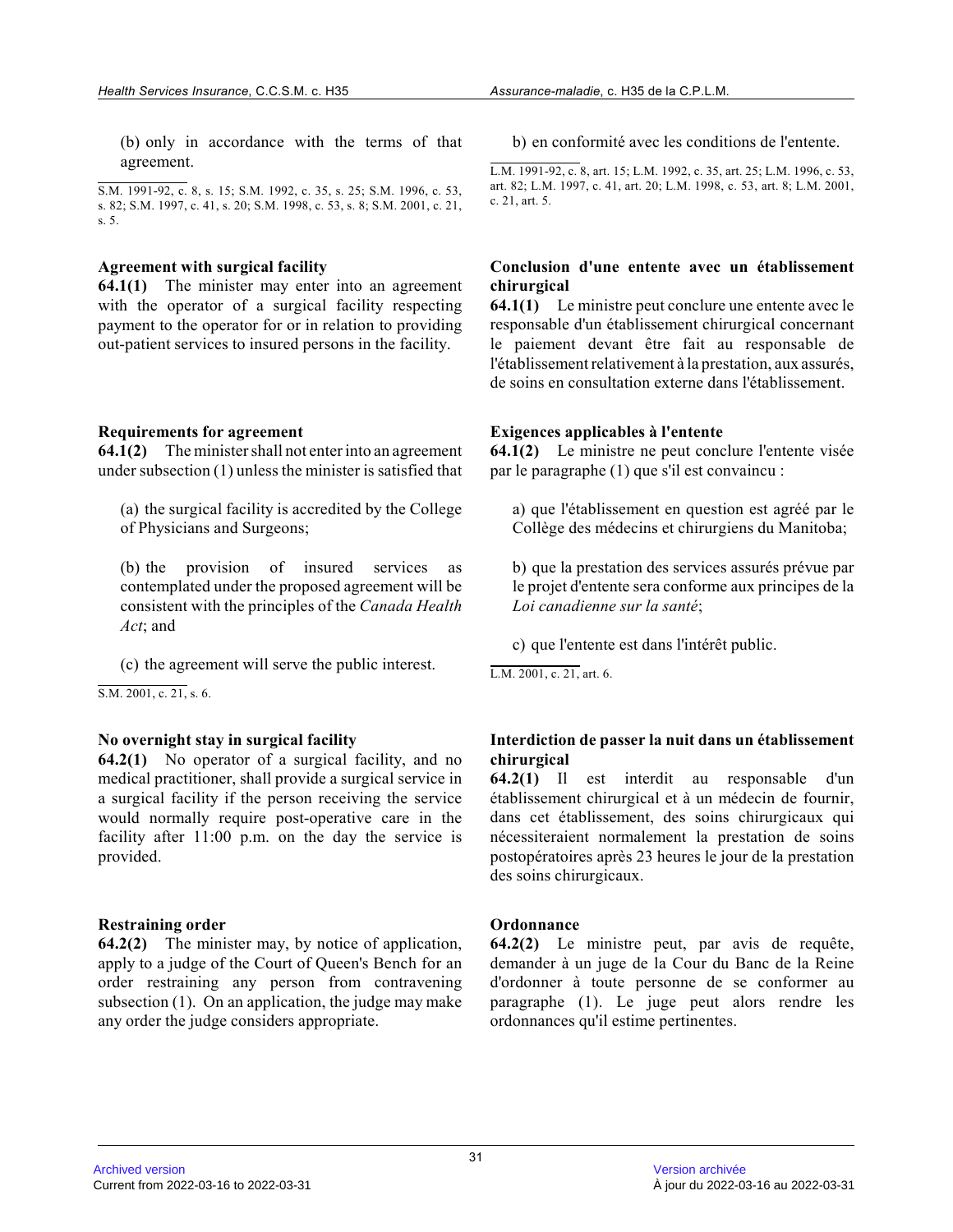## **Offence**

**64.2(3)** Any person who contravenes subsection (1) is guilty of an offence and is liable on summary conviction to a fine not exceeding \$30,000.

 $\overline{S.M. 2001, c. 21, s. 6}.$ 

## **Agreement with outside hospitals**

**65** The minister may enter into an agreement with the operator of an institution situated outsid e Manitoba and that provides facilities for care and treatment of disease or injury respecting the payment for hospital services provided to insured persons in the institution.

S.M. 1992, c. 35, s. 11.

# **Unauthorized charging an offence**

**66** Any person who

(a) knowingly makes a charge, or renders an account, or causes an account to be rendered, to an insured person for hospital services or for or in relation to out-patient services provided in a surgical facility, other than for authorized charges; or

(b) knowingly collects any sum of money or other thing of value from an insured person for hospital services or for or in relation to out-patient service s provided in a surgical facility, other than in respect of authorized charges; or

(b.1) knowingly contravenes subsection 48(4);

(c) knowingly makes a charge, or renders an account, or causes an account to be rendered to an insured person for personal care provided in a personal care home other than for authorized charges; or

(d) knowingly collects any sum of money or other thing of value from an insured person for personal care provided in a personal care home other than in respect of authorized charges;

is guilty of an offence and liable, on summary conviction, to a fine not exceeding \$30,000.

## **Infraction**

**64.2(3)** Quiconque contrevient au paragraphe (1) commet une infraction et encourt, sur déclaration d e culpabilité par procédure sommaire, une amende maximale de 30 000 \$.

 $L.M. 2001$ , c. 21, art. 6.

# **Entente avec des hôpitaux de l'extérieur de la province**

**65** Le ministre peut conclure une entente avec l'exploitant d'une institution, située à l'extérieur du Manitoba et qui administre des installations pour le soin et le traitement de maladies ou de blessures, relativement au paiement des services hospitaliers fournis aux assurés dans l'institution.

L.M. 1992, c. 35, art. 11.

# **Infraction relative aux frais non admissibles**

**66** Commet une infraction et est passible, sur déclaration sommaire de culpabilité, d'une amende maximale de 30 000 \$ quiconque, sciemment, pose l'un ou l'autre des gestes suivants :

a) demande paiement, remet ou fait remettre un compte à un assuré à l'égard de services hospitalier s ou de soins en consultation externe fournis dans un établissement chirurgical ou de soins connexes, pour des frais autres que les frais admissibles;

b) encaisse une somme ou accepte une chose de valeur d'un assuré pour des services hospitaliers ou des soins en consultation externe fournis dans un établissement chirurgical ou des soins connexes, à l'égard de frais autres que les frais admissibles;

b.1) contrevient au paragraphe 48(4);

c) demande paiement, remet ou fait remettre un compte à un assuré pour des soins personnels reçus dans un foyer de soins personnels à l'égard de frai s autres que les frais admissibles;

d) encaisse une somme ou accepte une chose de valeur d'un assuré pour des soins personnels reçus dans un foyer de soins personnels à l'égard de frai s autres que les frais admissibles.

L.M. 1998, c. 53, art. 9; L.M. 2001, c. 21, art. 7.

S.M. 1998, c. 53, s. 9; S.M. 2001, c. 21, s. 7.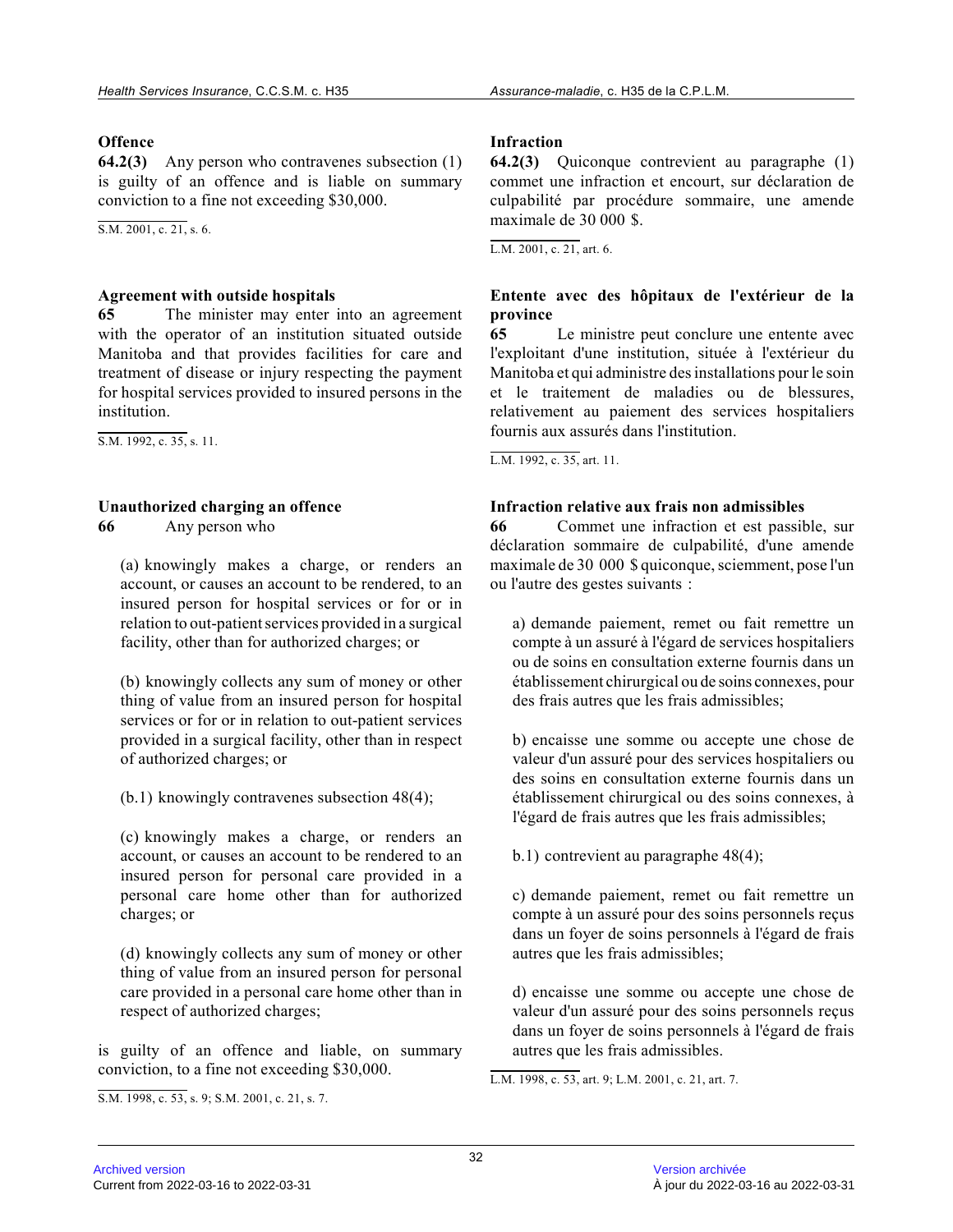**67** [Repealed]

S.M. 1992, c. 35, s. 26.

## **Agreements with participating hospital and medical provinces**

**68(1)** The minister may, with the approval of the Lieutenant Governor in Council, enter into an agreement with the Crown in right of a participatin g hospital province or participating medical province, or with an authority duly constituted in the participating hospital province or participating medical province t o administer matters relating to hospital or medical services insurance, respecting the provision of hospital or medical services

(a) to residents of Manitoba who are in the participating hospital province or participating medical province; and

(b) to residents of the participating hospital province or participating medical province who are in Manitoba;

including in each case, if so provided in the agreement, services equivalent to hospital or medical services.

#### **Rights under agreement**

**68(2)** Notwithstanding any other provision of this Act, where an agreement is made under subsection (1), the persons to whom it relates are entitled to receive hospital or medical services or reimbursement for th e cost thereof as provided in the agreement.

R.S.M. 1987 Supp., c. 31, s. 10; S.M. 1992, c. 35, s. 11.

#### **Agreements to act as trustee for hospitals**

**69** The minister may enter into an agreement with any hospital which is not in a health region

(a) by which the hospital assigns to the minister ou t of funds payable by the minister to the hospital in each year, an amount that is equal to the total of principal and interest payable by the hospital in that year on securities issued by it, or for sinking funds created in respect thereof; and

## **67** [Abrogé]

L.M. 1992, c. 35, art. 26.

## **E n t e n t e s r e l a t i v e s a u r é g i m e d'assurance-hospitalisation**

**68(1)** Le ministre peut, avec l'approbation du lieutenant-gouverneur en conseil, conclure une entente avec Sa Majesté du chef d'une province participant au régime d'assurance-hospitalisation ou d'une province participant au régime d'assurance-maladie, ou avec une autorité régulièrement constituée par cette province et chargée d'administrer les matières portant sur l'assurance-hospitalisation ou sur l'assurance-maladie, relativement à la prestation de services hospitaliers ou de soins médicaux ou de soins équivalents fournis aux personnes ci-après énumérées :

a) les résidents du Manitoba qui se trouvent dans une province participant au régime d'assurance-hospitalisation ou dans une province participant au régime d'assurance-maladie;

b) les résidents d'une province participant au régime d'assurance-hospitalisation ou d'une province participant au régime d'assurance-maladie qui se trouvent au Manitoba.

#### **Droits en vertu de l'entente**

**68(2)** Malgré toute autre disposition de la présente loi, lorsqu'une entente est conclue en vertu du paragraphe (1), les personnes auxquelles elle se rapporte ont le droit de recevoir les services hospitaliers ou les soins médicaux, ou un remboursement de leur coût tel que l'entente le prévoit.

Suppl. L.R.M. 1987, c. 31, art. 10; L.M. 1992, c. 35, art. 11.

#### **Fiducie du ministre**

**69** Le ministre peut conclure une entente avec un hôpital situé à l'extérieur d'une région sanitaire :

a) par laquelle l'hôpital cède au ministre, sur les fonds que celui-ci doit payer à l'hôpital chaque année, un montant égal au principal plus les intérêts payables par l'hôpital au cours de cette année sur les valeurs mobilières émises par cet hôpital ou relativement aux fonds d'amortissement créés à cet égard;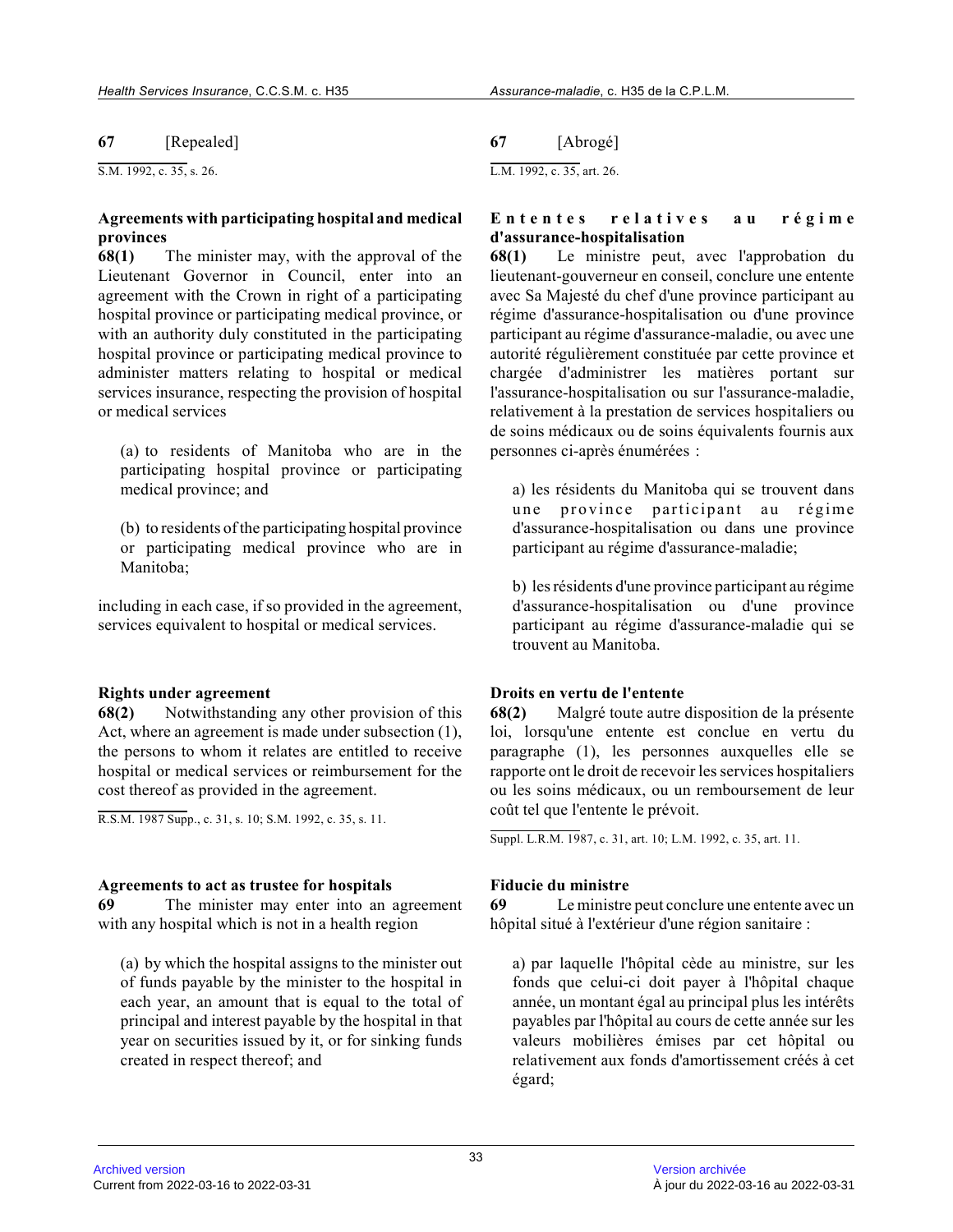(b) in which the minister undertakes to hold the moneys so assigned in trust, and to pay, or arrange for the payment, from those moneys of the principal and interest on the securities as it becomes payable, or the sinking funds created in respect thereof.

S.M. 1992, c. 35, s. 27; S.M. 1996, c. 53, s. 82.

#### **Restrictions respecting sale of facilities**

**70(1)** Where the government or a regional health authority has provided funds under this Act respecting the construction, expansion, conversion or relocation of, or major renovations to, a hospital, personal care home or facility, no person may sell, lease or otherwise dispose of the hospital, personal care home or othe r health facility, or real property associated with the hospital, personal care home or other health facility, without the approval of

(a) the minister; or

(b) where the hospital, personal care home or other health facility is in a health region, the regional health authority for that health region which has the responsibility to provide the hospital services, personal care services or other health services that were last provided by the hospital, personal care home or other health facility.

## **Regional health authority requires approval of minister**

**70(2)** A regional health authority shall not provide an approval under clause  $(1)(b)$  without the prior approval of the minister.

#### **Approvals may be subject to conditions**

**70(3)** An approval given by the minister or a regional health authority under this section may be subject to terms and conditions.

```
S.M. 1992, c. 35, s. 28; S.M. 1996, c. 53, s. 82; S.M. 1997, c. 41, s. 20.
```
b) dans laquelle le ministre s'engage à garder les sommes d'argent ainsi déposées en fiducie et à paye r ou à pourvoir au paiement sur ces sommes du principal et des intérêts sur les valeurs mobilières dès qu'elles deviennent exigibles ou relativement aux fonds d'amortissement créés à cet égard.

L.M. 1992, c. 35, art. 27; L.M. 1996, c. 53, art. 82.

#### **Limites applicables à la vente des établissements**

**70(1)** Dans les cas où le gouvernement ou un office régional de la santé a fourni des fonds concernant l'acquisition, la construction, l'agrandissement, l a conversion ou le déménagement d'un hôpital, d'un foyer de soins personnels ou d'un établissement ou la réalisation de rénovations majeures à son égard, il est interdit de disposer, notamment par vente ou location, de l'hôpital, du foyer de soins personnels ou de l'autre établissement sans obtenir l'approbation :

a) soit du ministre;

b) soit, dans le cas d'un hôpital, d'un foyer ou d'u n établissement situé dans une région sanitaire, de l'office régional de la santé qui est chargé de la région sanitaire en cause et qui a la compétence en matière des derniers soins hospitaliers, des derniers services de soins personnels ou des autres derniers services de santé dispensés par l'hôpital, le foyer ou l'établissement, selon le cas.

#### **Approbation du ministre**

**70(2)** Il est interdit aux offices régionaux de la santé de fournir l'approbation visée à l'alinéa (1)b), san s d'abord obtenir l'approbation du ministre.

**Possibilité d'assortir les approbations de conditions 70(3)** Les approbations fournies par le ministre ou un office régional de la santé en vertu de la présente loi ou de ses règlements peuvent être assorties de conditions.

L.M. 1992, c. 35, art. 28; L.M. 1996, c. 53, art. 82; L.M. 1997, c. 41, art. 20.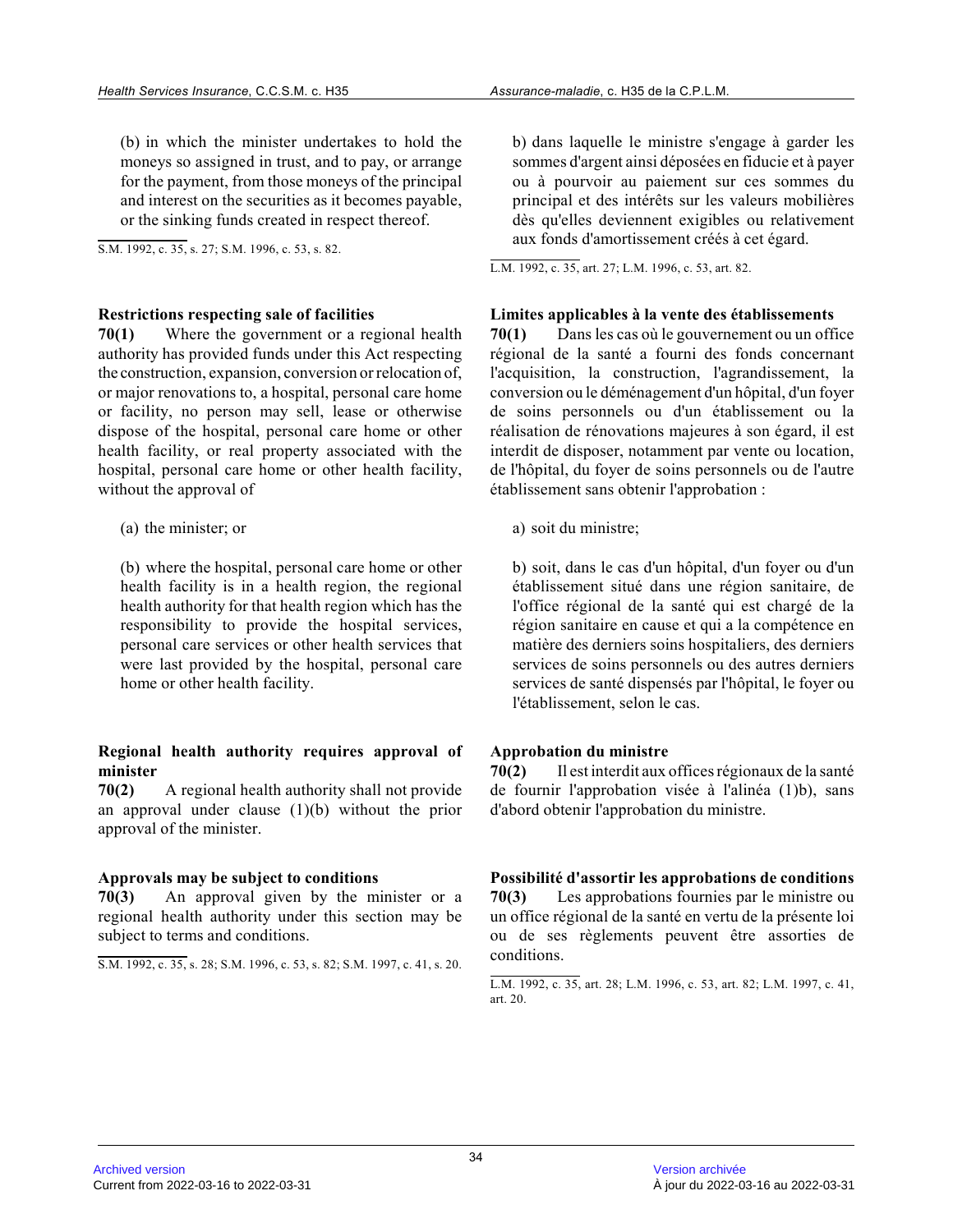# **Insurance for other health services**

**71** The Lieutenant Governor in Council may order that this Act applies to chiropractic, optometric, or midwifery services, or to services provided in hospitals by certified oral and maxillofacial surgeons, or to services provided in hospitals by licensed dentists, or to the provision of prosthetic or orthotic devices, or to any or all of those services, or to any class of those services, and to insurance in respect of the cost of those services or that class of those services, and that the minister shall provide insurance in respect of the cost of those services or that class of those services in the same manner as the minister provides insurance in respect of the cost o f medical services; and upon an order being made under this section in respect of any of those services or class thereof, this Act applies mutatis mutandis to and i n respect of

(a) those services or that class of those services;

(b) insurance in respect of the cost of those service s or that class of those services; and

(c) persons lawfully entitled to render those service s or that class of those services within Manitoba or i n the place where they are rendered.

S.M. 1990-91, c. 12, s. 10; S.M. 1992, c. 35, s. 29; S.M. 1997, c. 9, s. 63.

# **Communication of information**

**72** The minister may communicate

(a) information pertaining to the utilization of chiropractic services to The Manitoba Chiropractors Association;

(b) information pertaining to the utilization of optometric services to the Manitoba Association of Optometrists;

(c) information pertaining to the utilization of dental services to The Manitoba Dental Association; and

(d) information respecting the utilization of medica l services, hospital services, dental services and other health services by a worker or workers, as defined i n *The Workers Compensation Act*, to The Workers Compensation Board.

## **Assurance pour les autres services de santé**

**71** Le lieutenant-gouverneur en conseil peut décréter que la présente loi s'applique aux services de chiropractie, d'optométrie, aux services que fournissent les sages-femmes ou aux services fournis dans les hôpitaux par les stomatologues agréés ou les dentistes autorisés, ainsi qu'aux appareils de prothèse ou d'orthèse, de même qu'à tout ou partie de ces services ou classes de services, et à l'assurance relative aux coûts de ceux-ci. Il peut décréter aussi que le ministre assure ces services ou classes de services de la même manière qu'il assure le coût des services médicaux. Dès le décret pris en application du présent article à l'égard de ces services ou de cette classe de services, la Loi s'applique, compte tenu des adaptations de circonstance, à l'égard :

a) de ces services ou de cette classe de ces services;

b) de l'assurance relative au coût de ces services ou de cette classe de ces services;

c) des personnes ayant légalement le droit de fourni r ces services ou cette classe de services au Manitoba ou à l'endroit où ils sont de fait fournis.

L.M. 1990-91, c. 12, art. 10; L.M. 1992, c. 35, art. 29; L.M. 1997, c. 9, art. 63.

# **Communication d'une information**

**72** Le ministre peut communiquer :

a) des renseignements portant sur l'utilisation des soins chiropratiques à l'association des chiropraticiens du Manitoba;

b) des renseignements portant sur l'utilisation des services optométriques à l'Association des optométristes du Manitoba;

c) des renseignement portant sur l'utilisation des soins dentaires à l'Association dentaire du Manitoba;

d) des renseignements portant sur l'utilisation de services de santé, notamment de services médicaux, hospitaliers et dentaires, par un ouvrier au sens de la *Loi sur les accidents du travail* au ministre des accidents du travail.

S.M. 1991-92, c. 36, s. 64; S.M. 1992, c. 35, s. 11; S.M. 1995, c. 26, s. 4.

L.M. 1991-92, c. 36, art. 64; L.M. 1992, c. 35, art. 11; L.M. 1995, c. 26, art. 4.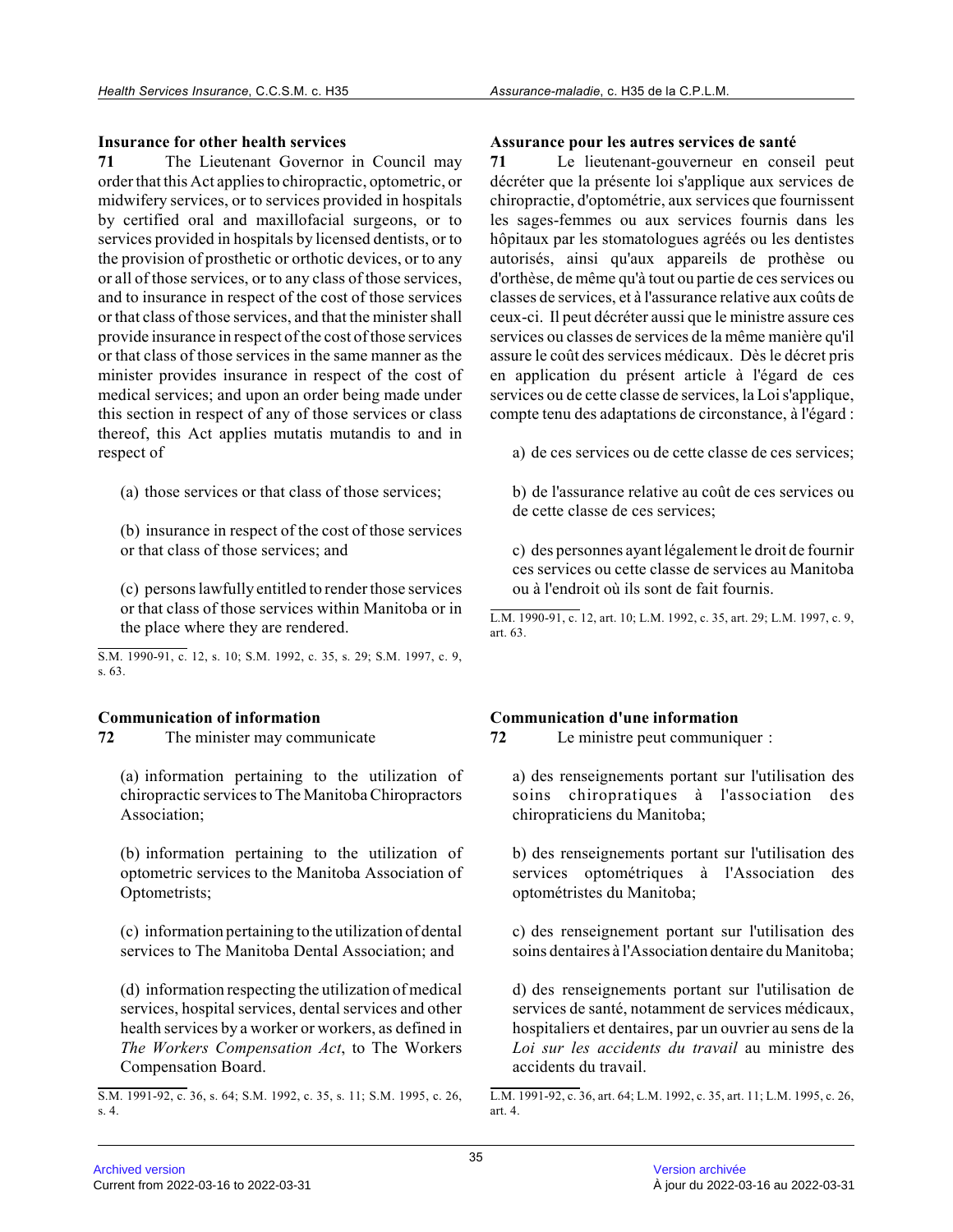**73** [Repealed]

S.M. 1992, c. 35, s. 30.

#### **Agreements re medical fees and payments**

**74** The minister, with the approval of the Lieutenant Governor in Council, and notwithstanding that it is not an incorporated association, the Manitoba Medical Association, through its officers, may ente r into an agreement respecting all matters relevant to

(a) a schedule of fees to be paid by the minister to medical practitioners in respect of medical services rendered to insured persons;

(b) terms and conditions relating to the application of the schedule of fees in respect of medical services rendered to insured persons; and

(c) methods of payment to medical practitioners of benefits payable in respect of medical services rendered to insured persons.

 $\overline{SM. 1992. c. 35. s. 11.}$ 

## **Interpretation**

**75(1)** In this section and in sections 75.1.1 to 75.2, **"practitioner"** means a medical practitioner and any other health practitioner who provides services for which payment is made under this Act.

#### **Special arrangements for remuneration**

**75(2)** The minister may pay remuneration, either directly or through another person, to practitioners who provide services to residents on a basis other than a fee for services rendered.

# **Amount of remuneration**

**75(3)** Payments under subsection (2) shall be made at a rate prescribed in the regulations.

# **73** [Abrogé]

L.M. 1992, c. 35, art. 30.

## **Ententes relatives aux frais médicaux**

**74** Le ministre, avec l'approbation du lieutenant-gouverneur en conseil, et l'Association médicale du Manitoba, par l'entremise de ses dirigeants et malgré le fait qu'elle n'est pas une association constituée en corporation, peuvent conclure une entente relative à toutes les questions touchant :

a) le tarif d'honoraires que doit payer le ministre aux médecins pour les soins médicaux fournis aux assurés;

b) les modalités d'application du tarif d'honoraires à l'égard des soins médicaux fournis aux assurés;

c) les modes de paiement aux médecins des prestations payables en rapport avec les soins médicaux fournis aux assurés.

L.M. 1992, c. 35, art. 11.

# **Définition**

**75(1)** Dans le présent article et aux articles 75.1.1 à 75.2, le terme **« praticien »** s'entend d'un praticien de la santé, notamment un médecin, qui fournit des soins pour lesquels un paiement est versé en vertu de la présente loi.

# **Arrangements spéciaux**

**75(2)** Le ministre peut, soit directement, soit par l'intermédiaire d'un tiers, verser aux praticiens qu i fournissent des soins aux résidents une rémunératio n sur une autre base que celle du tarif d'honoraires.

#### **Montant de la rémunération**

**75(3)** La rémunération visée au paragraphe (2) est versée au taux fixé par règlement.

S.M. 1991-92, c. 8, s. 16; S.M. 1992, c. 35, s. 11 and 31; S.M. 2005, c. 38, s. 2.

L.M. 1991-92, c. 8, art. 16; L.M. 1992, c. 35, art. 11 et 31; L.M. 2005, c. 38, art. 2.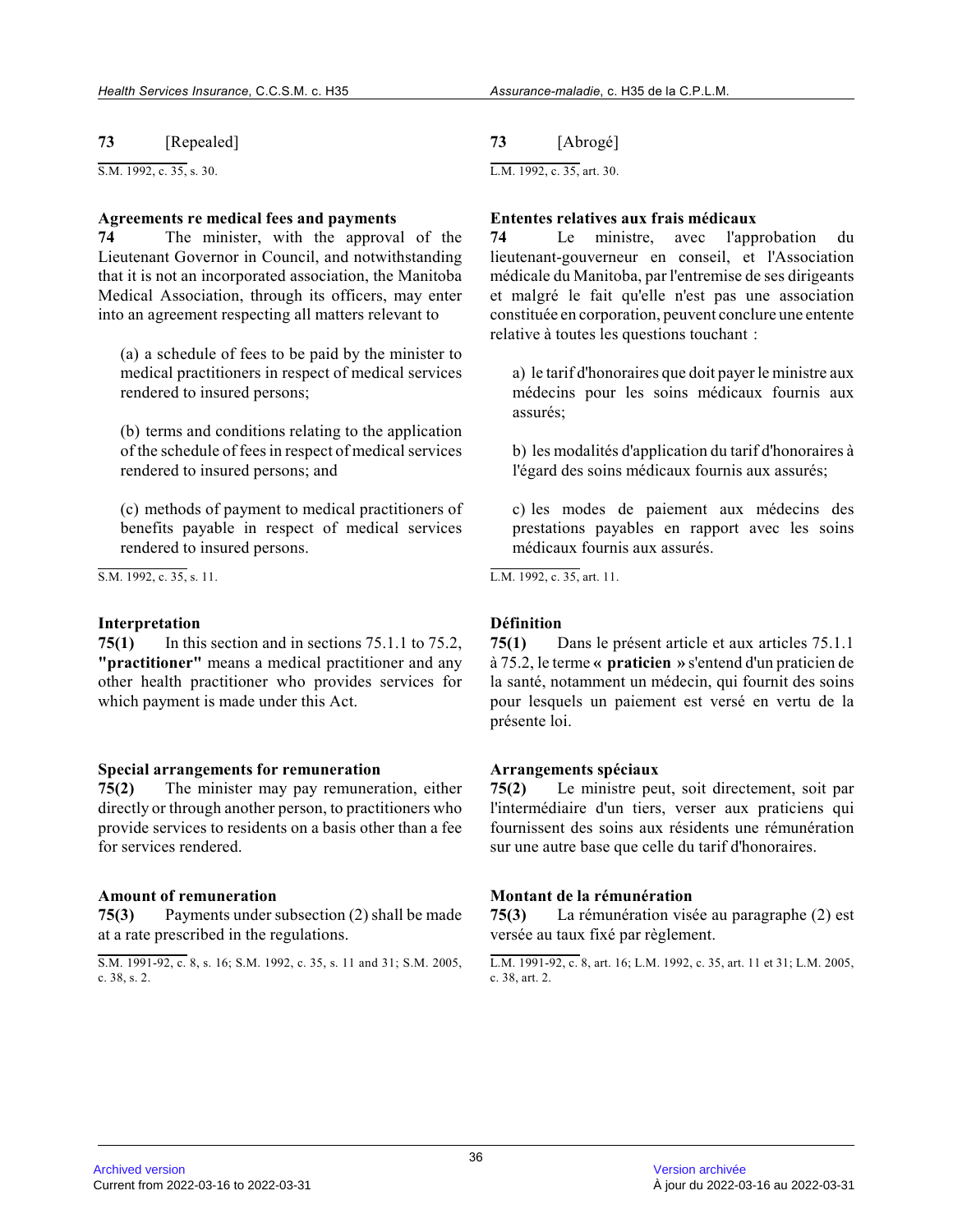## **Agreements with Workers Compensation Board**

**75.1(1)** The minister may enter into agreements with The Workers Compensation Board respecting methods of payment by the minister or The Workers Compensation Board of the costs of medical aid provided under *The Workers Compensation Act* .

## **Agreement with M.P.I.C.**

**75.1(2)** The minister may enter into agreements with The Manitoba Public Insurance Corporation respectin g methods of payment by the minister or The Manitoba Public Insurance Corporation of the costs of medical aid provided under *The Manitoba Public Insurance Corporation Act* .

S.M. 1991-92, c. 36, s. 64; S.M. 1992, c. 35, s. 11; S.M. 1993, c. 36, s. 6.

# **Particulars of claims**

**75.1.1** Every practitioner shall, for the purpose of assessment, payment and audit of claims, provide the minister or an inspector appointed under subsection 75.2(1) with the particulars of and documentation supporting the services and claims that are required by this Act and the regulations.

S.M. 1991-92, c. 8, s. 17; S.M. 1992, c. 35, s. 32; S.M. 2021, c. 15, s. 91.

## **Information to be given to patient utilization review committee**

**75.1.2(1)** Without limiting section 75.1.1, a practitioner must, upon the committee's request, provide information about the practitioner's care of a patient to a committee established by the minister to monitor patient utilization of health services.

#### **Minimum amount of information**

**75.1.2(2)** A committee referred to in subsection (1) must limit its request for information about the care of a patient to the minimum amount necessary to properly carry out its duties.

S.M. 2005, c. 38, s. 3.

## **Entente — le ministre des accidents du travail**

**75.1(1)** Le ministre peut passer des ententes avec le ministre des accidents du travail relativement aux modes de paiement des coûts de l'aide médicale fournie aux termes de la *Loi sur les accidents du travail* par le ministre ou le ministre des accidents du travail.

## **Entente avec la S.A.P.M.**

**75.1(2)** Le ministre peut conclure une entente avec la Société d'assurance publique du Manitoba concernant les méthodes de paiement par le ministre ou la Société d'assurance publique du Manitoba du coût des soins et services médicaux prévus dans la *Loi sur la Société d'assurance publique du Manitoba* .

L.M. 1991-92, c. 36, art. 64; L.M. 1992, c. 35, art. 11; L.M. 1993, c. 36, art. 6.

# **Détails relatifs aux demandes**

**75.1.1** Chaque praticien donne au ministre ou à l'inspecteur nommé en vertu du paragraphe 75.2(1) les détails et les documents relatifs aux soins et aux demandes exigés en vertu de la présente loi et de se s règlements d'application aux fins de l'évaluation et de la vérification des demandes ainsi que du paiement relatif à celles-ci.

L.M. 1991-92, c. 8, art. 17; L.M. 1992, c. 35, art. 32; L.M. 2021, c. 15, art. 91.

## **Renseignements à fournir au comité de surveillance de l'utilisation des soins de santé**

**75.1.2(1)** Sans que soit limitée la portée générale de l'article 75.1.1, les praticiens fournissent les renseignements concernant les soins fournis à un malade que leur demande le comité constitué par le ministre pour surveiller l'utilisation des soins de santé.

# **Renseignements minimaux**

**75.1.2(2)** Le comité visé au paragraphe (1) limite ses demandes aux renseignements essentiels nécessaires à la poursuite efficace de son mandat.

L.M. 2005, c. 38, art. 3.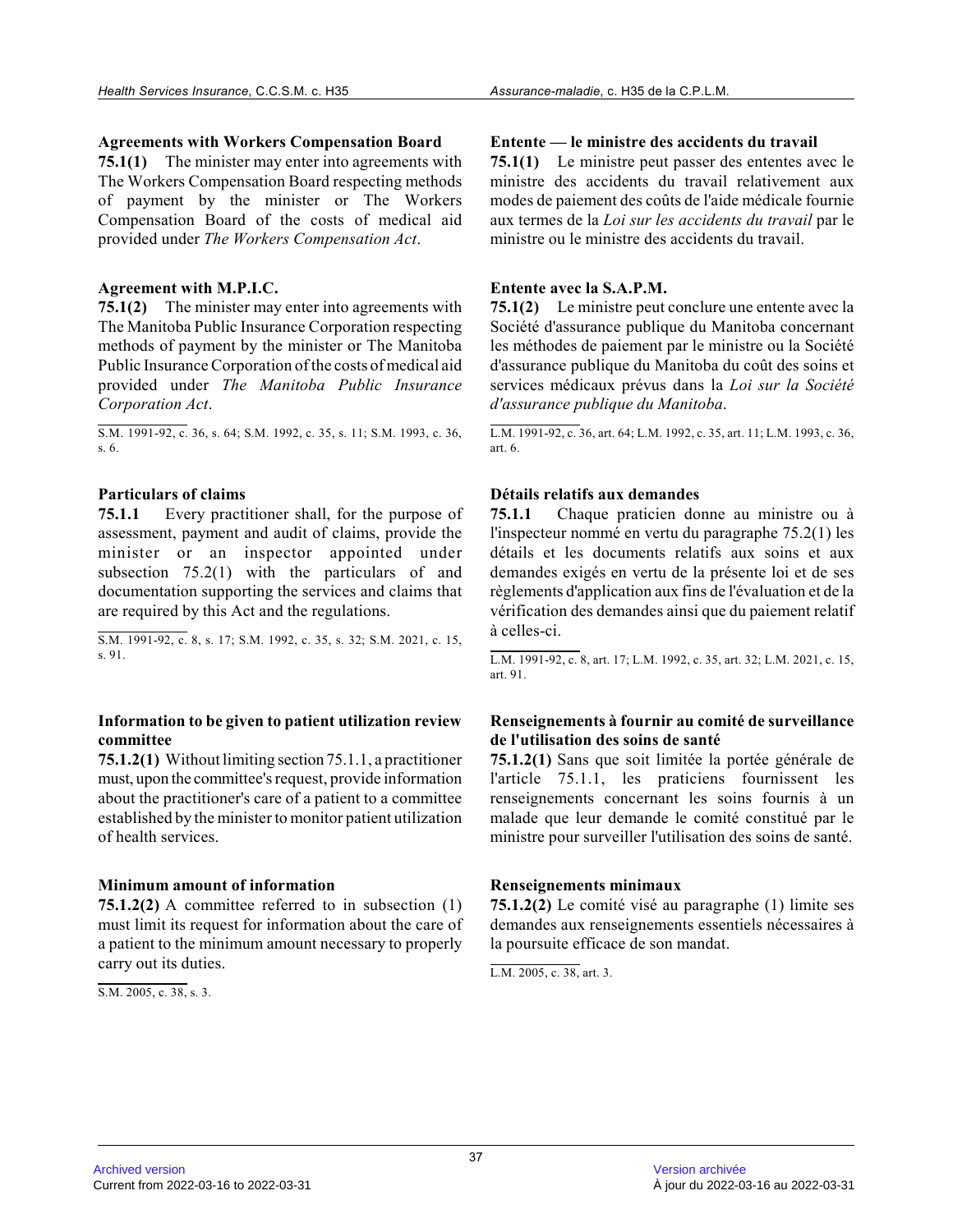## **Appointment of inspectors**

**75.2(1)** The minister may, in writing, appoint inspectors for the purpose of auditing claims for benefits for insured services submitted by practitioners under this Act.

# **Inspection of records**

**75.2(1.1)** An inspector appointed under subsection (1) may, at any reasonable time and upon presentation o f identification,

(a) enter the office of a practitioner or group of practitioners, or a hospital, personal care home, surgical facility or other health care facility in which a practitioner's books, accounts or records referre d to in clause (b) are kept; and

(b) require the production of, examine, audit and make copies of any books, accounts and records, including medical or clinical records, kept there that relate to claims for benefits for insured services.

# **Use of data processing system and copying equipment**

**75.2(2)** In carrying out an audit under this section, an inspector may

(a) use a data processing system at the place where the books, accounts or records are kept to examine any data contained in or available to the system;

(b) reproduce, in the form of a print-out or other intelligible output, any record from the data contained in or available to a data processing syste m at the place; and

(c) use any copying equipment at the place to make copies of any record or document.

## **Nomination d'inspecteurs**

**75.2(1)** Le ministre peut, par écrit, nommer des inspecteurs chargés de vérifier les demandes de prestations pour services assurés présentées par des praticiens au titre de la présente loi.

# **Examen de documents**

**75.2(1.1)** Les inspecteurs nommés en vertu du paragraphe (1) peuvent, à toute heure convenable et sur présentation d'une pièce d'identité :

a) entrer dans le bureau d'un praticien ou d'un groupe de praticiens, un hôpital, un foyer de soins personnels, un établissement chirurgical ou un autr e établissement de santé où se trouvent les livres, comptes et dossiers du praticien visés à l'alinéa b) ;

b) demander qu'on leur remette, examiner, vérifier et reproduire les livres, les comptes et les dossiers, y compris les dossiers médicaux ou cliniques, gardés ou tenus dans les lieux visités à l'égard des demandes de prestations pour services assurés.

# **Systèmes de traitement de données et appareils de reproduction**

**75.2(2)** Lorsqu'il procède à une vérification en vertu du présent article, l'inspecteur peut :

a) utiliser un système de traitement de données qui se trouve au lieu où sont gardés les livres, comptes et dossiers afin d'examiner les données emmagasinées dans le système ou accessibles par son intermédiaire;

b) reproduire sur tout support utile, y compris un imprimé d'ordinateur, des données emmagasinées dans le système de traitement de données ou accessibles par son intermédiaire;

c) utiliser des appareils de reproduction qui se trouvent dans le lieu concerné aux fins de reproduction de dossiers ou de documents.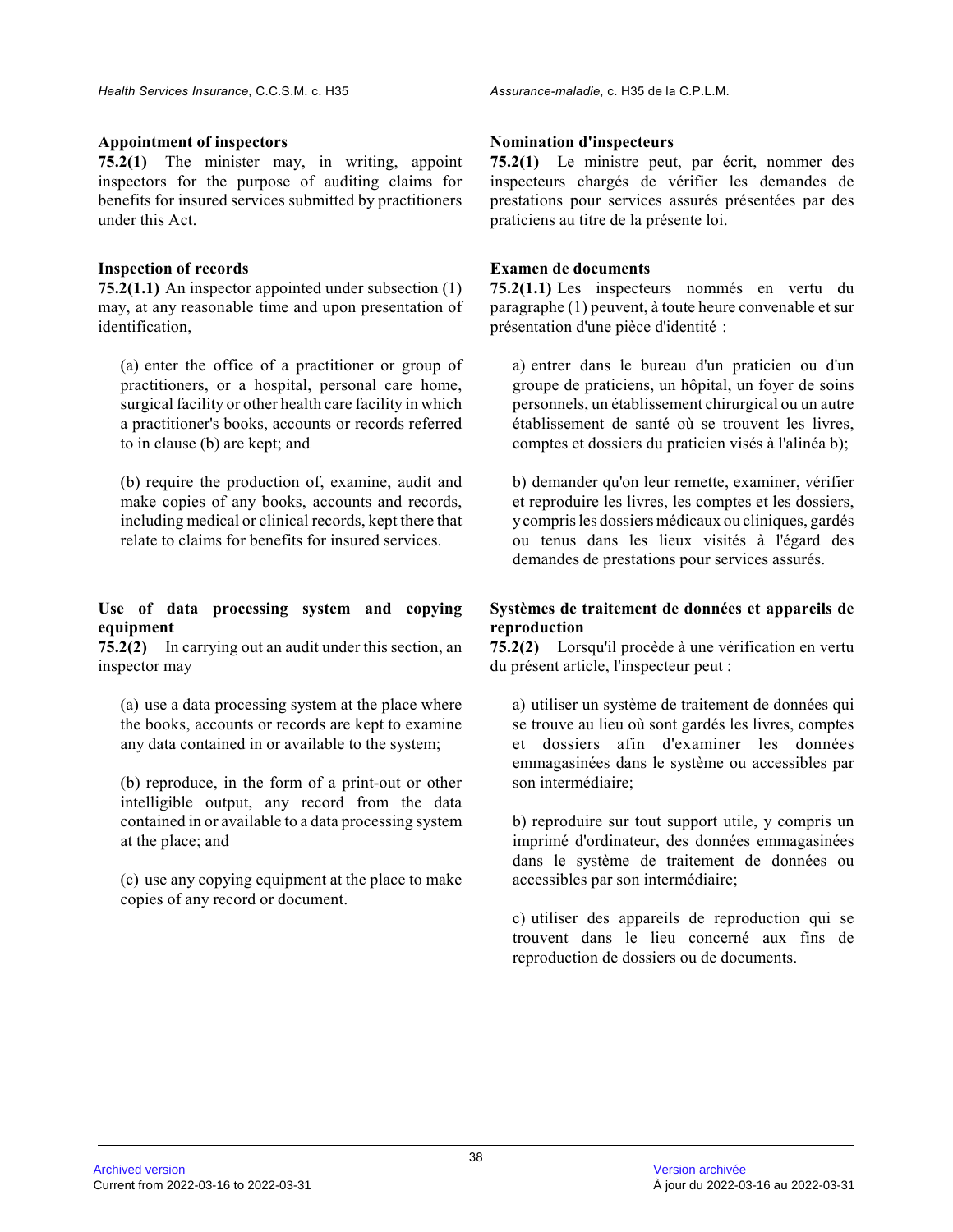## **Assistance to inspectors**

**75.2(3)** A practitioner and any other person who has custody or control of a book, account or record mus t give an inspector all reasonable assistance to enable the inspector to carry out his or her duties and must furnish to the inspector any information the inspector may reasonably require.

# **Warrant by justice**

**75.2(4)** A justice who is satisfied by information on oath that an inspector has been prevented from exercising his or her powers under this section may issue a warrant authorizing the inspector and any other person named in the warrant to exercise those powers.

S.M. 1991-92, c. 8, s. 17; S.M. 1992, c. 35, s. 11; S.M. 1995, c. 26, s. 5; S.M. 2005, c. 38, s. 4; S.M. 2021, c. 15, s. 91.

## **Agreement re medical review committee**

**76(1)** With the approval of the Lieutenant Governor in Council, the minister may enter into an agreemen t with the Manitoba Medical Association or the College of Physicians and Surgeons of Manitoba, or both, respecting

(a) the establishment of a medical review committee;

(b) the number of members that constitute the committee and their terms of office;

(c) the remuneration and expenses to be paid to the members;

(d) the conduct of the affairs of the committee;

(e) the administrative support to be provided to the committee by the minister; and

(f) the duties of the committee in addition to those described in section 76.1.

# **Agreement with M.M.A.**

**76(2)** Notwithstanding that it is not an incorporated association, the Manitoba Medical Association may, through its officers, enter into an agreement under subsection (1).

# **Aide**

**75.2(3)** Le praticien et toute autre personne qui a la garde ou la responsabilité des livres, comptes et dossiers mentionnés au paragraphe (2) prêtent à l'inspecteur toute l'assistance possible dans l'exercice de ses fonctions et lui fournissent les renseignements qu'il peut valablement exiger.

# **Délivrance d'un mandat**

**75.2(4)** Un juge peut délivrer un mandat autorisant l'inspecteur et toute autre personne qui y est nommée à exercer les pouvoirs prévus au présent article s'il est convaincu, sur la foi d'une dénonciation faite sous serment, que l'inspecteur a été empêché d'exercer ces pouvoirs.

L.M. 1991-92, c. 8, art. 17; L.M. 1992, c. 35, art. 11; L.M. 1995, c. 26, art. 5; L.M. 2005, c. 38, art. 4; L.M. 2021, c. 15, art. 91.

# **Comité de révision médicale**

**76(1)** Avec l'approbation du lieutenant-gouverneur en conseil, le ministre peut conclure une entente avec l'Association médicale du Manitoba et avec le Collège des médecins et chirurgiens du Manitoba, ou avec l'un des deux, concernant :

a) la constitution d'un comité de révision médicale;

b) le nombre de membres qui siègent au comité et leur mandat;

c) la rémunération et les indemnités à verser aux membres du comité;

d) la conduite des travaux du comité;

e) le soutien administratif que le ministre doit fournir au comité;

f) les fonctions du comité en sus des fonctions qui sont visées à l'article 76.1.

# **Association médicale du Manitoba**

**76(2)** Indépendamment du fait qu'elle ne soit pas une association constituée en corporation, l'Association médicale du Manitoba peut conclure l'entente visée au paragraphe (1) par l'intermédiaire de ses dirigeants.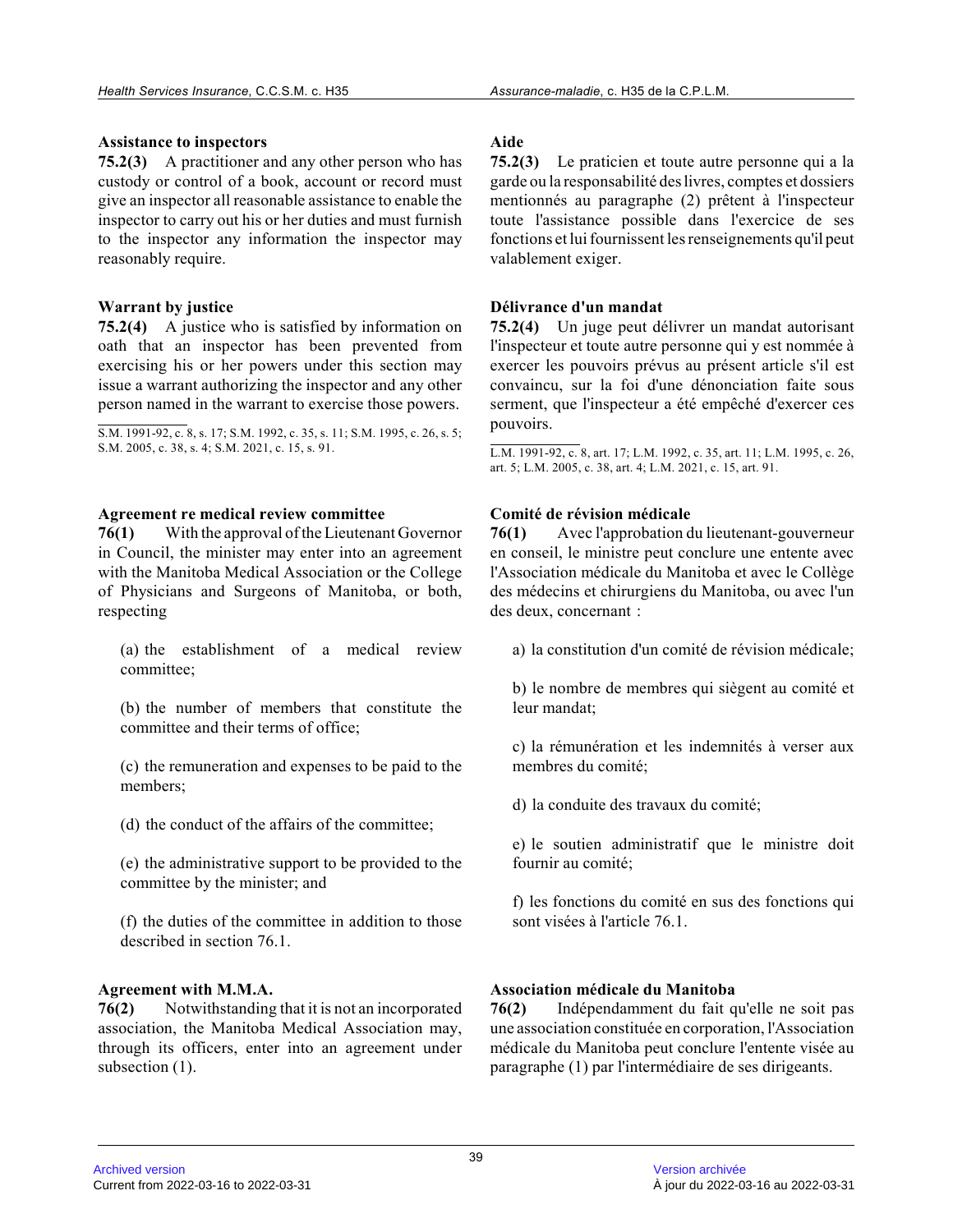## **Where no agreement concluded**

**76(3)** If no agreement is concluded under subsection (1), the minister, with the approval of the Lieutenant Governor in Council, may appoint a medica l review committee of not less than 3 members, and may pay such remuneration to the members as the Lieutenant Governor in Council determines.

S.M. 1991-92, c. 8, s. 18; S.M. 1992, c. 35, s. 58.

#### **Duties of medical review committee**

**76.1(1)** The medical review committee shall review the past and present patterns of medical practice o f medical practitioners.

## **Application to former practitioners**

**76.1(2)** If a medical practitioner's right to practice medicine is suspended, cancelled or not renewed, whether before or after this subsection comes into force, this section and sections 77 to 85.1 apply as if his or her right to practice were still in effect.

S.M. 1991-92, c. 8, s. 18; S.M. 1995, c. 26, s. 6.

#### **Investigation**

**77(1)** When it appears to the medical review committee that the past or present pattern of practice of a medical practitioner departs from the average pattern of practice of medical practitioners who, in the opinion of the committee, practice in comparable circumstances, the committee may conduct an investigation of the pattern of practice of that medical practitioner.

#### **Records and information**

**77(2)** In the conduct of an investigation, the medical review committee may require the investigated medical practitioner

(a) to produce to the committee any records in his o r her possession or under his or her control;

(b) to produce in a form acceptable to the committee information that the committee requests in respect of the care of patients by the medical practitioner; and

(c) to attend at the investigation.

#### **Défaut de conclure une entente**

**76(3)** Si aucune entente n'est conclue en vertu du paragraphe (1), le ministre peut, avec l'approbation du lieutenant-gouverneur en conseil, nommer un comité d e révision médicale composé d'au moins trois membres auxquels il peut verser la rémunération fixée par le lieutenant-gouverneur en conseil.

L.M. 1991-92, c. 8, art. 18; L.M. 1992, c. 35, art. 58.

# **Fonctions du comité de révision médicale**

**76.1(1)** Le comité de révision médicale est chargé de réviser les modes de pratique médicale passés et actuels des médecins.

## **Application aux anciens médecins**

**76.1(2)** Le présent article ainsi que les articles 77 à 85.1 s'appliquent aux médecins dont le droit d'exercer a été suspendu ou annulé ou n'a pas été renouvelé au même titre que si ceux-ci avaient le droit de pratiquer sans qu'il ne soit tenu compte de la date d'entrée en vigueur du présent paragraphe.

L.M. 1991-92, c. 8, art. 18; L.M. 1995, c. 26, art. 6.

# **Enquête**

**77(1)** Le comité de révision médicale peut mener une enquête sur le mode de pratique médicale d'un médecin lorsqu'il constate que le mode de pratique médicale passé ou actuel du médecin déroge au mode de pratique médicale moyen des médecins qui, à son avis, exercent leur profession dans des circonstance s comparables.

#### **Documents et renseignements**

**77(2)** Dans le cadre d'une enquête, le comité de révision médicale peut exiger que le médecin visé par l'enquête :

a) lui communique les documents qui sont en sa possession ou dont il a la surveillance;

b) lui communique, en la forme que le comité juge acceptable, les renseignements qu'il demande et qui se rapportent aux soins que ce médecin a fournis à des malades;

c) se présente à l'enquête.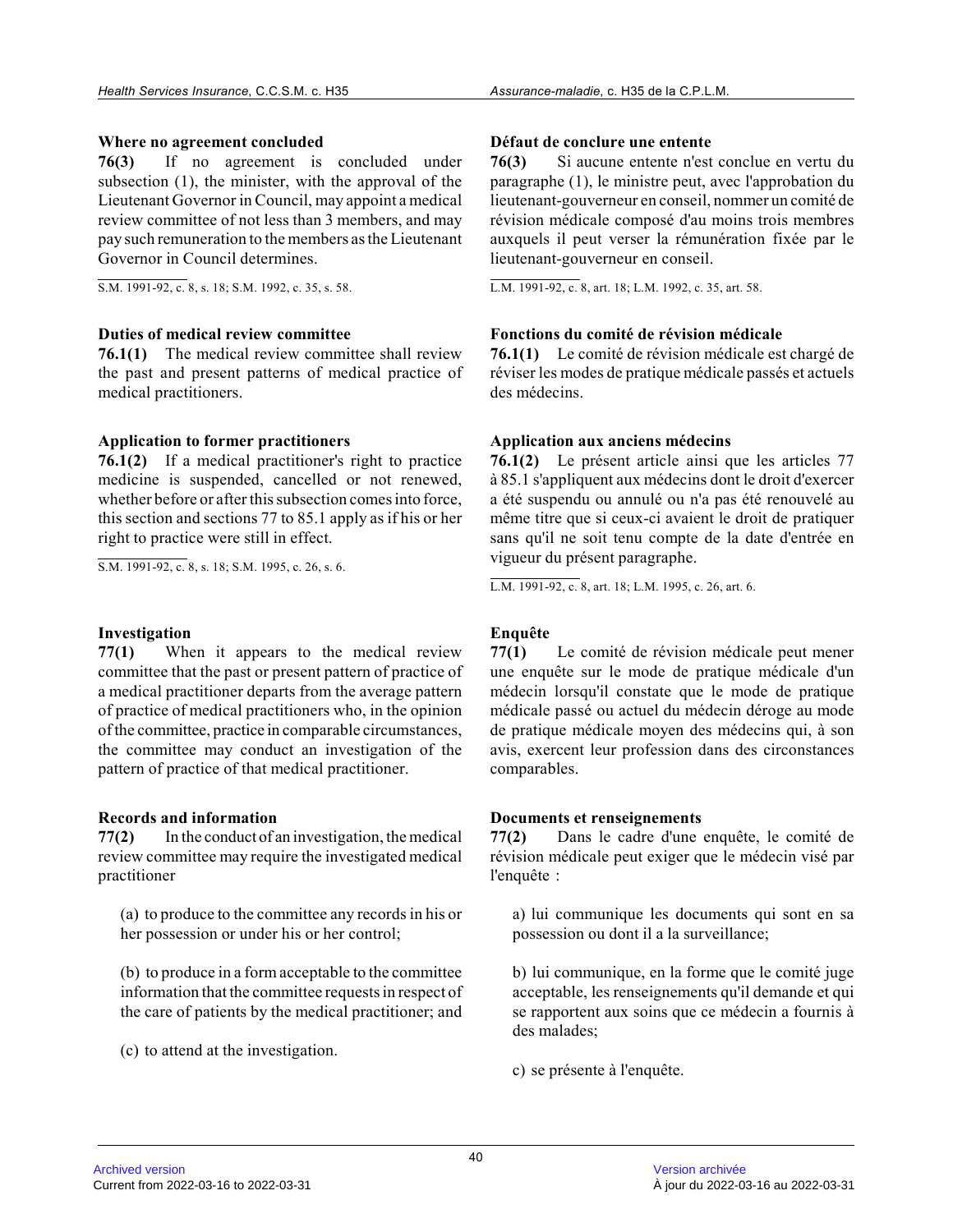## **Failure to produce records**

**77(3)** The medical review committee may summarily apply ex parte to the Court of Queen's Bench for an order

(a) directing the investigated medical practitioner t o produce to the medical review committee any records in his or her possession or under his or he r control, if it is shown that the medical practitioner failed to produce them when required to do so by th e committee; or

(b) directing any person to produce to the medical review committee any records that are or may be relevant to the matter being investigated.

S.M. 1991-92, c. 8, s. 18.

# **Confidential information**

**77.1** Every insured person is deemed to have authorized a medical practitioner who rendered services to which the insured person is entitled as a benefit under this Act to provide any of the following committees with such information as it requires:

(a) the medical review committee;

(b) the formal inquiry committee established by subsection 79(1);

(c) a committee established by the minister to monitor patient utilization of health services.

No action lies against a medical practitioner for providing such information.

S.M. 1991-92, c. 8, s. 18; S.M. 2005, c. 38, s. 5.

#### **Decision of medical review committee**

**78(1)** At the conclusion of an investigation, the medical review committee shall direct that no furthe r action be taken if

(a) in the opinion of the committee, the pattern of practice of the investigated medical practitioner does not depart unjustifiably from the average pattern of practice to which that medical practitioner's pattern has been compared; or

## **Défaut de communication des documents**

**77(3)** Le comité de révision médicale peut présenter sans préavis une requête sommaire à la Cour du Banc de la Reine afin que soit rendue une ordonnance :

a) enjoignant au médecin visé par l'enquête de communiquer au comité les documents qui sont en la possession de ce médecin ou dont ce dernier a la surveillance, s'il est prouvé que le médecin a omis d e communiquer ces documents malgré la demande du comité à cet effet;

b) enjoignant à toute personne de communiquer au comité les documents qui ont ou peuvent avoir rapport au cas visé par l'enquête.

L.M. 1991-92, c. 8, art. 18.

## **Renseignements confidentiels**

**77.1** Chaque assuré est réputé avoir autorisé le médecin qui lui a fourni des soins auxquels il a droit à titre de prestations en vertu de la présente loi à communiquer au comité de révision médicale, au comité chargé des enquêtes officielles constitué par le paragraphe 79(1) ou au comité constitué par le ministre pour surveiller l'utilisation des soins de santé les renseignements que le comité en cause exige. De plus, les médecins ne peuvent être poursuivis en justice pour avoir communiqué ces renseignements.

L.M. 1991-92, c. 8, art. 18; L.M. 2005, c. 38, art. 5.

# **Décision du comité de révision médicale**

**78(1)** À la conclusion de l'enquête, le comité de révision médicale ordonne qu'aucune autre action ne soit prise si :

a) à son avis, le mode de pratique médicale du médecin visé par l'enquête ne déroge pas de façon injustifiée au mode de pratique médicale moyen ayant servi de terme de comparaison;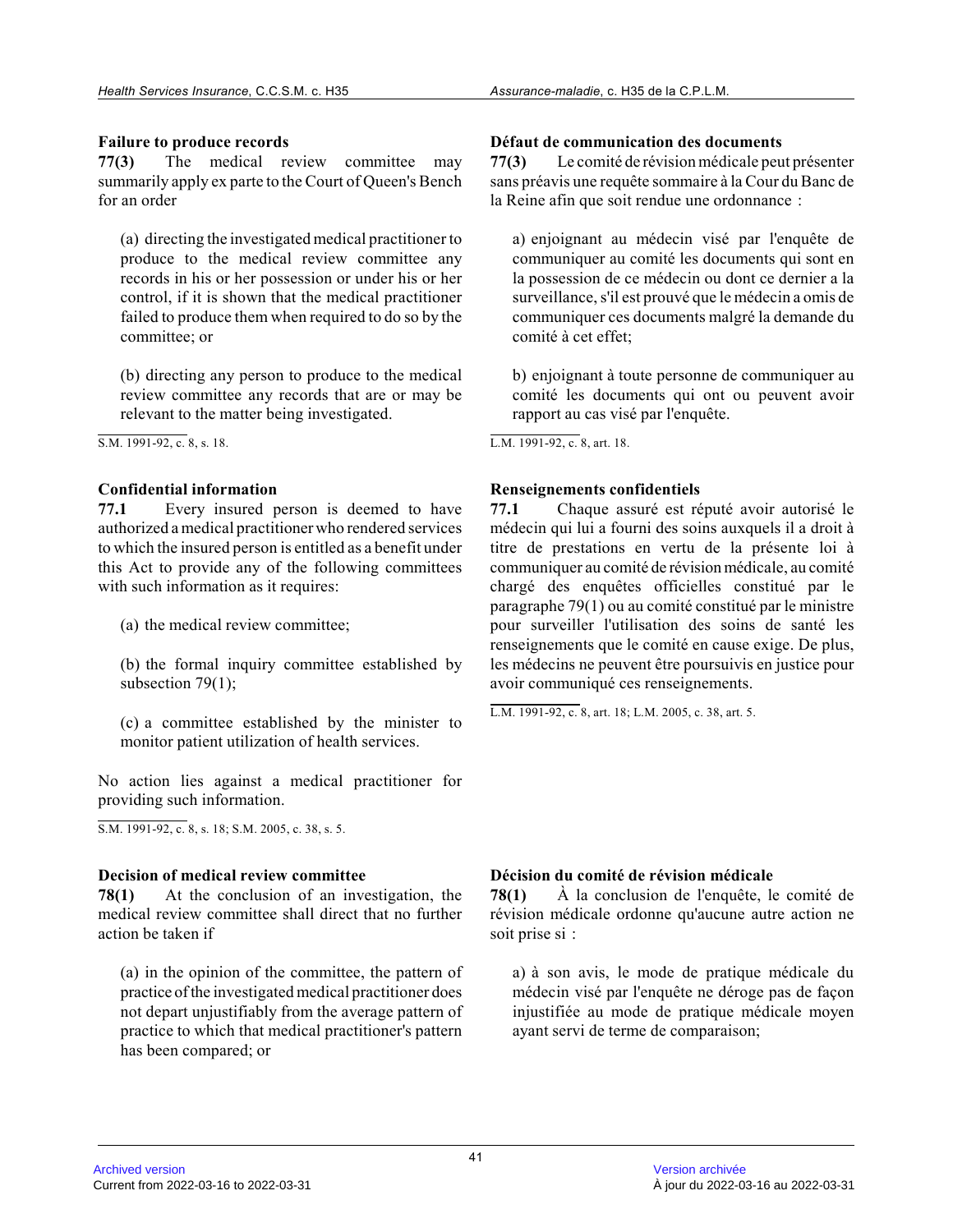(b) the investigated medical practitioner has entered into an agreement with the minister to pay to the minister an amount of money that the minister considers reasonable because the pattern of practic e of the investigated medical practitioner has departe d unjustifiably from the average pattern of practice t o which that medical practitioner's pattern has been compared.

# **Referral to formal inquiry committee**

**78(2)** If it does not make a direction under subsection (1), the medical review committee shall, at the conclusion of an investigation, refer the matter under investigation to the formal inquiry committee.

# **Decision to be served on physician**

**78(3)** The medical review committee shall notify the investigated medical practitioner and the minister, in writing, of any decision it makes under subsection (1) or (2), and the reasons for its decision.

# **Examination of documentary evidence**

**78(4)** The investigated medical practitioner and the minister may examine any documentary evidence that the medical review committee has considered in makin g a decision under this section.

 $\overline{S.M. 1991-92, c. 8, s. 18}$ : S.M. 1992, c. 35, s. 58.

# **Formal inquiry committee**

**79(1)** A formal inquiry committee of 3 medical practitioners entitled to practise in Manitoba is hereby established consisting of

(a) a medical practitioner appointed by the minister ;

(b) a medical practitioner appointed by the College of Physicians and Surgeons of Manitoba; and

(c) a medical practitioner appointed by the Manitoba Medical Association.

b) le médecin visé par l'enquête a convenu avec le ministre de lui verser un montant d'argent que celle-ci estime indiqué en raison d'une dérogation injustifiée du mode de pratique médicale du médecin par rapport au mode de pratique médicale moyen ayant servi de terme de comparaison.

# **Renvoi de la décision au comité chargé des enquêtes officielles**

**78(2)** S'il ne rend pas la décision visée au paragraphe (1), le comité de révision médicale renvoie au comité chargé des enquêtes officielles, à la conclusion de l'enquête, l'affaire dont il a été saisi.

# **Avis de la décision**

**78(3)** Le comité de révision médicale avise par écrit le médecin visé par l'enquête et le ministre de la décision qu'il a rendue en vertu du paragraphe (1) ou (2) et des motifs de cette décision.

# **Examen de la preuve documentaire**

**78(4)** Le médecin visé par l'enquête et le ministre peuvent examiner la preuve documentaire dont a tenu compte le comité de révision médicale pour rendre la décision prévue au présent article.

L.M. 1991-92, c. 8, art. 18; L.M. 1992, c. 35, art. 58.

# **Comité chargé des enquêtes officielles**

**79(1)** Est constitué le comité chargé des enquêtes officielles composé de trois médecins qui ont le droit d'exercer leur profession au Manitoba et qui sont nommés comme suit :

a) un médecin nommé par le ministre;

b) un médecin nommé par le Collège des médecins et chirurgiens du Manitoba;

c) un médecin nommé par l'Association médicale du Manitoba.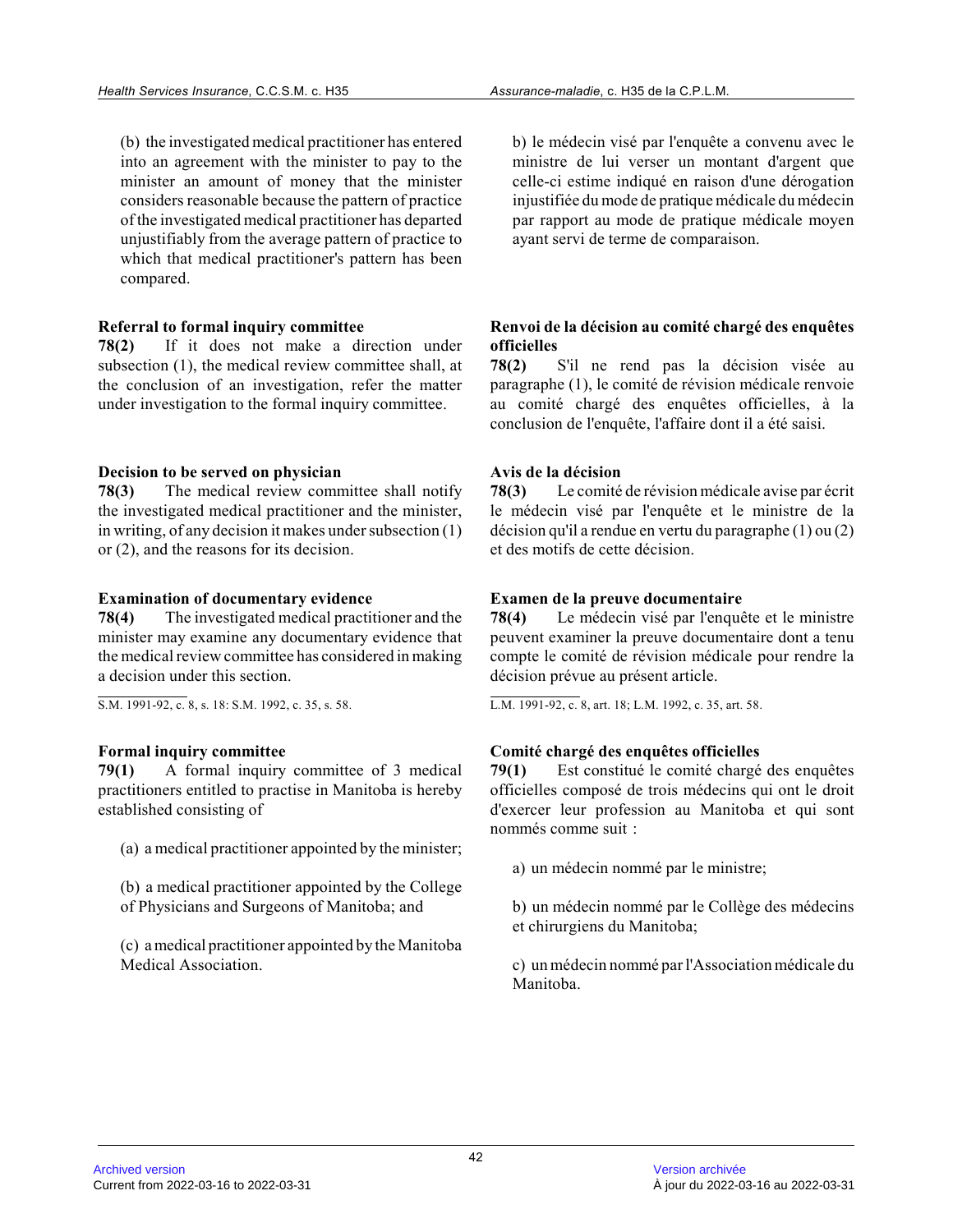## **Where College or M.M.A. does not appoint**

**79(2)** If no appointment is made to the formal inquiry committee by the College of Physicians and Surgeons of Manitoba or the Manitoba Medical Association, the minister shall appoint a member for the College or the Manitoba Medical Association, or both, as the case may be.

# **Term of appointment**

**79(3)** An appointment of a member to the formal inquiry committee shall be for a term of 3 years an d may be renewed once, and where a term has expired, the member shall continue to act until a successor is appointed.

# **Chairperson**

**79(4)** The medical practitioner appointed by the College of Physicians and Surgeons of Manitoba shall be the chairperson of the formal inquiry committee.

# **Appointment of alternate members**

**79(5)** When a member is absent or unable to act for any reason, an alternate may be appointed in accordance with this section to act in that person's place for such period as the appointment may specify.

# **Disqualification**

**79(6)** No person who is or has been a member of the medical review committee shall subsequently be appointed as a member of the formal inquiry committee.

# **Quorum**

**79(7)** A quorum at a hearing of the formal inquiry committee is 3.

S.M. 1991-92, c. 8, s. 18; S.M. 1992, c. 35, s. 58.

# **Remuneration**

**80(1)** The minister shall pay the members of the formal inquiry committee such remuneration and expenses as the minister determines.

## **Nomination par le ministre**

**79(2)** Si le Collège des médecins et chirurgiens du Manitoba ou l'Association médicale du Manitoba, ou les deux, ne nomment aucun médecin au comité chargé des enquêtes officielles, le ministre nomme un membre à la place de ces entités, ou pour chacune de celles-ci, selon le cas.

# **Mandat**

**79(3)** Les membres du comité chargé des enquêtes officielles exercent leurs fonctions pendant trois ans ou jusqu'à la nomination de leurs successeurs. Leur mandat peut être reconduit une fois.

# **Président**

**79(4)** Le président du comité chargé des enquêtes officielles est le médecin nommé par le Collège des médecins et chirurgiens du Manitoba.

# **Nomination de membres suppléants**

**79(5)** Si un membre est absent ou ne peut agir pour une raison quelconque, un membre suppléant chargé d'assumer les fonctions de ce membre peut être nomm é conformément au présent article pour la période qui est précisée au moment de sa nomination.

# **Inhabilité**

**79(6)** Les personnes qui agissent ou qui ont agi à titre de membres du comité de révision médicale ne peuvent être nommées membres du comité chargé des enquêtes officielles.

# **Quorum**

**79(7)** Le quorum du comité chargé des enquêtes officielles est constitué de trois membres présents à l'audience.

L.M. 1991-92, c. 8, art. 18; L.M. 1992, c. 35, art. 58.

# **Rémunération**

**80(1)** Les membres du comité chargé des enquêtes officielles reçoivent du ministre la rémunération et les indemnités qu'il fixe.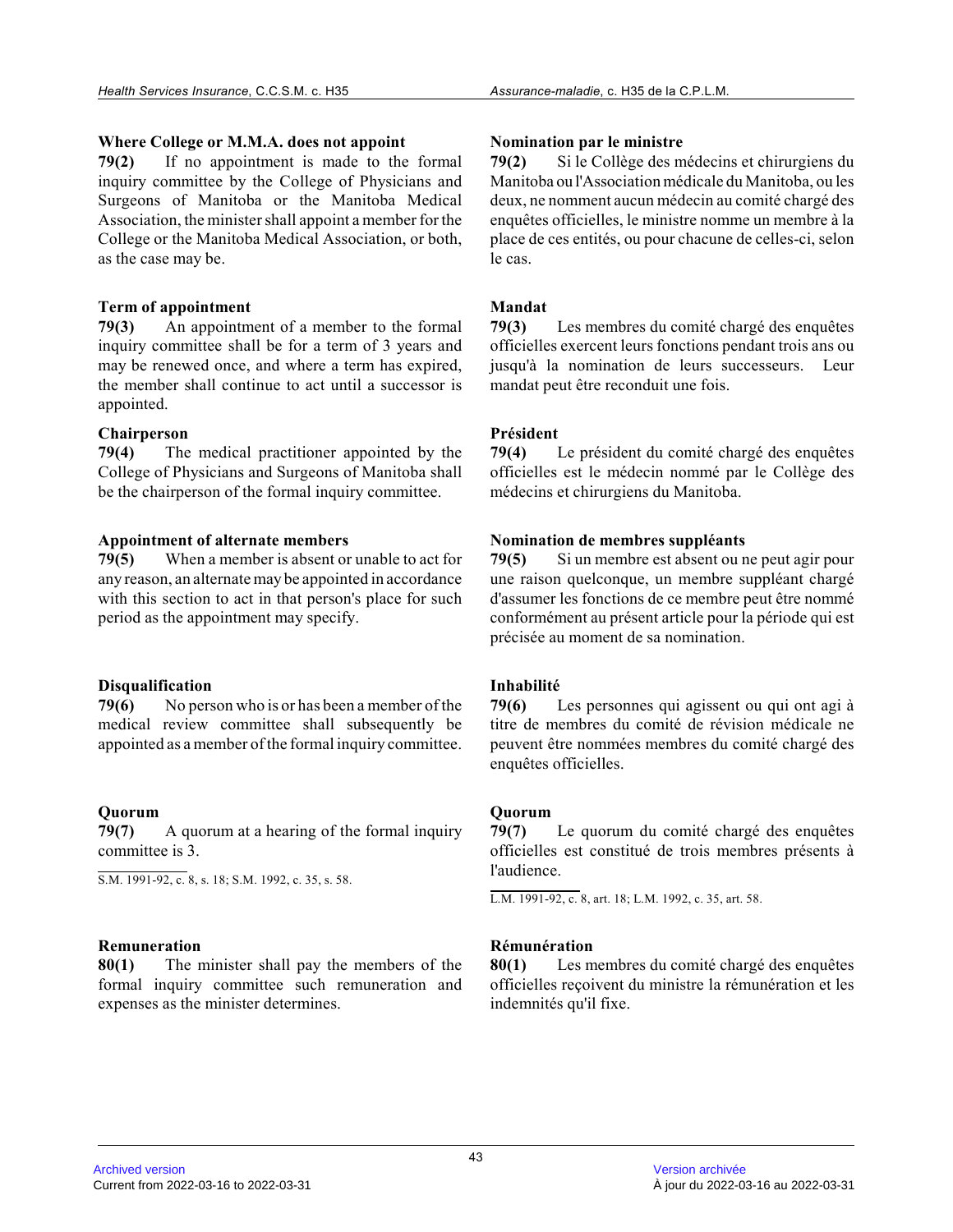#### **Administrative support**

**80(2)** The formal inquiry committee shall be provided with such clerical and other administrative support, including the engaging of assistance for the committee, as the minister determines.

S.M. 1991-92, c. 8, s. 18; S.M. 1992, c. 35, s. 58.

#### **Procedure**

**80.1** The formal inquiry committee may determine its own practice and procedure.

S.M. 1991-92, c. 8, s. 18.

#### **Hearing by formal inquiry committee**

**81(1)** On referral of a matter to the formal inquiry committee under subsection 78(2), the formal inquir y committee shall hold a hearing to determine whether the past or present pattern of practice of the investigated medical practitioner departs from the average pattern of practice of medical practitioners who, in the opinion of the committee, practice in comparable circumstances .

#### **Notice of hearing**

**81(2)** At least 30 days before the date of the hearing, the formal inquiry committee shall provide a notice of hearing to the minister, the medical revie w committee and the investigated medical practitioner, and the copy provided to the medical practitioner shal l either be served personally or sent by registered mail to the last address of the medical practitioner shown in the records of the minister.

#### **Contents of notice**

**81(3)** The notice of hearing under subsection (2) shall state the date, time and place at which the formal inquiry committee will hold a hearing and shall identify the specific matters in respect of which the hearing will be held.

#### **Appearances at hearing**

**81(4)** The minister, the medical review committee and the investigated medical practitioner may appear and be represented by counsel or an agent at a hearin g of the formal inquiry committee.

## **Soutien administratif**

**80(2)** Le comité chargé des enquêtes officielles est doté du personnel de bureau et du soutien administratif ainsi que du personnel auxiliaire que le ministre estime nécessaires au fonctionnement du comité.

L.M. 1991-92, c. 8, art. 18; L.M. 1992, c. 35, art. 58.

## **Règles de pratique et de procédure**

**80.1** Le comité chargé des enquêtes officielles peut établir ses règles de pratique et ses règles de procédure.

L.M. 1991-92, c. 8, art. 18.

# **Tenue d'une audience**

**81(1)** Lorsqu'une affaire lui est renvoyée en vertu du paragraphe 78(2), le comité chargé des enquêtes officielles tient une audience afin de déterminer si les habitudes de travail présentes ou passées du médecin faisant l'objet de l'enquête sont différentes de celles des autres médecins qui, de l'avis du comité, travaillent dans des circonstances semblables.

## **Avis d'audience**

**81(2)** Au moins 30 jours avant la date de l'audience, le comité chargé des enquêtes officielles donne un avis d'audience au ministre, au comité de révision médicale et au médecin visé par l'enquête. La copie destinée au médecin lui est signifiée, à personne ou par courrier recommandé, à sa dernière adresse figurant aux dossiers du ministre.

#### **Contenu de l'avis**

**81(3)** L'avis d'audience visé au paragraphe (2) indique la date, l'heure et le lieu de la tenue de l'audience et mentionne les détails de l'affaire à l'égard de laquelle l'audience sera tenue.

# **Comparution à l'audience**

**81(4)** Le ministre, le comité de révision médicale et le médecin visé par l'enquête peuvent comparaître à l'audience et y être représentés par un avocat ou par un représentant.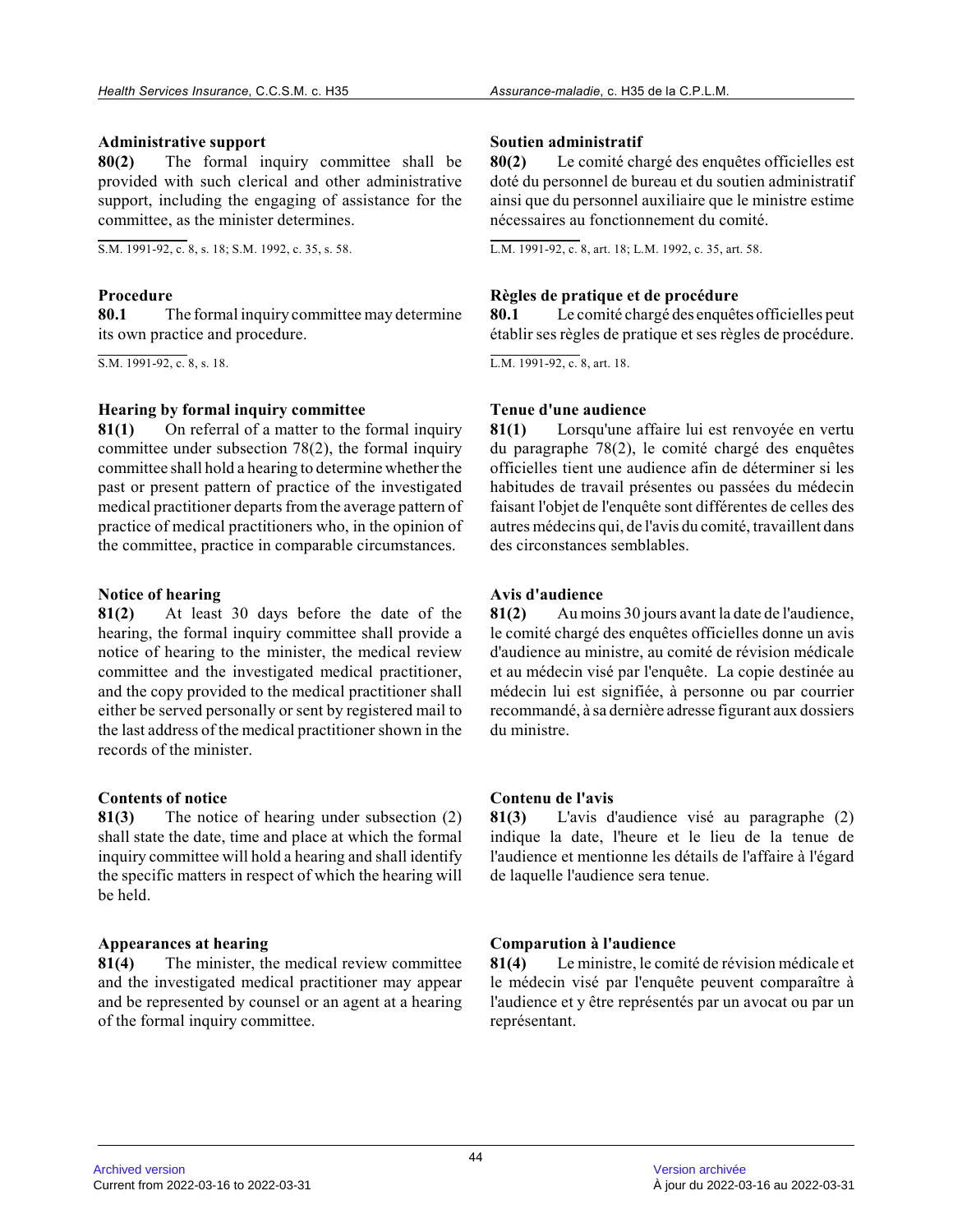## **Hearing to be private**

**81(5)** A hearing of the formal inquiry committee shall be held in private.

S.M. 1991-92, c. 8, s. 18; S.M. 1992, c. 35, s. 58; S.M. 1995, c. 26, s. 7.

## **Medical review committee to forward material**

**81.1** The medical review committee shall forward to the formal inquiry committee any information or material in its possession that the formal inquiry committee requests, and the formal inquiry committe e shall give the minister and the investigated medical practitioner an opportunity to examine any information and material that it receives.

S.M. 1991-92, c. 8, s. 18; S.M. 1992, c. 35, s. 58.

## **Power to administer oaths**

**82(1)** A member of the formal inquiry committee has power to administer oaths and affirmations for the purpose of a hearing of the committee.

## **Witnesses and records**

**82(2)** The formal inquiry committee may at a hearing

(a) examine witnesses under oath or affirmation;

(b) require the attendance of the investigated medical practitioner and any other witnesses; and

(c) require the production of any records relevant to the proceedings.

#### **Notice to attend and produce records**

**82(3)** The attendance of witnesses before the formal inquiry committee and the production of records may be enforced by a notice issued by the committee requiring the witness to attend and stating the date, time and place at which the witness is to attend and the records, if any, that the witness is required to produce.

## **Audience à huis clos**

**81(5)** L'audience se tient à huis clos.

L.M. 1991-92, c. 8, art. 18; L.M. 1992, c. 35, art. 58; L.M. 1995, c. 26, art. 7.

## **Envoi de renseignements et de documents**

**81.1** Le comité de révision médicale envoie au comité chargé des enquêtes officielles les renseignements ou les documents qui sont en sa possession et que le comité chargé des enquêtes officielles demande. Ce dernier donne au ministre et au médecin visé par l'enquête la possibilité d'examiner les renseignements et les documents qu'il reçoit.

L.M. 1991-92, c. 8, art. 18; L.M. 1992, c. 35, art. 58.

## **Serment et affirmation solennelle**

**82(1)** Les membres du comité chargé des enquêtes officielles ont le pouvoir de faire prêter serment et de recevoir les affirmations solennelles aux fins de la tenue d'une audience.

## **Témoins et documents**

**82(2)** Le comité chargé des enquêtes officielles peut, à l'audience :

a) interroger les témoins sous serment ou les interroger après que ceux-ci aient fait une affirmation solennelle;

b) exiger que le médecin visé par l'enquête ou que tout autre témoin soit présent;

c) exiger la communication de tout document ayant trait à l'affaire en cause.

# **Avis délivré par le comité**

**82(3)** Le comité chargé des enquêtes officielles peut délivrer un avis ordonnant à un témoin de se présenter, à la date, à l'heure et au lieu précisés dans l'avis, et d'apporter, s'il y a lieu, les documents que ce témoin est tenu de communiquer.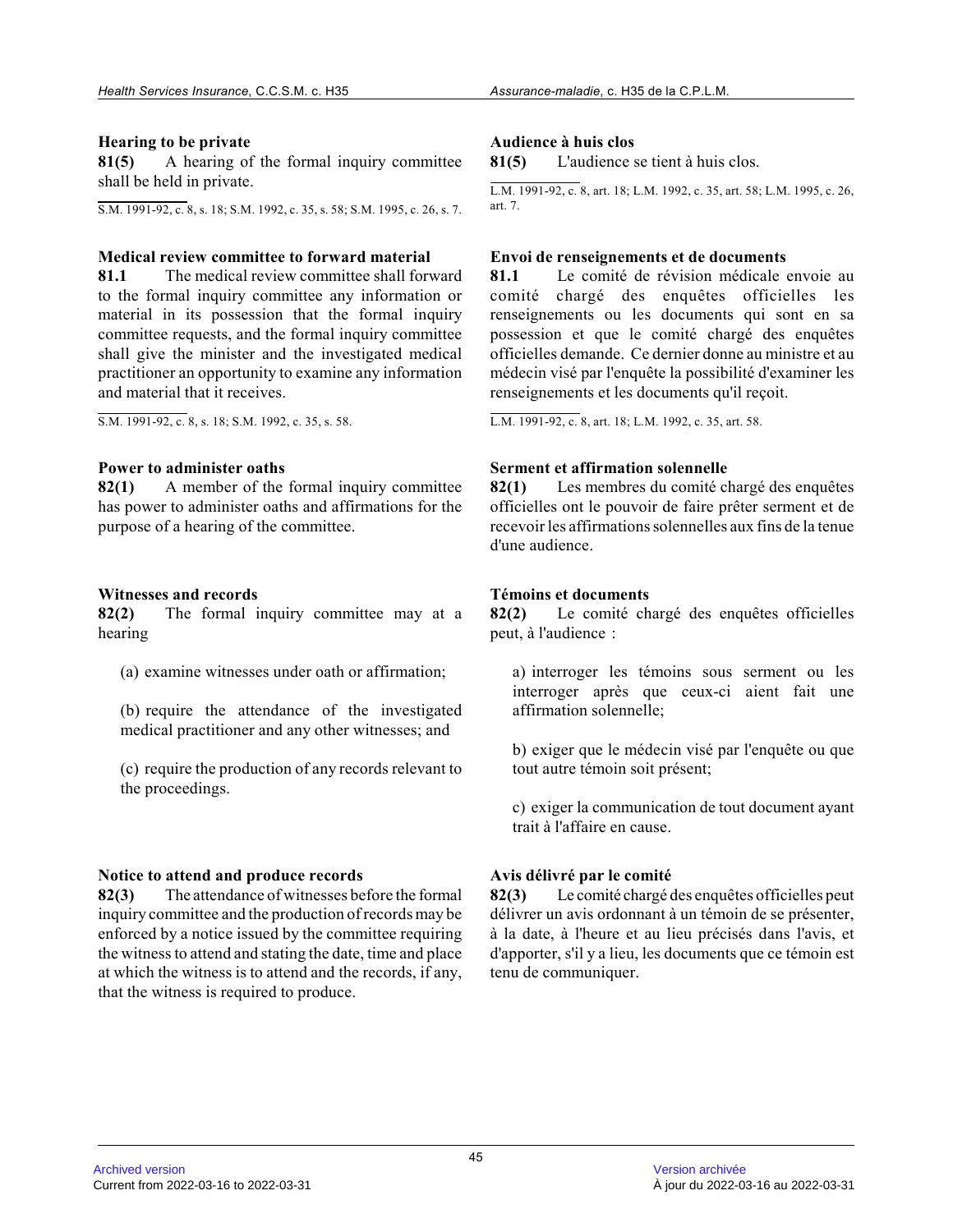## **Exception for patients**

**82(4)** A patient who is given a notice under subsection (3) is excused from testifying before th e formal inquiry committee if he or she provides a certificate of a medical practitioner certifying that testifying would likely jeopardize the patient's health.

## **Failure to attend or give evidence**

**82(5)** Proceedings for civil contempt of court may be brought against a witness

(a) who fails to attend before the formal inquiry committee in compliance with a notice to attend;

(b) who fails to produce any records in compliance with a notice to produce them; or

(c) who refuses to be sworn or to answer any question he or she is asked by the formal inquiry committee.

S.M. 1991-92, c. 8, s. 18.

## **Hearing in absence of investigated medical practitioner**

**82.1** The formal inquiry committee, on proof of service on the investigated medical practitioner of the notice of hearing, may

(a) proceed with the hearing in the absence of the medical practitioner or his or her agent; and

(b) determine the matter being heard in the same way as if the medical practitioner were in attendance.

S.M. 1991-92, c. 8, s. 18.

# **Recording of evidence**

**83** The oral evidence given at a hearing of the formal inquiry committee shall be recorded.

S.M. 1991-92, c. 8, s. 18.

#### **Finding of formal inquiry committee**

**83.1** The formal inquiry committee may find that the pattern of practice of an investigated medical practitioner

## **Exception concernant les malades**

**82(4)** Le malade à qui l'avis visé au paragraphe (3) est donné est dispensé de témoigner devant le comité chargé des enquêtes officielles s'il fournit un certificat médical attestant qu'il mettrait vraisemblablement s a santé en danger s'il témoignait.

#### **Défaut d'être présent ou de témoigner**

**82(5)** Peut faire l'objet d'une poursuite civile pour outrage au tribunal le témoin qui, selon le cas :

a) ne respecte pas l'avis qui l'enjoint de se présenter devant le comité chargé des enquêtes officielles;

b) ne respecte pas l'avis qui l'enjoint de communiquer des documents;

c) refuse de prêter serment ou de répondre aux questions que le comité chargé des enquêtes officielles lui pose.

L.M. 1991-92, c. 8, art. 18.

## **Absence du médecin visé par l'enquête**

**82.1** Sur présentation de la preuve de signification de l'avis d'audience au médecin visé par l'enquête, l e comité chargé des enquêtes officielles peut :

a) tenir l'audience en l'absence du médecin ou de son représentant;

b) statuer sur l'affaire faisant l'objet de l'audience comme si le médecin était présent.

L.M. 1991-92, c. 8, art. 18.

# **Enregistrement des témoignages**

**83** Les témoignages oraux rendus à l'audience tenue par le comité chargé des enquêtes officielles sont enregistrés.

L.M. 1991-92, c. 8, art. 18.

# **Conclusions du comité**

**83.1** Le comité chargé des enquêtes officielles peut conclure que le mode de pratique médicale du médeci n visé par l'enquête :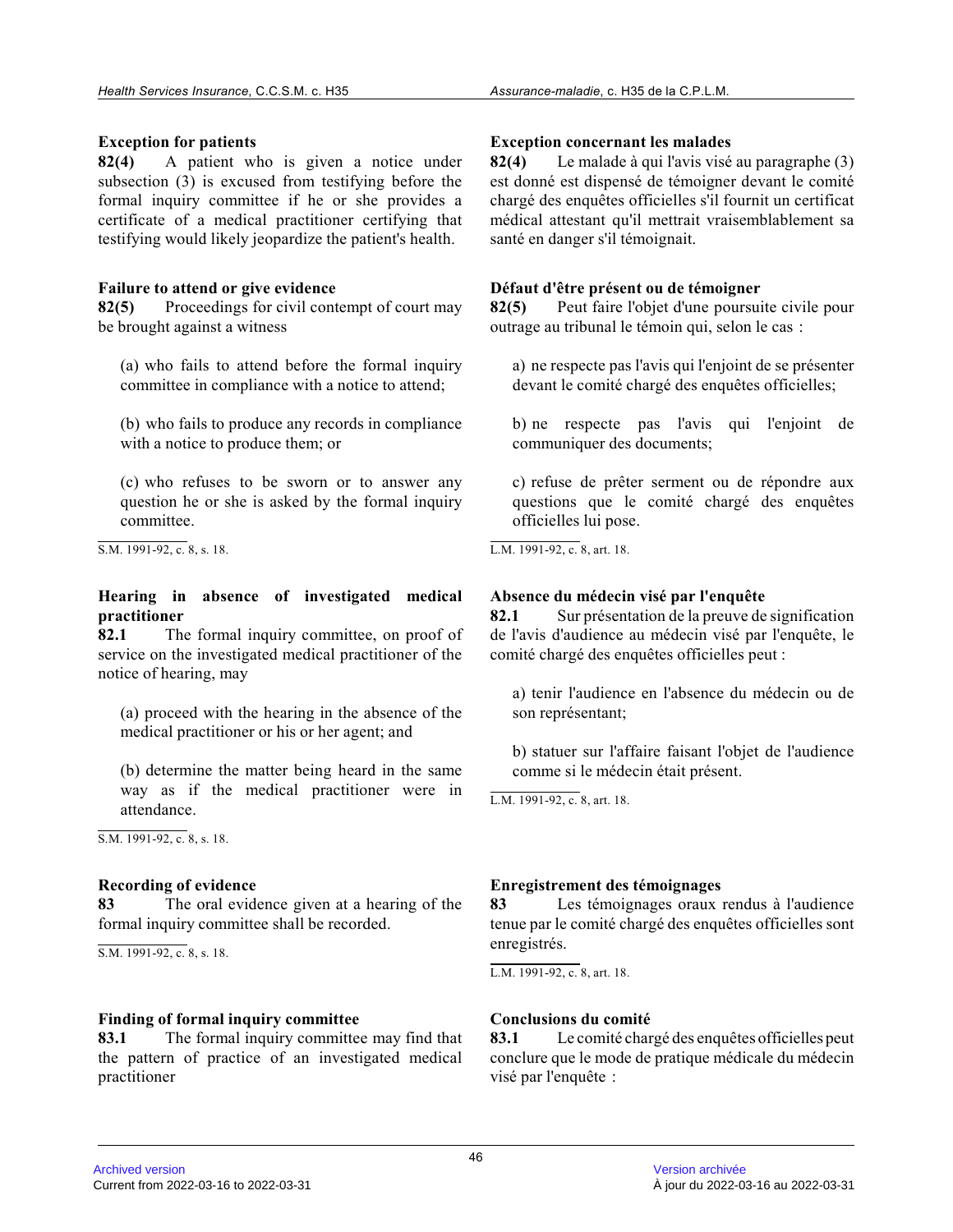- (a) departs unjustifiably; or
- (b) does not depart unjustifiably;

from the average pattern of practice to which the medical practitioner's pattern has been compared.

S.M. 1991-92, c. 8, s. 18.

#### **Order of formal inquiry committee**

**84(1)** Where the formal inquiry committee determines that, by reason of an unjustifiable departure by the medical practitioner from the average pattern of practice to which that medical practitioner's pattern has been compared, the minister has paid amounts to the medical practitioner or any other person, or both, the formal inquiry committee may by written order require the practitioner to pay to the minister a sum of money that the committee specifies.

#### **Costs**

**84(2)** An order made under subsection (1) may include a requirement to pay all or part of the costs of the investigation and of the hearing.

#### **Service of order**

**84(3)** The formal inquiry committee shall provide a copy of an order made under subsection (1) to the minister and to the medical practitioner affected by it, and the copy provided to the medical practitioner shall either be served personally or sent by registered mail to the last address of the medical practitioner shown in the records of the minister.

S.M. 1991-92, c. 8, s. 18; S.M. 1992, c. 35, s. 58.

#### **Record of hearing**

**84.1(1)** The formal inquiry committee shall, at the request of the minister or an investigated medical practitioner who intends to appeal the order of the committee under section 84.4, compile a record of the hearing it has held which shall include

- (a) the notice of hearing;
- (b) all documentary evidence;

a) déroge de façon injustifiée au mode de pratique médicale moyen ayant servi de terme de comparaison;

b) ne déroge pas de façon injustifiée au mode de pratique médicale moyen ayant servi de terme de comparaison.

L.M. 1991-92, c. 8, art. 18.

#### **Ordonnance du comité**

**84(1)** Lorsqu'il décide que le ministre a versé des sommes au médecin visé par l'enquête ou à une autre personne, ou aux deux, à la suite d'une dérogation injustifiée du mode de pratique médicale du médecin par rapport au mode de pratique médicale moyen ayan t servi de terme de comparaison, le comité chargé des enquêtes officielles peut, par ordonnance écrite, enjoindre au médecin de verser au ministre la somme d'argent qu'il indique.

#### **Frais**

**84(2)** L'ordonnance visée au paragraphe (1) peut être assortie de l'obligation de paiement, en totalité ou en partie, des frais de l'enquête et de l'audience.

#### **Signification de l'ordonnance**

**84(3)** Le comité chargé des enquêtes officielles remet une copie de l'ordonnance mentionnée au paragraphe (1) au ministre et au médecin visé. La copie destinée au médecin lui est signifiée, à personne ou par courrier recommandé, à sa dernière adresse figurant aux dossiers du ministre.

L.M. 1991-92, c. 8, art. 18; L.M. 1992, c. 35, art. 58.

#### **Dossier de l'audience**

**84.1(1)** À la demande du ministre ou du médecin visé par l'enquête qui a l'intention d'interjeter appel de l'ordonnance du comité en vertu de l'article 84.4, le comité chargé des enquêtes officielles constitue un dossier de l'audience qu'il a tenue, dans lequel sont notamment versés :

- a) l'avis d'audience;
- b) toute la preuve documentaire;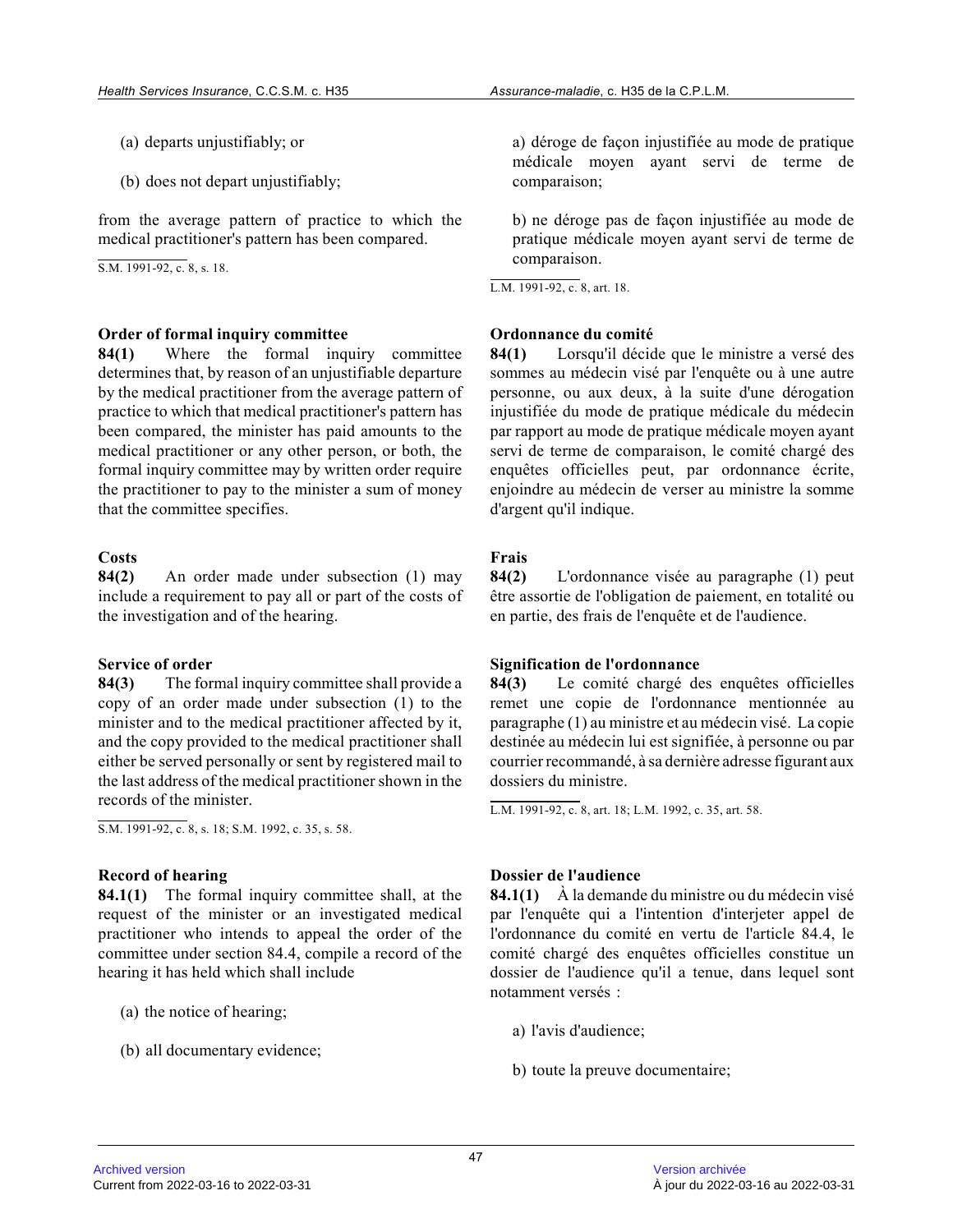(c) the transcript of any oral evidence given at the hearing; and

(d) the order of the committee and the reasons for the order.

#### **Identifying information**

**84.1(2)** When compiling the record under subsection (1), the formal inquiry committee shall strike out or delete information that might identify individual patients.

#### **Examination of record**

**84.1(3)** The minister and the investigated medical practitioner may examine the record described in subsection (1).

## **Copies of the record**

**84.1(4)** An investigated medical practitioner is entitled to a copy of the record referred to in subsection  $(1)$ ,

(a) at no cost, if the minister or the medical practitioner appeals the order of the formal inquir y committee under section 84.4; and

(b) on payment of the reasonable costs of providing the record as determined by the committee, if no appeal is taken from the order of the committee under section 84.4.

S.M. 1991-92, c. 8, s. 18; S.M. 1992, c. 35, s. 58.

#### **Recovery of amount owing**

**84.2(1)** The minister may withhold from money owing or money that becomes owing to a medical practitioner any amount that the medical practitioner is, by order of the formal inquiry committee made under subsection 84(1), required to pay to the minister.

#### **Filing of order**

**84.2(2)** The minister may cause to be filed a copy of an order made under subsection 84(1) in the Court o f Queen's Bench, and on the order being filed it may be enforced in the same manner as a judgment of the court.

S.M. 1991-92, c. 8, s. 18; S.M. 1992, c. 35, s. 58.

c) la transcription des témoignages oraux rendus à l'audience;

d) l'ordonnance du comité et les motifs de celle-ci.

#### **Suppression de renseignements**

**84.1(2)** Lorsqu'il constitue le dossier visé au paragraphe (1), le comité chargé des enquêtes officielle s retranche les renseignements qui peuvent dévoiler l'identité de certains malades.

#### **Examen du dossier**

**84.1(3)** Le ministre et le médecin visé par l'enquête peuvent examiner le dossier constitué en vertu du paragraphe (1).

#### **Copies du dossier**

**84.1(4)** Le médecin visé par l'enquête a droit de recevoir une copie du dossier visé au paragraphe (1) :

a) sans frais, si le ministre ou le médecin interjette appel de l'ordonnance du comité chargé des enquêtes officielles en vertu de l'article 84.4;

b) sur paiement des frais raisonnables que fixe le comité relativement à l'obtention d'une copie du dossier, si l'ordonnance du comité ne fait pas l'objet d'un appel en vertu de l'article 84.4.

L.M. 1991-92, c. 8, art. 18; L.M. 1992, c. 35, art. 58.

#### **Recouvrement des sommes dues**

**84.2(1)** Le ministre peut retenir sur les sommes dues ou les sommes qui deviennent dues à un médecin le montant que le médecin doit lui verser en vertu de l'ordonnance visée au paragraphe 84(1).

#### **Dépôt de l'ordonnance**

**84.2(2)** Le ministre peut faire déposer une copie de l'ordonnance visée au paragraphe 84(1) auprès de la Cour du Banc de la Reine. Cette ordonnance est alors exécutoire de la même manière qu'un jugement rendu par ce tribunal.

L.M. 1991-92, c. 8, art. 18; L.M. 1992, c. 35, art. 58.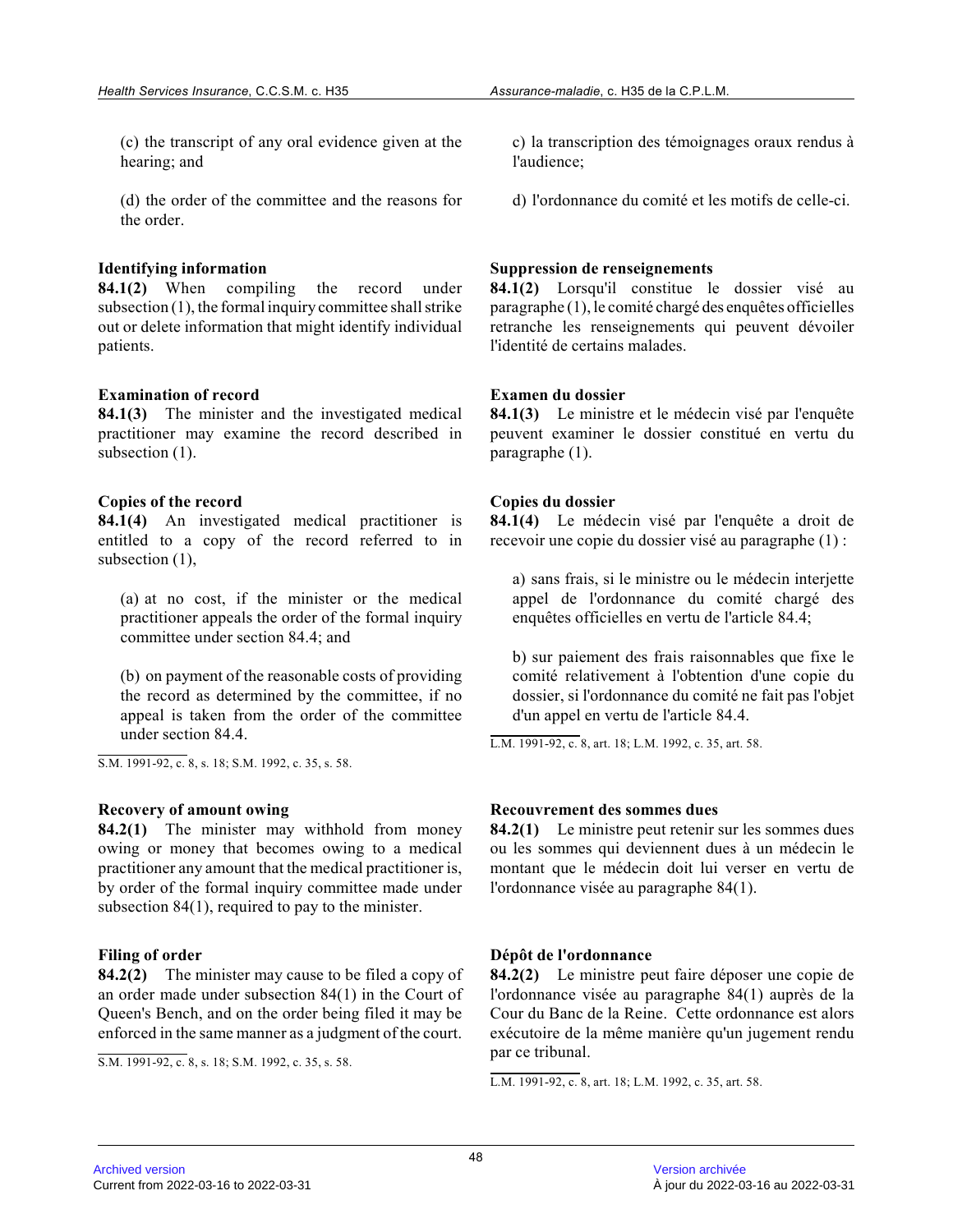## **Interest on unpaid amount**

**84.3(1)** If a medical practitioner is served with an order under subsection 84(3) and does not pay the amount specified in the order within 30 days of receiving a demand for payment from the minister, the minister is entitled to be paid interest on the amount not paid, and the rate of interest per annum shall

(a) for the period January 1 to June 30 in each year , be the prime lending rate of the government's principal banker as that rate stood on January 1 of that year, plus 1%; and

(b) for the period July 1 to December 31 in each year, be the prime lending rate of the government's principal banker as that rate stood on July 1 of that year, plus 1%;

compounded annually.

## **Interest may be recovered**

**84.3(2)** Interest payable under subsection (1) is a debt owing to the minister and the minister may recover th e amount of the interest by action or by withholding it from money owing or against money that becomes owing by the minister to the medical practitioner.

S.M. 1991-92, c. 8, s. 18; S.M. 1992, c. 35, s. 58; S.M. 2020, c. 21, s. 145.

# **Appeal to Court of Appeal**

**84.4(1)** An investigated medical practitioner or the minister may appeal to the Court of Appeal a finding or an order, or both, made by the formal inquiry committee.

# **Notice of appeal**

**84.4(2)** An appeal under this section shall be commenced by filing a notice of appeal with the Registrar of the Court of Appeal within 30 days fro m the date on which the order of the formal inquiry committee is served under subsection 84(3).

# **Appeal on the record**

**84.4(3)** An appeal to the Court of Appeal shall be founded on the record of the hearing before the formal inquiry committee.

## **Intérêt sur les sommes impayées**

**84.3(1)** Si le médecin n'a pas versé le montant indiqué dans l'ordonnance qui lui a été signifiée en vertu d u paragraphe 84(3) dans les 30 jours suivant la réception de la demande de paiement présentée par le ministre , celui-ci a droit aux intérêts sur les sommes impayées. Le taux annuel de ces intérêts, composé annuellement, est :

a) le taux de prêt préférentiel de la banque principale du gouvernement en vigueur le 1<sup>er</sup> janvier de l'année visée plus 1 %, pour la période qui s'étend du 1er janvier au 30 juin;

b) le taux de prêt préférentiel de la banque principale du gouvernement en vigueur le 1<sup>er</sup> juillet de l'année visée plus 1 %, pour la période qui s'étend du 1<sup>er</sup> juillet au 31 décembre.

# **Recouvrement des intérêts**

**84.3(2)** Les intérêts payables en vertu du paragraphe (1) sont une créance du ministre et celle-ci peut recouvrer le montant des intérêts en retenant c e dernier sur les sommes dues ou qui deviennent dues par le ministre au médecin ou en intentant une action.

L.M. 1991-92, c. 8, art. 18; L.M. 1992, c. 35, art. 58; L.M. 2020, c. 21, art. 145.

# **Appel à la Cour d'appel**

**84.4(1)** Le ministre ou le médecin visé par l'enquête peut interjeter appel à la Cour d'appel des conclusions ou de l'ordonnance rendues par le comité chargé des enquêtes officielles, ou des deux.

# **Avis d'appel**

**84.4(2)** L'appel prévu au présent article est introduit par le dépôt d'un avis d'appel auprès du registraire de la Cour d'appel dans les 30 jours suivant la signification, en vertu du paragraphe 84(3), de l'ordonnance rendue par le comité chargé des enquêtes officielles.

# **Appel fondé sur le dossier de l'audience**

**84.4(3)** L'appel interjeté à la Cour d'appel est fondé sur le dossier de l'audience qui a été tenue devant le comité chargé des enquêtes officielles.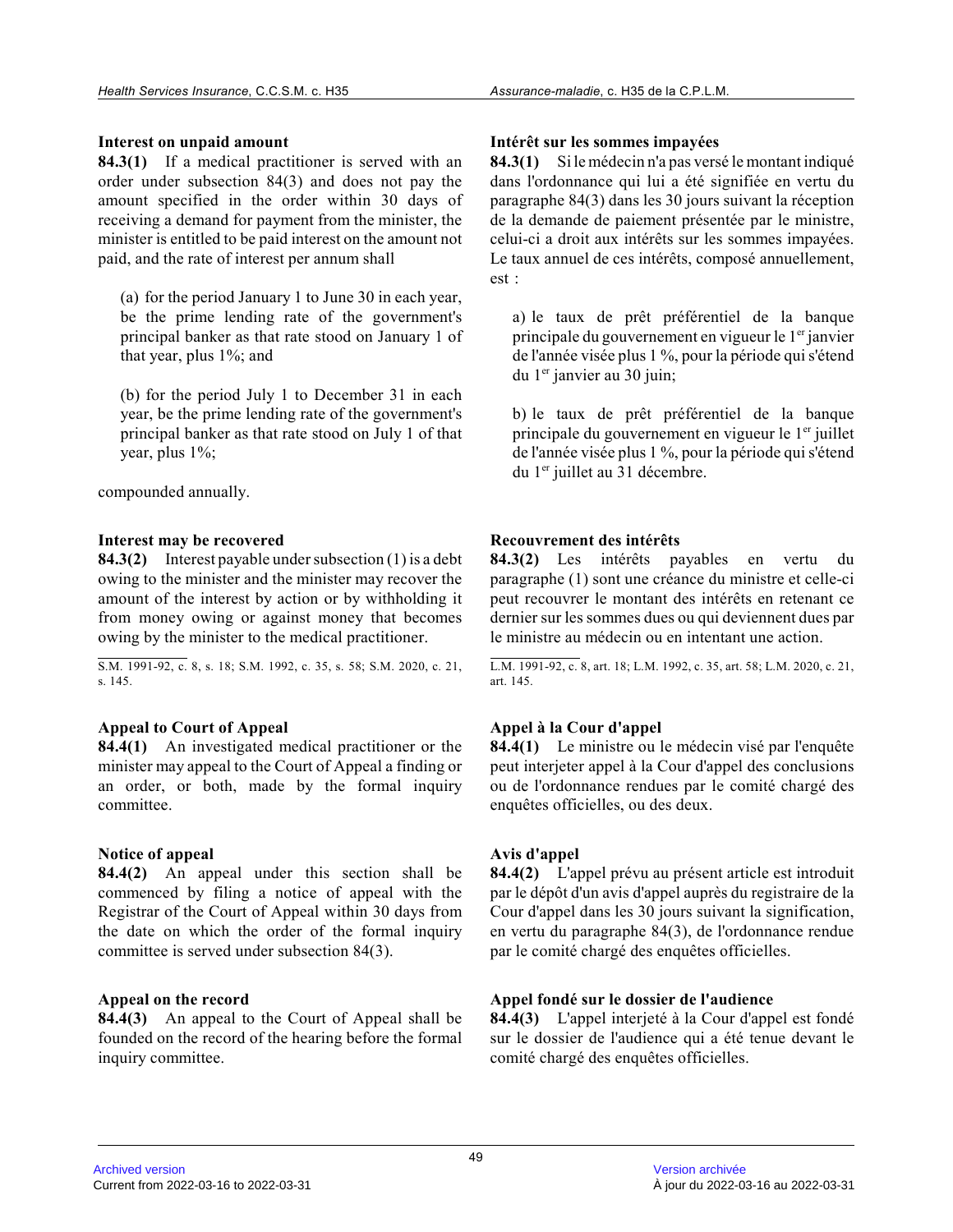## **Powers of Court on appeal**

**84.4(4)** The Court of Appeal on hearing an appeal may

(a) make any decision or order that in its opinion should have been made;

(b) quash, vary or confirm the order of the formal inquiry committee or any part of it; or

(c) refer the matter back to the formal inquiry committee for further consideration in accordance with any direction of the Court.

S.M. 1991-92, c. 8, s. 18; S.M. 1992, c. 35, s. 58.

## **Appeal does not operate as stay**

**85** An appeal taken under section 84.4 does not operate as a stay of an order appealed against.

S.M. 1991-92, c. 8, s. 18.

# **Disclosure of information**

**85.1(1)** Except for the purpose of enforcement of this Act or the regulations, information obtained by or provided to the minister or a person engaged in the administration of this Act or the regulations, the board, the medical review committee, the formal inquiry committee or a committee established by the minister to monitor patient utilization of health services, and relating to

(a) the relationship of a medical practitioner to a patient; or

(b) the medical services rendered by a medical practitioner to a patient, including information contained in a medical or clinical record;

is confidential and shall not be communicated to any person not entitled by law to that information.

# **Pouvoirs de la Cour d'appel**

**84.4(4)** La Cour d'appel peut, pendant l'audition d'un appel :

a) rendre la décision ou l'ordonnance qui, à son avis , aurait dû être rendue;

b) rejeter, modifier ou confirmer en tout ou partie l'ordonnance rendue par le comité chargé des enquêtes officielles;

c) renvoyer l'affaire devant le comité chargé des enquêtes officielles afin que ce dernier examine le cas de façon plus approfondie, conformément aux directives de la Cour d'appel.

L.M. 1991-92, c. 8, art. 18; L.M. 1992, c. 35, art. 58.

## **Ordonnance non suspendue**

**85** L'appel prévu à l'article 84.4 n'a pas pour effet de suspendre l'ordonnance visée par cet appel.

L.M. 1991-92, c. 8, art. 18.

# **Divulgation de renseignements**

**85.1(1)** Sauf pour l'application de la présente loi ou des règlements, sont confidentiels et ne peuvent êtr e communiqués à quiconque n'y a pas légalement droit les renseignements que le ministre, toute personne qui voit à l'application de la présente loi ou des règlements, le Conseil, le comité de révision médicale, le comité chargé des enquêtes officielles ou le comité constitué par le ministre pour surveiller l'utilisation des soins de santé obtient ou qui lui sont fournis et qui ont trait, selon le cas :

a) aux rapports entre un médecin et un malade;

b) aux soins médicaux fournis par un médecin à un malade, y compris les renseignements contenus dans les dossiers médicaux ou cliniques.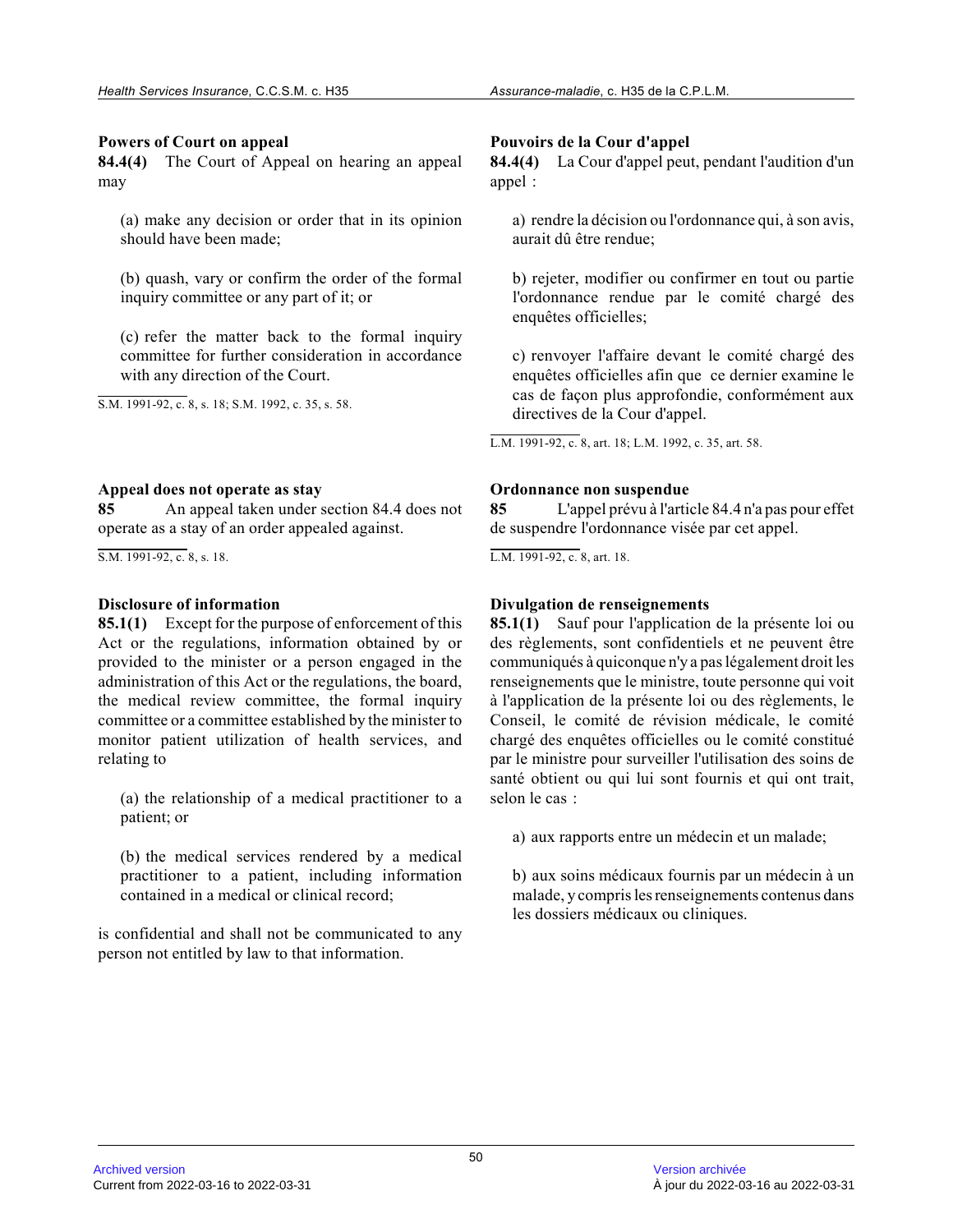# **Right of M.M.A. and College of Physicians and Surgeons to information**

**85.1(2)** Despite subsection (1), the minister or a person engaged in the administration of this Act or th e regulations, the board, the medical review committee and the formal inquiry committee may communicate any information referred to in subsection (1) to the Manitoba Medical Association and the College of Physicians and Surgeons of Manitoba.

# **Exception re order of formal inquiry committee**

**85.1(3)** Notwithstanding subsection (1), the minister or the formal inquiry committee may disclose information respecting an order made by the formal inquiry committee under section 84, including

(a) the name of the medical practitioner affected by the order;

(b) the amount the medical practitioner has been required to pay by the order; and

(c) the reasons for the order;

provided that no information which could reasonably be expected to identify a patient who has received medical services from the medical practitioner shall be disclosed.

S.M. 1991-92, c. 8, s. 18; S.M. 1992, c. 35, s. 58; S.M. 1996, c. 43, s. 3; S.M. 2005, c. 38, s. 6.

#### **Payment of benefits direct to insured persons 86(1)** If an insured person

(a) receives medical services in Manitoba from a medical practitioner who has elected under section 91 to collect his fees otherwise than from the minister in accordance with this Act and the regulations; or

(b) receives elsewhere than in Manitoba medical services designated or described in the regulations as medical services in respect of which benefits are payable when they are rendered to an insured person elsewhere than in Manitoba;

## **Droit aux renseignements**

**85.1(2)** Malgré le paragraphe (1), le ministre, toute personne qui voit à l'application de la présente loi ou des règlements, le Conseil, le comité de révision médicale et le comité chargé des enquêtes officielles peuvent communiquer les renseignements prévus au paragraphe (1) à l'Association médicale du Manitoba ou au Collège des médecins et chirurgiens du Manitoba.

# **Exception**

**85.1(3)** Malgré le paragraphe (1), le ministre ou le comité chargé des enquêtes officielles peut communiquer des renseignements concernant une ordonnance rendue par ce dernier en vertu de l'article 84, y compris :

a) le nom du médecin touché par l'ordonnance;

b) le montant que le médecin est tenu de payer en vertu de l'ordonnance;

c) les motifs de l'ordonnance.

Toutefois, les renseignements qui pourraient vraisemblablement révéler l'identité du malade qui a reçu des soins médicaux du médecin demeurent confidentiels.

L.M. 1991-92, c. 8, art. 18; L.M. 1992, c. 35, art. 58; L.M. 1996, c. 43, art. 3; L.M. 2005, c. 38, art. 6.

# **Paiement direct des prestations aux assurés**

**86(1)** Le ministre, conformément à l'entente conclue aux termes de l'article 89, ou sur réception d'une réclamation admise, doit, sous réserve des articles 87 et 88, payer à l'assuré le même montant qui aurait été versé à un médecin qui reçoit des honoraires pour le s soins fournis aux assurés en application de la présente loi et des règlements, lorsqu'un assuré se trouve dans l'un ou l'autre des cas suivants :

a) il reçoit des soins médicaux, au Manitoba, d'un médecin qui a choisi, conformément à l'article 91, de percevoir ses honoraires autrement que par l'intermédiaire du ministre en application de la présente loi et des règlements;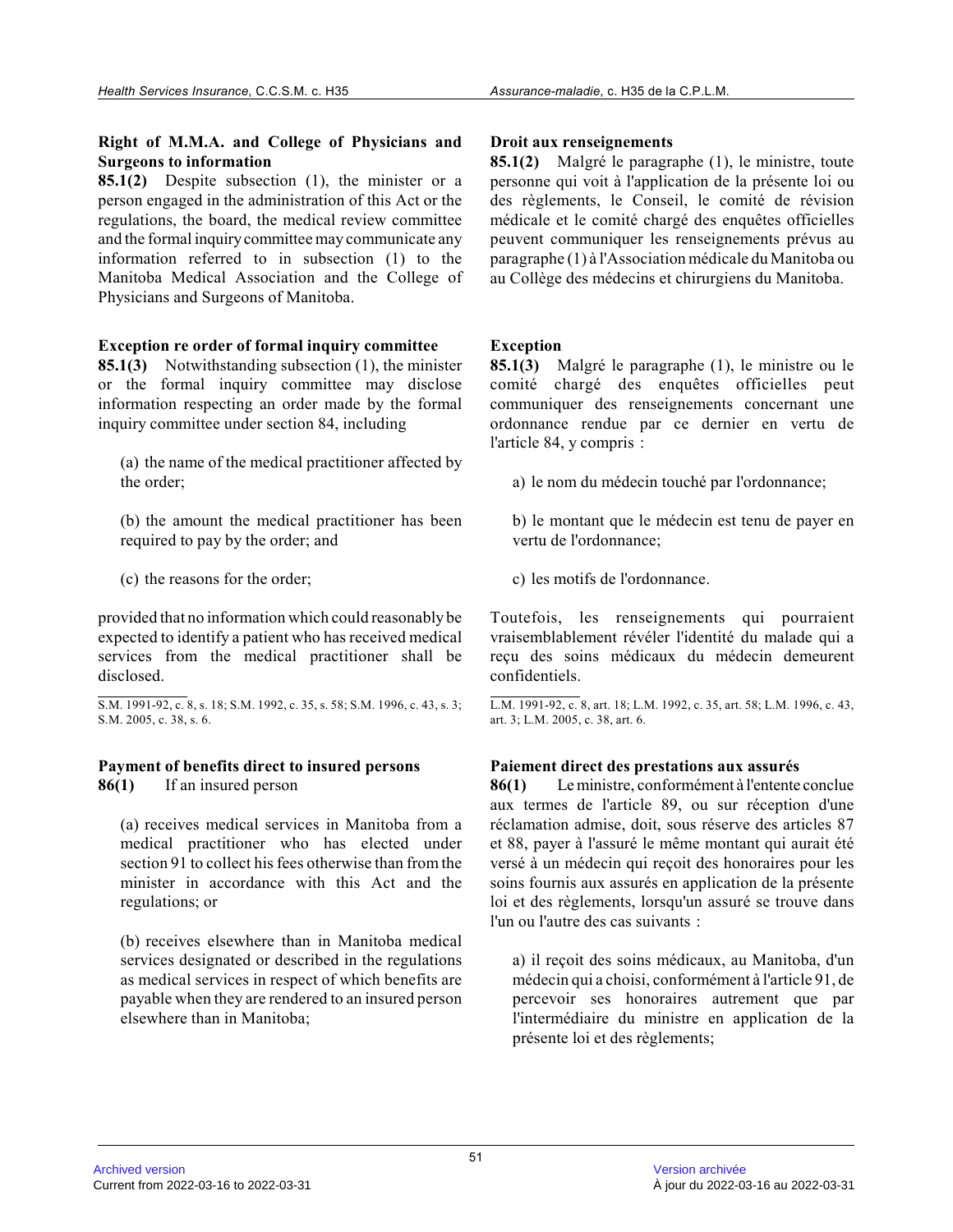the minister, upon receipt of a proven claim, and subject to sections 87 and 88, shall pay to the insured person, or in accordance with an agreement made under section 89, the amount that would have been paid a medical practitioner who collects fees for medical services rendered to insured persons from the minister in accordance with this Act and the regulations.

# **Larger payment for services received outside province**

**86(2)** Notwithstanding subsection (1), if an insured person receives elsewhere than in Manitoba medical services designated or described in the regulations as medical services in respect of which benefits are payable when they are rendered to an insured person elsewhere than in Manitoba, the minister, upon receipt of a proven claim, and subject to sections 87 and 88 , may pay to the insured person a greater amount, as provided in the regulations, than would have been pai d a medical practitioner who collects fees from the minister in accordance with this Act and the regulations for medical services rendered to insured persons in Manitoba.

# **Direct payments to out of province practitioners**

**86(3)** In lieu of making payments as provided in subsection (1) or (2), if the insured person has not paid the fees for services rendered to him elsewhere than in Manitoba, the minister may pay an amount, the payment of which is authorized under subsection (1) or (2), directly to the medical practitioner who rendered those services to the insured person.

 $\overline{S.M. 1992, c. 35, s. 11}.$ 

# **Payment not to exceed benefits**

**87** The minister is not liable to pay fees for any medical service rendered to an insured person in excess of the benefits payable under this Act and the regulations in respect of the medical service.

S.M. 1992, c. 35, s. 11.

b) il reçoit ailleurs qu'au Manitoba des soins médicaux décrits aux règlements comme étant des soins pour lesquels des prestations sont payables lorsqu'ils sont fournis à un assuré ailleurs qu'au Manitoba.

# **Soins administrés à l'extérieur de la province**

**86(2)** Malgré le paragraphe (1), si un assuré reçoit ailleurs qu'au Manitoba des soins médicaux désignés ou décrits dans les règlements comme étant des soins médicaux dont les prestations sont payables au moment où les soins sont rendus à un assuré ailleurs qu'au Manitoba, le ministre, sur réception d'une réclamation admise, et sous réserve des articles 87 et 88, peut payer à l'assuré un montant plus élevé que celui prévu aux règlements et qui aurait été payé à un médecin qui perçoit ses frais du ministre conformément à la présente loi et aux règlements pour les soins médicaux fournis aux assurés au Manitoba.

# **Paiements directs aux médecins de l'extérieur**

**86(3)** Au lieu de faire les paiements prévus aux paragraphes (1) ou (2), si l'assuré n'a pas payé le s honoraires pour les soins qu'il a reçus ailleurs qu'au Manitoba, le ministre peut payer directement au médecin qui a fourni les soins le montant dont le paiement est autorisé aux termes des paragraphes (1 ) ou (2).

L.M. 1992, c. 35, art. 11.

# **Le paiement ne doit pas dépasser les prestations**

**87** Le ministre n'est pas responsable du paiement des honoraires pour les soins médicaux fournis à un assuré qui dépassent le montant des prestations payables en application de la présente loi et des règlements .

L.M. 1992, c. 35, art. 11.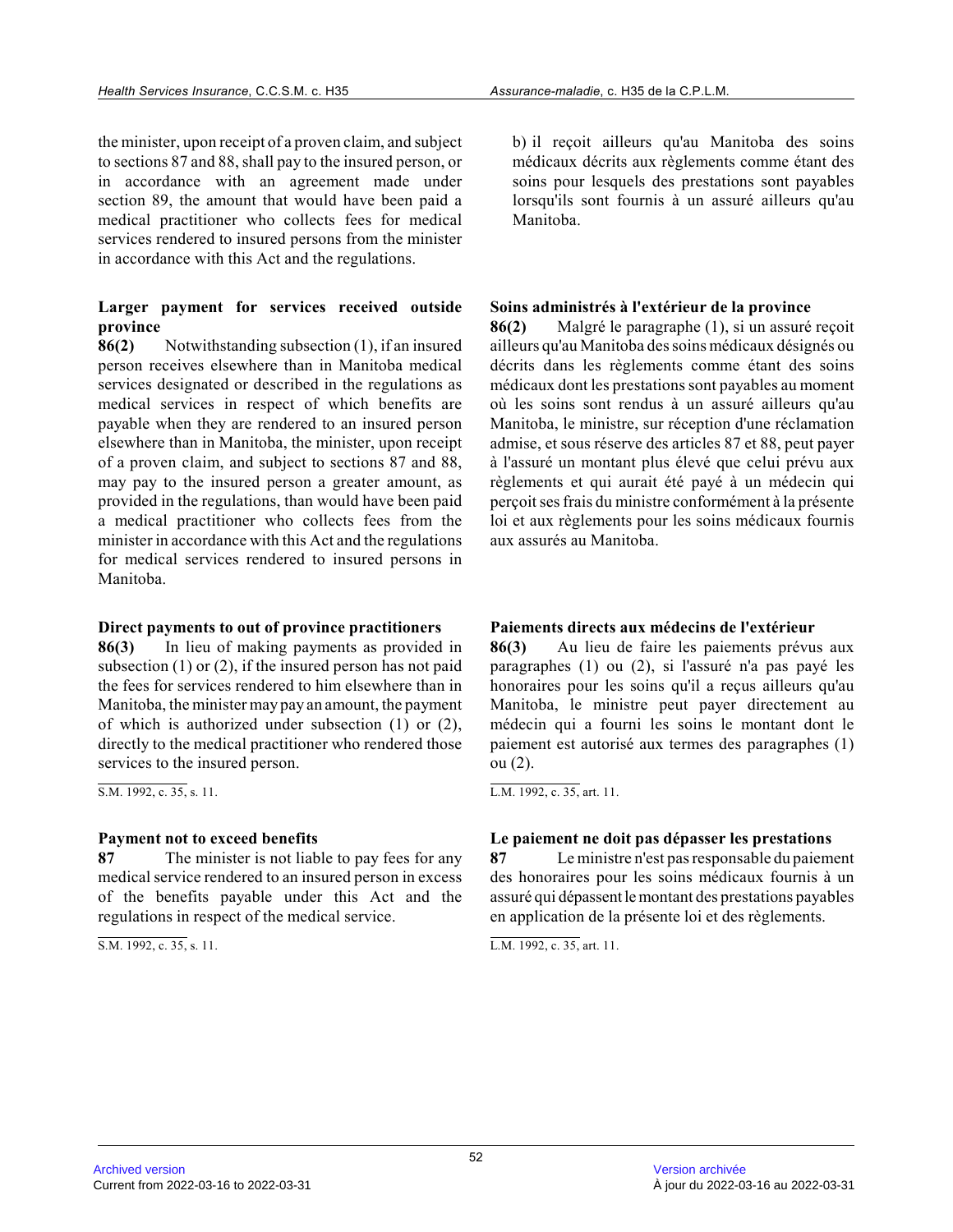## **Payment not to exceed fees charged**

**88** Where the amount of any fee charged by a medical practitioner is less than the amount of benefit payable under this Act and the regulations for the medical services that were rendered, the minister shall pay only the amount charged by or paid to the medical practitioner in respect of those medical services.

S.M. 1992, c. 35, s. 11.

**89(1)** [Repealed] S.M. 2020, c. 21, s. 146. **89(1)** [Abrogé] L.M. 2020, c. 21, art. 146.

# **Agreements with doctors outside Manitoba**

**89(2)** The minister may enter into an agreement with a medical practitioner practising medicine outside Manitoba who frequently renders medical services to insured persons providing for the payment of benefits in respect of those medical services directly to the medical practitioner.

S.M. 1992, c. 35, s. 11 and 35; S.M. 2020, c. 21, s. 146.

## **Right to select medical practitioner**

**90(1)** Subject to subsection (2), nothing in this Act or in the regulations interferes with the right of an insured person to select the medical practitioner from whom he wishes to receive medical services.

# **Right of medical practitioner to refuse service**

**90(2)** Nothing in this Act or the regulations imposes any obligations upon any medical practitioner to render medical services to any insured person.

# **Medical practitioner may opt out**

**91(1)** A medical practitioner, by giving to the minister at any time notice in writing, may elect t o collect his fees for medical services rendered to insured persons otherwise than from the minister in accordance with this Act and the regulations.

# **Date of effect of notice by new doctor**

**91(2)** Where a medical practitioner gives notice under subsection (1) within one month after the date on which he first becomes entitled to practise medicine in Manitoba, the election takes effect on the date on which he becomes entitled to practise medicine in Manitoba.

## **Paiement limité aux honoraires demandés**

**88** Lorsque le montant des honoraires demandés par un médecin est inférieur au montant des prestations payables en application de la présente loi et des règlements pour les soins médicaux qui ont été fournis, le ministre ne doit payer que le montant demandé par le médecin ou qui lui a été payé relativement à ces soins.

L.M. 1992, c. 35, art. 11.

# **Ententes avec des médecins de l'extérieur du Manitoba**

**89(2)** Le ministre peut conclure une entente avec un médecin pratiquant à l'extérieur du Manitoba qui fournit fréquemment des soins médicaux aux assurés, prévoyant le paiement des prestations relatives à ces soins médicaux directement au médecin.

L.M. 1992, c. 35, art. 11 et 35; L.M. 2020, c. 21, art. 146.

# **Droit de choisir son médecin**

**90(1)** Sous réserve du paragraphe (2), rien dans la présente loi ne porte atteinte au droit d'une personne de choisir son médecin.

# **Droit du médecin de refuser un service**

**90(2)** Rien dans la présente loi ou dans les règlements n'oblige un médecin à fournir des soins médicaux à un assuré.

# **Choix du médecin de ne pas participer**

**91(1)** En donnant au ministre un préavis écrit, un médecin peut, en tout temps, choisir de percevoir lui-même ses honoraires pour les soins fournis aux assurés plutôt que de les recevoir du ministre conformément à la présente loi et aux règlements.

# **Date d'entrée en vigueur du préavis d'un nouveau médecin**

**91(2)** Lorsqu'un médecin donne un préavis en vertu du paragraphe (1) en dedans d'un mois à compter de la date à laquelle il a été pour la première fois habilité à pratiquer la médecine au Manitoba, son choix entre en vigueur à la date à laquelle il acquiert le droit d'exercer la médecine au Manitoba.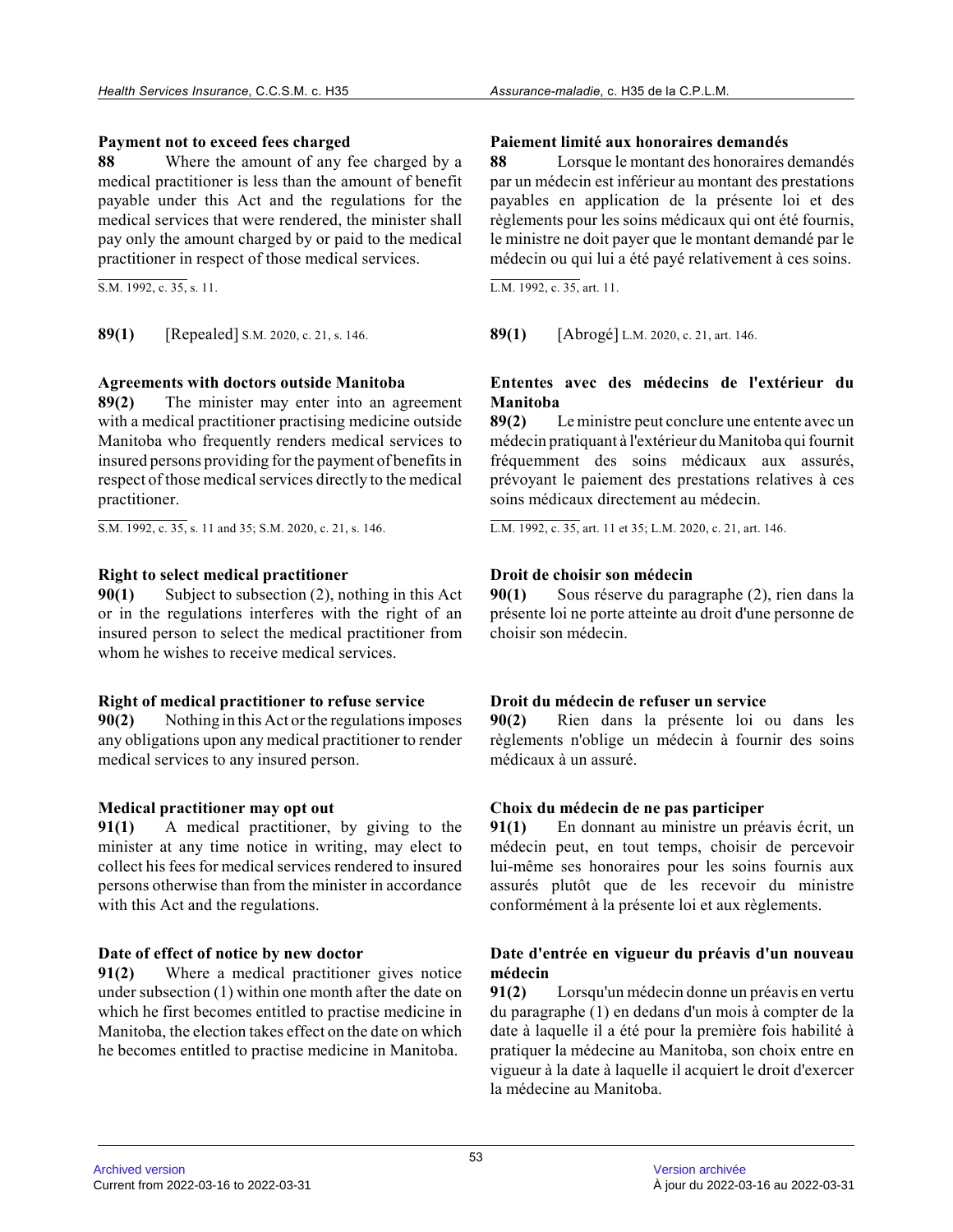## **Date of effect of notice by other doctors**

**91(3)** Where a notice under subsection (1) is given otherwise than as mentioned in subsection (2) the election takes effect on the first day of the first month beginning after the expiration of 90 days after the date on which the notice is given.

S.M. 1992, c. 35, s. 11.

# **Revocation of election**<br>92 A medical proposed A

**92** A medical practitioner who has made an election under subsection 91(1) may, by giving to th e minister at any time notice in writing, revoke the election; and from and after the first day of the first month beginning after the date on which the notice of revocation is given to the minister the election ceases to have effect.

S.M. 1992, c. 35, s. 11.

## **Collection of medical fees direct from patient 93** Unless

(a) he has made an election under subsection 91(1) which is in effect; and

(b) prior to rendering a medical service to an insure d person he has given to the insured person reasonable notice that he proposes to collect the amount of his fees for the medical services from the insured perso n and not from the minister;

a medical practitioner shall not collect from the insured person or any other person except the minister that part of any fee for the medical service rendered to the insured person that is paid as a benefit in respect of the medical service.

 $\overline{SM. 1992. c. 35. s. 11.}$ 

#### **Statement by opted out doctor**

**94** When a medical practitioner who has made an election under subsection 91(1) renders a medical service to an insured person, he or she shall

(a) send to the minister, on behalf of the insured person, a claim for the services in the form the minister requires; and

## **Date d'entrée en vigueur du préavis pour les autres médecins**

**91(3)** Lorsque l'avis prévu au paragraphe (1) est donné par une personne autre que celle mentionnée au paragraphe (2), le choix entre en vigueur le premier jour du premier mois commençant après l'expiration d'un délai de 90 jours à compter de la date à laquelle l'avis est donné.

L.M. 1992, c. 35, art. 11.

## **Révocation du choix**

**92** Un médecin qui a fait un choix en vertu du paragraphe 91(1) peut révoquer son choix en tout temps en donnant au ministre un préavis écrit; et à compter du premier jour du premier mois commençant après la date à laquelle l'avis de révocation est donné au ministre, le choix cesse d'être en vigueur.

L.M. 1992, c. 35, art. 11.

# **Honoraires perçus de l'assuré**

**93** Il est interdit au médecin de percevoir d'un assuré ou de quiconque, à part le ministre, la partie des honoraires pour les soins médicaux fournis à l'assuré qui est payée à titre de prestation pour ces soins, à moins :

a) qu'il n'ait fait un choix aux termes du paragraphe 91(1) et que ce choix soit en vigueur;

b) qu'avant de fournir des soins médicaux à l'assuré, il lui ait donné un préavis raisonnable lui faisant part de son intention de percevoir ses honoraires de l'assuré et non du ministre.

L.M. 1992, c. 35, art. 11.

#### **Déclaration du médecin non-participant**

**94** Le médecin qui a fait un choix en vertu du paragraphe 91(1) et qui fournit des soins médicaux à un assuré :

a) envoie au ministre, au nom de l'assuré, une demande relative aux soins qu'il a fournis, en la forme qu'exige le ministre;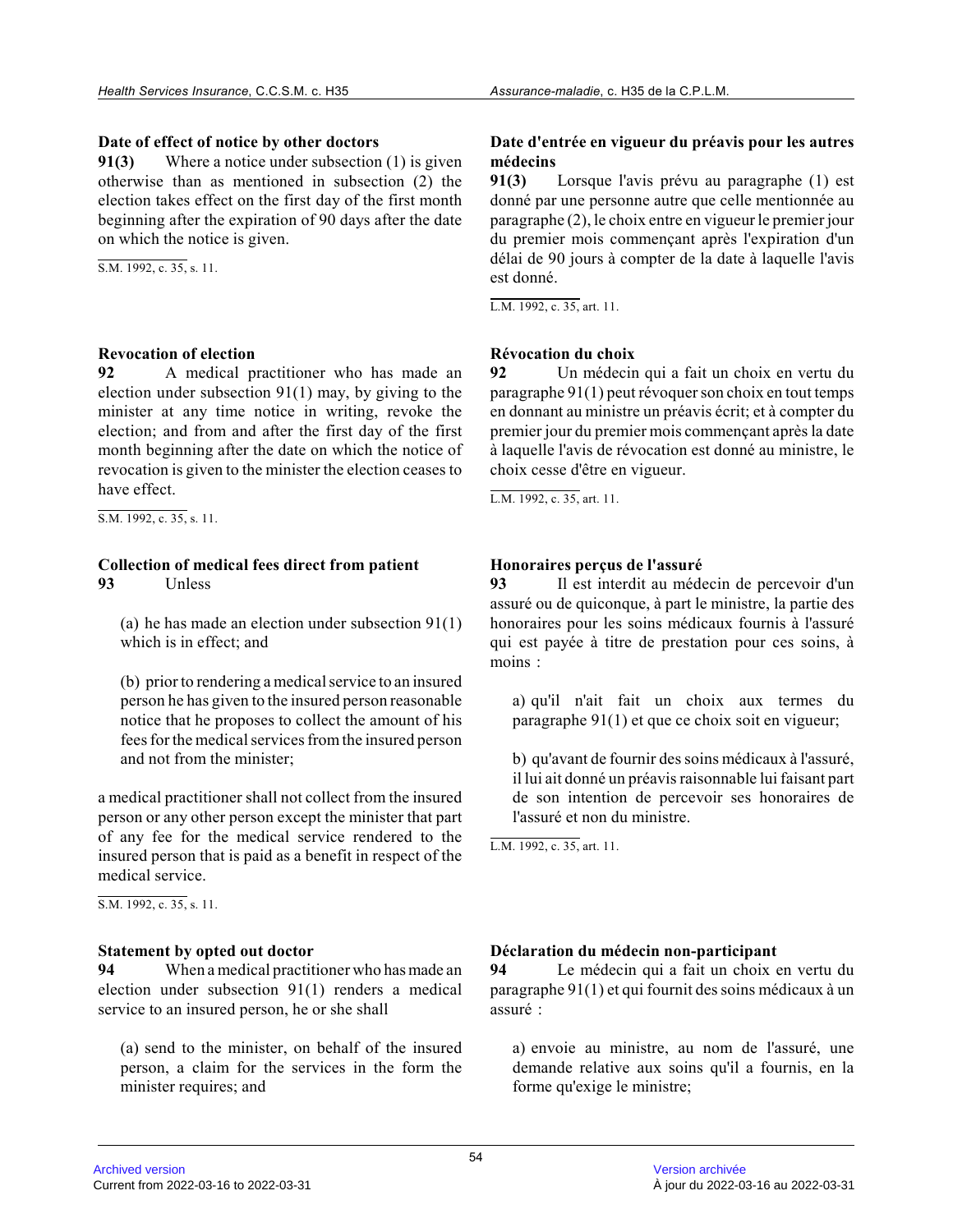(b) send to the insured person a statement of the fees and charges for the services.

S.M. 1992, c. 35, s. 36; S.M. 2001, c. 21, s. 8.

#### **Fees in excess of benefits prohibited**

**95(1)** A medical practitioner, whether or not he has made an election under section 91 which is in effect, who renders medical services, and any person rendering other health services to which this Act applies by reason of an order made under section 71, shall not charge to or collect from an insured person, in respect of those medical services or other health services, a fee in excess of the benefits payable in respect thereof under this Act and the regulations.

## **Penalty**

**95(2)** Any medical practitioner or other person who contravenes subsection (1) is guilty of an offence and liable on summary conviction to a fine of not more than \$30,000. for each contravention.

#### **Refund of excessive part of fee**

**95(3)** A judge who convicts a medical practitioner or other person of collecting an excessive fee from an insured person in contravention of subsection (1) shall order the medical practitioner or other person, as the case may be, to pay into court, in addition to any fine the judge may impose, an amount equivalent to that part of the fee that is excessive, and the court shall upon the receipt thereof refund the amount to the insured person.

S.M. 1998, c. 53, s. 10; S.M. 2001, c. 21, s. 9.

#### **Interpretation**

**95.1(1)** In this section, **"practitioner"** means a medical practitioner and any other health practitioner who provides services for which payment is made under this Act.

#### **Recovery of money from persons**

**95.1(2)** If the minister pays an amount under the plan to or on behalf of a person for a service rendered and the minister determines that

(a) the person was not an insured person when the service was rendered;

b) envoie à l'assuré un état des honoraires et des frais relatifs aux soins qu'il a fournis.

L.M. 1992, c. 35, art. 36; L.M. 2001, c. 21, art. 8 .

#### **Interdiction relative à la surfacturation**

**95(1)** Le médecin qui rend des services médicaux, qu'il ait ou non fait le choix prévu à l'article 91, ainsi que toute personne qui rend des services auxquels la présente loi s'applique conformément au décret prévu à l'article 71, ne peut facturer à l'assuré un montant qui dépasse les prestations payables à l'égard des services rendus aux termes de la présente loi et des règlements.

## **Peine**

**95(2)** Le médecin, ou toute autre personne, qui contrevient au paragraphe (1) est coupable d'une infraction et se rend passible, sur déclaration sommaire de culpabilité, d'une amende d'au plus 30 000 \$ pour chaque infraction.

#### **Remboursement des montants surfacturés**

**95(3)** Le juge qui condamne un médecin ou une autre personne pour avoir surfacturé un assuré en contravention du paragraphe (1), ordonne à ce médeci n ou à cette personne de verser à la cour, en sus de l'amende imposée, le montant équivalent au montant d e la surfacturation. La cour, sur réception, rembourse ce montant à l'assuré.

L.M. 1998, c. 53, art. 10; L.M. 2001, c. 21, art. 9 .

#### **Définition**

**95.1(1)** Dans le présent article, le terme **« praticien »** s'entend d'un praticien de la santé, notamment un médecin, qui fournit des soins pour lesquels un paiement est versé en vertu de la présente loi.

#### **Recouvrement de sommes auprès de personnes**

**95.1(2)** La somme versée à une personne ou pour son compte par le ministre aux termes du régime en raison de soins qui ont été fournis représente une dette de cette personne envers le ministre lorsque ce dernier établit que, selon le cas :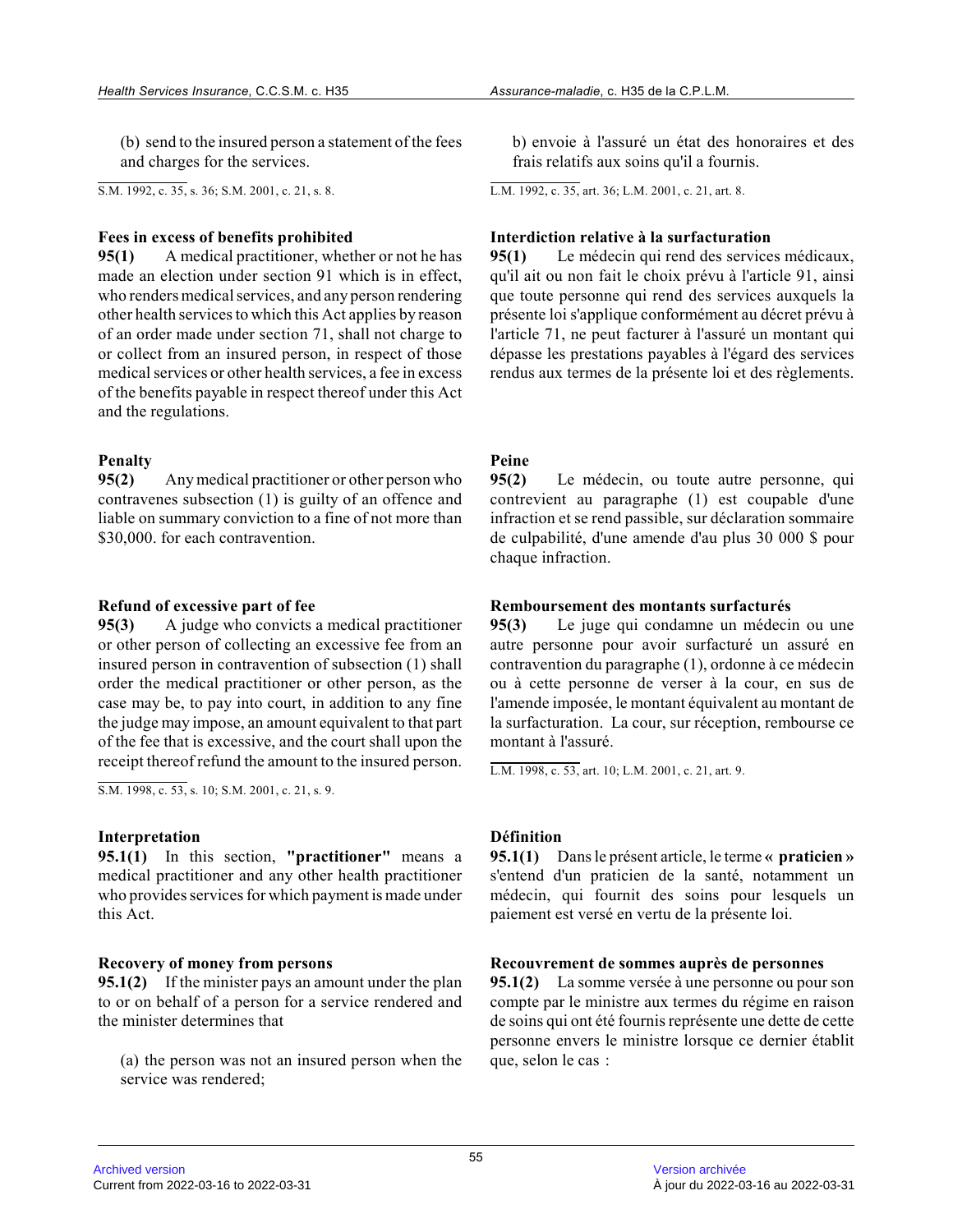(b) the service rendered was not a service to which the person is entitled as a benefit under this Act; or

(c) the person misrepresented to the minister the nature or extent of the services;

the amount so paid is a debt owed by the person to the minister.

#### **Recovery of money from practitioners**

**95.1(3)** If the minister pays an amount under the plan to or on behalf of a practitioner in respect of a service, or to an insured person in respect of a service provided by a medical practitioner who has made an election under subsection 91(1), and the minister determines , based on an audit under section 75.2, that

(a) the amount was claimed by the practitioner in respect of a service that was not rendered;

(b) the practitioner misrepresented to the minister the nature or extent of the service rendered; or

(c) the practitioner has failed to provide the information or documentation referred to in section 75.1.1 in respect of a service;

the amount so paid is a debt owed by the practitioner to the minister.

#### **Manner of recovery**

**95.1(4)** Subject to any dispute resolution mechanism set out in an agreement made under section 74, the minister may recover a debt referred to in this section from a person or practitioner by

(a) agreement with the person or practitioner;

(b) action; or

(c) set-off against money owing or that becomes owing by the minister to the person or practitioner .

a) la personne n'était pas un assuré au moment où les soins ont été fournis;

b) les soins fournis n'étaient pas des soins auxquel s une personne a droit à titre de prestations en vertu de la présente loi;

c) la personne a fait une déclaration inexacte au ministre relativement à la nature ou à l'étendue des soins fournis.

## **Recouvrement de sommes auprès de praticiens**

**95.1(3)** La somme que le ministre verse, aux termes du régime, à un praticien ou pour son compte en raison de soins qui ont été fournis, ou à un assuré à l'égard d'un service fourni par un praticien qui a fait un choix en vertu du paragraphe 91(1), représente une dette de c e praticien envers le ministre lorsque ce dernier établit, à la suite d'une vérification effectuée en conformité avec le paragraphe 75.2, que, selon le cas :

a) les soins pour lesquels le praticien a demandé cette somme n'ont pas été fournis;

b) le praticien a fait une déclaration inexacte au ministre relativement à la nature ou à l'étendue des soins fournis.

c) le praticien n'a pas fourni les détails et les documents relatifs aux soins que prévoit le paragraphe 75.1.1.

# **Mode de recouvrement**

**95.1(4)** Sous réserve de tout mécanisme de règlement des litiges prévu dans une entente conclue en vertu d e l'article 74, le ministre peut, en vue du recouvrement de la créance visée au présent article :

a) conclure une entente avec la personne ou le praticien;

b) intenter une action;

c) compenser les sommes dues ou qui deviennent dues à la personne ou au praticien par le ministre.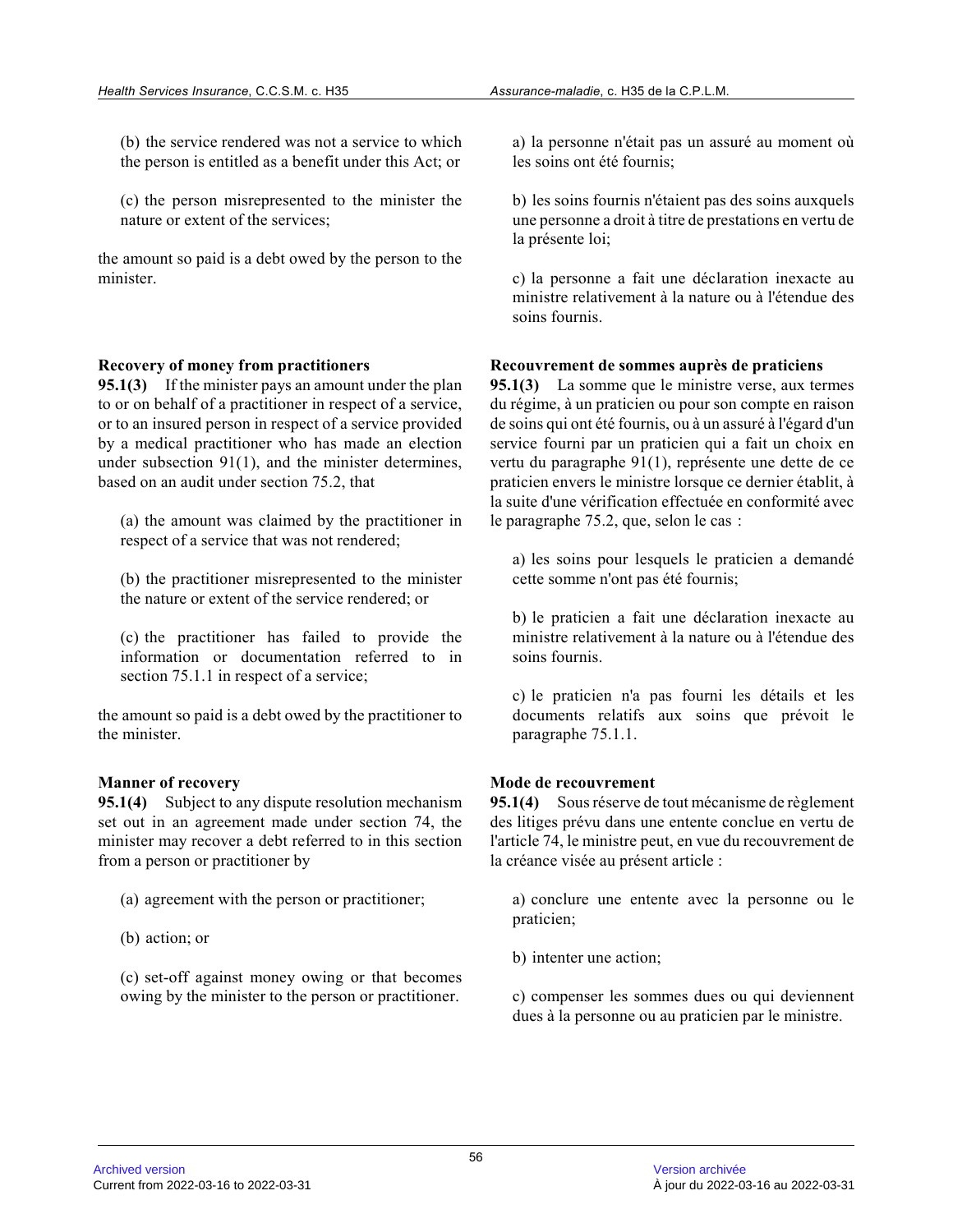# **Application**

**95.1(5)** If a medical practitioner's right to practice medicine is suspended, cancelled or not renewed, whether before or after this subsection comes into force, this section applies as if his or her right to practice were still in effect.

S.M. 1991-92, c. 8, s. 19; S.M. 1992, c. 35, s. 11; S.M. 1995, c. 26, s. 8; S.M. 1996, c. 43, s. 4; S.M. 2021, c. 15, s. 91.

# **Termination of certain contracts and prohibition of others**

**96(1)** Subject to subsections (2) and (4)

(a) every contract under which a resident is to be provided with, or to be reimbursed or indemnified for, the costs of hospital services, or medical services, or health services, that are benefits under this Act, has no force or effect and no payments shall be made thereunder to reimburse or indemnify any person for those costs; and

(b) no person shall make or renew a contract under which a resident is to be provided with, or be reimbursed or indemnified for the costs of hospital services, or medical services, or other health services that are benefits under this Act; and

(c) subject to subsection (5), no person shall make or renew a contract under which any amount that is payable to the person insured by reason of his bein g a patient in a hospital exceeds the cost to that person of services other than hospital services that are benefits under this Act received by him while he is such a patient.

# **Limitation on subsection (1)**

**96(2)** Clauses (1)(a) and (b) do not apply to a contract, or to that part of a contract,

(a) under which the sole payment or advantage provided is that a resident is to be provided with, o r is to be reimbursed or indemnified for, the cost of any services other than the cost of hospital services , medical services, or other health services, that are benefits under this Act; or

# **Application**

**95.1(5)** En cas de suspension, d'annulation ou de non renouvellement du droit d'exercice d'un praticien, que ce soit avant ou après l'entrée en vigueur du présent paragraphe, le présent article s'applique tout comme si ce droit d'exercice était encore en vigueur.

L.M. 1991-92, c. 8, art. 19; L.M. 1992, c. 35, art. 11; L.M. 1995, c. 26, art. 8; L.M. 1996, c. 43, art. 4; L.M. 2021, c. 15, art. 91.

# **Interdiction relative à certains contrats**

**96(1)** Sous réserve des paragraphes (2) et (4) :

a) est nul et sans effet le contrat prévoyant le paiement ou le remboursement à un résident des coûts des services hospitaliers ou médicaux ou autres services de santé qui constituent des prestations aux termes de la présente loi; aucun paiement ne doit être fait en vertu de ce contrat pour rembourser ou imdemniser une personne de ces coûts;

b) nul ne peut conclure ou renouveler un contrat aux termes duquel un résident reçoit de l'argent, et es t remboursé ou indemnisé pour les coûts des soins hopitaliers, des soins médicaux ou autres services d e santé qui constituent des prestations au sens de la présente loi;

c) sous réserve du paragraphe (5), nul ne peut conclure ou renouveler un contrat en vertu duquel une somme, payable à l'assuré du fait de sa qualité de malade dans un hôpital, dépasse le coût pour cette personne des soins autres que les services hospitaliers qui constituent des prestations au sen s de la présente loi, et qu'elle a reçus à titre de malade.

# **Restrictions au paragraphe (1)**

**96(2)** Les alinéas (1)a) et b) ne s'appliquent pas au contrat, ou à la partie du contrat :

a) en vertu duquel le seul paiement ou avantage prévu est qu'un résident doit recevoir de l'argent, o u être remboursé ou indemnisé pour le coût des soins autres que les services hospitaliers, les soins médicaux ou les autres services de santé qui constituent des prestations au sens de la présente loi;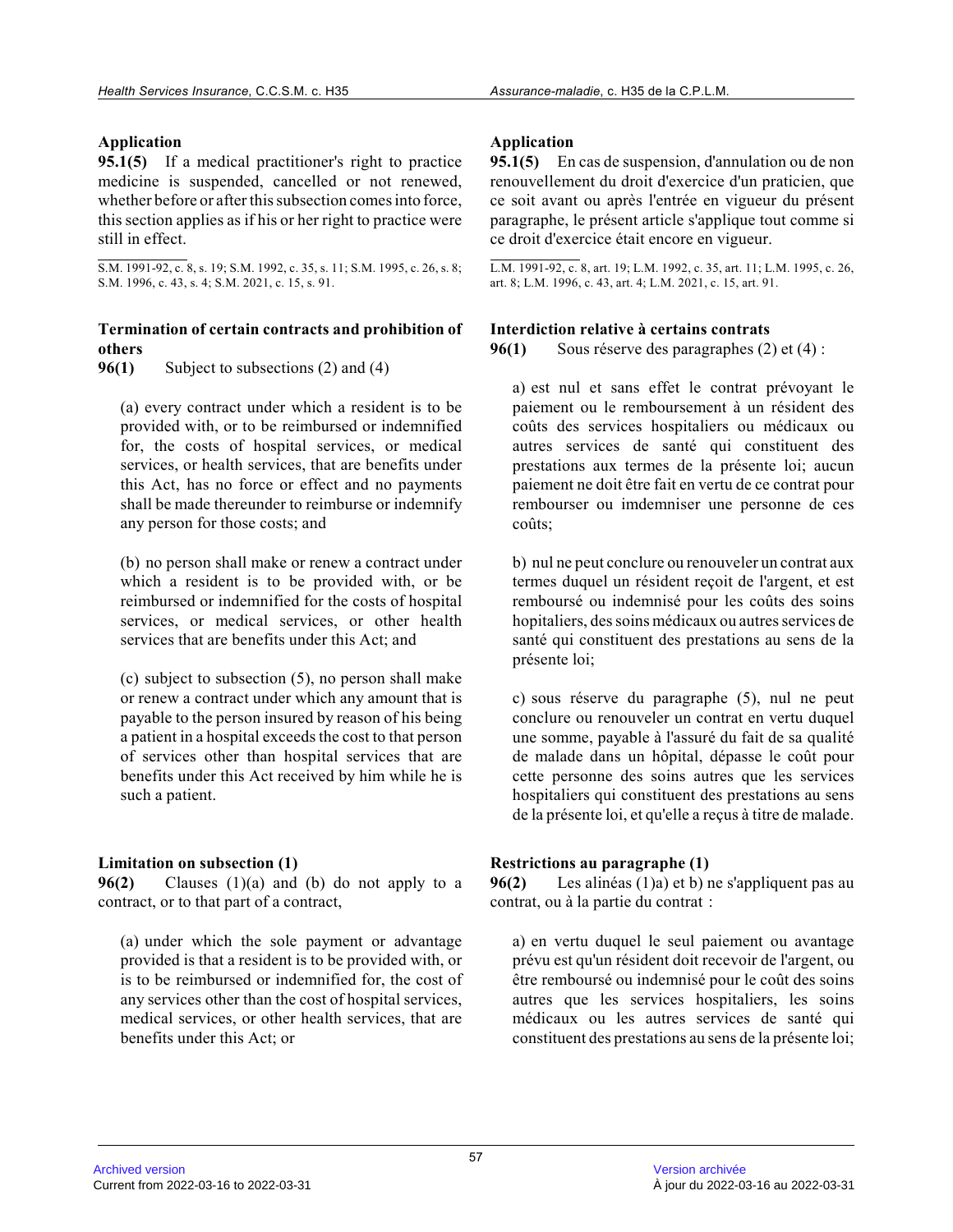(b) wherein the sole payments or advantages provided are those payable to third persons under an insurance contract in respect of third party liability, or under a motor vehicle liability contract, issued in accordance with *The Insurance Act* .

## **Offence and penalty**

**96(3)** Any person who contravenes, or refuses, or fails to comply with subsection (1) is guilty of an offence and liable, on summary conviction, to a fine not exceeding \$2,000.

#### **Insurance during waiting period permitted**

**96(4)** This section does not prohibit an insurer making or keeping in force a contract with a person who is not an insured person, under which that person is to be indemnified for the costs of hospital services, medical services, or other health services, that are benefits under this Act, and that are required by him, or by any of his dependants, during any waiting period .

#### **Saving**

**96(5)** A contract is not prohibited under clause (1)(c) solely because payment of the benefit s payable thereunder begins earlier if the person insured is a patient in a hospital than it would begin if he were not.

#### **Definition of past and future insured services 97(1)** In this section,

**"future cost of insured services"** means the estimated total cost of the future insured hospital , medical or other health services made necessary as the result of a bodily injury that will probably be required by an insured person after the date of settlement or, where there is no settlement, the first day of trial; (« coût futur des services assurés »)

b) dans lequel les seuls paiements ou avantages prévus sont ceux payables à des tiers aux termes d'un contrat d'assurance à l'égard de la responsabilité civile, ou en vertu d'un contrat d'assurance-automobile, délivré conformément à la *Loi sur l'assurance* .

## **Infraction et peine**

**96(3)** Celui qui contrevient, refuse ou omet de se conformer au paragraphe (1) se rend coupable d'une infraction et est passible, sur déclaration sommaire de culpabilité, d'une amende maximale de 2 000 \$.

## **Assurance pendant la période d'attente**

**96(4)** Le présent contrat n'empêche pas un assureur de conclure un contrat avec une personne autre qu'un assuré, prévoyant l'indemnisation des coûts des services hospitaliers, des soins médicaux et autres soins qu i constituent des prestations au sens de la présente loi e t dont elle ou ses personnes à charge ont besoin pendant toute période d'attente.

# **Exception**

**96(5)** Un contrat n'est pas interdit en application de l'alinéa (1)c) simplement parce que le paiement des prestations payables en vertu de ce contrat commence plus tôt si l'assuré est un patient dans un hôpital qu'il aurait commencé s'il ne l'était pas.

# **Définitions**

**97(1)** Les définitions qui suivent s'appliquent au présent article.

**« coût antérieur des services assurés »** Le coût total des services hospitaliers, des soins médicaux et des autres soins de santé assurés qui ont été nécessaires à la suite de blessures corporelles et qui ont été fournis à un assuré jusqu'à la date du règlement ou, en l'absence de règlement, jusqu'au premier jour du procès. ("past cost of insured services")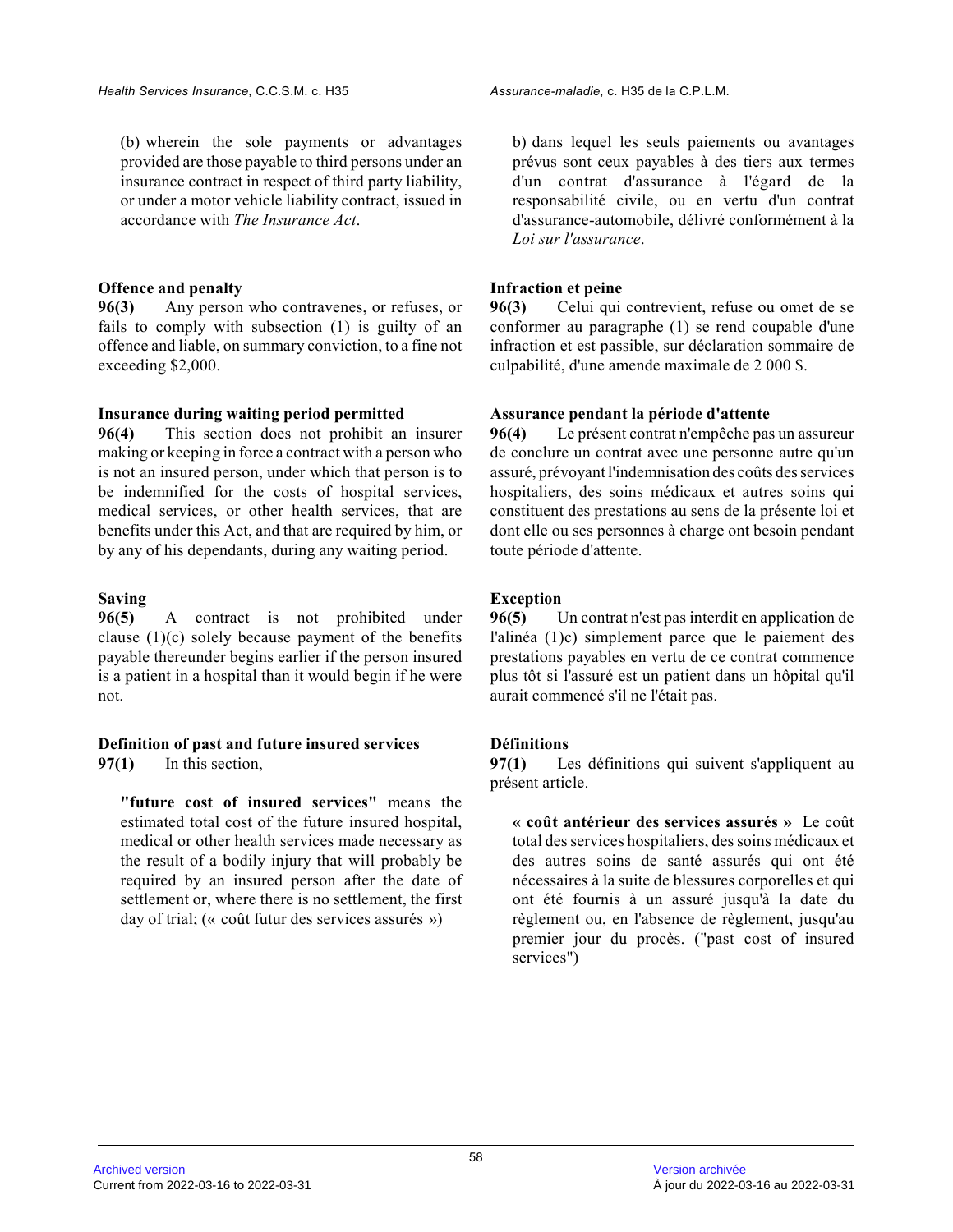**"past cost of insured services"** means the total cost of the insured hospital, medical or other health services made necessary as the result of a bodily injury and provided to an insured person up to and including the date of settlement or, where there is no settlement, the first day of trial. (« coût antérieur des services assurés »)

**Action by insured person for cost of insured services**

**97(2)** When, as a result of the negligence or other wrongful act or omission of another person, an insured person suffers bodily injuries for which he or she receives insured hospital, medical or other health services under this Act, and he or she is not entitled to receive compensation under Part 2 of *The Manitoba Public Insurance Corporation Act*, the person may, subject to section 101, bring an action against and recover from that other person

- (a) the past cost of the insured services; and
- (b) the future cost of insured services;

for which the person, if he or she were not an insured person, would be legally liable to pay.

# **Cost of hospital services**

**97(3)** For the purpose of this section, the cost of insured hospital services shall be the per diem rat e approved by the minister.

# **Certificate**

**97(4)** For the purpose of an action referred to in this section, the minister may issue one or more certificates that set out

(a) the insured hospital, medical or other health services that an insured person has received for bodily injuries suffered as a result of the negligence or other wrongful act or omission of another person ; and

(b) the cost of those services.

**« coût futur des services assurés »** Le coût total prévu des services hospitaliers, des soins médicaux et des autres soins de santé assurés et futurs qui sont nécessaires à la suite de blessures corporelles et dont un assuré aura probablement besoin après la date du règlement ou, en l'absence de règlement, après le premier jour du procès. ("future cost of insured services")

## **Action intentée par un assuré**

**97(2)** L'assuré qui subit des blessures corporelles occasionnées par la négligence ou par toute autre omission ou tout autre acte illégal d'une autre personne et pour lesquels il reçoit, en vertu de la présente loi, des services hospitaliers, des soins médicaux ou d'autre s soins de santé et pour lesquels il n'a pas droit à une indemnisation en vertu de la partie 2 de la *Loi sur la Société d'assurance publique du Manitoba* assurés peut, sous réserve de l'article 101, intenter une action contre cette autre personne et recouvrer de celle-ci les sommes qui suivent et qu'il aurait été légalement tenu de payer, s'il n'était pas un assuré :

- a) le coût antérieur des services assurés;
- b) le coût futur des services assurés.

# **Coût des services hospitaliers**

**97(3)** Pour l'application du présent article, le coût des services hospitaliers assurés est le taux de paiement quotidien approuvé par le ministre.

# **Certificat**

**97(4)** Aux fins de l'introduction d'une action visée par le présent article, le ministre peut délivrer un ou plusieurs certificats indiquant :

a) les services hospitaliers, soins médicaux et autre s services de santé assurés qu'un assuré a reçus pour les blessures corporelles occasionnées par la négligence ou par toute autre omission ou tout autr e acte illégal d'une autre personne;

b) le coût de ces services et de ces soins.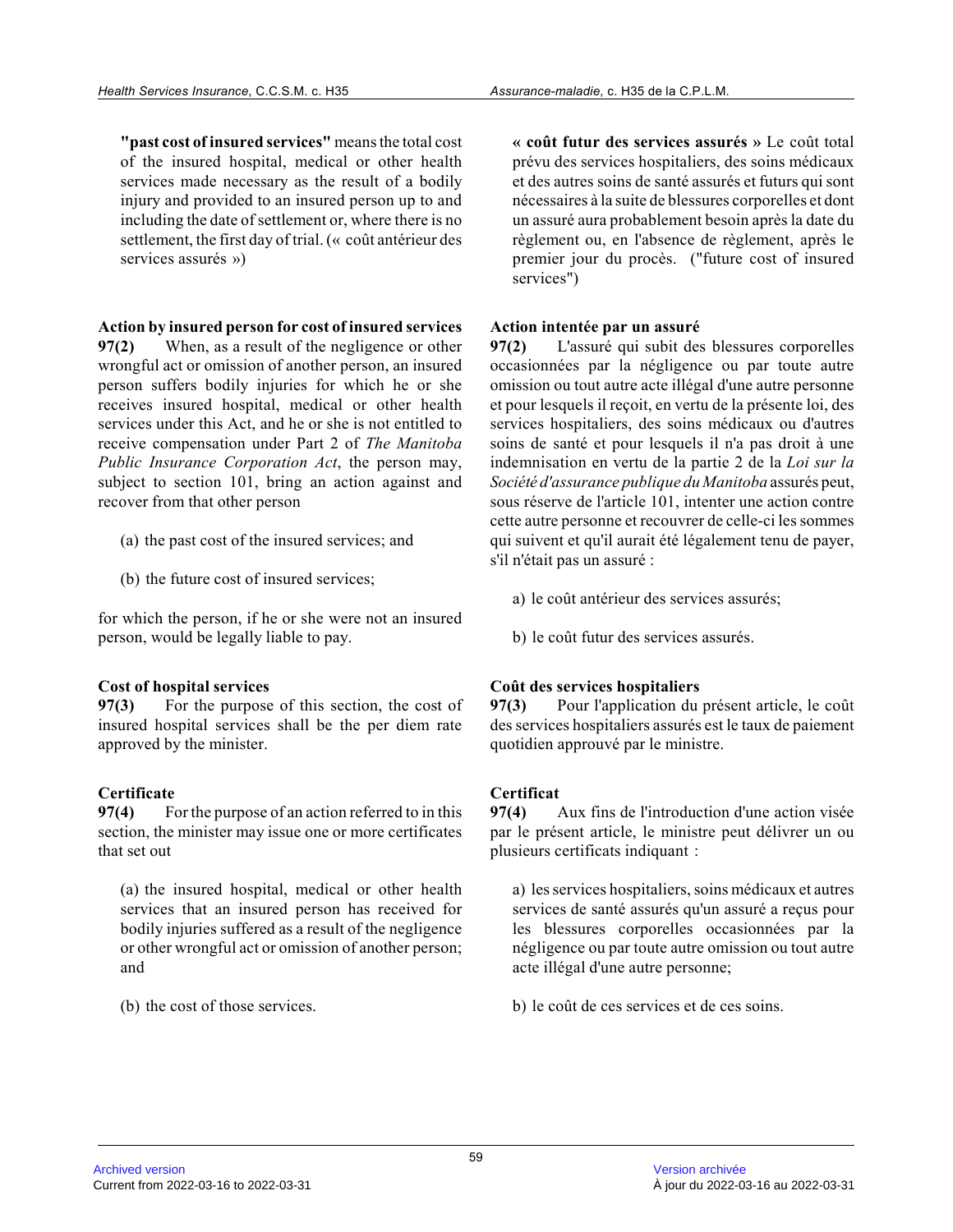# **Admissibility of certificate**

**97(5)** A certificate under subsection (4) is admissible in evidence as proof, in the absence of evidence to the contrary, of the facts stated in the certificate without proof of the minister's appointment or signature.

S.M. 1991-92, c. 8, s. 20; S.M. 1992, c. 35, s. 37; S.M. 1993, c. 36, s. 6; S.M. 2001, c. 21, s. 10.

## **Requirement to notify the minister**

**98** When an insured person to whom section 97 applies retains a lawyer to pursue recovery of damages for bodily injuries the insured person has suffered — or when a lawyer is retained on the insured person's behalf — the insured person shall, within 30 days after th e lawyer is retained,

(a) notify the minister in writing of the claim; and

(b) provide the minister with the information prescribed in the regulations.

S.M. 1991-92, c. 8, s. 21; S.M. 1992, c. 35, s. 11; S.M. 2001, c. 21, s. 11.

# **Information from insured person**

**98.1(1)** At the minister's request, every insured person to whom section 97 applies shall promptly provide the minister with information about

(a) the negligence or other wrongful act or omission that caused the person bodily injuries;

(b) the bodily injuries suffered;

(c) the insured hospital, medical or other health services received for the bodily injuries; and

(d) any other matter the minister may specify.

# **Certificat admissible en preuve**

**97(5)** Le certificat visé par le paragraphe (4) est admissible en preuve sans qu'il soit nécessaire de prouver la nomination du ministre ou l'authenticité de sa signature; sauf preuve contraire, le certificat fait foi de son contenu.

L.M. 1991-92, c. 8, art. 20; L.M. 1992, c. 35, art. 37; L.M. 1993, c. 36, art. 6; L.M. 2001, c. 21, art. 10.

## **Avis obligatoire au ministre**

**98** Lorsqu'un assuré auquel s'applique l'article 97 retient les services d'un avocat afin de recouvrer des dommages-intérêts pour les blessures corporelles qu'il a subies ou lorsque les services d'un avocat sont retenus au nom de l'assuré, ce dernier, dans les 30 jours après qu'est commis un avocat :

a) avise par écrit le ministre de la demande;

b) fournit au ministre les renseignements prévus par les règlements.

L.M. 1991-92, c. 8, art. 21; L.M. 1992, c. 35, art. 11; L.M. 2001, c. 21, art. 11.

# **Renseignements provenant de l'assuré**

**98.1(1)** À la demande du ministre, chaque assuré auquel s'applique l'article 97 fournit sans délai a u ministre les renseignements concernant :

a) la négligence ou toute autre omission ou tout autre acte illégal qui a occasionné les blessures corporelles de l'assuré;

b) les blessures corporelles qui ont été subies;

c) les services de santé assurés, notamment les services hospitaliers et les soins médicaux, qui ont été reçus à l'égard des blessures corporelles;

d) toute autre question qu'indique ce dernier.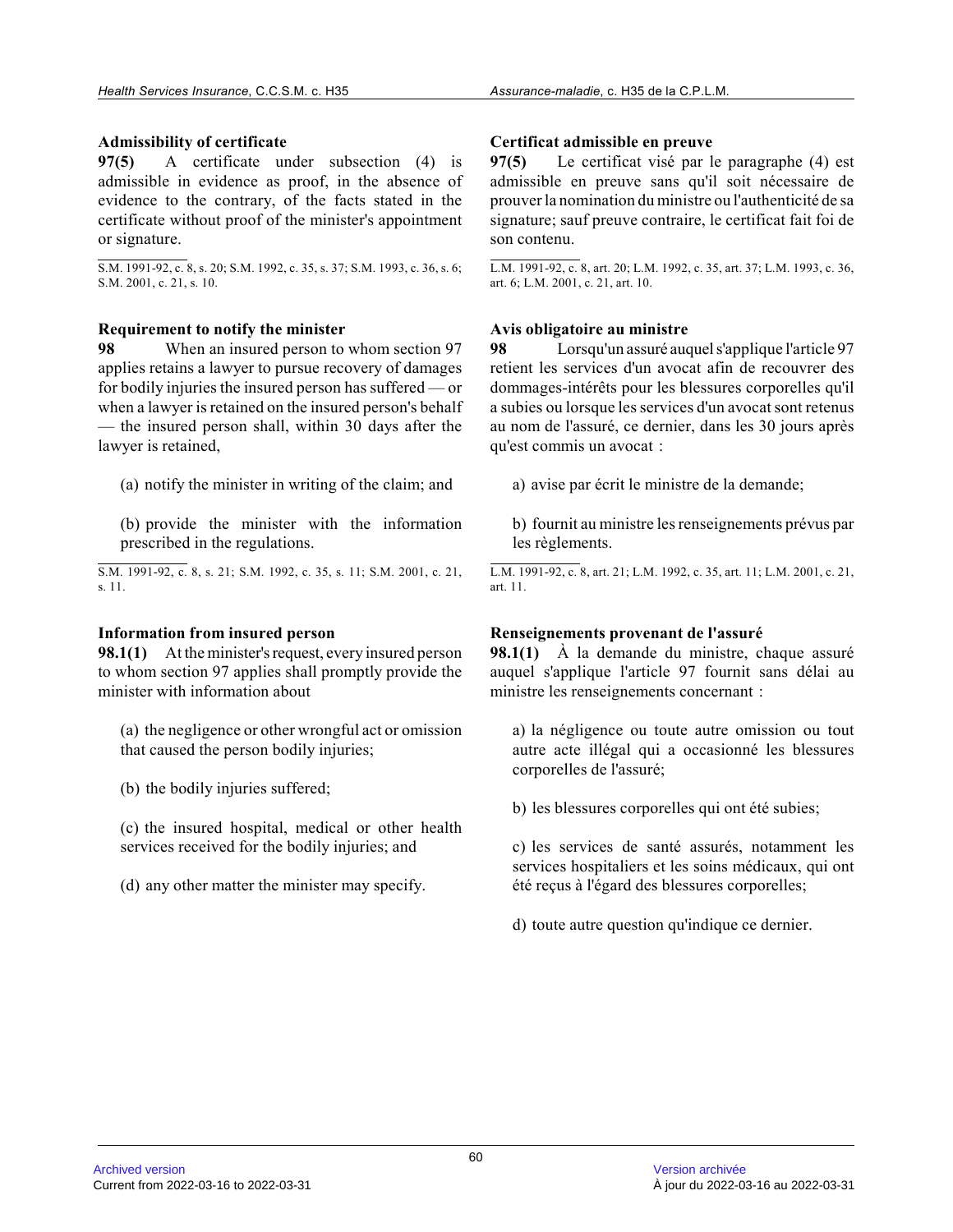#### **Information from others**

**98.1(2)** Any person who has information about insured hospital, medical or other health services provided to an insured person to whom section 97 applies shall, at the minister's request, promptly provide that information to the minister. However, this requirement does not apply to information subject t o solicitor-client privilege.

S.M. 2001, c. 21, s. 11.

#### **Duty to cooperate**

**98.2(1)** An insured person to whom section 97 applies shall cooperate fully with the minister and his or her officials and lawyers in establishing and proving th e minister's right to recover the past cost of insured services and the future cost of insured services that have been provided to or that will be required by the insured person.

#### **Duty applies in all cases**

**98.2(2)** The duty to cooperate applies whether the costs are included in a claim brought by the insure d person, or are claimed in an action brought in the name of Her Majesty in right of the province.

S.M. 2001, c. 21, s. 11.

#### **Judgment creditor a trustee for minister**

**99** A person who recovers any amount under section 97 shall receive and hold it in trust for th e minister, and shall pay it to the minister forthwith.

 $\overline{S.M. 1992, c. 35, s. 11}.$ 

#### **Judge to divide award**

**99.1** The judge at trial shall, if the evidence permits, apportion the elements of the insured person's loss and damages so as to clearly designate the amount of the recovery for the past cost of insured services and separate it from the amount of the recovery of futur e cost of insured services, if any.

S.M. 1991-92, c. 8, s. 22; S.M. 1992, c. 35, s. 38.

#### **Renseignements provenant d'autres personnes**

**98.1(2)** Toute personne ayant des renseignements concernant les services de santé assurés, notamment les services hospitaliers et les soins médicaux, fournis à un assuré auquel s'applique l'article 97 communique sans délai ces renseignements au ministre, à la demande de ce dernier. La présente obligation ne s'applique toutefois pas aux renseignements faisant l'objet du secret professionnel de l'avocat.

L.M. 2001, c. 21, art. 11.

# **Collaboration**

**98.2(1)** L'assuré auquel s'applique l'article 97 collabore sans restrictions avec le ministre et les représentants officiels et avocats de ce dernier afi n d'établir et de prouver le droit qu'a le ministre de recouvrer le coût antérieur et futur des services assurés qui ont été fournis à l'assuré ou dont celui-ci aur a besoin.

## **Collaboration obligatoire**

**98.2(2)** L'obligation de collaborer existe, peu importe que le coût prévu au paragraphe (1) soit inclus dans le montant de la demande présentée par l'assuré ou soi t demandé dans le cadre d'une action intentée au nom de Sa Majesté du chef de la province.

L.M. 2001, c. 21, art. 11.

# **Le créancier sur jugement est fiduciaire**

**99** Celui qui recouvre une somme en vertu de l'article 97 doit la recevoir et la détenir en fiducie pour le ministre et la lui payer dans les plus brefs délais.

L.M. 1992, c. 35, art. 11.

# **Répartition du montant adjugé**

**99.1** Pendant le procès, le juge répartit, selon les éléments de preuve dont il dispose, le montant des pertes et des dommages subis par l'assuré de façon à ce que soit établi clairement et distinctement le montant du recouvrement payable à l'égard du coût antérieur de s services assurés par rapport au montant recouvrable à l'égard du coût futur des services assurés, le cas échéant.

L.M. 1991-92, c. 8, art. 22; L.M. 1992, c. 35, art. 38.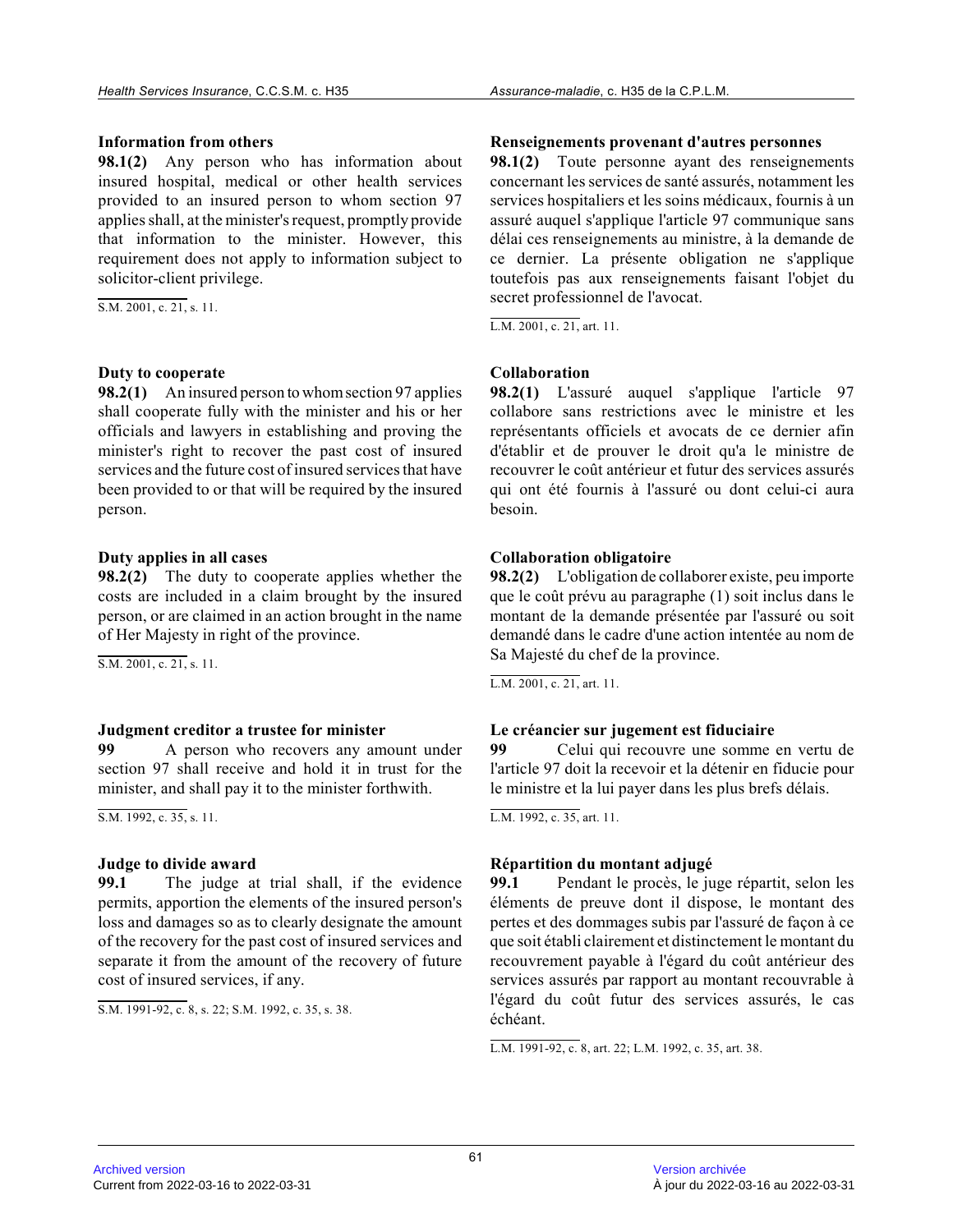## **Insufficient amount of recovery**

**99.2(1)** Where the amount of money recovered by an insured person to whom section 97 applies, whether by action or on settlement, is, after deduction of the costs of the recovery, not sufficient to provide complete indemnity for the loss or damage suffered, the amount remaining after deduction of the costs of recovery shall be divided between the insured person and the minister in the proportion in which the loss or damage has been borne by them.

## **Exception for undue hardship**

**99.2(2)** Subsection (1) does not apply where a division between the minister and the insured person of money recovered would result in undue hardship to th e insured person.

# **Minister may waive rights**

**99.2(3)** The minister may waive the minister's right to recovery under subsection (1) on such terms and conditions as he or she considers appropriate.

S.M. 1991-92, c. 8, s. 22; S.M. 1992, c. 35, s. 11 and 39.

# **Payment to minister by judgment debtor**

**100** A person liable under section 97 to pay any amount may pay it to the minister, the receipt of which given therefor is a discharge of the liability and of any judgment recovered against him by reason thereof, to the extent of the amount so paid.

S.M. 1992, c. 35, s. 11.

# **Recovery of proportionate parts of damages**

**101** Where, by reason of *The Tortfeasors and Contributory Negligence Act*, a person by whom an action may be maintained under section 97 is entitled to recover only a portion of the damages suffered by him by reason of the bodily injuries, he is entitled to claim and recover under section 97 only an equal proportion of the amount of the cost of the hospital services that are benefits and the amount of the benefits with respect to the costs of medical services and other health services for which he may maintain an action under that section.

## **Recouvrement insuffisant**

**99.2(1)** Le montant d'argent que l'assuré visé à l'article 97 a recouvré au moyen d'une action ou d'un règlement et qui est, après la déduction des frais occasionnés par le recouvrement, insuffisant pour qu e soit indemnisé complètement l'assuré de la perte ou des dommages qu'il a subis est divisé entre l'assuré et le ministre en proportion de la perte ou des dommages que ces derniers ont supportés.

# **Exception en cas de préjudice indu**

**99.2(2)** Le paragraphe (1) ne s'applique pas dans le cas où la division du montant d'argent recouvré entre l'assuré et le ministre causerait un préjudice indu à l'assuré.

## **Renonciation au recouvrement**

**99.2(3)** Le ministre peut, aux conditions qu'il estime indiquées, renoncer au droit de recouvrement prévu au paragraphe (1).

L.M. 1991-92, c. 8, art. 22; L.M. 1992, c. 35, art. 11 et 39.

## **Paiement au ministre par le débiteur sur jugement**

**100** Celui qui est tenu de payer une somme en vertu de l'article 97 peut la payer au ministre et le reçu du ministre à cet effet constitue une libération de responsabilité et de tout jugement rendu contre lui , jusqu'à concurrence du montant ainsi payé.

L.M. 1992, c. 35, art. 11.

# **Recouvrement proportionnel en dommages-intérêts**

**101** Lorsqu'en raison de la *Loi sur les auteurs de délits civils et la négligence contributive*, une personne qui peut intenter une action aux termes de l'article 97 est habilitée à recouvrer une partie seulement des dommages-intérêts causés par ses blessures corporelles, elle a le droit de réclamer et de recouvrer, en application de l'article 97, uniquement la partie proportionnelle du montant du coût des services hospitaliers qui constituent des prestations et du montant des prestations relatives au coûts des soins médicaux et autres services de santé pour lesquels elle peut intenter une action en application dudit article.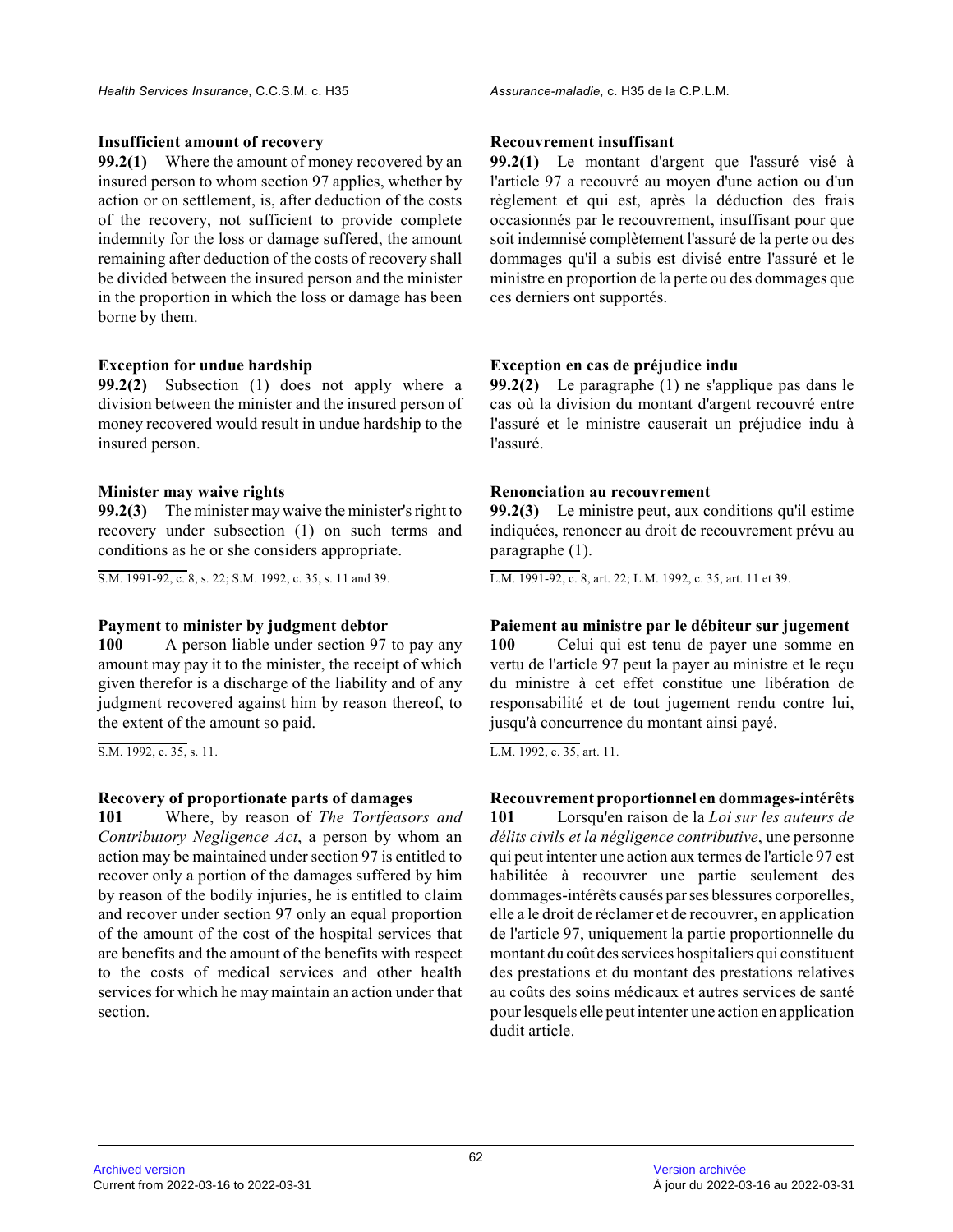# **Consent of minister to settlement**

**102(1)** Subject to subsection (2), a settlement of the claim that any person has under section 97, whether before or after an action based thereon is brought is void unless the minister consents thereto; and where such a consent is given, the person liable to pay th e amount agreed upon shall pay it to the minister forthwith.

## **Consent not required**

**102(2)** Where a person having a claim under section 97 makes a settlement thereof whereby an amount equal to the cost of the hospital services that are benefits or an amount equal to the benefits with respect to the cost of medical services, or other health services, or all or any of them, to which reference is made i n section 97 becomes payable by an insurance company, if the insurance company pays that amount to the minister within 30 days from the date of the settlement, the consent of the minister to the settlement is no t required.

S.M. 1992, c. 35, s. 11.

# **Action under M.P.I.C. Act**

**103** An insured person who may bring an action against another person under section 97 may also, i n respect of bodily injuries arising out of the operation of a motor vehicle in Manitoba by a person whose identity or whereabouts cannot be ascertained, bring an action under *The Manitoba Public Insurance Corporation Act* or the regulations under that Act for the amount fo r which an action may be brought under section 97.

S.M. 1991-92, c. 8, s. 23.

# **Appeal by minister**

**104(1)** Where judgment has been given in an action to which reference is made in section 97, if the plaintiff has not appealed therefrom within the period limited for making such an appeal, the minister, on behalf of and in the name of the plaintiff, may appeal against the judgment as the plaintiff might have done, notwithstanding that the time has elapsed within which the plaintiff could appeal; but no appeal by the minister under this section may be begun after 60 days have elapsed since the end of the period within which th e plaintiff could have appealed.

**Consentement du ministre au règlement amiable**

**102(1)** Sous réserve du paragraphe (2), le règlement de la réclamation faite en application de l'article 97 est nul, peu importe qu'il intervienne avant ou après l'introduction de l'action, à moins que le ministre n'y consente. Lorsque ce consentement est donné, la personne tenue au paiement de la somme convenue la paie au ministre dans les plus brefs délais.

# **Consentement non requis**

**102(2)** Le consentement au règlement n'est pas requis lorsqu'une personne ayant fait une réclamation en vertu de l'article 97 en obtient le règlement pour un montant égal au coût des services hospitaliers qui constituent des prestations ou pour un montant égal aux prestations relatives au coût des soins médicaux ou autres services de santé, mentionnés à l'article 97, lequel montant devient payable par une compagnie d'assurance, si la compagnie d'assurance paye ce montant au ministre dans les 30 jours de la date du règlement.

L.M. 1992, c. 35, art. 11.

# **Autre action intentée**

**103** L'assuré qui peut, en vertu de l'article 97, intenter une action contre une autre personne peut aussi le faire en vertu de la *Loi sur la Société d'assurance publique du Manitoba* ou de ses règlements d'application pour le montant de l'action visée à l'article 97, relativement à des blessures corporelles résultant de la conduite d'un véhicule automobile au Manitoba par une personne dont l'identité ou l'adresse ne peut être établie.

L.M. 1991-92, c. 8, art. 23.

# **Appel par le ministre**

**104(1)** Lorsqu'un jugement a été rendu dans une action mentionnée à l'article 97, si le demandeur n'a pas interjeté appel dans le délai qui lui est imparti, le ministre peut, pour le compte et au nom du demandeur, en appeler du jugement comme l'aurait fait celui-ci , même si le délai d'appel imparti au demandeur s'est écoulé; mais aucun appel par le ministre en vertu du présent article ne peut être interjeté passé 60 jours après l'écoulement du délai durant lequel le demandeur aurait pu interjeter appel.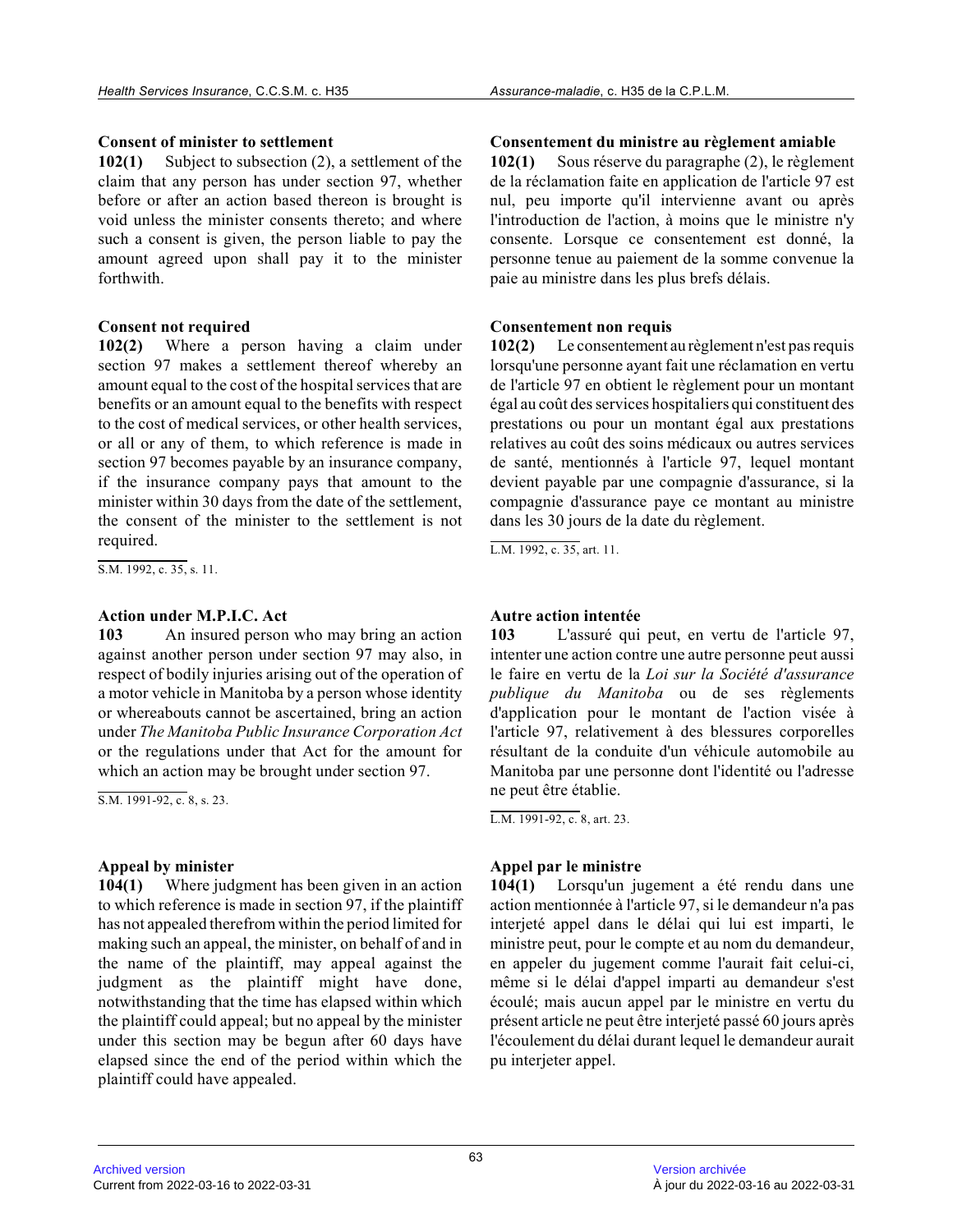# **Notice of intention to appeal**

**104(2)** Before beginning an appeal under subsection (1) the minister shall give to the defendant in the action notice in writing of his or her intention to appeal and shall file a copy of the notice in the proper office of the court in which the action was brought .

## **Stay of proceedings and abandonment of appeal**

**104(3)** Subject as herein provided, upon the filing of a notice by the minister under subsection (2), all proceedings under the judgment shall be stayed until the expiration of the period of 60 days mentioned in subsection (1); but if within that period the minister decides not to appeal the minister may, without payment of costs to any party to the action, file a notice o f abandonment of the appeal in the office in which th e notice was filed, and thereupon any proceedings under the judgment may be begun or continued.

S.M. 1992, c. 35, s. 11 and 40; S.M. 1994, c. 20, s. 10.

## **Consent of minister to abandonment of action**

**105** Where an insured person to whom section 97 applies brings an action in which he includes a claim as provided in that section, he shall not abandon or discontinue the action in so far as that claim is affected, unless he has received the written consent of the minister thereto; and any abandonment or discontinuance without such a consent is void.

S.M. 1992, c. 35, s. 11.

# **Right of minister to bring action**

**106(1)** Subject to sections 109 and 110, where a person who may claim and recover an amount under section 97,

(a) does not bring an action;

(b) brings an action that does not include or that in the opinion of the minister is insufficient to adequately recover the past cost of insured services and the future cost of insured services; or

(c) does not effect a settlement of the claim in an amount and subject to terms and conditions that are acceptable to the minister;

# **Avis d'intention d'interjeter appel**

**104(2)** Avant d'interjeter appel en vertu du paragraphe (1), le ministre doit donner au défendeur à l'action, un avis écrit de son intention d'interjeter appel et doit déposer une copie de l'avis au greffe approprié de la cour dans laquelle l'action a été introduite.

## **Suspension des procédures et désistement d'appel**

**104(3)** Sous réserve des dispositions de la présente loi, après le dépôt d'un avis par le ministre conformément au paragraphe (2), toutes les procédures se rapportant au jugement doivent être suspendues jusqu'à l'expiration du délai de 60 jours mentionné au paragraphe (1); mais si en dedans de ce délai le ministre décide de ne pas interjeter appel il peut, sans être tenu de payer les dépens d'aucune partie à l'action, déposer un avis de désistement d'appel au greffe de la cour, après quoi toutes les procédures se rapportant au jugement peuvent être introduites ou continuées.

L.M. 1992, c. 35, art. 11 et 40.

# **Consentement du ministre au désistement**

**105** Lorsqu'un assuré auquel s'applique l'article 97 intente une action dans laquelle il inclut une réclamation conformément à cet article, il ne peut se désister de son action en ce qui concerne la réclamation à moins d'avoir reçu le consentement écrit du ministre à cet égard; et tout désistement sans un tel consentement est nul.

L.M. 1992, c. 35, art. 11.

# **Action intentée par le ministre**

**106(1)** Sous réserve des articles 109 et 110, le ministre peut, après avoir donné un avis à l'assuré, continuer au nom de Sa Majesté du chef de la provinc e l'action visée à l'article 97 si la personne qui peut demander et recouvrer un montant en vertu de cet article :

a) n'intente pas d'action;

b) intente soit une action qui ne vise pas le recouvrement des coûts antérieurs et futurs des services assurés, soit une action dont le montant, d e l'avis du ministre, est insuffisant pour recouvrer ce s coûts;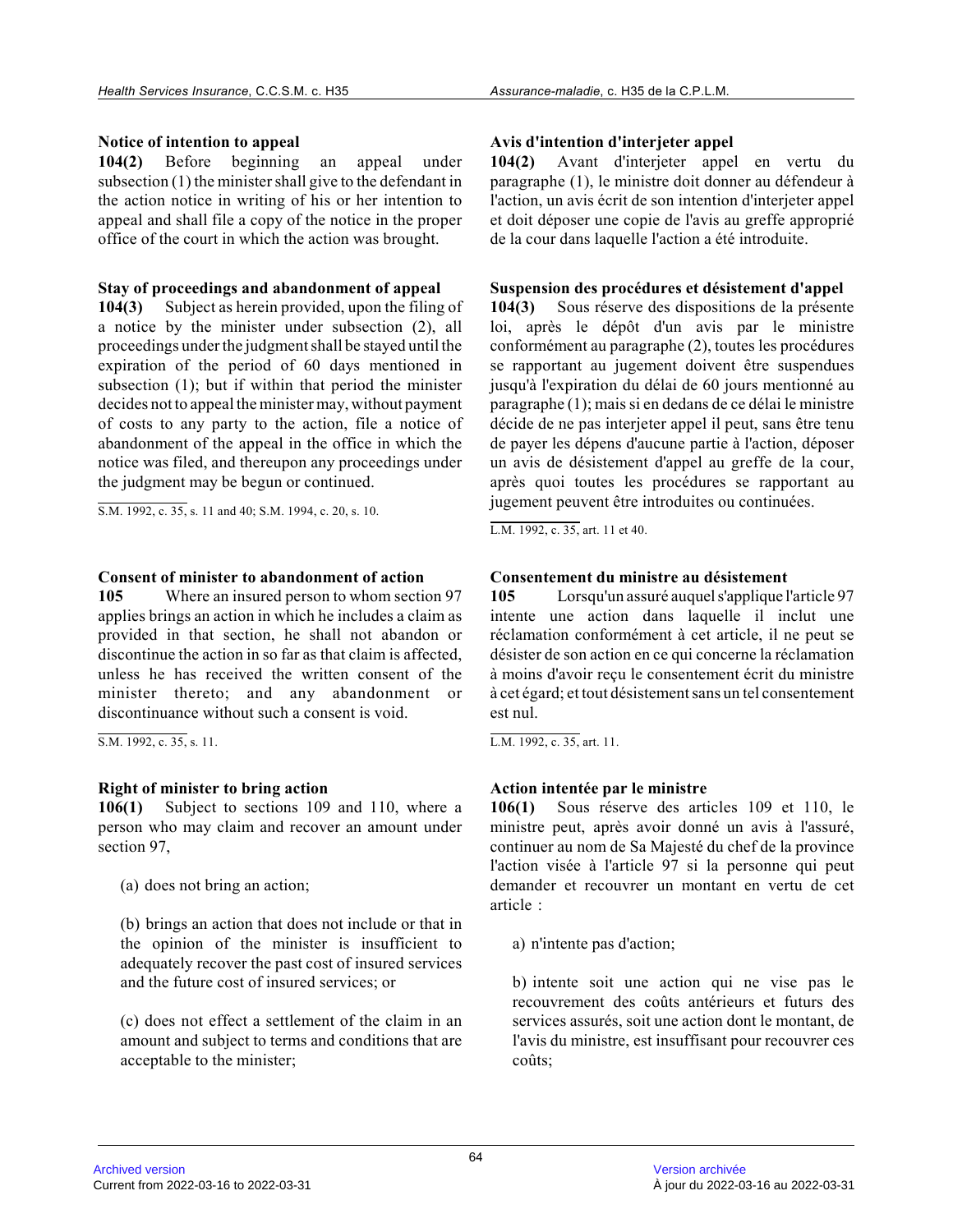the minister may, upon notice to the insured person , bring an action in the name of Her Majesty in right of the province under section 97.

#### **Action under M.P.I.C. Act**

**106(2)** The minister may, under *The Manitoba Public Insurance Corporation Act* or the regulations made under that Act, bring an action in the name of Her Majesty in right of the province to recover past and future costs of insured services where the costs are incurred in respect of bodily injuries arising out of the operation of a motor vehicle in Manitoba by a perso n whose identity or whereabouts cannot be ascertained .

S.M. 1991-92, c. 8, s. 24; S.M. 1992, c. 35, s. 41.

#### **Defences to action by minister**

**107** Where the minister brings an action under section 106, the defendant may raise any defence to the action that he could have raised against the person who under section 97 could bring, or could have brought an action, including a defence under *The Tortfeasors and Contributory Negligence Act*; and, if necessary, the court shall determine the degree of negligence of the defendant, and the minister shall recover only that part of the cost of the hospital services that are benefits and of the benefits with respect to the cost of medical services and other health services or both parts, incurred or to be incurred that is proportionate to that degree of negligence.

S.M. 1992, c. 35, s. 11.

## **Action of minister on death of insured person**

**108** Where a person who, under section 97 may claim and recover an amount as therein provided dies without bringing an action under that section, and his personal representative does not bring action under that section within the period to which reference is made in section 110, the minister may thereafter but subject to section 109, bring action as provided in section 106 .

S.M. 1992, c. 35, s. 11; S.M. 2001, c. 21, s. 12.

c) n'effectue pas de règlement de la demande pour le montant et selon les conditions que le ministre estime acceptables.

#### **Droit du ministre d'intenter une action**

**106(2)** Le ministre peut intenter une action, au nom de Sa Majesté du chef de la province, en vertu de la *Loi sur la Société d'assurance publique du Manitoba* ou de ses règlements d'application pour recouvrer les coût s antérieurs et futurs des services assurés qui ont ét é engagés relativement à des blessures corporelles résultant de la conduite d'un véhicule automobile au Manitoba par une personne dont l'identité ou l'adresse ne peut être établie.

L.M. 1991-92, c. 8, art. 24; L.M. 1992, c. 35, art. 41.

## **Moyens de défense**

**107** Lorsque le ministre intente une action aux termes de l'article 106, le défendeur peut soulever tou t moyen de défense à l'action qu'il aurait pu soulever contre la personne qui, aux termes de l'article 97, peut ou aurait pu intenter l'action, y compris un moyen de défense en vertu de la *Loi sur les auteurs de délits civils et la négligence contributive*. Si nécessaire, la cour détermine le degré de négligence du défendeur et le ministre recouvre seulement les coûts des services hospitaliers qui constituent des prestations de même que les prestations relatives au coût des soins médicaux et autres services de santé, en proportion du degré de négligence déterminé.

L.M. 1992, c. 35, art. 11.

## **Décès de l'assuré**

**108** Le ministre peut, sous réserve de l'article 109, intenter une action conformément à l'article 106 dans les délais y visés, lorsque la personne qui peut réclamer et recouvrer un montant aux termes de l'article 97 décède sans avoir intenté l'action et que son exécuteur testamentaire n'intente pas l'action aux termes de cet article dans les délais mentionnés à l'article 110.

L.M. 1992, c. 35, art. 11; L.M. 2001, c. 21, art. 12.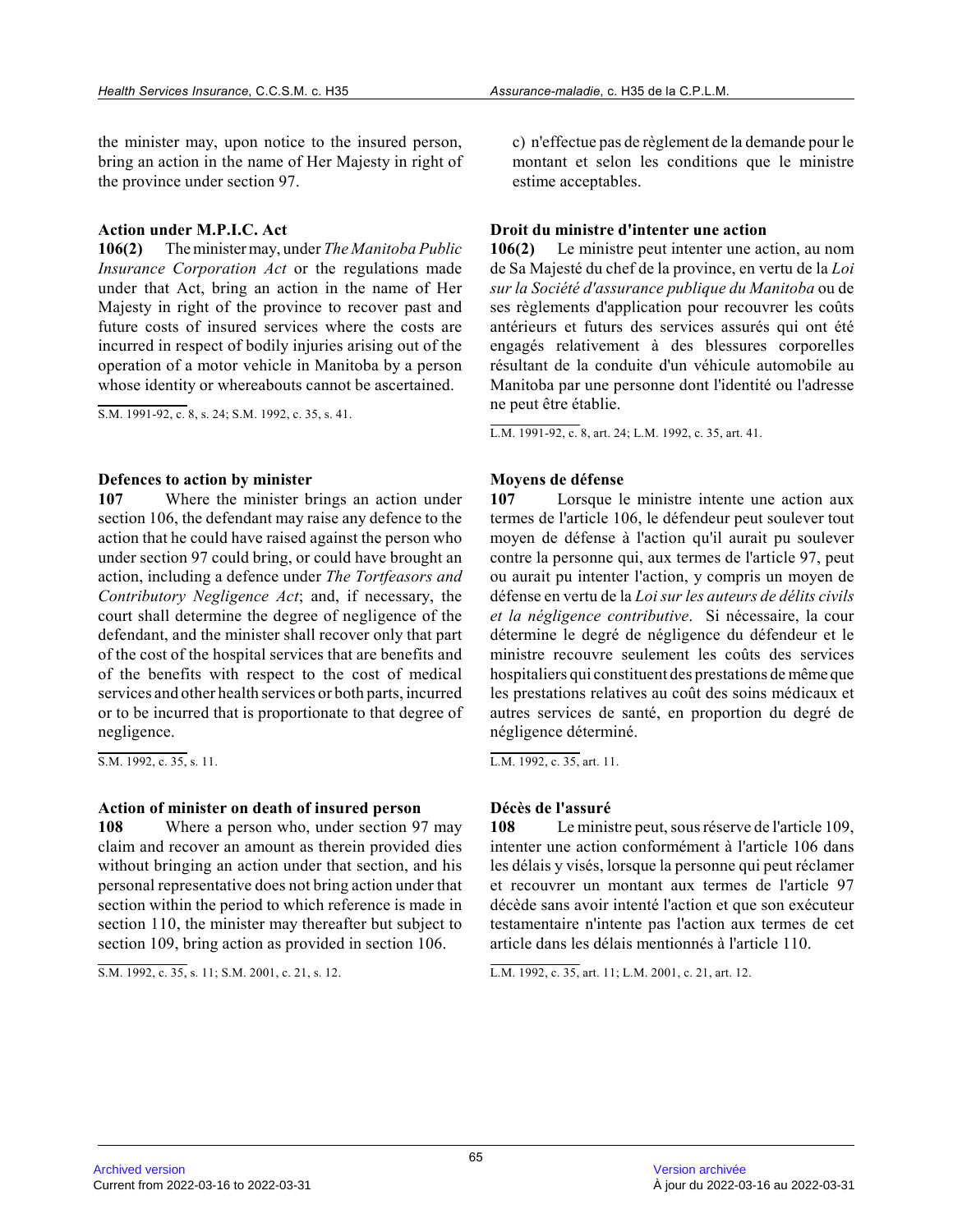#### **Limitation on minister's right to bring action**

**109** Except as provided in section 110, the minister may only bring an action under section 106 within 2 years from the date the bodily injuries ar e suffered, unless a justice is satisfied, on application by the minister, that the minister did not know that a cause of action had arisen under section 97 and the justice permits the minister to bring an action after the 2 years has elapsed.

S.M. 1991-92, c. 8, s. 25; S.M. 1992, c. 35, s. 42.

#### **Extension of time: abandonment or discontinuance 110(1)** If an insured person

(a) brings an action under section 97; and

(b) abandons or discontinues the action insofar as the claim for the amounts described in clauses 97(2)(a) and (b) are concerned;

the minister may bring an action in the name of Her Majesty in right of the province within 3 months fro m the date the minister receives written notice of the abandonment or discontinuance.

#### **Extension of time: failure to give notice 110(2)** If an insured person

(a) brings an action under section 97 without including in the claim the amounts described in clauses  $97(2)(a)$  and (b); and

(b) fails to give notice of the action to the ministe r under subsection 98(1);

the minister may bring an action in the name of Her Majesty in right of the province within 3 months from the date the minister receives notice that the insured person has brought an action, or within the 2 year period set out in section 109, whichever comes later .

# **Restriction au droit du ministre d'intenter une action**

**109** Sous réserve de l'article 110, le ministre ne peut intenter une action en vertu de l'article 106 que dans les deux ans suivant la date à laquelle les blessures corporelles ont été subies. Toutefois, le ministre peut intenter l'action après ce délai si un juge de paix le lui permet, après avoir décidé, à la suite d'une requête présentée par le ministre, que ce dernier ne savait pas qu'une cause d'action avait pris naissance en vertu d e l'article 97.

L.M. 1991-92, c. 8, art. 25; L.M. 1992, c. 35, art. 42.

## **Prorogation de délai — désistement**

**110(1)** Le ministre peut intenter une action au nom de Sa Majesté du chef de la province dans les trois mois suivant la date de réception d'un avis écrit de désistement provenant d'un assuré qui :

a) d'une part, a intenté une action en vertu de l'article 97;

b) d'autre part, s'est désisté de son action relativement aux montants visés aux alinéas 97(2)a) et b).

## **Prorogation de délai — défaut de donner un avis**

**110(2)** Le ministre peut intenter une action au nom de Sa Majesté du chef de la province et, à cette fin, jouit d'un délai de trois mois à compter de la date de réception de l'avis indiquant que l'assuré a intenté une action ou de deux ans à compter de la date de survenance des blessures corporelles, si elle lui es t postérieure, si l'assuré :

a) d'une part, a intenté une action en vertu de l'article 97 sans que le recouvrement des montants visés aux alinéas 97(2)a) et b) n'y ait été prévu;

b) d'autre part, a omis de donner au ministre un avis de l'action en vertu du paragraphe 98(1).

L.M. 1991-92, c. 8, art. 25; L.M. 1992, c. 35, art. 43; L.M. 2001, c. 21, art. 13.

S.M. 1991-92, c. 8, s. 25; S.M. 1992, c. 35, s. 43; S.M. 2001, c. 21, s. 13.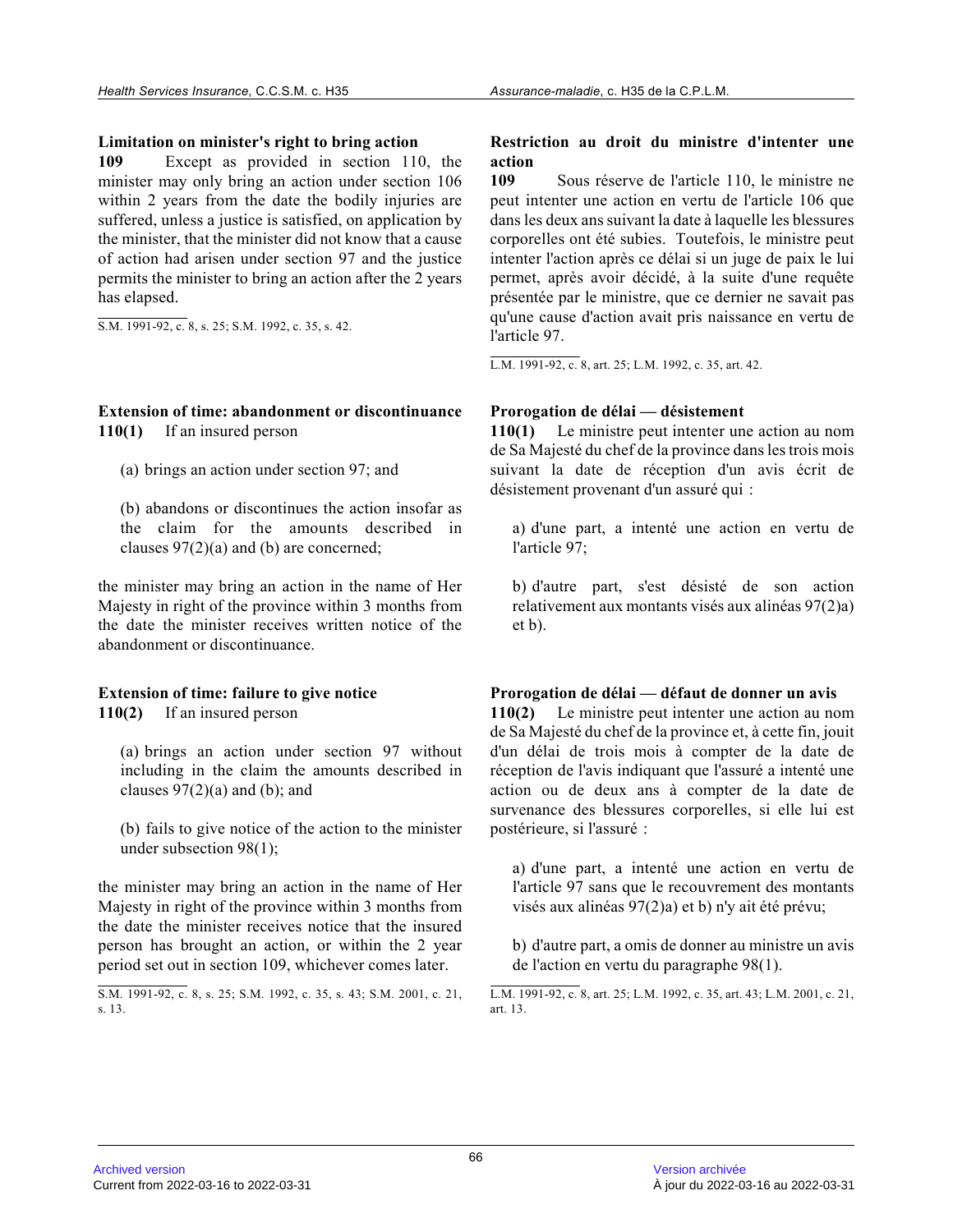## **Interest**

**110.1(1)** When a claim for amounts described in clause  $97(2)(a)$  or (b) is settled or a judgment is obtained, the settlement or judgment must include a n amount for prejudgment interest.

# **Calculation**

**110.1(2)** Prejudgment interest is to be calculated in accordance with Part XIV of *The Court of Queen's Bench Act* from the date the cause of action arose to the date of the settlement or judgment.

S.M. 2001, c. 21, s. 14.

# **Periodic payments**

**110.2** If an insured person to whom section 97 applies

(a) enters into a settlement that provides for amounts described in clause  $97(2)(a)$  or (b) to be paid wholly or partly by periodic payments; or

(b) obtains a judgment that orders amounts described in clause  $97(2)(a)$  or (b) to be paid wholly or partly by periodic payments;

the insured person shall provide the minister with a copy of the settlement document or judgment as soon as possible after the settlement is entered into or th e judgment is obtained.

S.M. 2001, c. 21, s. 14.

## **Application for joint trial**

**111** Where the minister brings an action as provided in section 106, the minister may on giving reasonable notice to the insured person apply to a judge of the court in which the action is brought for an order to have the action tried together with any action in the same court brought by the insured person to recover damages in respect of the same occurrence and the judge, if he deems it just and reasonable, may make the order.

 $\overline{S.M. 1992, c. 35, s. 44}.$ 

## **Intérêt**

**110.1(1)** Lorsqu'une demande visant l'obtention des sommes prévues à l'alinéa 97(2)a) ou b) est réglée o u qu'un jugement est rendu, le règlement ou le jugement en question prévoit une somme pour l'intérêt antérieur au jugement.

# **Calcul**

**110.1(2)** L'intérêt antérieur au jugement est calculé conformément à la partie XIV de la *Loi sur la Cour du Banc de la Reine* à partir de la date à laquelle a pris naissance la cause d'action jusqu'à la date du règlement ou du jugement.

L.M. 2001, c. 21, art. 14.

# **Versements périodiques**

**110.2** S'il conclut un règlement qui prévoit le paiement intégral ou par versements périodiques des sommes prévues à l'alinéa 97(2)a) ou b) ou s'il obtient un jugement qui ordonne le paiement de ces sommes d e l'une ou l'autre de ces manières, l'assuré auquel s'applique l'article 97 fournit au ministre une copie du règlement ou du jugement dès que possible après qu'il est inscrit ou rendu, le cas échéant.

L.M. 2001, c. 21, art. 14.

## **Requête de réunion d'action**

**111** Lorsqu'il intente une action en vertu de l'article 106, le ministre peut, après avoir donné un avis raisonnable à l'assuré de son intention, faire une requête de réunion d'action au juge de la cour où l'action est intentée, afin que son action soit instruite en mêm e temps que toute action intentée par l'assuré à l'égard du même litige. Le juge peut rendre l'ordonnance qu'i l estime raisonnable.

L.M. 1992, c. 35, art. 44.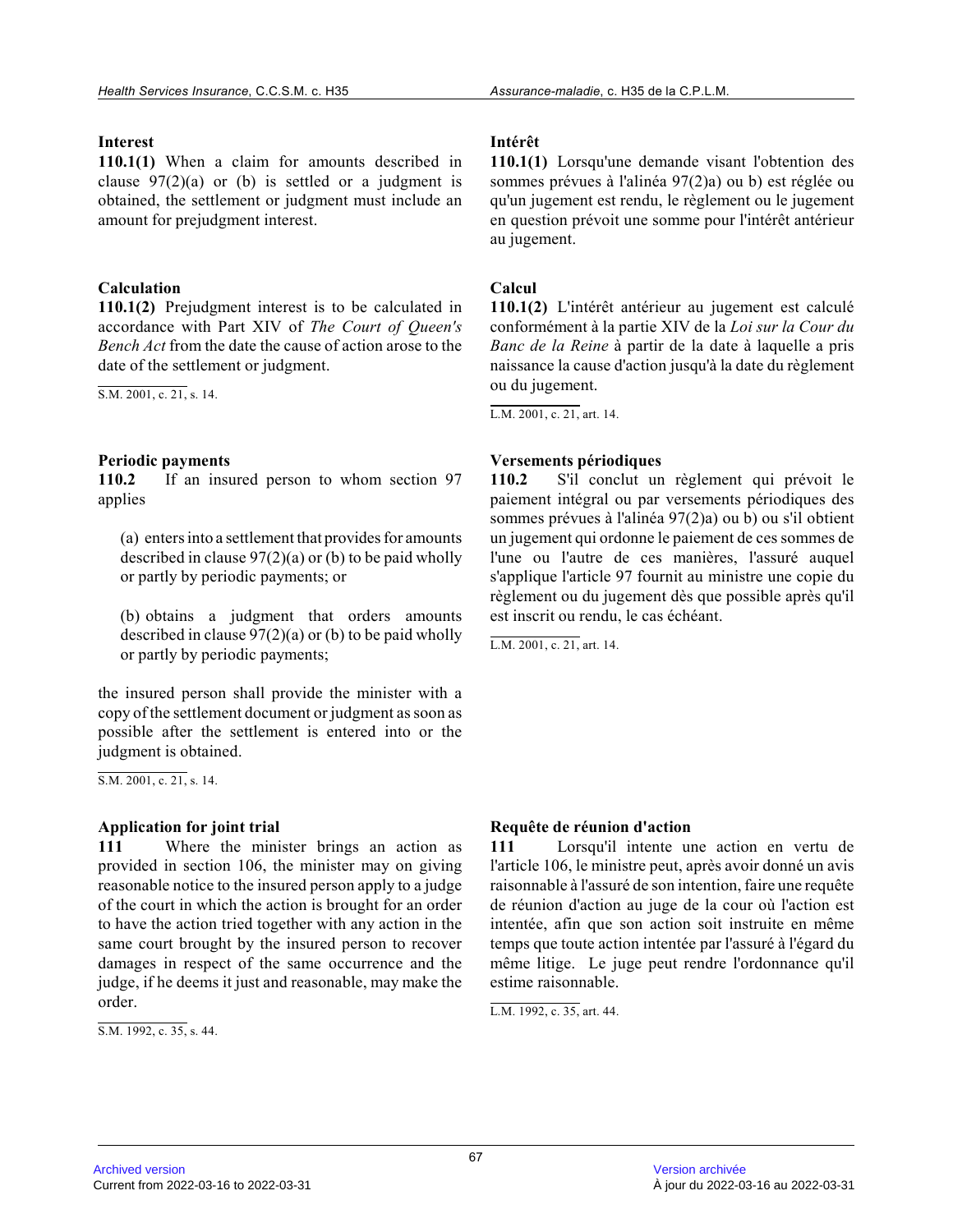## **Settlement and discharge of liability**

**112** Where the minister has a right of action against a person under section 106, the minister ma y enter into an agreement with that person to settle the claim on payment of an amount agreed upon, and on receipt of that amount, the minister may give the person a release that discharges the person from all further liability to the minister under section 106 in respect of that claim.

S.M. 1992, c. 35, s. 45.

#### **Protection from liability**

**112.1** Members of the board, the medical review committee, the formal inquiry committee, a committee established by the minister to monitor patient utilization of health services, persons acting on the instructions of the board or any of those committees, and persons engaged in the administration of this Act, are not personally liable for any act done in good faith in the performance or intended performance of a duty or in the exercise or intended exercise of a power under this or any other Act or regulation, or for any neglect or default in the performance or exercise in good faith of the duty or power.

S.M. 1995, c. 26, s. 9; S.M. 2005, c. 38, s. 7.

#### **Regulations by L.G. in C.**

**113(1)** The Lieutenant Governor in Council may make regulations

(a) establishing classifications, the persons who come within which are residents within the meaning of this Act in addition to those who, in section 2, are defined as residents;

(a.1) providing for the exemption of surgical procedures from the definition of "surgical service" in subsection 2(1);

(b) prescribing the waiting period, if any, that mus t elapse after a person becomes a resident before he becomes an insured person;

(c) prescribing the time when and the person with whom registration shall be made, and specifying the persons, if any, who are exempt from the requirements as to registration;

**Règlement à l'amiable et décharge de responsabilité 112** Le ministre peut conclure une entente avec la personne contre laquelle il a un droit d'action en vertu de l'article 106, en vue du règlement de la réclamation, s'il reçoit la somme convenue. Sur réception de cette somme, le ministre peut accorder à la personne une décharge la libérant de toute autre responsabilité envers lui en vertu de l'article 106 relativement à cette réclamation.

L.M. 1992, c. 35, art. 45.

#### **Protection — responsabilité**

**112.1** Les membres du Conseil, du comité de révision médicale, du comité chargé des enquêtes officielles ou du comité constitué par le ministre pour surveiller l'utilisation des soins de santé ainsi que les personnes agissant sous leur autorité et les personnes travaillant à l'application de la présente loi ne peuvent être poursuivis pour les actes accomplis de bonne foi dans l'exercice effectif ou censé tel des pouvoirs e t fonctions que leur confèrent les lois et les règlements et pour les négligences ou défauts commis de bonne foi dans l'exercice de leurs pouvoirs ou fonctions.

L.M. 1995, c. 26, art. 9; L.M. 2005, c. 38, art. 7.

## **Règlements du lieutenant-gouverneur en conseil**

**113(1)** Le lieutenant-gouverneur en conseil peut, par règlement :

a) établir les catégories de personnes qui sont des résidents au sens de la présente loi en plus de celles qui sont définies comme résidents à l'article 2;

a.1) exclure certaines interventions chirurgicales de la définition de « soins chirurgicaux » au paragraphe 2(1);

b) prescrire la période d'attente, s'il y a lieu, qui doit s'écouler pour que la personne qui est devenue un résident devienne un assuré;

c) prescrire le délai requis pour l'inscription, la personne auprès de laquelle celle-ci doit être faite, et déterminer les personnes, s'il en est, qui en sont exemptes;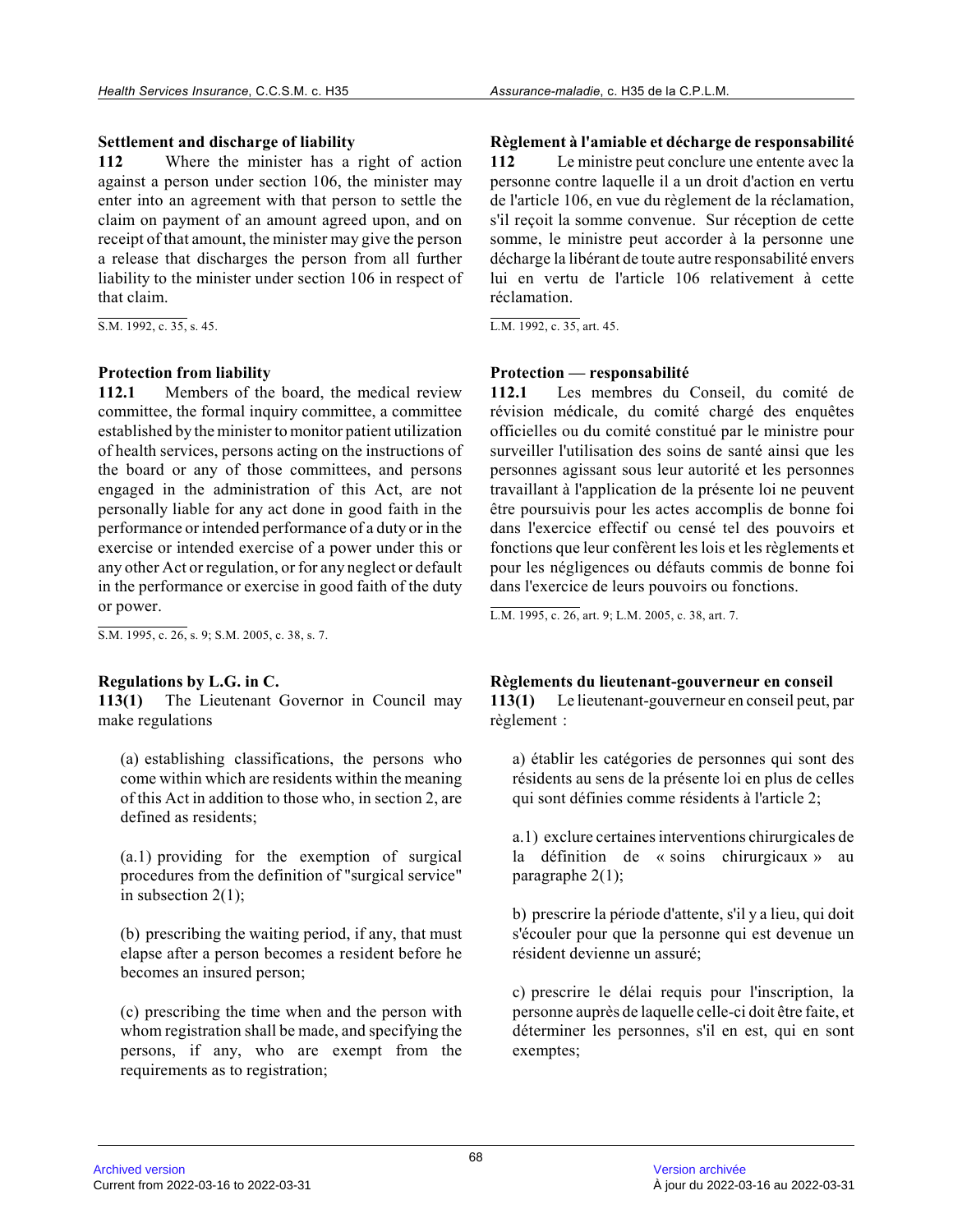(d) designating or describing classes and kinds of persons who are recipients of public assistance for the purposes of this Act and the regulations;

(e) prescribing the waiting period that must elapse after a person becomes a resident before he is entitled as an insured person to personal care as provided under clause 46(1)(c);

(f) in all respects relating to personal care and personal care homes respecting those matters mentioned in clauses (h) to  $(x)$  as those clauses relate to hospital services or hospitals;

(g) specifying goods and services that are provided as part of personal care;

(h) designating the benefits to which an insured person is entitled under this Act, except to the extent provided for in clause 116(g);

(i) designating and describing medical services in respect of which benefits are payable when they are rendered to an insured person elsewhere than in Manitoba;

(j) prescribing the benefits to which an insured person who ceases to be a resident is entitled;

(k) prescribing the services, or respecting the manner of determining the services, in respect of which an insured person is not entitled to receive benefits;

 $(k.1)$  for the purpose of clauses  $(h)$  and  $(k)$ , requiring as a condition of entitlement to receive benefits that services be provided

(i) in a specified hospital or facility or any class of hospitals or facilities,

(ii) by a specified class of medical practitioners or other health care professionals,

(iii) under any other circumstances or subject to any other conditions or limitations that the regulations may specify;

(k.2) designating hospitals for the purpose of this Act;

d) désigner les classes et les catégories de personnes qui sont bénéficiaires de l'aide publique aux fins de la présente loi et des règlements;

e) prescrire la période d'attente qui doit s'écouler pour que la personne qui est devenue un résident, ai t droit en tant qu'assuré, aux soins personnels conformément à l'alinéa 46(1)c);

f) régir les questions relatives aux soins personnels et aux foyers de soins personnels à l'égard de matières mentionnées aux alinéas h) à x) en ce qui concerne les services hospitaliers ou les hôpitaux;

g) déterminer les biens et services qui sont fournis à titre de soins personnels;

h) sous réserve de l'alinéa 116g), désigner les prestations auxquelles un assuré a droit en vertu de la présente loi;

i) désigner les soins médicaux à l'égard desquels de s prestations sont payables lorsqu'ils sont fournis à un assuré ailleurs qu'au Manitoba;

j) prescrire les prestations auxquelles un assuré qu i cesse d'être un résident a droit;

k) indiquer les soins à l'égard desquels un assuré n'a pas le droit de recevoir des prestations ou régir la façon de les déterminer;

k.1) pour l'application des alinéas h) et k), exiger , pour qu'un assuré ait le droit de recevoir des prestations, que des services soient fournis :

(i) dans un hôpital ou un établissement déterminé ou dans toute catégorie d'hôpitaux ou d'établissements,

(ii) par une catégorie déterminée de médecins ou d'autres professionnels de la santé,

(iii) dans toutes autres circonstances ou sous réserve de toute autre condition ou restriction précisées par règlement;

k.2) désigner des hôpitaux pour l'application de la présente loi;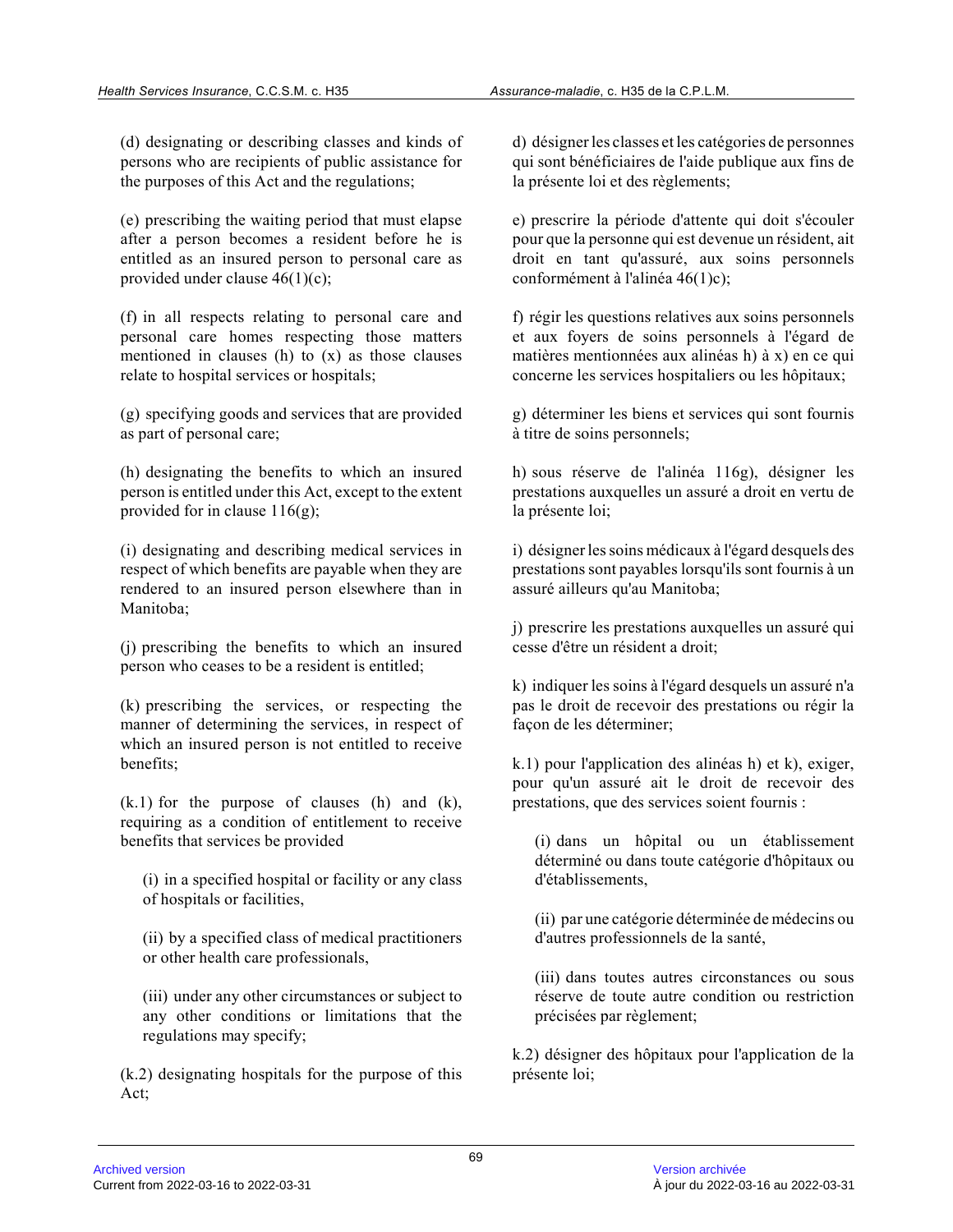(l) fixing the amounts, in any year, for which a person will be reimbursed in respect of admission t o a hospital outside the province under section 53;

(m) prescribing the authorized charges or governing the manner of determining the authorized charges that may be made directly to a person, and governing the information or documentation that is to be provided before a determination is made;

(n) fixing the maximum and minimum charges that may be made for private and semi-private wards in hospitals;

(o) specifying the services that are in-patient services and those that are out-patient services;

(p) specifying the in-patient and out-patient service s that are additional hospital services under the plan ;

(q) designating the persons or classes of persons who, in addition to those persons who come within the definition of "out-patient" in subsection 2(1) are out-patients for the purposes of this Act and the regulations;

(r) prescribing the conditions under which licensed dentists may admit persons to hospitals;

(s) prescribing the time for and the manner of making claims for payment or for benefits;

(t) respecting the manner of, and other details relating to, payments of benefits to or on behalf o f insured persons, except to the extent provided for i n clause  $116(g)$ ;

(t.1) respecting, for the purpose of section 75, the remuneration to be paid to medical practitioners an d other health practitioners who provide services to residents under this Act on a basis other than a fe e for services rendered;

(t.2) prescribing information or documentation that medical practitioners and other health practitioners who provide services to insured persons under this Act are required to file with the minister or provid e to an inspector for the purpose of facilitating the assessment, payment and audit of claims, including the form in which such information or documentation must be filed;

l) fixer les sommes qui, au cours d'une année, seron t remboursées à une personne relativement à son admission dans un hôpital de l'extérieur de la province en vertu de l'article 53;

m) prescrire les frais admissibles qui peuvent être facturés directement aux personnes ou régir la faço n dont ils sont fixés et régir les renseignements et les documents qui doivent être soumis avant leur fixation;

n) fixer les frais maximums et minimums qui peuvent être demandés pour les chambres privées et semi-privées des hôpitaux;

o) déterminer les soins qui sont des soins en hôpita l et ceux qui sont des soins en consultation externe;

p) déterminer les soins en hôpital et en consultatio n externe qui sont des services hospitaliers additionnels en vertu du régime;

q) désigner les personnes ou les catégories de personnes qui, en plus des personnes qui tombent sous la définition de « malade en consultation externe » au paragraphe 2(1) sont des malades en consultation externe aux fins de la présente loi et des règlements;

r) prescrire les conditions suivant lesquelles les dentistes autorisés peuvent admettre des personnes dans les hôpitaux;

s) prescrire le délai et la procédure de réclamation pour un paiement ou des prestations;

t) prendre des mesures concernant le mode de paiement des prestations aux assurés ou en leurs noms et les autres détails relatifs aux paiements, sous réserve de l'alinéa 116g);

t.1) fixer, pour l'application de l'article 75, la rémunération devant être versée aux médecins et aux autres praticiens de la santé qui fournissent aux résidents, en vertu de la présente loi, des soins su r une autre base que celle du tarif d'honoraires;

t.2) déterminer les renseignements et les documents que les médecins et les autres praticiens de la santé qui fournissent, en vertu de la présente loi, des soins aux assurés doivent déposer auprès du ministre ou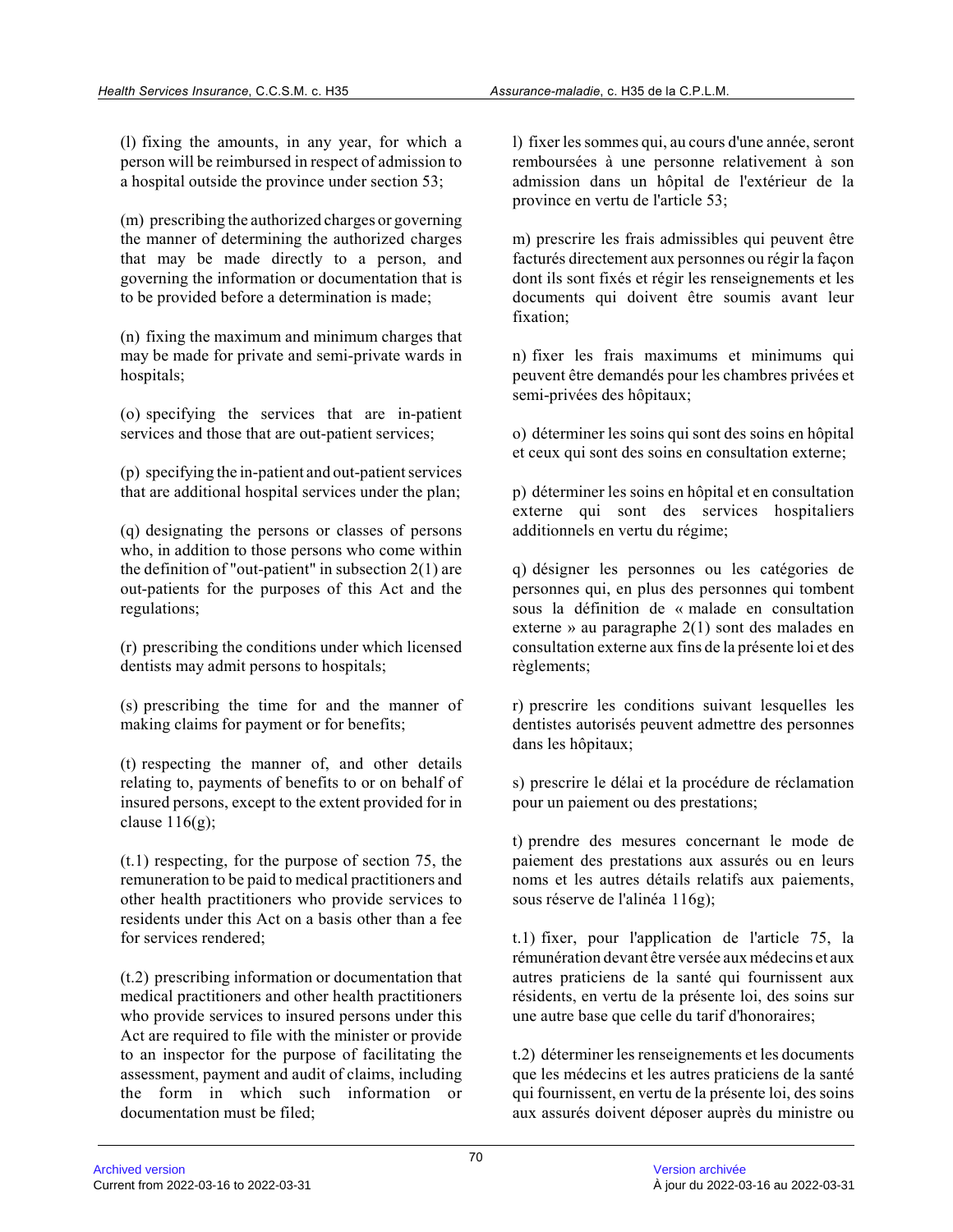(t.2.1) governing the fees that may be charged to medical practitioners and other health practitioners for processing claims for payment, and governing the manner of recovering such fees including authorizing the minister to withhold payment of claims to practitioners if the fees are not paid;

(t.3) prescribing the times by which and the circumstances under which practitioners referred to in clause (t.2) are required to file or provide information or documentation under the regulations made under that clause;

(t.4) authorizing the minister to withhold the payment of claims to practitioners referred to in clause (t.2) until the regulations made under clauses (t.2) and (t.3) are complied with;

 $(t.5)$  requiring practitioners referred to in clause  $(t.2)$ to keep and maintain for a prescribed period such books, records and other documentation as are prescribed;

(u) respecting the manner of, and other details relating to, payments by the minister to hospitals, both within and outside the province, as provided in sections 51 and 53;

(u.1) respecting the manner of, and other details relating to, adjustment of total annual payments to hospitals as provided in subsection  $60(2)$ ;

(u.2) respecting the manner of, and other details relating to, making deductions for excess payments to hospitals as provided in subsection 60(3);

(v) respecting the assignment of benefits, and, without limiting the generality of the foregoing, allowing, restricting, or prohibiting the assignmen t of benefits, and prescribing conditions to acceptance by medical practitioners of assignments of benefits , or doing any of those things;

(w) prescribing forms to be used for various purposes in respect of the administration of this Act and the regulations;

(x) prescribing the reports required from hospitals, medical practitioners and persons providing other health services;

remettre à l'inspecteur pour que soient facilités l'évaluation et la vérification des demandes ainsi que le paiement relatif à celles-ci, y compris la forme que doivent prendre ces renseignements et ces documents;

t.2.1) fixer les frais qui peuvent être facturés aux médecins et aux autres praticiens de la santé pour le traitement des demandes de paiement, et régir le mode de recouvrement des frais, notamment en autorisant le ministre à ne pas leur verser les paiements s'ils n'ont pas payé ces frais;

t.3) déterminer les circonstances et les délais dans lesquels les médecins ou praticiens visés à l'alinéa t.2) sont tenus de déposer ou de remettre les renseignements ou les documents prévus aux règlements qui ont été pris en vertu de cet alinéa;

t.4) autoriser le ministre à retenir le paiement relatif aux demandes et destiné aux praticiens visés à l'alinéa t.2) jusqu'à ce que les règlements pris en vertu des alinéas t.2) et t.3) soient respectés;

t.5) exiger que les praticiens visés à l'alinéa t.2) gardent les livres, les dossiers et les documents désignés par règlement pour la période fixée par règlement;

u) prendre des mesures concernant le mode des paiements que le ministre fait aux hôpitaux, tant à l'intérieur qu'à l'extérieur de la province, conformément aux articles 51 et 53, et les autres détails relatifs à ces paiements;

u.1) prendre des mesures concernant la manière dont est déterminé le rajustement visé au paragraphe 60(2) ainsi que les autres détails relatifs à ce rajustement;

u.2) prendre des mesures concernant la manière dont sont faites les déductions pour les paiements excédentaires visés au paragraphe 60(3) ainsi que les autres détails relatifs à ces déductions;

v) prescrire les règles relatives à la cession de prestations et, notamment la permission, la restriction ou la prohibition de la cession des prestations et prescrire les conditions d'acceptation par les médecins des cessions de prestations;

(y) [repealed] S.M. 1998, c. 53, s. 11;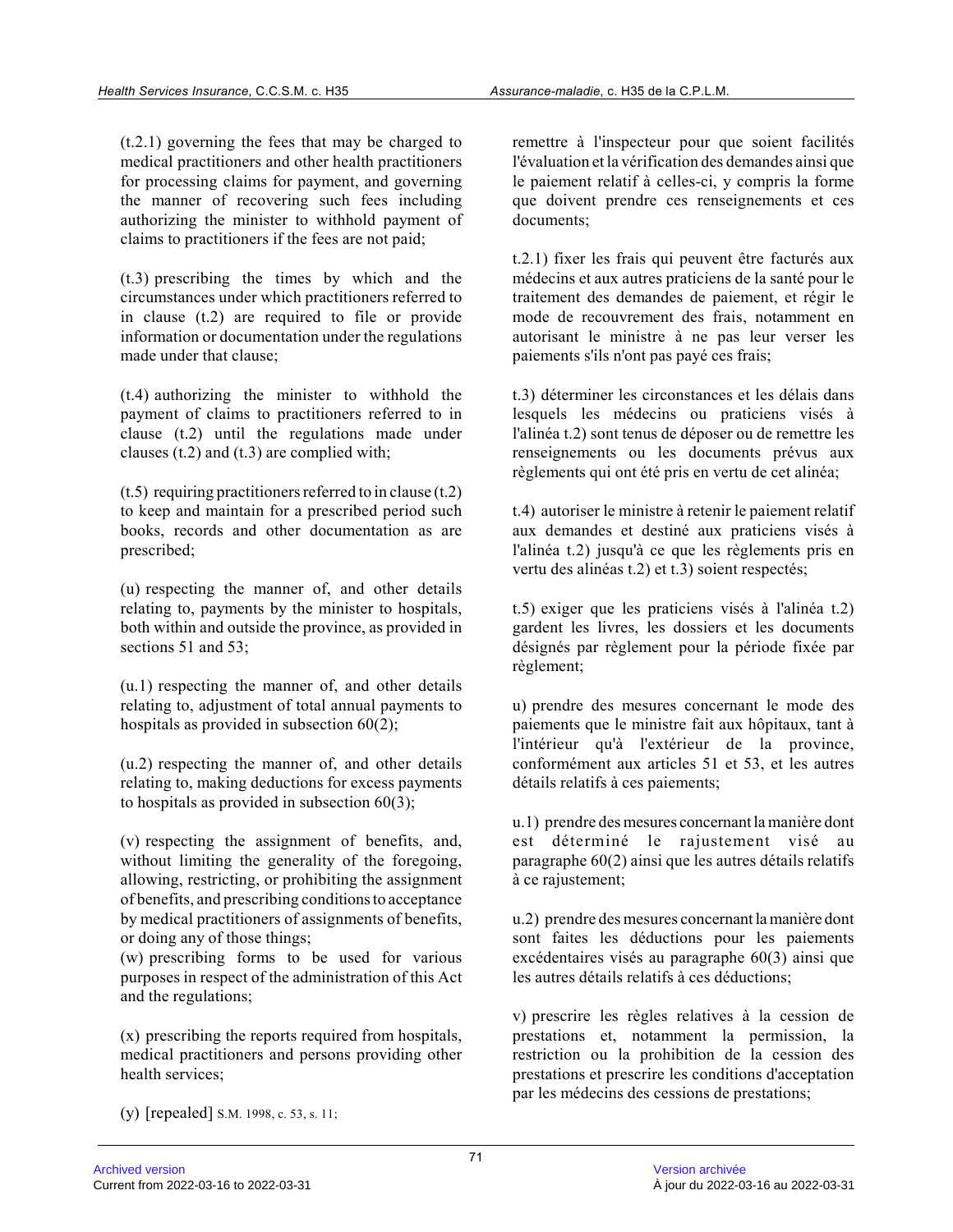(z) permitting personal care homes to hold funds in trust for residents, including

(i) regulating the manner in which the funds are to be held and administered,

(ii) governing agreements between residents and personal care homes about the funds,

(iii) permitting personal care homes to deposit the funds in an interest-bearing account kept by the personal care home for its residents generally, and

(iv) permitting any interest earnings accrued from an account kept for residents generally to be used for the benefit of residents generally;

(aa) establishing the maximum proportion of the total accommodation in personal care homes that may be used to provide services to persons who are not entitled to receive personal care under section 46;

(bb) [repealed] S.M. 1998, c. 53, s. 11;

(cc) prescribing rates that may be charged by personal care homes for services provided to persons who are not entitled to receive personal care under section 46;

(dd) prescribing classes of persons who may make appeals to the board;

(ee) defining any word or expression used in this Act but not defined in this Act.

w) prescrire les formules qui doivent être utilisées à différentes fins dans l'application de la présente loi et des règlements;

x) prescrire les rapports que les hôpitaux, les médecins et les personnes qui fournissent d'autres soins médicaux doivent faire;

y) [abrogé] L.M. 1998, c. 53, art. 11;

z) permettre aux foyers de soins personnels de garder des fonds en fiducie au nom des résidents, e t notamment :

(i) régir la gestion et la garde des fonds,

(ii) régir les ententes entre résidents et foyers de soins personnels relativement à ces fonds,

(iii) permettre aux foyers de soins personnels de déposer les fonds en question dans des comptes communs portant intérêt qu'ils tiennent pour leurs résidents,

(iv) permettre l'utilisation des revenus d'intérêt provenant des comptes communs pour résidents pour le bien général des résidents;

aa) établir la proportion maximale de la capacité totale d'hébergement des foyers de soins personnels qui peut être utilisée pour fournir des soins aux personnes qui n'ont pas le droit de recevoir des soins personnels en vertu de l'article 46;

bb) [abrogé] L.M. 1998, c. 53, art. 11;

cc) fixer les taux qui peuvent être demandés par les foyers de soins personnels pour les soins fournis aux personnes qui n'ont pas le droit de recevoir des soins personnels en vertu de l'article 46;

dd) indiquer les catégories de personnes qui peuvent interjeter appel auprès du Conseil;

ee) définir les termes ou les expressions qui sont utilisés dans la présente loi, mais qui n'y sont pa s définis.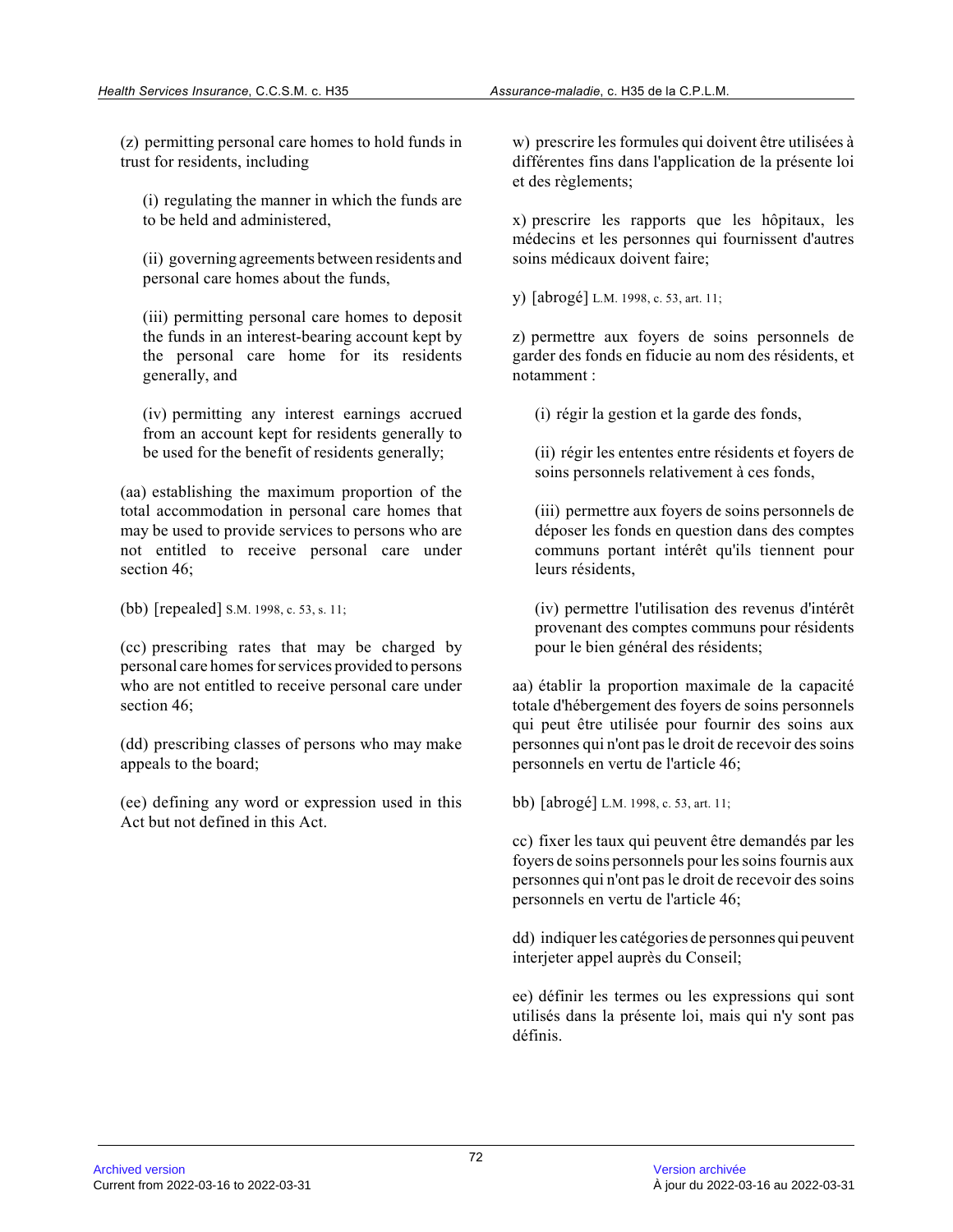#### **Retroactive regulations**

**113(2)** A regulation under clause (1)(h), (i), (t) or (t.1) may be made effective retroactively to a dat e fixed in the regulation.

#### **Regulations prescribing authorized charges**

**113(3)** A regulation under clause (1)(m) may prescribe or determine different authorized charges for different classes of persons.

**114** [Repealed]

S.M. 1992, c. 35, s. 47.

#### **Application of provisions to personal care and personal care homes**

**115** Sections 41, 43, 47, 48, 50, 51, 55, 62, 63, 69, 96 to 112 apply with such modifications as the circumstances require to and in respect of personal care which an insured person is entitled, under section 46, to receive in personal care homes as though that personal care were hospital services, and to and in respect o f personal care homes as though personal care homes were hospitals.

S.M. 1992, c. 35, s. 48.

## **Regulations by minister**

**116(1)** The minister may make regulations

(a) authorizing and prescribing the terms and conditions for the refunding of premiums;

(b) designating premises situated in Manitoba as personal care homes for the purpose of section 46;

(c) designating institutions for the purpose of section 57;

(d) designating the services and costs, not included in an agreement, for which a budget must be approved for a hospital and the rates payable for those services and costs for the purpose of section 57;

## **Rétroactivité**

**113(2)** Les règlements pris en vertu des alinéas (1)h), i), t) ou t.1) peuvent entrer en vigueur rétroactivement, à une date fixée dans les règlements.

## **Frais admissibles prévus par règlement**

**113(3)** Les règlements pris en vertu de l'alinéa (1)m) peuvent prévoir des frais admissibles différents pour des catégories différentes de personnes.

L.M. 1988-89, c. 13, art. 15; L.M. 1991-92, c. 8, art. 26 et 27; L.M. 1992, c. 35, art. 46; L.M. 1993, c. 30, art. 3; L.M. 1995, c. 26, art. 10; L.M. 1996, c. 43, art. 5; L.M. 1998, c. 53, art. 11; L.M. 2001, c. 21, art. 15; L.M. 2005, c. 38, art. 8; L.M. 2021, c. 15, art. 91.

# **114** [Abrogé]

L.M. 1992, c. 35, art. 47.

#### **Applications des dispositions aux soins personnels et aux foyers de soins**

**115** Les articles 41, 43, 47, 48, 50, 51, 55, 62, 63, 69, 96 à 112 s'appliquent compte tenu des adaptations de circonstance aux soins personnels qu'une personne a, en vertu de l'article 46, le droit de recevoir dans les foyers de soins personnels comme si ces soins personnels étaient des services hospitaliers de même qu'aux foyers de soins personnels comme si ceux-ci étaient des hôpitaux.

L.M. 1992, c. 35, art. 48.

# **Règlements par le ministre**

**116(1)** Le ministre peut, par règlement :

a) autoriser et fixer les modalités de remboursement des primes;

b) désigner des lieux situés au Manitoba à titre de foyers de soins personnels pour l'application de l'article 46;

c) désigner des institutions pour l'application de l'article 57;

d) désigner les coûts et services, non inclus dans un e entente, pour lesquels un budget doit être approuvé à l'égard d'un hôpital ainsi que les taux payables pour ces coûts et services pour l'application de l'article 57;

S.M. 1988-89, c. 13, s. 15; S.M. 1991-92, c. 8, s. 26 and 27; S.M. 1992, c. 35, s. 46; S.M. 1993, c. 30, s. 3; S.M. 1995, c. 26, s. 10; S.M. 1996, c. 43, s. 5; S.M. 1998, c. 53, s. 11; S.M. 2001, c. 21, s. 15; S.M. 2005, c. 38, s. 8; S.M. 2021, c. 15, s. 91.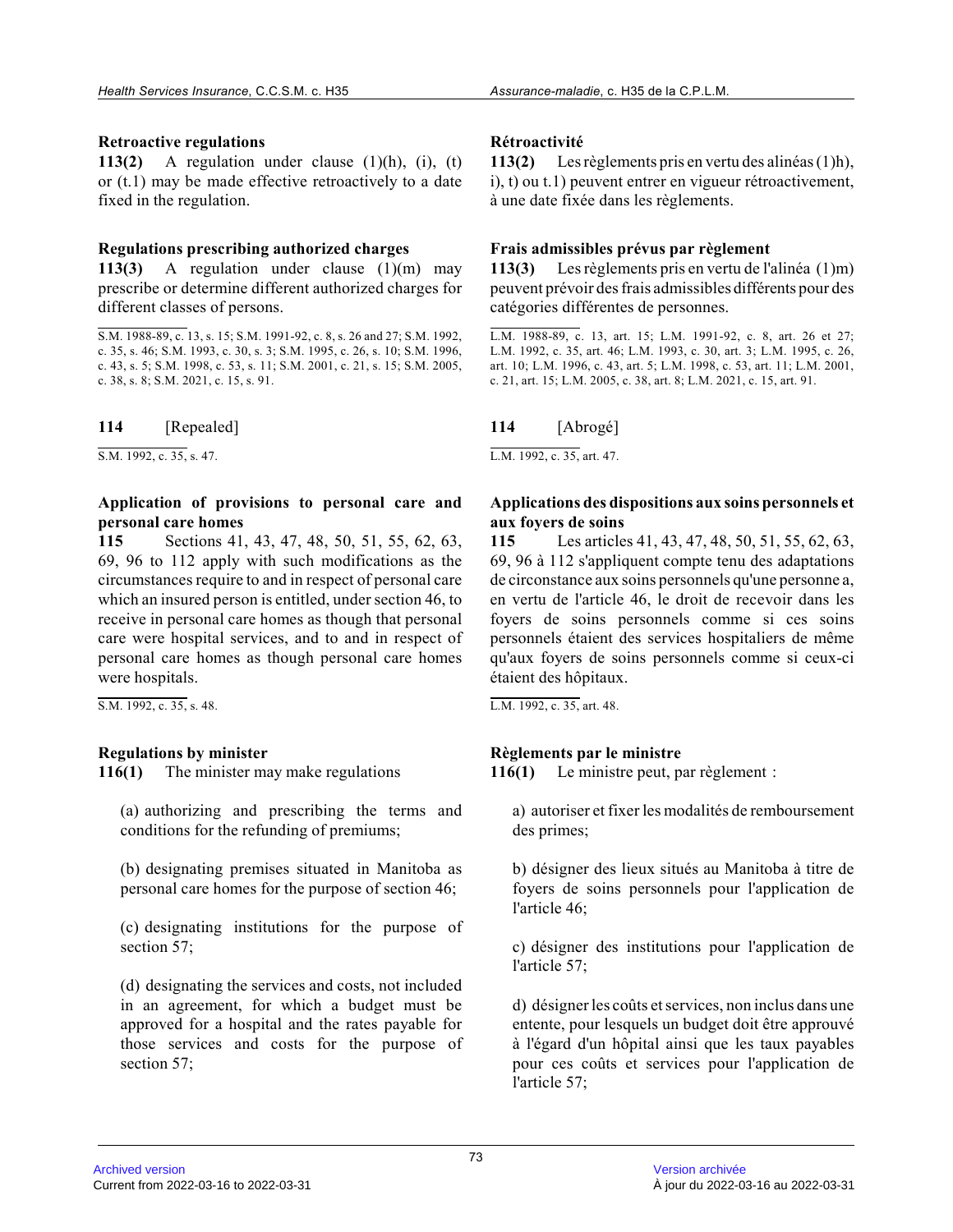(e) establishing the proportion of total bed capacit y to be designated and retained as standard ward accommodation by hospitals in Manitoba that are not owned or operated by the Government of Canada;

(f) establishing the proportion of total accommodation to be designated and retained as standard accommodation by personal care homes;

(g) designating the benefits to which an insured person is entitled under this Act in relation to services rendered by medical practitioners, and respecting the manner of, and other details relating to, payments of those benefits to or on behalf of insured persons;

(h) for the purpose of clause (g), requiring as a condition of entitlement to receive benefits that services be provided

(i) in a specified hospital or facility or any class of hospitals or facilities,

(ii) by a specified class of medical practitioners, or

(iii) under any other circumstances or subject to any other conditions or limitations that the regulations may specify;

(i) prescribing information required to be provided by an insured person under section 98.

## **Retroactive regulation**

**116(2)** A regulation under clause (1)(g) may be made effective retroactively to a date fixed in the regulation.

#### **Regulations respecting personal care**

**117** The minister may make regulations for the purpose of bringing the provision of personal care in personal care homes within the plan as an insured service.

 $\overline{S.M. 1992, c. 35, s. 50}.$ 

e) fixer la proportion de la capacité totale d'hospitalisation désignée et retenue pour le servic e de chambres ordinaires dans les hôpitaux du Manitoba qui n'appartiennent pas au gouvernement du Canada ou qui ne sont pas gérés par lui;

f) fixer la proportion de la capacité totale d'hébergement désignée et retenue pour le service de chambres ordinaires dans les foyers de soins personnels;

g) désigner les prestations auxquelles les assurés ont droit sous le régime de la présente loi à l'égard des services que leur fournissent les médecins, et prendre des mesures concernant le mode de paiement des prestations aux assurés ou en leur nom et les autres détails relatifs aux paiements;

h) pour l'application de l'alinéa g), exiger comme condition de réception des prestations que les services soient fournis :

(i) dans un hôpital ou un établissement précisé ou dans une catégorie d'hôpitaux ou d'établissements,

(ii) par une catégorie précisée de médecins,

(iii) dans les autres circonstances ou sous réserve des autres conditions que précisent les règlements;

i) prescrire les renseignements qu'un assuré doit fournir en vertu de l'article 98.

## **Règlement rétroactif**

**116(2)** Le règlement que vise l'alinéa (1)g) peut s'appliquer de façon rétroactive à la date qu'il fixe.

L.M. 1991-92, c. 8, art. 28; L.M. 1992, c. 35, art. 49; L.M. 1996, c. 43, art. 6; L.M. 1998, c. 53, art. 12; L.M. 2001, c. 21, art. 16.

## **Règlements relatifs aux soins personnels**

**117** Le ministre peut, par règlement, prévoir la prestation de soins personnels dans les foyers de soins personnels à titre de service assuré dans le cadre d u régime.

L.M. 1992, c. 35, art. 50.

S.M. 1991-92, c. 8, s. 28; S.M. 1992, c. 35, s. 49; S.M. 1996, c. 43, s. 6; S.M. 1998, c. 53, s. 12; S.M. 2001, c. 21, s. 16.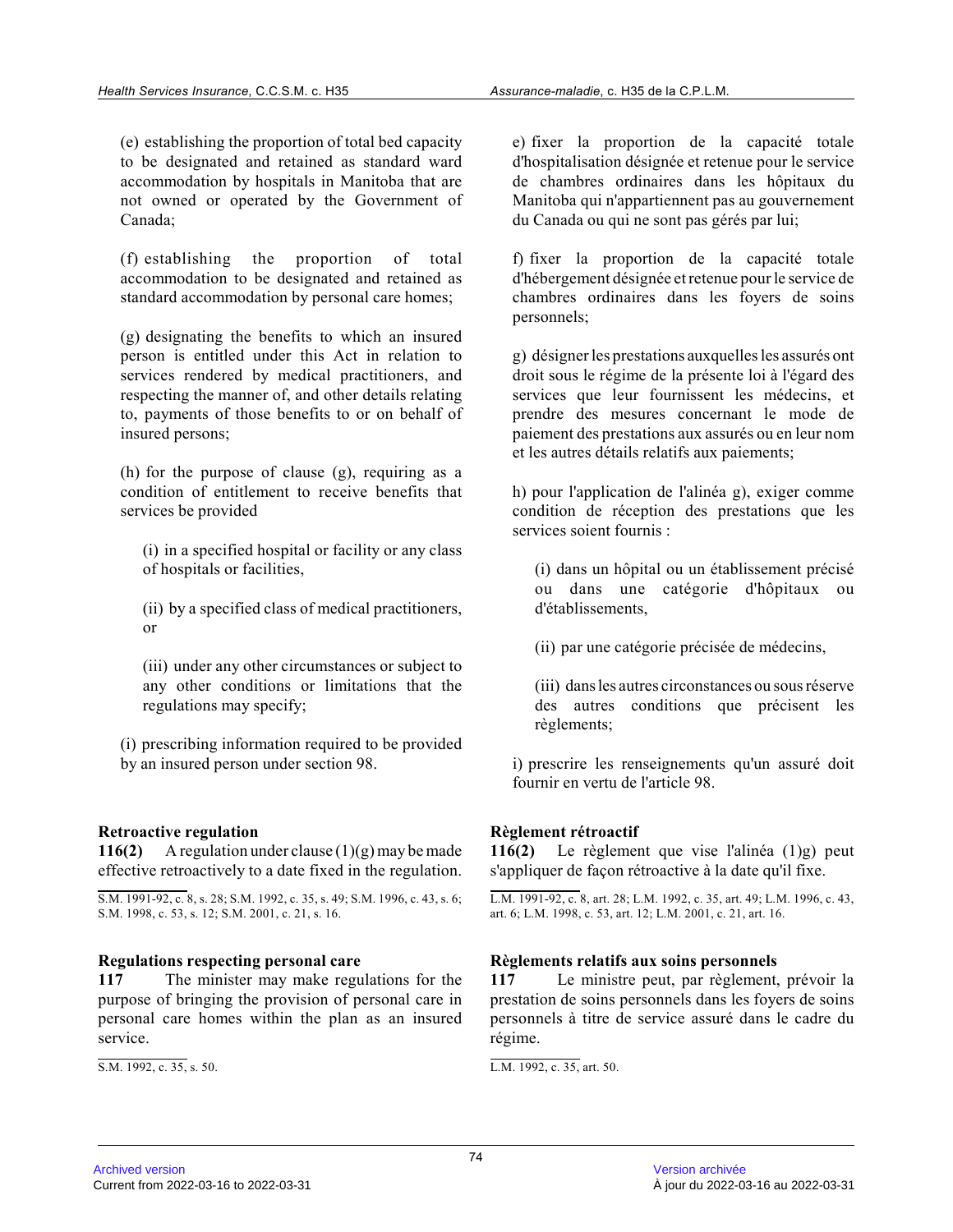#### **Personal care home licence**

**118(1)** No person shall establish or operate a personal care home except under the authority of a personal care home licence issued under this Act.

## **Application for licence**

**118(2)** A person may apply for a personal care home licence by filing an application with the minister in accordance with, and including the information and the fee required by, the regulations.

## **Regional health authority approval**

**118(3)** An application may be made under subsection (2) only if the operation of the personal care home has been approved under subsection 28(1) of *The Regional Health Authorities Act.*

# **Transitional**

**118(4)** Subsection (3) does not apply if the application is made for a personal care home that i s licensed under *The Public Health Act* on the day this section comes into force.

S.M. 1991-92, c. 8, s. 29; S.M. 1992, c. 35, s. 51; S.M. 1998, c. 53, s. 13.

## **Issuing a licence**

**118.1(1)** The minister may issue a personal care home licence to operate a personal care home if he or she is satisfied that

(a) the applicant and the personal care home meet the requirements of this Act and the regulations; and

(b) the personal care home would, if licensed, be operated and maintained in compliance with this Act and the regulations.

## **Terms and conditions**

**118.1(2)** The minister may issue a personal care home licence subject to any terms and conditions that th e minister considers appropriate.

#### **Licence de foyer de soins personnels**

**118(1)** Il est interdit d'établir ou de faire fonctionner un foyer de soins personnels sans être titulaire d'une licence de foyer de soins personnels délivrée en vertu de la présente loi.

# **Demande de licence**

**118(2)** La demande de licence de foyer de soins personnels est déposée auprès du ministre conformément aux règlements et est accompagnée des renseignements et des droits réglementaires.

# **Approbation de l'office régional de la santé**

**118(3)** Il n'est permis de présenter la demande visée par le paragraphe (2) que si le fonctionnement du foyer de soins personnels a été approuvé en vertu du paragraphe 28(1) de la *Loi sur les offices régionaux de la santé.*

# **Disposition transitoire**

**118(4)** Le paragraphe (3) ne s'applique pas si la demande est présentée à l'égard d'un foyer de soins personnels qui, à la date d'entrée en vigueur du présent article, est titulaire d'une licence délivrée en vertu de la *Loi sur la santé publique* .

L.M. 1991-92, c. 8, art. 29; L.M. 1992, c. 35, art. 51; L.M. 1998, c. 53, art. 13.

# **Délivrance de licence**

**118.1(1)** Le ministre peut délivrer une licence de foyer de soins personnels s'il juge :

a) que l'auteur de la demande et que le foyer de soins personnels satisfont aux exigences de la présente loi et de ses règlements;

b) que si une licence était délivrée pour le foyer de soins personnels, le foyer fonctionnerait et serait entretenu conformément à la présente loi et à ses règlements.

## **Conditions**

**118.1(2)** Le ministre peut assortir la licence de foyer de soins personnels des conditions qu'il juge indiquées.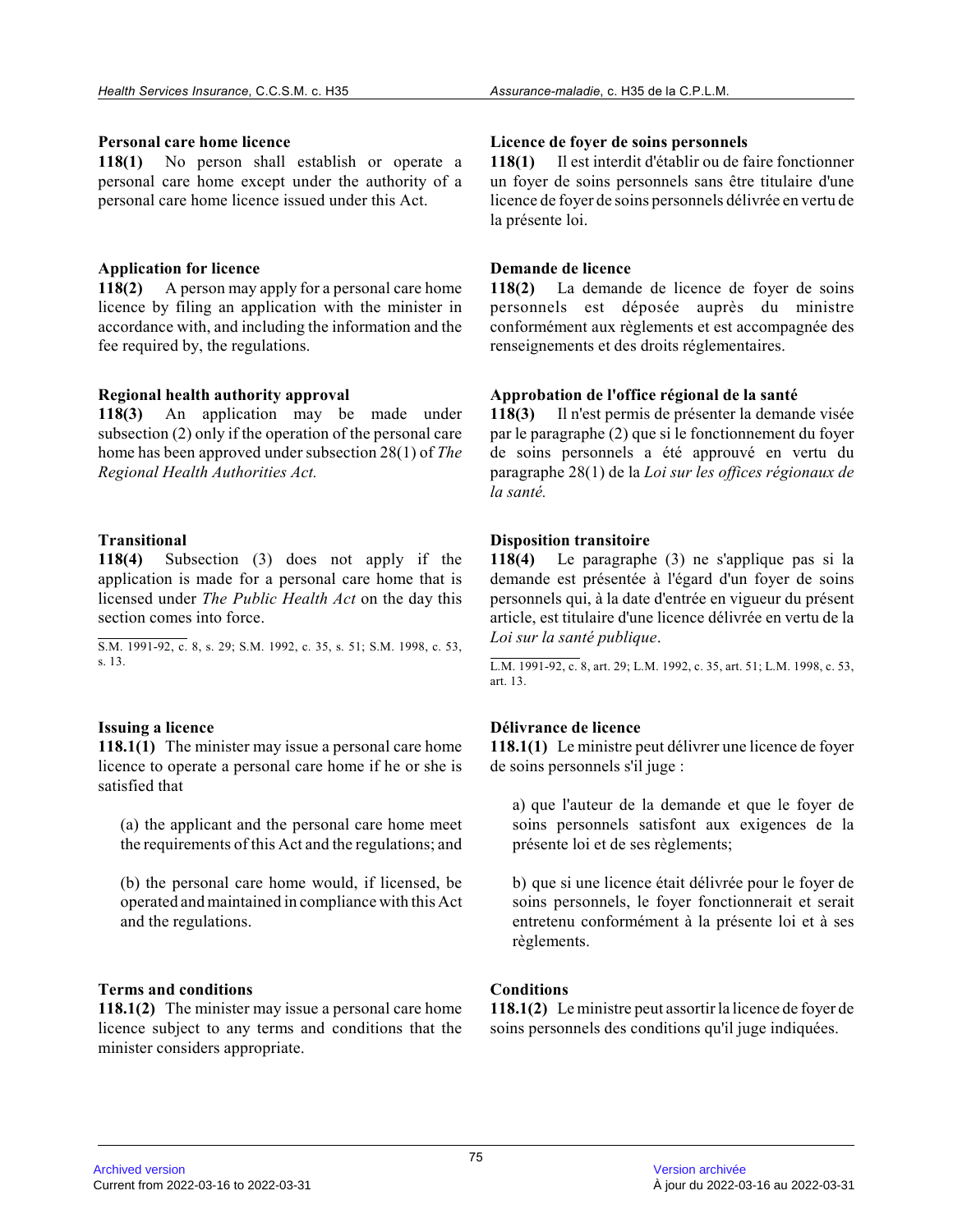#### **Term of licence**

**118.1(3)** A personal care home licence is valid for the term provided for in the regulations.

#### **Licence not transferable**

**118.1(4)** A personal care home licence is not transferable.

S.M. 1998, c. 53, s. 13.

#### **Refusal to issue a licence**

**118.2(1)** If the minister refuses to issue a personal care home licence, the minister shall notify the applicant of the refusal and the reasons for it in writing and shall inform the applicant of the right to appeal the minister's decision to the board.

#### **Suspension or cancellation of licence**

**118.2(2)** The minister may suspend or cancel or refuse to renew a personal care home licence if the minister is of the opinion that

(a) the operator of the personal care home has faile d to comply with this Act or the regulations or the terms and conditions of the personal care home licence;

(b) the continued operation of the personal care home by the operator would be hazardous to the health, safety or well-being of residents;

(c) the operator of the personal care home has faile d to meet its financial obligations or show financial responsibility for the personal care home; or

(d) it is otherwise in the public interest to do so.

# **Notice**

**118.2(3)** If the minister suspends, cancels or refuses to renew a personal care home licence, the minister shall notify the operator of the decision and the reasons for it in writing and shall inform the operator of the right to appeal the decision to the board.

#### **Période de validité**

**118.1(3)** La licence de foyer de soins personnels est valide pour la période que fixent les règlements.

#### **Incessibilité**

**118.1(4)** La licence de foyer de soins personnels est incessible.

L.M. 1998, c. 53, art. 13.

#### **Refus**

**118.2(1)** S'il refuse de délivrer une licence de foyer de soins personnels, le ministre avise par écrit l'auteur de la demande du refus et des motifs de celui-ci et l'informe de son droit d'interjeter appel de la décision au Conseil.

#### **Annulation ou suspension de la licence**

**118.2(2)** Le ministre peut suspendre, annuler ou refuser de renouveler une licence de foyer de soins personnels s'il juge, selon le cas :

a) que le responsable du foyer de soins personnels ne s'est pas conformé à la présente loi, à ses règlements ou aux conditions de sa licence;

b) que la santé, la sécurité ou le bien-être des résidents du foyer de soins personnels serait mis en danger si le responsable du foyer continuait à le faire fonctionner;

c) que le responsable du foyer de soins personnels ne s'est pas acquitté de ses obligations financières ou n'a pas assumé sa responsabilité financière à l'égard du foyer;

d) qu'il est par ailleurs dans l'intérêt public de l e faire.

## **Avis**

**118.2(3)** S'il suspend, annule ou refuse de renouveler une licence de foyer de soins personnels, le ministre avise par écrit le responsable de la décision et des motifs de celle-ci et l'informe de son droit d'interjeter appel de la décision au Conseil.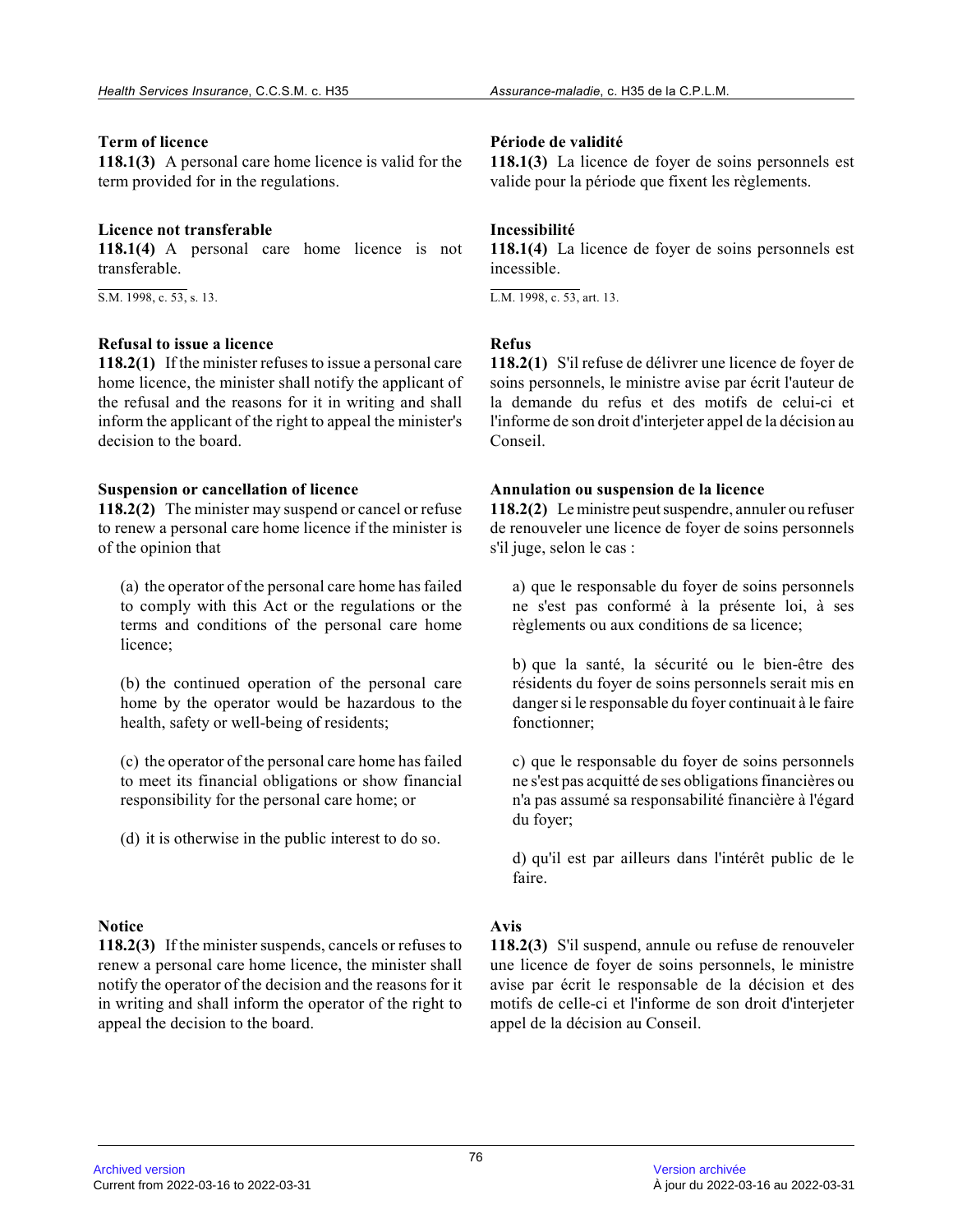# **Interim licence**

**118.2(4)** If the minister suspends, cancels or refuses to renew a personal care home licence and the operator of the personal care home appeals the minister's decision, the minister may, if satisfied that continued operation of the personal care home would not be hazardous to th e health, safety or well-being of residents, issue an interim licence for the personal care home for a term that expires on the earlier of

(a) the day the board finally disposes of the appeal ; or

(b) six months after the day the earlier licence expired or was suspended or cancelled.

 $\overline{SM. 1998. c. 53. s. 13.}$ 

# **Appeal**

**118.3** An operator of a personal care home who receives a notice under subsection 118.2(1) or (3) may appeal the decision of the minister to the board by filing a notice of appeal with the board within 30 days of receiving the notice.

 $\overline{S.M. 1998, c. 53, s. 13}.$ 

# **Inspectors**

**118.4(1)** The minister may appoint one or more persons as inspectors for the purpose of sections 118 to 118.5.

# **Powers of inspectors**

**118.4(2)** For the purpose of determining whether there is compliance with this Act and the regulations, an inspector may

(a) at any reasonable time, and upon presentation of identification, enter and inspect a personal care home and the operations in the personal care home;

(b) inspect any records, documents or other things relevant to the inspection;

(c) demand the production for inspection of records, documents or other things relevant to the inspection , including records, documents or other things that are not kept on the premises of the personal care home;

# **Licence temporaire**

**118.2(4)** S'il suspend, annule ou refuse de renouveler une licence de foyer de soins personnels et que le responsable du foyer interjette appel de la décision, le ministre peut délivrer une licence temporaire pour le foyer si, selon lui, le fonctionnement continu du foyer ne représente aucun risque pour la santé, la sécurité ou le bien-être des résidents. La licence temporaire expire :

a) soit à la date à laquelle le Conseil statue sur l'appel de façon définitive;

b) soit à la date qui suit de six mois le jour de l'expiration, de la suspension ou de l'annulation de la licence précédente, si cette date est antérieure.

L.M. 1998, c. 53, art. 13.

# **Appel**

**118.3** Le responsable d'un foyer de soins personnels qui reçoit un avis en vertu du paragraphe 118.2(1) peut interjeter appel de la décision du ministre au Conseil en déposant auprès de celui-ci un avis d'appel dans les 30 jours suivant la réception de l'avis.

L.M. 1998, c. 53, art. 13.

# **Inspecteurs**

**118.4(1)** Le ministre peut nommer un ou plusieurs inspecteurs pour l'application des articles 118 à 118.5.

# **Pouvoirs des inspecteurs**

**118.4(2)** Afin d'assurer le respect de la présente loi et de ses règlements, les inspecteurs peuvent :

a) à toute heure convenable et sur présentation d'une pièce d'identité, procéder à la visite d'un foyer de soins personnels et observer les activités qui s'y déroulent;

b) inspecter les dossiers, les documents et les autres choses utiles à l'inspection;

c) exiger aux fins d'inspection la production des dossiers, des documents et des autres choses utiles à l'inspection, y compris les dossiers, les documents et les autres choses qui ne sont pas gardés au foye r même;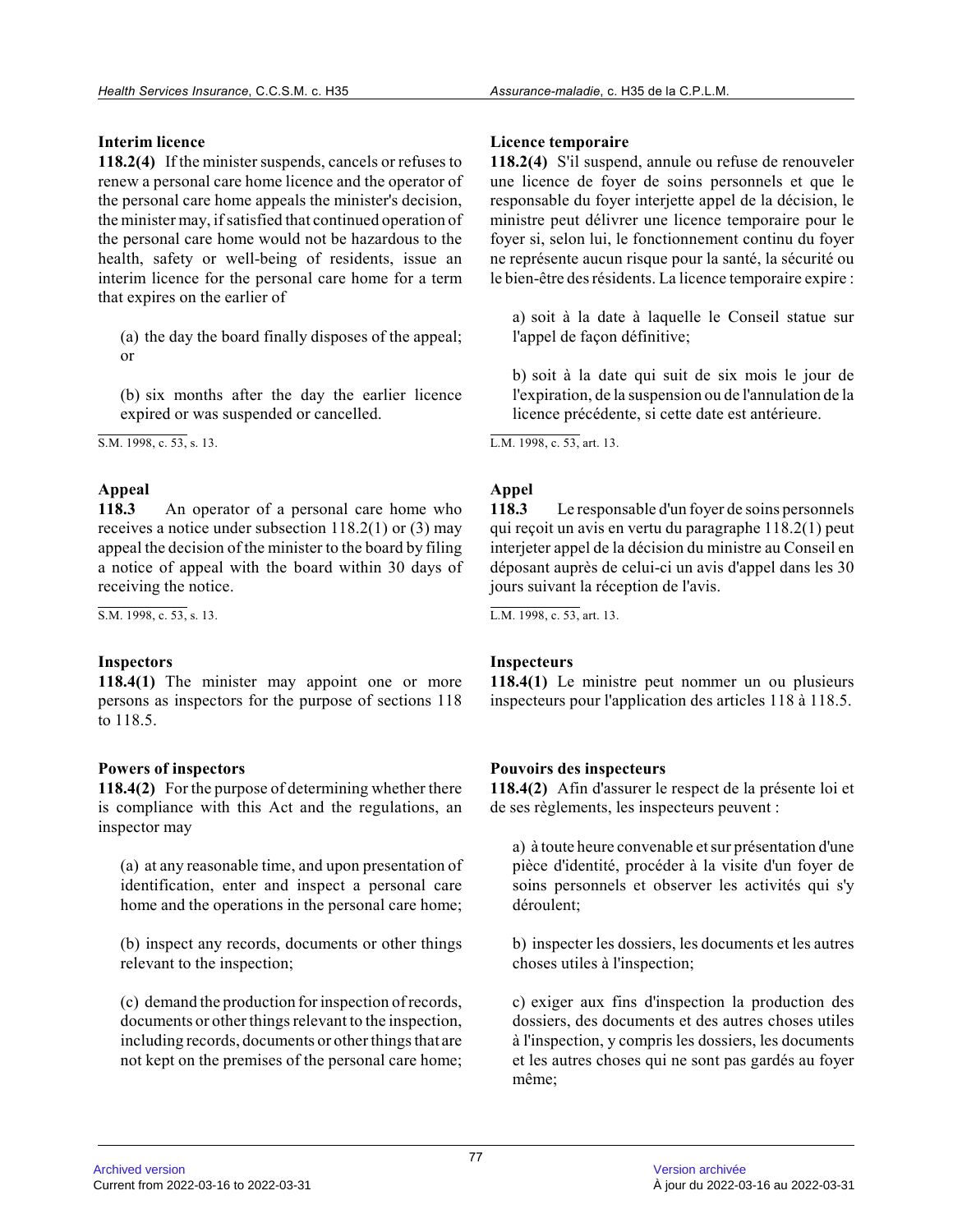(d) conduct any examination or test that is reasonably necessary for the inspection; and

(e) on providing a receipt, remove a record, document, sample of a substance, or any other thing , if it is relevant to the inspection.

#### **Unlicensed premises**

**118.4(3)** An inspector may enter and inspect any premises that the minister believes on reasonable grounds is operated as a personal care home in contravention of this Act.

#### **Use of data processing system and copying equipment**

**118.4(4)** In carrying out an inspection or examination under this Act, an inspector may

(a) use a data processing system at the personal car e home or the place where the records, documents or things are kept to examine any data contained in or available to the system;

(b) reproduce, in the form of a print-out or other intelligible output, any record from the data contained in or available to a data processing syste m at the personal care home or in the place; and

(c) use any copying equipment at the personal care home or place to make copies of any record or document.

#### **Assistance to inspectors**

**118.4(5)** An operator of a personal care home and any other person who has custody or control of a record , document or thing referred to in subsection (2) shall give an inspector all reasonable assistance to enable the inspector to carry out his or her duties and shall furnish to the inspector any information the inspector may reasonably require.

d) procéder aux examens ou aux vérifications nécessaires à l'inspection;

e) emporter, sur remise d'un reçu, les dossiers, les documents, les échantillons de substances et les autres choses qui sont utiles à l'inspection.

#### **Foyers sans licence**

**118.4(3)** Les inspecteurs peuvent procéder à la visite de locaux si le ministre a des motifs valables de croire que ceux-ci fonctionnent à titre de foyer de soins personnels en contravention de la présente loi.

#### **Systèmes de traitement de données et appareils de reproduction**

**118.4(4)** Lorsqu'il procède à une inspection ou à un examen en vertu de la présente loi, l'inspecteur peut :

a) utiliser un système de traitement de données qui se trouve dans le foyer de soins personnels ou dans l'endroit où sont gardés les dossiers, les documents ou les choses afin d'examiner les données emmagasinées dans le système ou accessibles par son intermédiaire;

b) reproduire sur tout support utile, y compris un imprimé d'ordinateur, des données emmagasinées dans le système de traitement de données ou accessibles par son intermédiaire;

c) utiliser des appareils de reproduction qui se trouvent dans le foyer de soins personnels ou dans l'endroit concerné aux fins de reproduction de dossiers ou de documents.

#### **Aide**

**118.4(5)** Le responsable d'un foyer de soins personnels et toute autre personne qui a la garde ou la responsabilité d'un dossier, d'un document ou d'une chose mentionné au paragraphe (2) prêtent à l'inspecteur toute l'assistance possible dans l'exercice de ses fonctions et lui fournissent les renseignements qu'il exige valablement.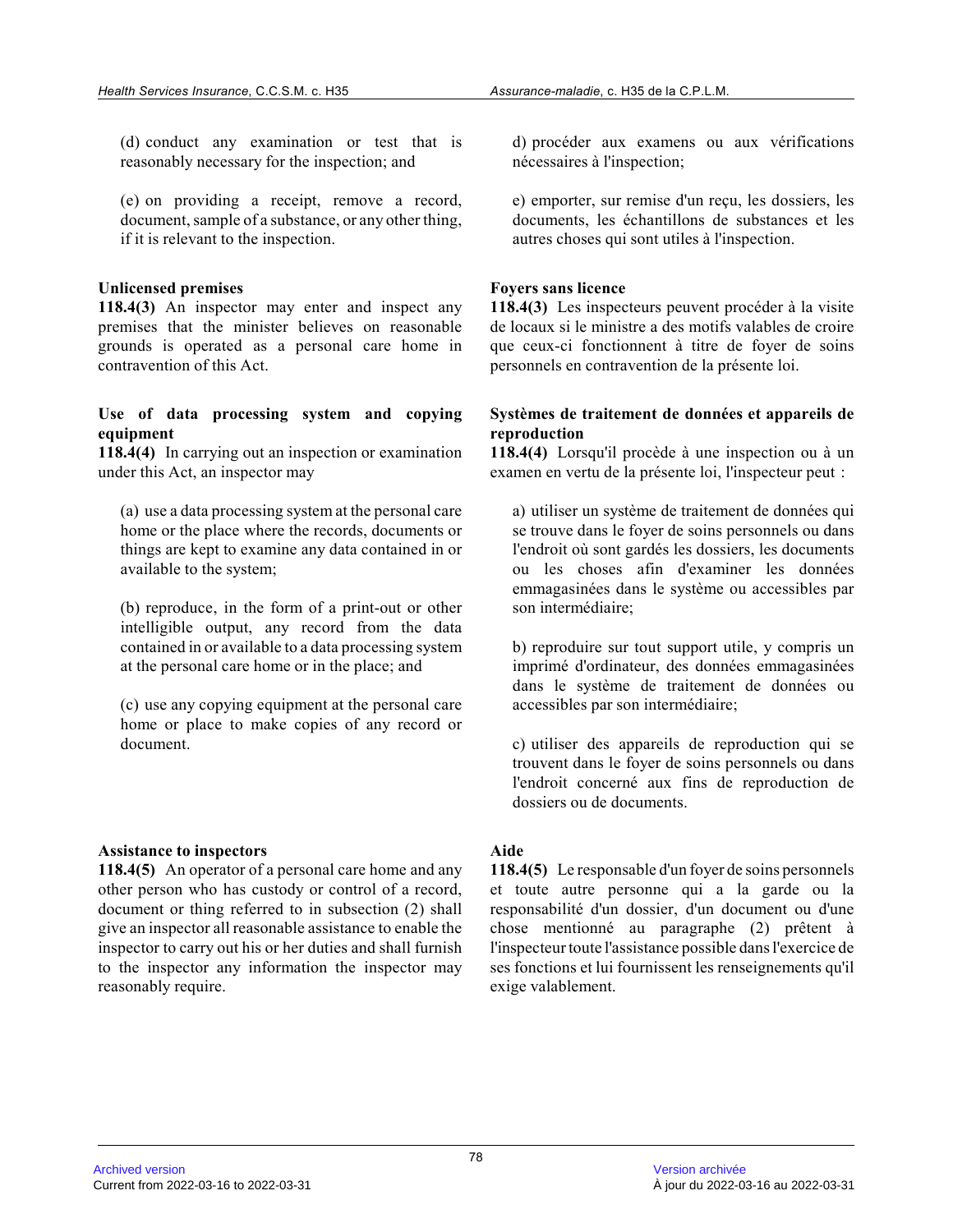#### **Warrant by justice**

**118.4(6)** A justice, who is satisfied by information on oath that an inspector has been prevented from exercising his or her powers under this section, may at any time issue a warrant authorizing the inspector and any other person named in the warrant to exercise the powers granted.

## **Obstruction**

**118.4(7)** No person shall hinder, obstruct or interfere with an inspector conducting an inspection under this section.

S.M. 1998, c. 53, s. 13.

# **Regulations**

**118.5(1)** For the purpose of sections 118 to 118.4, the minister may make regulations

(a) respecting the licensing of personal care homes, including the fees payable for licences;

(b) respecting the management and operation of personal care homes;

(c) respecting the construction, establishment, location, safety, equipment, maintenance and repair of personal care homes;

(d) respecting standards for personal care homes and their operation, including but not limited to standards of care, accommodation, services and programs;

(e) governing the staff requirements for personal care homes;

(f) governing the qualifications of administrators, staff and employees of personal care homes and governing their powers and duties;

(g) requiring operators of personal care homes to make by-laws that include matters specified in the regulations;

(h) respecting the admission of residents to persona l care homes and their discharge from personal care homes;

#### **Délivrance d'un mandat**

**118.4(6)** Un juge peut à tout moment délivrer un mandat autorisant l'inspecteur et toute autre personne qui y est nommée à exercer les pouvoirs prévus au présent article s'il est convaincu, sous la foi d'un e dénonciation faite sous serment, que l'inspecteur a été empêché d'exercer ces pouvoirs.

## **Entrave**

**118.4(7)** Il est interdit d'entraver l'action d'un inspecteur dans l'exercice de ses fonctions en vertu du présent article.

L.M. 1998, c. 53, art. 13.

## **Règlements**

**118.5(1)** Pour l'application des articles 118 à 118.4, le ministre peut, par règlement :

a) régir l'octroi de licences de foyers de soins personnels, y compris les droits exigibles pour ces licences;

b) régir la gestion et le fonctionnement des foyers de soins personnels;

c) régir la construction, l'établissement, l'emplacement, l'aspect sécuritaire, l'équipement, l'entretien et la réfection des foyers de soins personnels;

d) régir les normes applicables aux foyers de soins personnels et à leur fonctionnement, y compris les normes en matière de soins, de fourniture de logement, de services et de programmes;

e) prévoir les normes applicables au personnel des foyers de soins personnels;

f) prévoir les compétences des administrateurs, du personnel et des employés des foyers de soins personnels ainsi que leurs pouvoirs et fonctions;

g) exiger que les responsables de foyers de soins personnels prennent des règlements administratifs prévoyant les questions précisées aux règlements d'application;

h) régir l'admission de personnes dans des foyers de soins personnels et leur congé des foyers;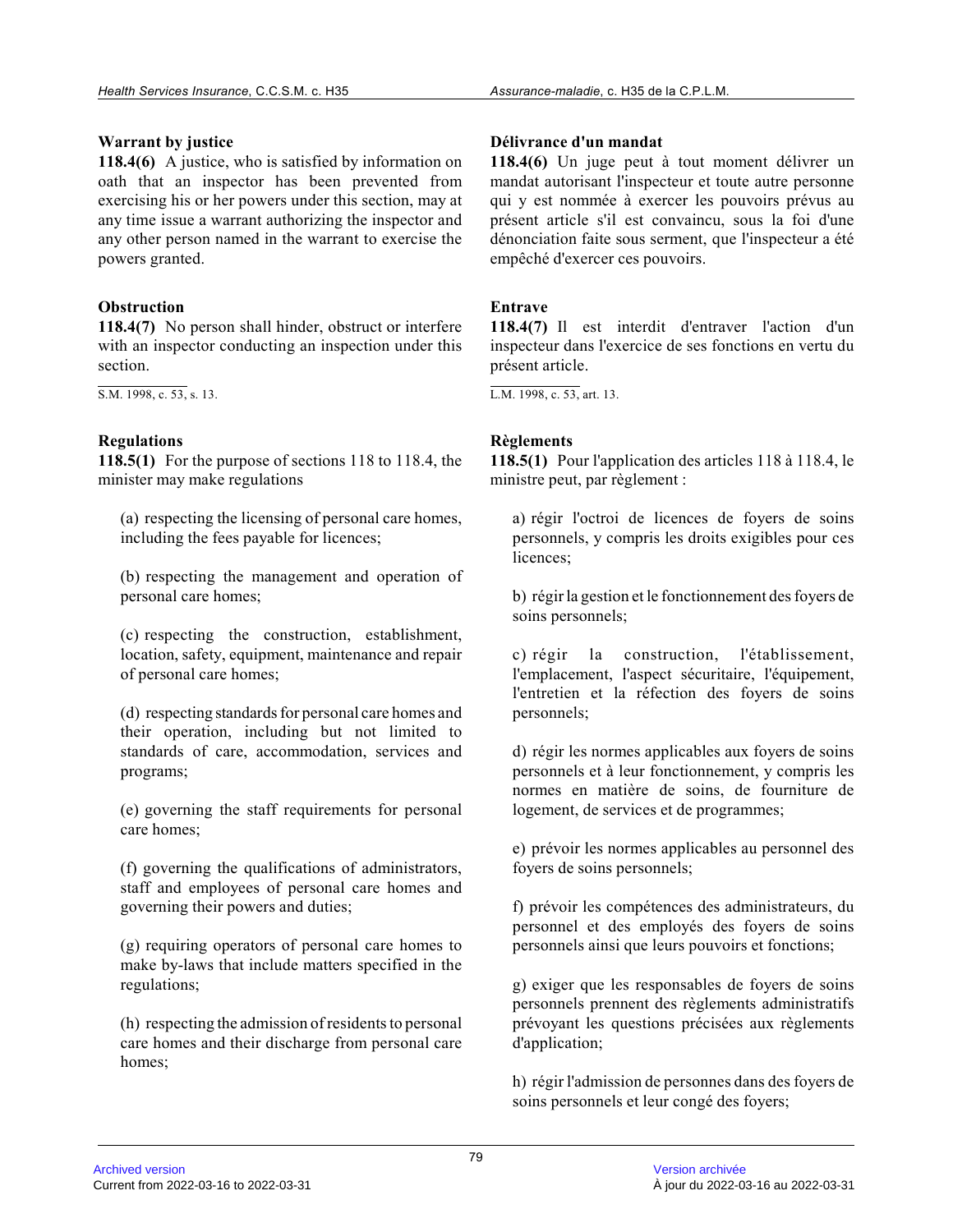(i) respecting the books, accounts and records, including health records, that are to be kept and retained by operators of personal care homes;

(j) requiring operators of personal care homes to provide such financial statements, reports and returns as the minister may require in the form and in the manner and at the time required by the minister;

(k) respecting the establishment and operation of resident councils for personal care homes;

(l) concerning the discontinuance or suspension of operation of personal care homes;

(m) establishing transitional provisions respecting personal care homes that are licensed under *The Public Health Act* on the day this section comes into force;

(n) respecting any matter necessary or advisable to carry out the intent and purpose of this Act effectively.

## **Scope of regulations**

**118.5(2)** A regulation under subsection (1) may be made applicable to different classes of personal care homes.

S.M. 1998, c. 53, s. 13.

#### **Definitions**

**119** The following definitions apply in this section and in sections 120 to 130.

**"COVID-19 point-of-care test"** means a medical device that has been designated by the minister in accordance with section 119.1. (« test de dépistage hors laboratoire de la COVID-19 »)

**"laboratory"** means a place where

(a) the diagnostic examination or treatment of patients is performed by means of radiation emitting or non-radiation emitting medical imaging devices; or

i) régir les livres, les comptes et les dossiers, y compris les dossiers médicaux, que doivent tenir et conserver les responsables de foyers de soins personnels;

j) exiger que les responsables de foyers de soins personnels fournissent les états financiers, les rapports et les déclarations dont il a besoin, et ce, en la forme, de la façon et au moment qu'il fixe;

k) régir la constitution et le fonctionnement de conseils de résidents pour les foyers de soins personnels;

l) prendre des mesures concernant l'arrêt ou la suspension du fonctionnement de foyers de soins personnels;

m) prendre des dispositions transitoires concernant les foyers de soins personnels qui, à la date d'entrée en vigueur du présent article, sont titulaires d'une licence délivrée en vertu de la *Loi sur la santé publique* ;

n) prendre les autres mesures nécessaires ou utiles à l'application de la présente loi.

## **Portée des règlements**

**118.5(2)** Tout règlement que vise le paragraphe (1) peut s'appliquer à différentes catégories de foyers de soins personnels.

L.M. 1998, c. 53, art. 13.

## **Définitions**

**119** Les définitions qui suivent s'appliquent au présent article ainsi qu'aux articles 120 à 130.

**« agent »** Personne nommée agent responsable des autorisations en vertu de l'article 120. ("officer")

**« centre de prélèvements »** Endroit où des échantillons sont prélevés sur le corps humain à des fins d'examen afin que soient obtenus des renseignements en vue d'un diagnostic, d'une prophylaxie ou d'un traitement. Sont exclus de la présente définition :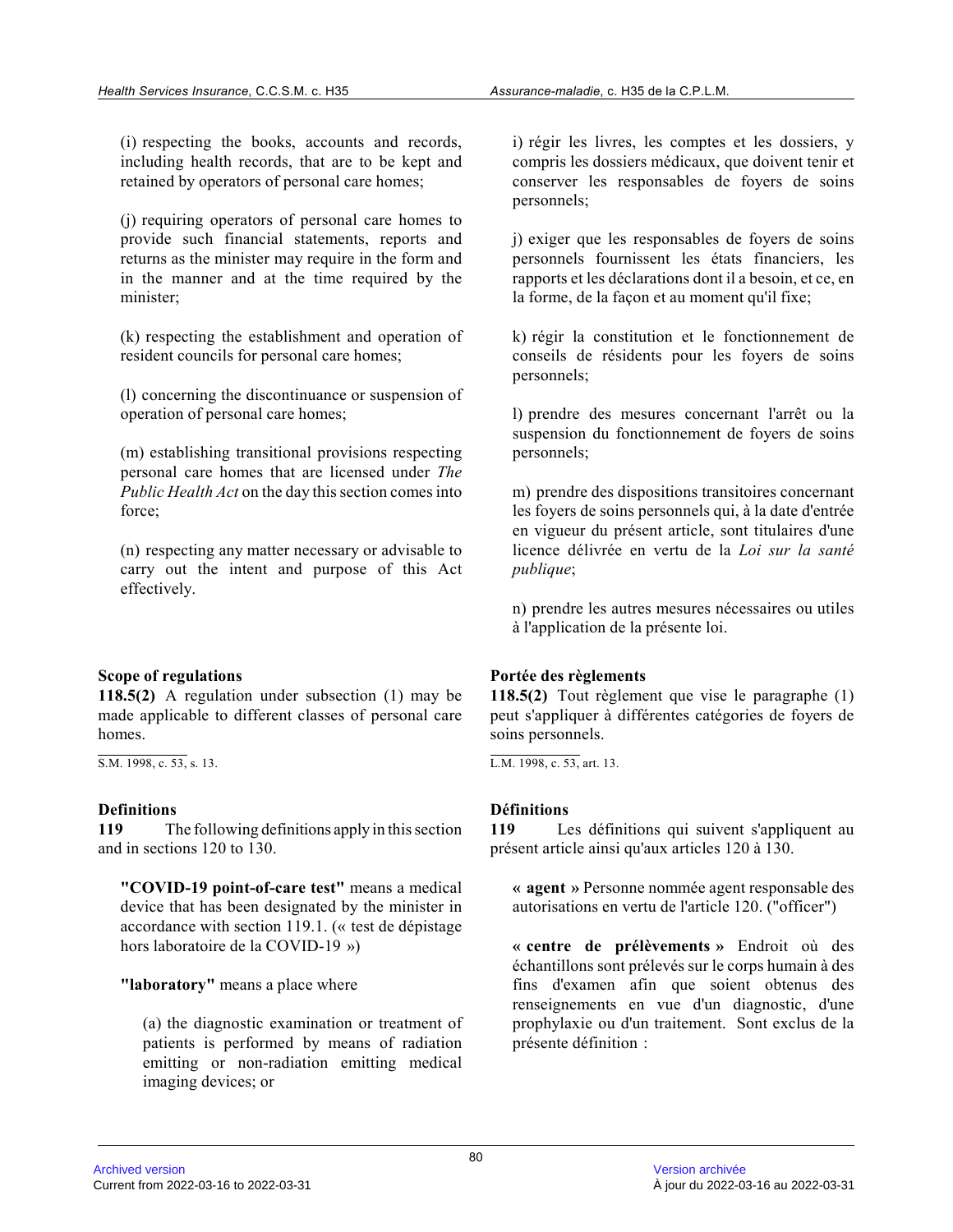(b) operations and procedures, including the collection of specimens from the human body, are performed for the purpose of obtaining information for diagnosis, prophylaxis or treatment;

but does not include

(c) the office of a medical practitioner where diagnostic laboratory procedures prescribed by regulation are performed by the medical practitioner or an employee under his or her supervision solely for the diagnosis of patients of the medical practitioner;

(d) the office of a dentist, as defined in *The Dental Association Act*, where diagnostic laboratory procedures are performed solely for the diagnosis of patients;

(e) the office of a person engaged in the practice of chiropractic, as defined in *The Chiropractic Act*, where diagnostic laboratory procedures are performed solely for the diagnosis of patients; or

(f) a place where specimens are taken or collected from the human body for the sole purpose of administering COVID-19 point-of-care tests. (« laboratoire »)

**"officer"** means the person appointed as an approving officer under section 120. (« agent »)

**"specimen collection centre"** means a place where specimens are taken or collected from the human body for examination to obtain information for diagnosis, prophylaxis or treatment, but does not include

(a) the office of a medical practitioner where specimens are taken or collected by the medical practitioner or an employee under his or her supervision solely for the diagnosis of patients of the medical practitioner;

(b) a laboratory that is established, operated or maintained under an approval under this Act; or

a) le bureau d'un médecin dans lequel des échantillons sont prélevés par ce dernier ou par un employé sous la surveillance du médecin dans le seul but de poser un diagnostic à l'égard d'un patient de ce médecin;

b) les laboratoires créés ou administrés en vertu d'une autorisation visée à la présente loi;

c) les endroits où des échantillons sont prélevés sur le corps humain dans le seul but d'utiliser un test de dépistage hors laboratoire de la COVID-19. ("specimen collection centre")

**« laboratoire »** Endroit où :

a) des examens diagnostiques ou des traitements de malades sont effectués au moyen de dispositifs d'imagerie médicale émettant ou n'émettant pas de rayonnements;

b) des opérations et des actes, y compris des prélèvements d'échantillons sur le corps humain, sont effectués afin que soient obtenus des renseignements en vue d'un diagnostic, d'une prophylaxie ou d'un traitement.

Sont exclus de la présente définition :

c) le bureau d'un médecin dans lequel des procédés de diagnostic en laboratoire prévus par règlement sont employés par le médecin ou par un employé sous la surveillance du médecin dans le seul but de poser un diagnostic à l'égard d'un patient de ce médecin;

d) le bureau d'un dentiste, au sens de la *Loi sur l'Association dentaire*, dans lequel des procédés de diagnostic en laboratoire sont employés dans le seul but de poser un diagnostic à l'égard d'un patient;

e) le bureau d'une personne qui exerce la chiropractie, au sens de la *Loi sur la chiropractie*, dans lequel des procédés de diagnostic en laboratoire sont employés dans le seul but de poser un diagnostic à l'égard d'un patient;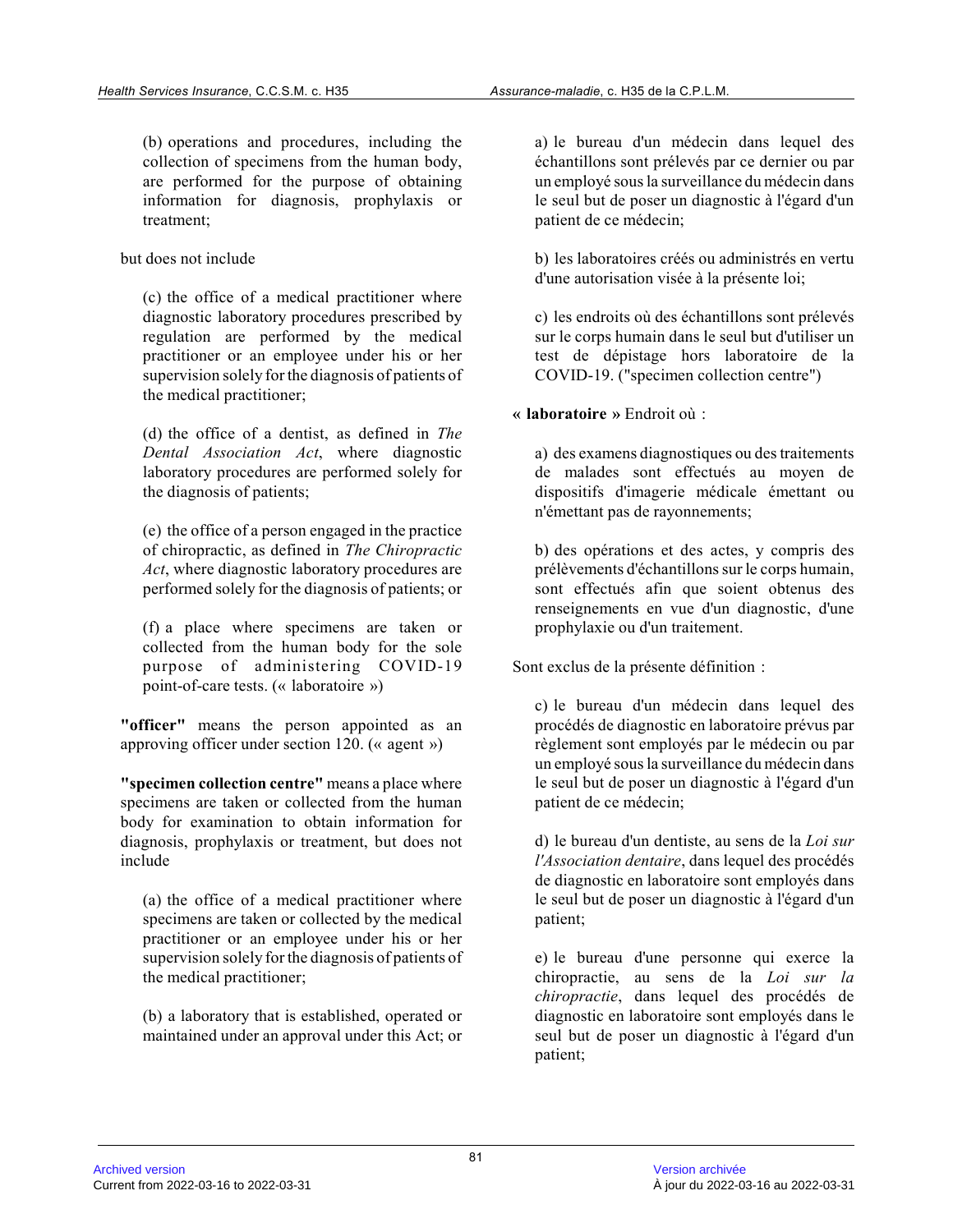(c) a place where specimens are taken or collected from the human body for the sole purpose of administering COVID-19 point-of-care tests. (« centre de prélèvements »)

S.M. 1991-92, c. 8, s. 30; S.M. 2018, c. 34, s. 55; S.M. 2022, c. 4, s. 2.

#### **Designation of COVID-19 point-of-care tests**

**119.1** The minister may, in writing, designate a medical device as a COVID-19 point-of-care test if the medical device

(a) tests for the communicable disease known as COVID-19; and

(b) is authorized by Health Canada for point-of-care use or self-administration.

S.M. 2022, c. 4, s. 3.

#### **Appointment of approving officer**

**120** The minister shall appoint an approving officer for the purpose of sections 119 to 130.

S.M. 1991-92, c. 8, s. 30; S.M. 1992, c. 35, s. 11.

#### **Approval required for laboratory**

**121(1)** No person shall

(a) establish, operate or maintain a laboratory or a specimen collection centre; or

(b) enlarge, relocate, or establish a branch of a laboratory or specimen collection centre;

except under the authority of an approval granted by the officer under this Act.

#### **Granting of approval**

**121(2)** The officer may grant an approval,

f) les endroits où des échantillons sont prélevés sur le corps humain dans le seul but d'utiliser un test de dépistage hors laboratoire de la COVID-19. ("laboratory")

**« test de dépistage hors laboratoire de la COVID-19 »** Instrument médical désigné par le ministre conformément à l'article 119.1. ("COVID-19 point-of-care test")

L.M. 1991-92, c. 8, art. 30; L.M. 2018, c. 34, art. 55; L.M. 2022, c. 4, art. 2.

#### **Désignation des tests de dépistage hors laboratoire de la COVID-19**

**119.1** Le ministre peut désigner par écrit, à titre de test de dépistage hors laboratoire de la COVID-19, tout instrument médical qui permet de dépister la maladi e contagieuse connue sous le nom de COVID-19 et qui est autorisé par Santé Canada pour un dépistage au point de service ou pour un autodépistage.

L.M. 2022, c. 4, art. 3.

#### **Nomination d'un agent**

**120** Le ministre désigne un agent responsable des autorisations pour l'application des articles 119 à 130.

L.M. 1991-92, c. 8, art. 30; L.M. 1992, c. 35, art. 11.

#### **Autorisation nécessaire**

**121(1)** Sauf si une autorisation à cet effet a été accordée par l'agent en vertu de la présente loi, il est interdit :

a) de créer ou d'administrer un laboratoire ou un centre de prélèvements;

b) d'agrandir, de relocaliser ou de créer une divisio n d'un laboratoire ou d'un centre de prélèvements.

#### **Délivrance d'une autorisation**

**121(2)** L'agent peut accorder une autorisation permettant :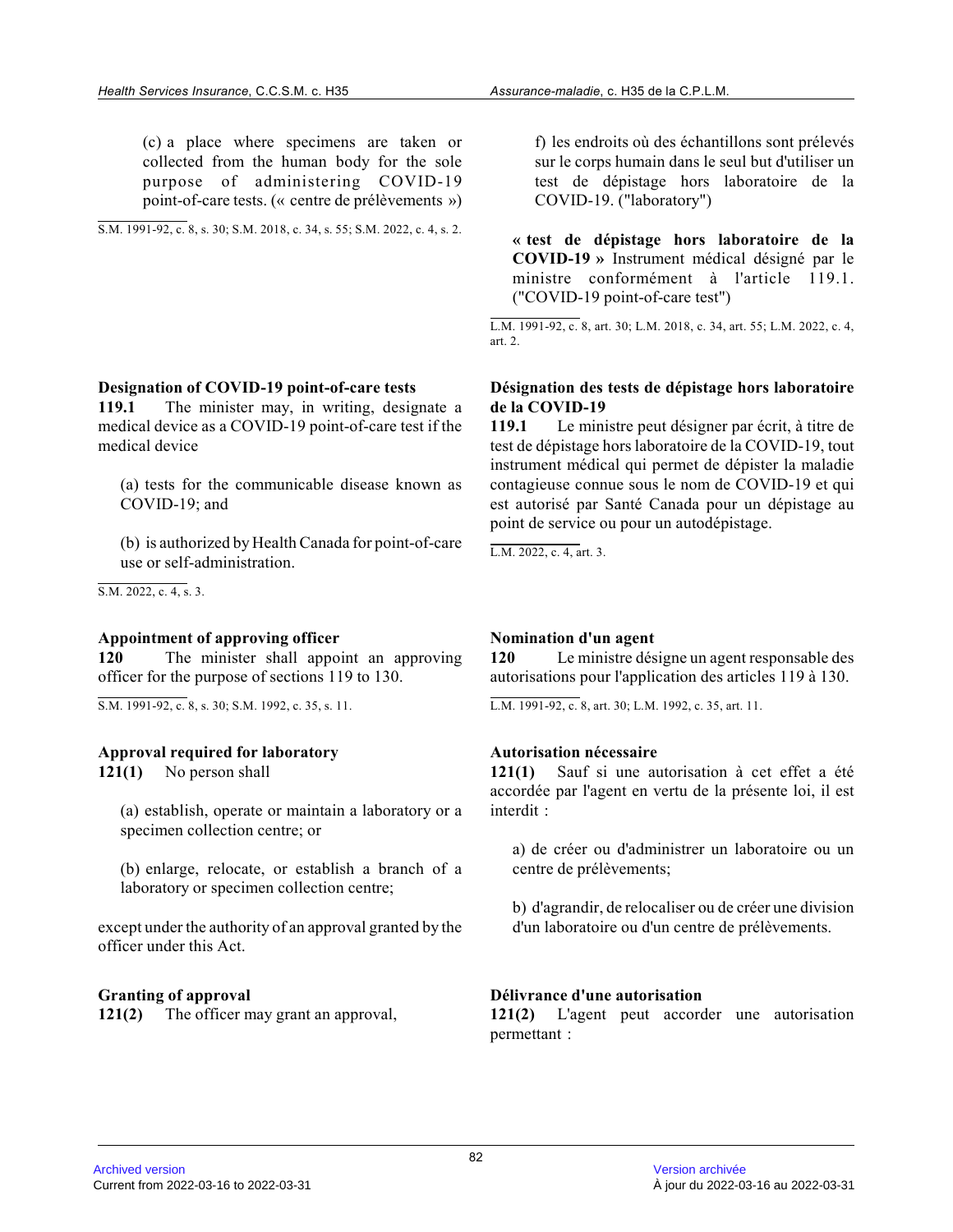(a) in the case of a laboratory, to perform such tests or classes of tests and collect such specimens as the officer may specify in the approval; and

(b) in the case of a specimen collection centre, to take or collect such specimens or classes of specimens as the officer may specify in the approval .

#### **Conditions of approval**

**121(3)** The officer, when granting an approval or by written notice at any time, may impose on the approval such conditions as the officer considers necessary.

## **Entitlement to approval**

**121(4)** A person who applies in accordance with this Act and the regulations for an approval

(a) to establish, operate or maintain a laboratory or a specimen collection centre; or

(b) to enlarge, relocate, or establish a branch of a laboratory or specimen collection centre;

and who meets the requirements of this Act and the regulations is entitled to be granted the approval.

S.M. 1991-92, c. 8, s. 30.

## **Grounds for refusal — location**

**122(1)** Despite subsection 121(4), the officer shall not grant an approval if in the officer's opinion it is not in the public interest to grant an approval in the area where the applicant proposes

(a) to establish, operate or maintain a laboratory or specimen collection centre; or

(b) to enlarge, relocate, or establish a branch of a laboratory or specimen collection centre.

## **Grounds for refusal — tests and specimens**

**122(2)** Despite subsection 121(4), if the officer is of the opinion that it is not in the public interest to grant an approval,

a) s'il s'agit d'un laboratoire, d'effectuer des tests ou des catégories de tests et de prélever des échantillons, selon ce que l'agent précise dans l'autorisation;

b) s'il s'agit d'un centre de prélèvements, de préleve r des échantillons ou des catégories d'échantillons, selon ce que l'agent précise dans l'autorisation.

#### **Conditions de l'autorisation**

**121(3)** L'agent peut assortir l'autorisation, au moment de la délivrance de celle-ci ou à tout moment par avi s écrit, des conditions qu'il estime nécessaires.

#### **Obtention d'une autorisation**

**121(4)** La personne qui satisfait aux exigences de la présente loi et de ses règlements d'application a, lorsqu'elle en fait la demande, le droit d'obtenir une autorisation visant :

a) la création ou l'administration d'un laboratoire ou d'un centre de prélèvements;

b) l'agrandissement, la relocalisation ou la création d'une division d'un laboratoire ou d'un centre de prélèvements.

L.M. 1991-92, c. 8, art. 30.

## **Motifs de refus — localisation**

**122(1)** Malgré le paragraphe 121(4), l'agent ne délivre pas une autorisation si, à son avis, il n'est pas dans l'intérêt public de le faire dans la région où l'auteur de la demande projette, selon le cas :

a) de créer ou d'administrer un laboratoire ou un centre de prélèvements;

b) d'agrandir, de relocaliser ou de créer une divisio n d'un laboratoire ou d'un centre de prélèvements.

## **Motifs de refus — tests et échantillons**

**122(2)** Malgré le paragraphe 121(4), l'agent ne délivre pas une autorisation si, à son avis, il n'est pas dans l'intérêt public de le faire relativement :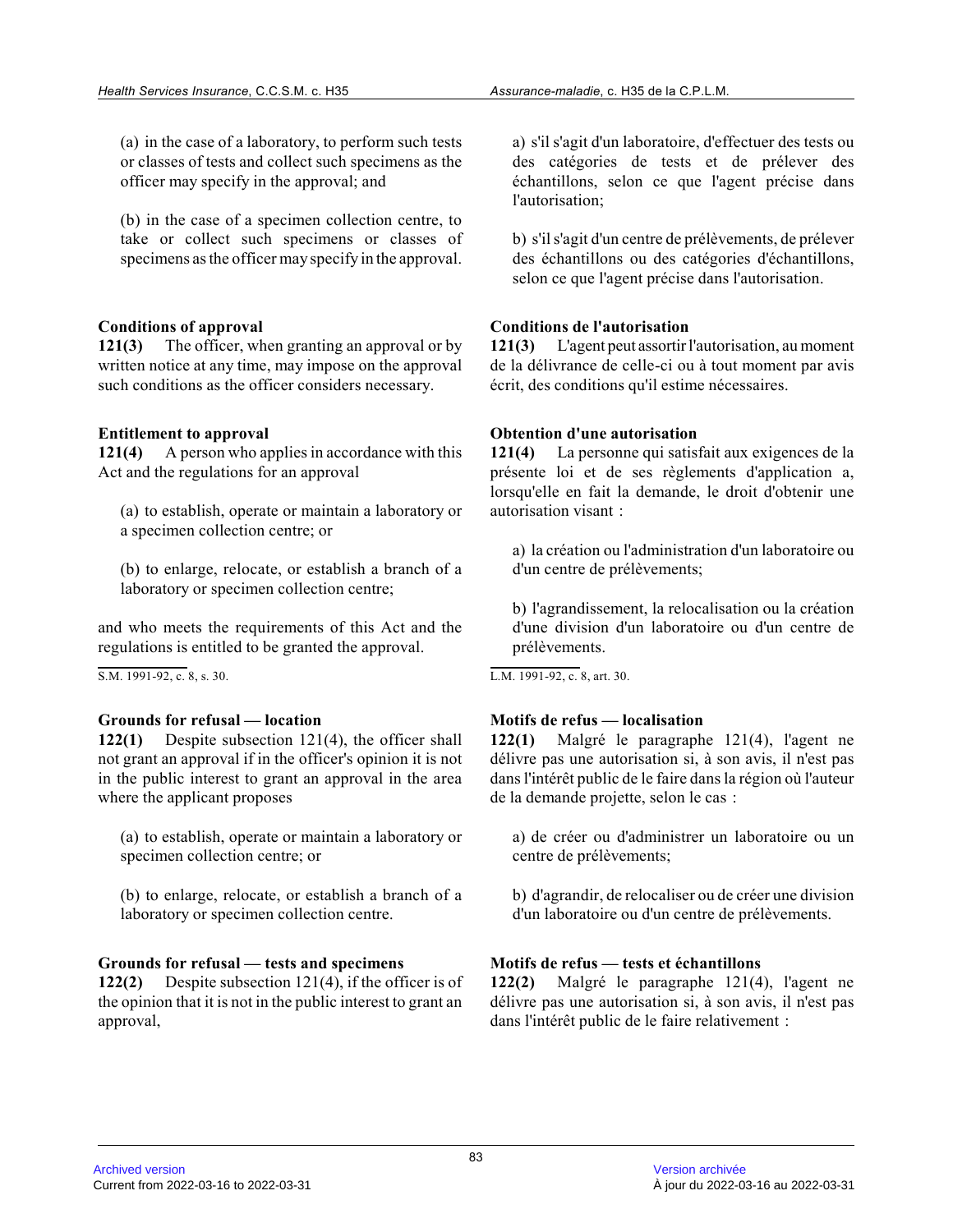(a) in the case of a laboratory, for any of the tests or classes of tests, diagnostic examinations or treatments in respect of which the application is made; or

(b) in the case of a specimen collection centre, to take or collect such specimens or classes of specimens in respect of which the application is made;

the officer shall not grant the approval for those tests or classes of tests or for taking or collecting those specimens or classes of specimens.

S.M. 1991-92, c. 8, s. 30.

## **Matters to be considered**

**123** In considering, under section 122, whether it is in the public interest to grant an approval, the officer shall take into account the following:

(a) the number of laboratories or specimen collection centres that operate under the authority of approvals granted under this Act in the area for which the approval is sought or in any other area;

(b) the number of laboratories or specimen collection centres operated by the government in the area for which the approval is sought or in any othe r area;

(c) the tests and classes of tests performed in the laboratories or the specimens or classes of specimens taken or collected in the specimen collection centres in the area for which the approva l is sought or in any other area;

(d) the utilization of existing laboratories or specimen collection centres and their capacity to handle increased volume;

(e) the availability of facilities for the transportation of persons and specimens to laboratories or for the transportation of persons to specimen collection centres, in the area for which the approval is sough t or in any other area; and

a) aux tests ou aux catégories de tests, aux examens diagnostiques ou aux traitements à l'égard desquels une demande est présentée, s'il s'agit d'un laboratoire;

b) aux prélèvements d'échantillons ou de catégories d'échantillons à l'égard desquels une demande est présentée, s'il s'agit d'un centre de prélèvements.

L.M. 1991-92, c. 8, art. 30.

**Questions devant être examinées**

**123** En examinant s'il est dans l'intérêt public qu'une autorisation soit délivrée en vertu de l'article 122, l'agent tient compte :

a) du nombre de laboratoires ou de centres de prélèvements administrés aux termes d'autorisations délivrées en vertu de la présente loi dans la région où l'autorisation est demandée ou dans une autre région;

b) du nombre de laboratoires ou de centres de prélèvements administrés par le gouvernement dans la région où l'autorisation est demandée ou dans un e autre région;

c) des tests et des catégories de tests effectués dans les laboratoires ou des échantillons ou des catégorie s d'échantillons prélevés dans les centres de prélèvements dans la région où l'autorisation est demandée ou dans une autre région;

d) de l'utilisation des laboratoires ou des centres de prélèvements existants et de leur capacité de faire face à une demande plus importante;

e) des moyens mis en place en vue du transport des personnes et des échantillons aux laboratoires ou d u transport des personnes aux centres de prélèvements dans la région où l'autorisation est demandée ou dans une autre région;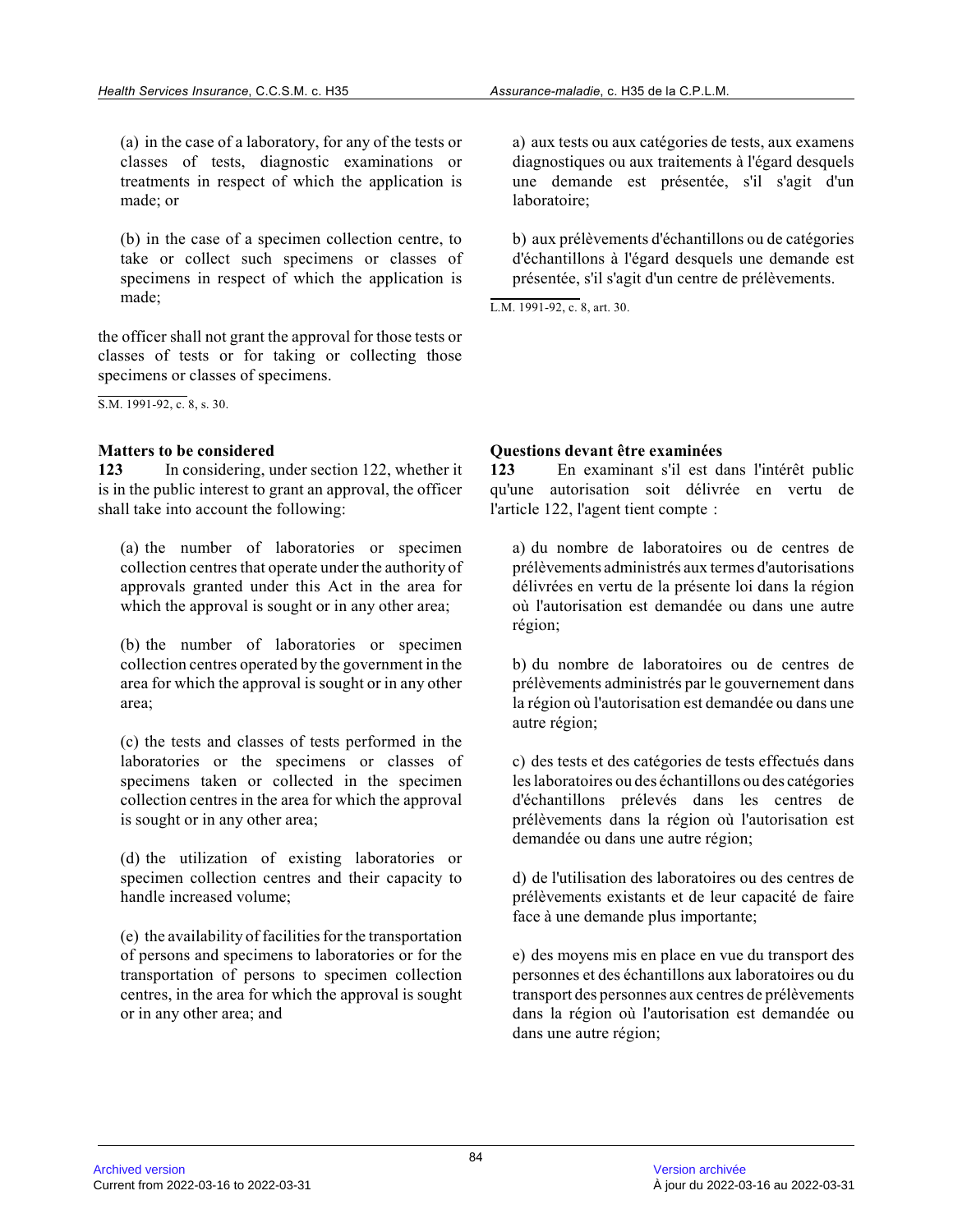(f) the funds available to provide payment for laboratory tests that are insured under this Act.

S.M. 1991-92, c. 8, s. 30.

#### **Further grounds for refusal of approval**

**124** In addition to the grounds for refusal set out in section 122, the officer may refuse to grant an approval if in the officer's opinion,

(a) the past conduct of the applicant or, where the applicant is a corporation, of its officers or directors affords reasonable grounds for belief that the laboratory or specimen collection centre will not b e operated in accordance with the law and with honesty and integrity;

(b) the proposed laboratory or specimen collection centre or its operation would contravene this Act or the regulations or any other Act or regulation;

(c) the applicant is not competent to operate a laboratory or specimen collection centre in accordance with this Act and the regulations; or

(d) the equipment or premises are not suitable for the performance of the tests or the taking or collecting of the specimens for which the approval is sought.

S.M. 1991-92, c. 8, s. 30.

## **Operator to be named in approval**

**125(1)** It is a condition of an approval that the operation of the laboratory or specimen collection centre be under the charge and control of the operator named in the approval as operator and that the ownership of the laboratory or specimen collection centre be only in the person named in the approval a s owner.

f) des fonds disponibles pour le paiement des tests de laboratoire assurés en vertu de la présente loi.

L.M. 1991-92, c. 8, art. 30.

#### **Autres motifs de refus**

**124** Outre les motifs de refus qu'il peut invoquer en vertu de l'article 122, l'agent peut refuser de délivrer une autorisation s'il est d'avis que, selon le cas :

a) la conduite antérieure de l'auteur de la demande ou, si celui-ci est une corporation, de celle de se s dirigeants ou de ses administrateurs offre des motifs raisonnables de croire que le laboratoire ou le centre de prélèvements ne sera pas administré conformément à la loi ni avec intégrité;

b) le laboratoire ou le centre de prélèvements projeté ou son administration contreviendrait à la présente loi ou à ses règlements d'application ou aux autres lois et règlements;

c) l'auteur de la demande n'a pas les qualités requises pour administrer un laboratoire ou un centre de prélèvements conformément à la présente loi et à ses règlements d'application;

d) le matériel ou les locaux ne conviennent pas à l'exécution des tests ou au prélèvement des échantillons visés par la demande d'autorisation.

L.M. 1991-92, c. 8, art. 30.

## **Responsable désigné dans l'autorisation**

**125(1)** L'autorisation est assujettie à la condition stipulant que l'administration du laboratoire ou du centre de prélèvements doit être sous la responsabilité et la surveillance de la personne désignée responsable dans l'autorisation et que la personne désignée propriétaire dans l'autorisation doit être le seul propriétaire du laboratoire ou du centre de prélèvements.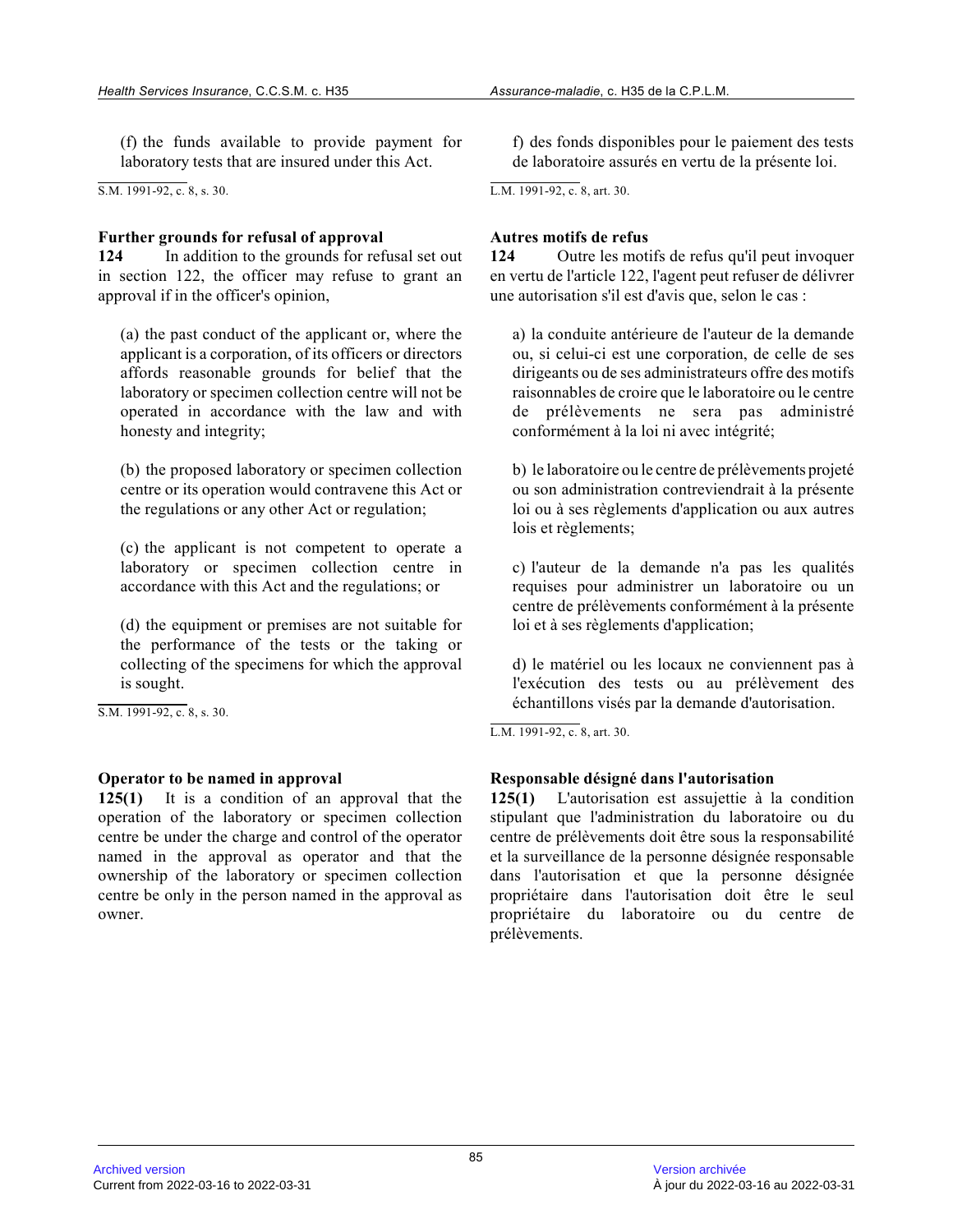#### **Notice of changes**

**125(2)** If the operator or the owner named in the approval is a corporation, the corporation shall notify the minister in writing within 15 days of any change in the officers or directors of the corporation.

S.M. 1991-92, c. 8, s. 30; S.M. 1992, c. 35, s. 11.

## **Revocation of approval**

**126** The officer may revoke an approval if

(a) a person has made a false statement in the application for the approval or in any report, document or other information required by this Act or the regulations;

(b) a test or specimen taking or collecting authorized by the approval is carried out incompetently;

(c) there is a breach of a condition of the approval;

(d) the owner or operator does not comply with this Act or the regulations;

(e) the services that can be provided by the laboratory or specimen collection centre are misrepresented; or

(f) a change in the officers or directors of a corporation which is an operator or an owner of a laboratory or specimen collection centre named in the approval would afford grounds for refusing to grant an approval under clause 124(a).

S.M. 1991-92, c. 8, s. 30.

## **Avis de changement**

**125(2)** Si le responsable ou le propriétaire désigné dans l'autorisation est une corporation, celle-ci avise par écrit le ministre de tout changement parmi ses dirigeants ou ses administrateurs, dans les 15 jours de ce changement.

L.M. 1991-92, c. 8, art. 30; L.M. 1992, c. 35, art. 11.

#### **Révocation de l'autorisation**

**126** L'agent peut révoquer une autorisation dans les cas suivants :

a) une personne a fait une fausse déclaration dans l a demande d'autorisation ou dans un rapport, dans un document ou dans des renseignements qui sont requis en vertu de la présente loi ou de ses règlements d'application;

b) un test ou un prélèvement d'échantillons visé par l'autorisation est effectué de façon incompétente;

c) une condition de l'autorisation n'a pas été respectée;

d) le propriétaire ou le responsable ne se conforme pas à la présente loi ou à ses règlements d'application;

e) les soins que peut fournir le laboratoire ou le centre de prélèvements sont faussement représentés;

f) un changement parmi les dirigeants ou les administrateurs de la corporation qui est responsabl e d'un laboratoire ou d'un centre de prélèvements désigné dans l'autorisation ou qui en est le propriétaire entraînerait des motifs de refus de délivrance de l'autorisation en vertu de l'alinéa 124a).

L.M. 1991-92, c. 8, art. 30.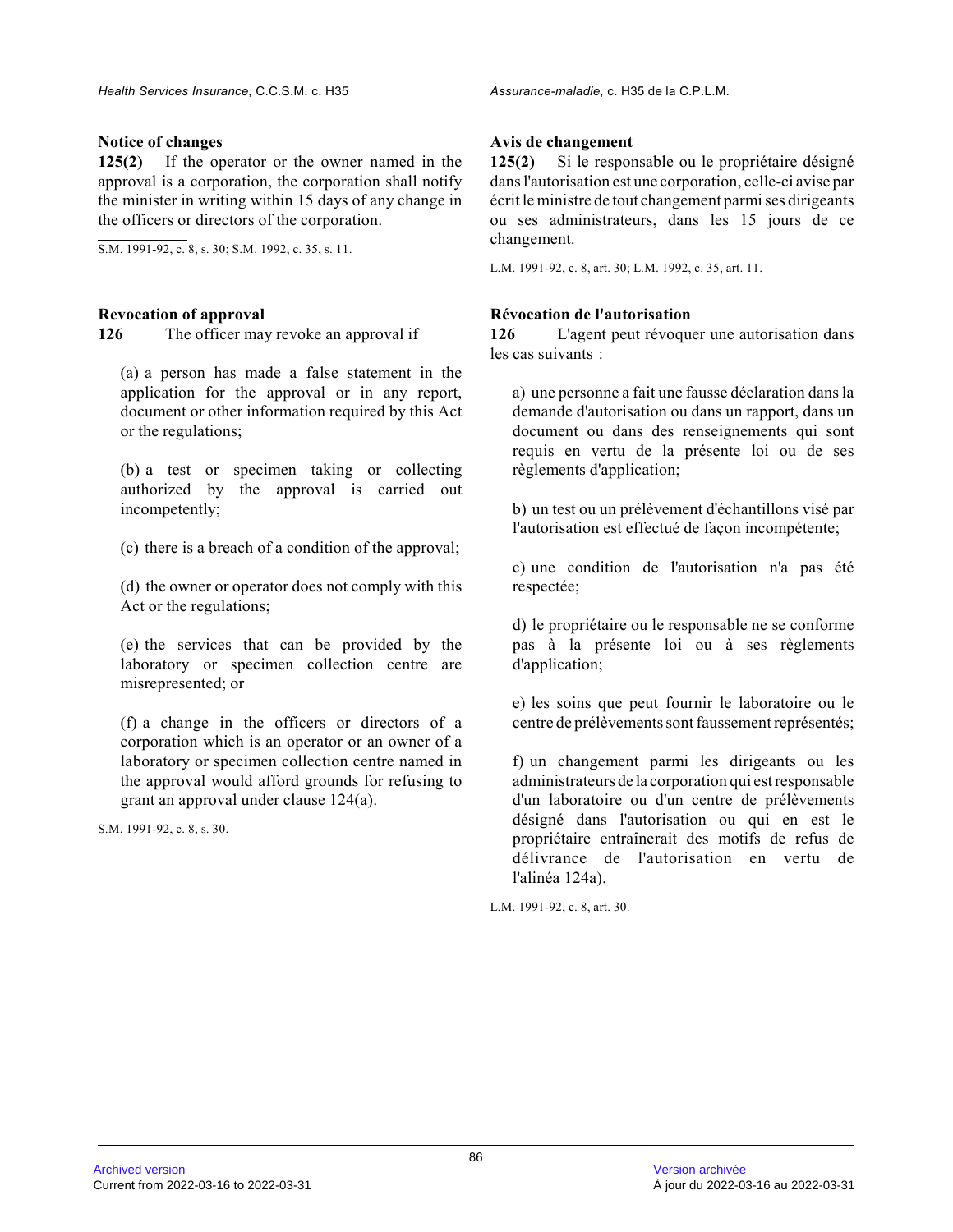#### **Appeal**

**127(1)** Where the officer,

(a) refuses to grant an approval;

(b) grants an approval subject to conditions or imposes new conditions on an approval; or

(c) revokes an approval;

the officer shall by written notification inform the applicant or the owner and operator that the officer's decision may be appealed to the board by mailing or delivering to the board, within 30 days of receipt of the written notification, a request for an appeal.

**127(2) and (3)** [Repealed] S.M. 1992, c. 35, s. 52.

S.M. 1991-92, c. 8, s. 30; S.M. 1992, c. 35, s. 52.

#### **Appointment of inspectors**

**128(1)** The minister may appoint 1 or more persons as inspectors for the purpose of sections 119 to 130.

#### **Powers of inspectors**

**128(2)** When claims have been submitted to the minister for services rendered in a laboratory or a specimen collection centre, an inspector may, without a warrant, during ordinary business hours enter the premises of the laboratory or the specimen collection centre and may inspect and examine

(a) the premises;

(b) any records, facilities and equipment located on the premises that are relevant to the submission of claims and the payment of benefits under the plan for services rendered by the laboratory or specimen collection centre; and

(c) any records, facilities and equipment located on the premises that will aid the minister in determining whether the standards of testing and analysis, the qualifications and number of skilled personnel, and the range and availability of services and equipment provided are appropriate to the operation of the laboratory or specimen collection centre and the functions performed under the approval granted in respect of it.

# **Appel**

**127(1)** Lorsqu'il refuse de délivrer une autorisation, qu'il délivre une autorisation assortie de conditions ou impose de nouvelles conditions à l'autorisation ou qu'il révoque une autorisation, l'agent donne un avis écrit à l'auteur de la demande ou au propriétaire et au responsable l'informant de la possibilité d'interjeter appel de sa décision au Conseil. À cette fin, l'auteur de la demande ou le propriétaire et le responsable envoient par la poste ou remettent au Conseil une demande d'appel dans les 30 jours suivant la réception de l'avis écrit.

**127(2) et (3)** [Abrogés] L.M. 1992, c. 35, art. 52.

L.M. 1991-92, c. 8, art. 30; L.M. 1992, c. 35, art. 52.

#### **Nomination d'inspecteurs**

**128(1)** Le ministre peut nommer un ou plusieurs inspecteurs pour l'application des articles 119 à 130.

#### **Pouvoirs des inspecteurs**

**128(2)** Lorsque des demandes relatives à des soins fournis dans un laboratoire ou dans un centre de prélèvements ont été présentées au ministre, l'inspecteur peut, sans mandat, durant les heures normales de bureau, pénétrer dans le laboratoire ou dans le centre de prélèvements et examiner :

a) les locaux;

b) les dossiers, les installations et le matériel qui se trouvent dans les locaux et qui se rapportent à la présentation de demandes ainsi qu'au versement de prestations aux termes du régime en raison de soins fournis par le laboratoire ou le centre de prélèvements;

c) les dossiers, les installations et le matériel qui se trouvent dans les locaux et qui aideront le ministre à déterminer si les normes d'analyse, le nombre de personnes qualifiées et la compétence de celles-ci ainsi que l'étendue des soins et du matériel et leu r accessibilité sont appropriés à l'administration du laboratoire ou du centre de prélèvements et aux pouvoirs exercés aux termes de l'autorisation délivrée à l'égard du laboratoire ou du centre.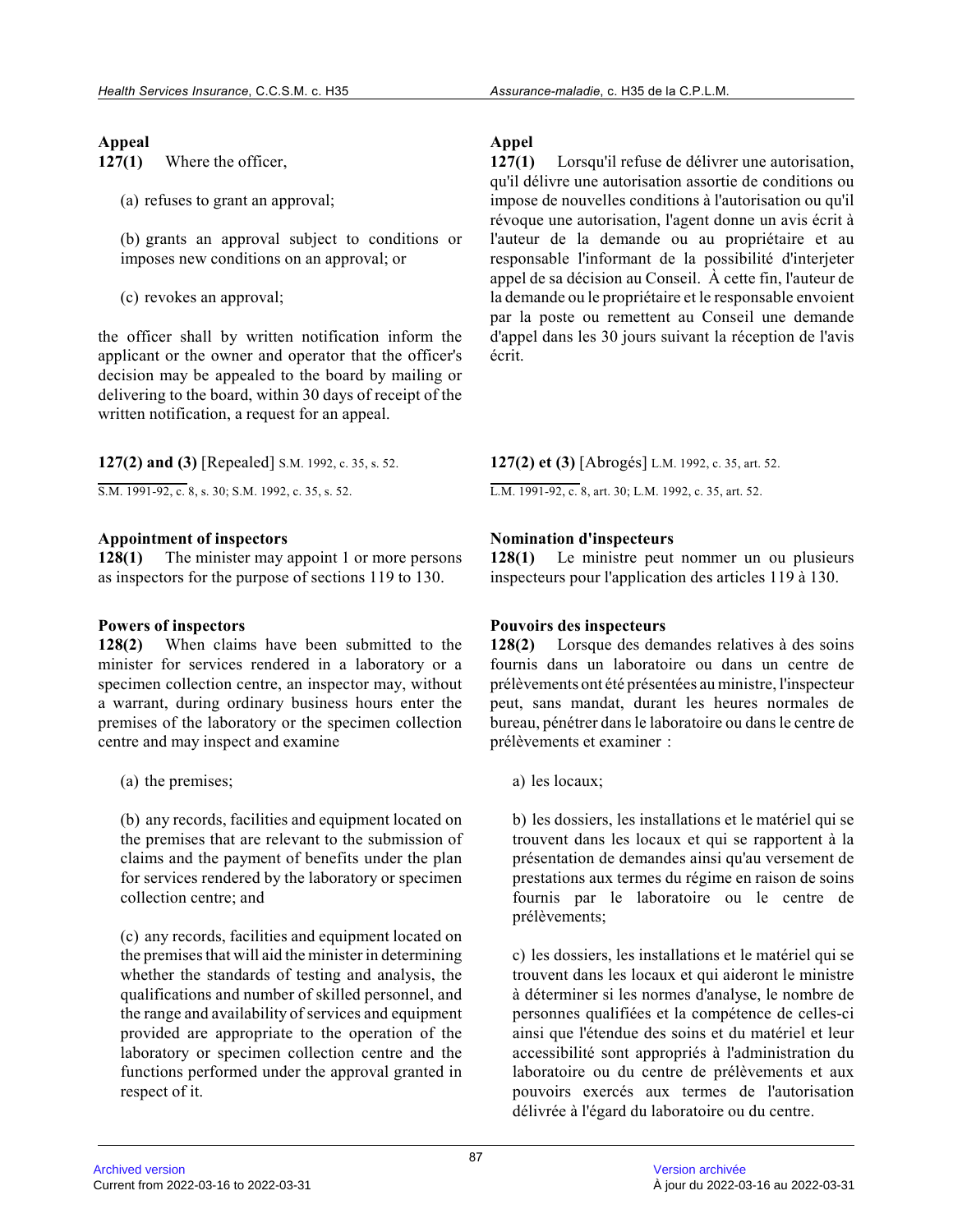## **Entry to be permitted**

**128(3)** A person who operates a laboratory or a specimen collection centre approved under this Act shall, on the request of an inspector and on presentation of identification, permit entry onto the premises of the laboratory or the specimen collection centre and permit the inspector to inspect or examine, in accordance with subsection (2), the premises and the records, facilities and equipment located on the premises.

## **Records to be produced**

**128(4)** When records of a kind referred to in subsection (2) are not located on the premises of a laboratory or a specimen collection centre approved under this Act, a person who has possession of the records shall, on the request of an inspector, produce the records and permit inspection of them by the inspector.

#### **Use of data processing system and copying equipment**

**128(5)** In carrying out an inspection or examination under this section, an inspector may

(a) use a data processing system at the place where records, facilities or equipment are kept to examin e any data contained in or available to the system;

(b) reproduce, in the form of a print-out or other intelligible output, any record from the data contained in or available to a data processing syste m at the place; and

(c) use any copying equipment at the place to make copies of any record or document.

## **Assistance to inspectors**

**128(6)** A person who has custody or control of records, facilities or equipment must give an inspector all reasonable assistance to enable the inspector to carry out his or her duties and must furnish to the inspector any information the inspector may reasonably require.

#### **Accès autorisé**

**128(3)** La personne qui administre un laboratoire ou un centre de prélèvements autorisé en vertu de la présente loi permet à l'inspecteur qui lui en fait la demande et qui présente une pièce d'identité de pénétrer dans le laboratoire ou dans le centre et l'autorise à examiner, conformément au paragraphe (2), les locau x ainsi que les dossiers, les installations et le matériel qui s'y trouvent.

#### **Production de documents**

**128(4)** Si les dossiers visés au paragraphe (2) ne se trouvent pas dans le laboratoire ou dans le centre de prélèvements autorisé en vertu de la présente loi, la personne qui est en possession de ces dossiers les produit à la demande de l'inspecteur et autorise ce dernier à les examiner.

## **Systèmes de traitement de données et appareils de reproduction**

**128(5)** Lorsqu'il procède à une inspection ou à un examen en vertu du présent article, l'inspecteur peut :

a) utiliser un système de traitement de données qui se trouve dans le lieu où sont gardés les dossiers, les installations et le matériel afin d'examiner les données emmagasinées dans le système ou accessibles par son intermédiaire;

b) reproduire sur tout support utile, y compris un imprimé d'ordinateur, des données emmagasinées dans le système de traitement de données ou accessibles par son intermédiaire;

c) utiliser des appareils de reproduction qui se trouvent dans le lieu concerné aux fins de reproduction de dossiers ou de documents.

## **Aide**

**128(6)** La personne qui a la garde ou la responsabilité des dossiers, des installations ou d u matériel prête à l'inspecteur toute l'assistance possible dans l'exercice de ses fonctions et lui fournit les renseignements qu'il peut valablement exiger.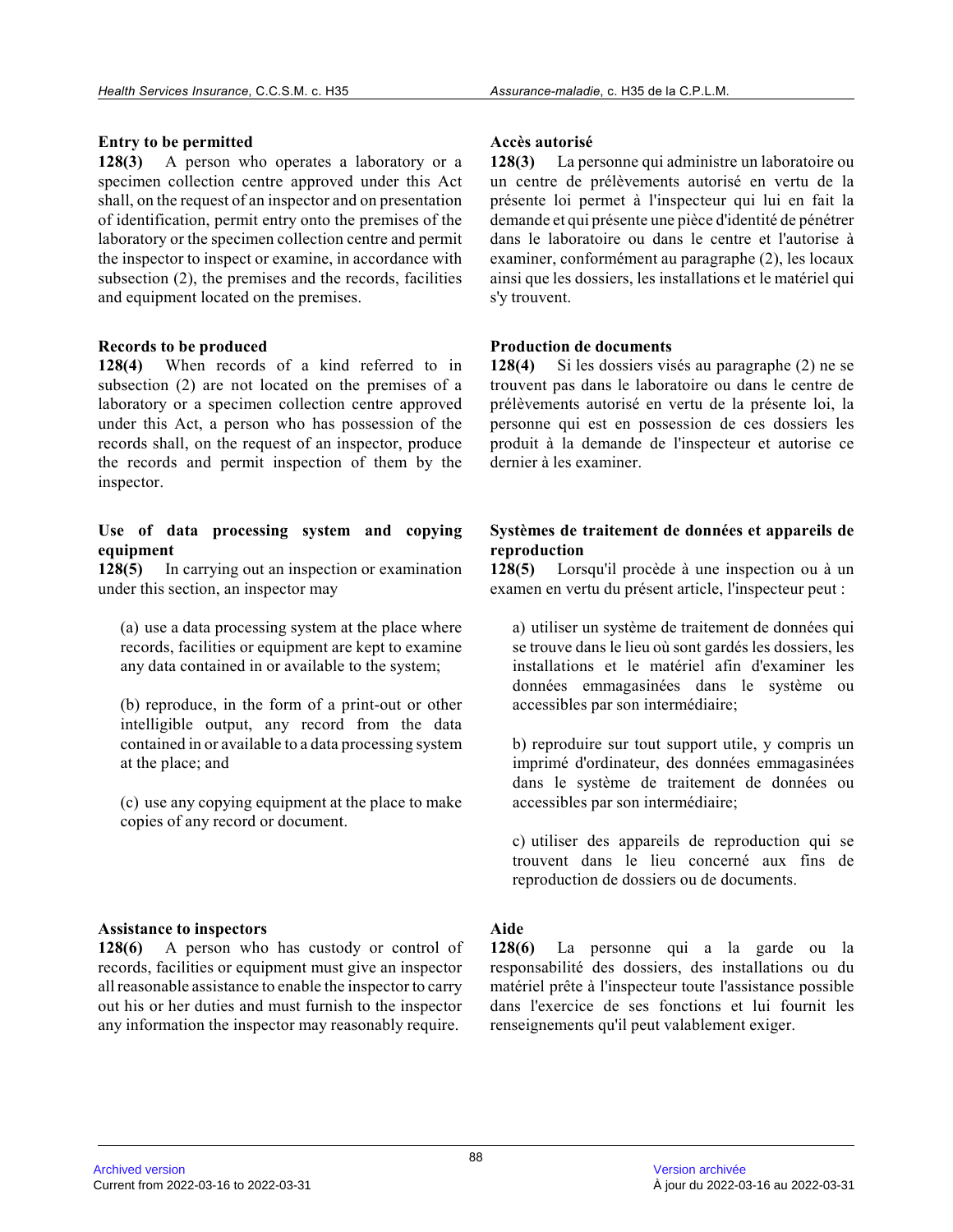#### **Warrant by justice**

**128(7)** A justice who is satisfied by information on oath that an inspector has been prevented from exercising his or her powers under this section may issue a warrant authorizing the inspector and any other person named in the warrant to exercise those powers.

S.M. 1991-92, c. 8, s. 30; S.M. 1992, c. 35, s. 11; S.M. 2005, c. 38, s. 9.

#### **Regulations**

**129** For the purpose of carrying out the provisions of sections 119 to 128, the minister may make regulations

(a) [repealed] S.M. 1998, c. 53, s. 14;

(b) respecting standards and other requirements for the operation of laboratories and specimen collection centres;

(c) prescribing procedures that medical practitioners may perform in their offices without requiring an approval under section 121.

S.M. 1991-92, c. 8, s. 30; S.M. 1992, c. 35, s. 11; S.M. 1998, c. 53, s. 14.

#### **Offence and penalty**

**130** A person who contravenes a provision of

(a) sections 118 to 128;

(b) a condition of an approval granted under section 121; or

(c) a regulation made under section 118.5 or 129;

is guilty of an offence and is liable, on summary conviction, to a fine of not more than \$5,000. for each day the contravention continues.

 $\overline{S.M. 1991-92, c. 8, s. 30; S.M. 1998, c. 53, s. 15.}$ 

#### **131** [Repealed]

S.M. 1988-89, c. 11, s. 11; S.M. 1991-92, c. 8, s. 31; S.M. 1998, c. 53, s. 15.

#### **Délivrance d'un mandat**

**128(7)** Un juge peut délivrer un mandat autorisant l'inspecteur et toute autre personne qui y est nommée à exercer les pouvoirs prévus au présent article s'il est convaincu, sur la foi d'une dénonciation faite sous serment, que l'inspecteur a été empêché d'exercer ces pouvoirs.

L.M. 1991-92, c. 8, art. 30; L.M. 1992, c. 35, art. 11; L.M. 2005, c. 38, art. 9.

# **Règlements**

**129** Pour l'application des articles 119 à 128, le ministre peut, par règlement :

a) [abrogé] L.M. 1998, c. 53, art. 14;

b) fixer les normes et les autres exigences relatives à l'administration des laboratoires et des centres de prélèvements;

c) déterminer les actes que les médecins peuvent accomplir dans leur bureau sans que l'autorisation visée à l'article 121 ne soit nécessaire.

L.M. 1991-92, c. 8, art. 30; L.M. 1992, c. 35, art. 11; L.M. 1998, c. 53, art. 14.

#### **Infraction et peine**

**130** Commet une infraction passible, sur déclaration de culpabilité par procédure sommaire, d'une amende maximale de 5 000 \$ pour chacun des jours au cours desquels se continue l'infraction, quiconque contrevient :

a) aux articles 118 à 128;

b) à une condition d'une autorisation accordée en vertu de l'article 121;

c) à un règlement pris en vertu de l'article 118.5 ou 129.

L.M. 1991-92, c. 8, art. 30; L.M. 1998, c. 53, art. 15.

#### **131** [Abrogé]

L.M. 1988-89, c. 11, art. 11; L.M. 1991-92, c. 8, art. 31; L.M. 1998, c. 53, art. 15.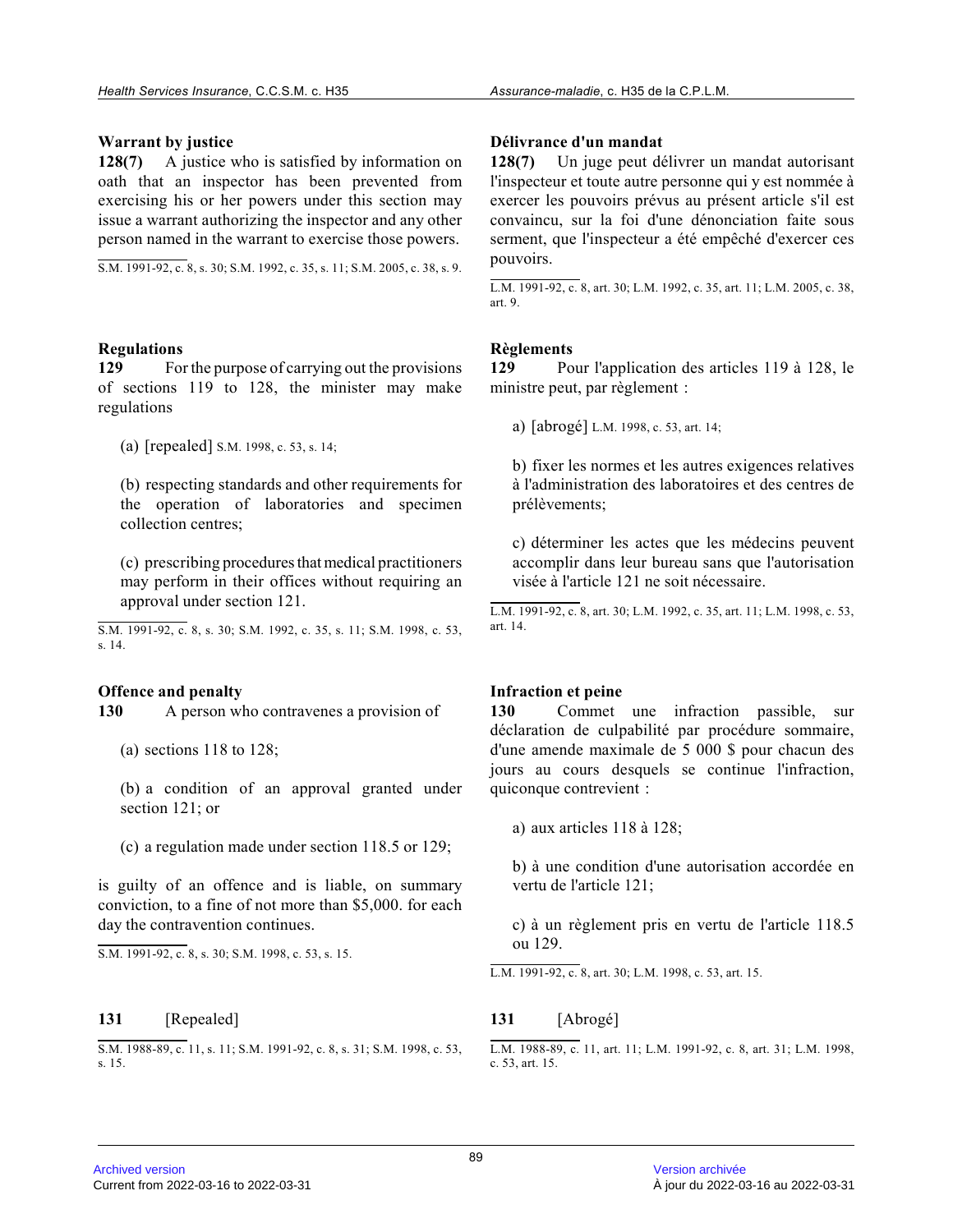#### **Commission discontinued**

**132(1)** Upon the coming into force of this section, the Manitoba Health Services Commission (the commission) is discontinued.

#### **Property, assets, etc. of commission transferred**

**132(2)** All property, assets, rights and interests held by, in the name of or in trust for the commission are deemed to be the property, assets, rights and interests of Her Majesty in right of the province.

#### **Obligations of commission transferred**

**132(3)** All obligations and liabilities of the commission are deemed to be the obligations and liabilities of Her Majesty in right of the province.

## **Licences, approvals, etc.**

**132(4)** Every licence, approval, registration, order, decision and any other act or thing issued, given, made or done by or on behalf of the commission shall be deemed to have been issued, given, made or done by Her Majesty in right of the province.

## **References in documents**

**132(5)** Every reference to the commission in any deed, lease, licence, contract, trust agreement or in any other document, whether executed by the commission in its own name or not, shall be read as a reference to Her Majesty in right of the province.

## **Closing out affairs of commission**

**132(6)** The minister may do and perform all acts and things necessary for or incidental to the transferring of all property, assets, rights, interests, obligations and liabilities from the commission to Her Majesty, and for the closing out of the affairs of the commission.

## **Commencement of legal proceedings**

**132(7)** Any action, suit or other legal proceeding in respect of an obligation or liability incurred by the commission, or by the minister in closing out the affairs of the commission, may be brought against Her Majesty in any court or before any body that would have had jurisdiction if the action, suit or other legal proceeding had been brought against the commission.

#### **Cessation des activités de la Commission**

**132(1)** La Commission des services de santé du Manitoba (« la Commission ») cesse ses activités à l'entrée en vigueur du présent article.

## **Transfert des biens et de l'actif**

**132(2)** Les biens, l'actif, les droits et les intérêts que détient la Commission ou qui sont détenus en son nom ou en fiducie pour elle sont réputés être ceux de S a Majesté du chef de la province.

## **Transfert des obligations**

**132(3)** Les obligations et les dettes de la Commission sont réputées être celles de Sa Majesté du chef de la province.

#### **Licences et autorisations**

**132(4)** Les licences, autorisations, inscriptions, ordres, décisions et tout autre acte ou chose délivrés, donnés, rendus ou faits par la Commission ou en son nom sont réputés avoir été délivrés, donnés, rendus ou faits par Sa Majesté du chef de la province.

## **Mentions remplacées**

**132(5)** La mention de Sa Majesté du chef de la province remplace dans les actes, baux, licences, contrats, accords de fiducie ou autres documents signés par la Commission, que ce soit ou non en son nom, l a mention de la Commission.

## **Liquidation**

**132(6)** Le ministre peut prendre toutes les mesures nécessaires ou liées au transfert à Sa Majesté des biens, de l'actif, des droits, des intérêts, des obligations et des dettes de la Commission ainsi que toutes les mesure s nécessaires à la liquidation de la Commission.

## **Poursuites judiciaires**

**132(7)** Les poursuites judiciaires relatives aux obligations ou aux dettes contractées soit par la Commission, soit par le ministre au moment de la liquidation de celle-ci, peuvent être intentées contre Sa Majesté devant le tribunal ou l'organisme qui aurait eu compétence pour connaître des poursuites judiciaire s intentées contre la Commission.